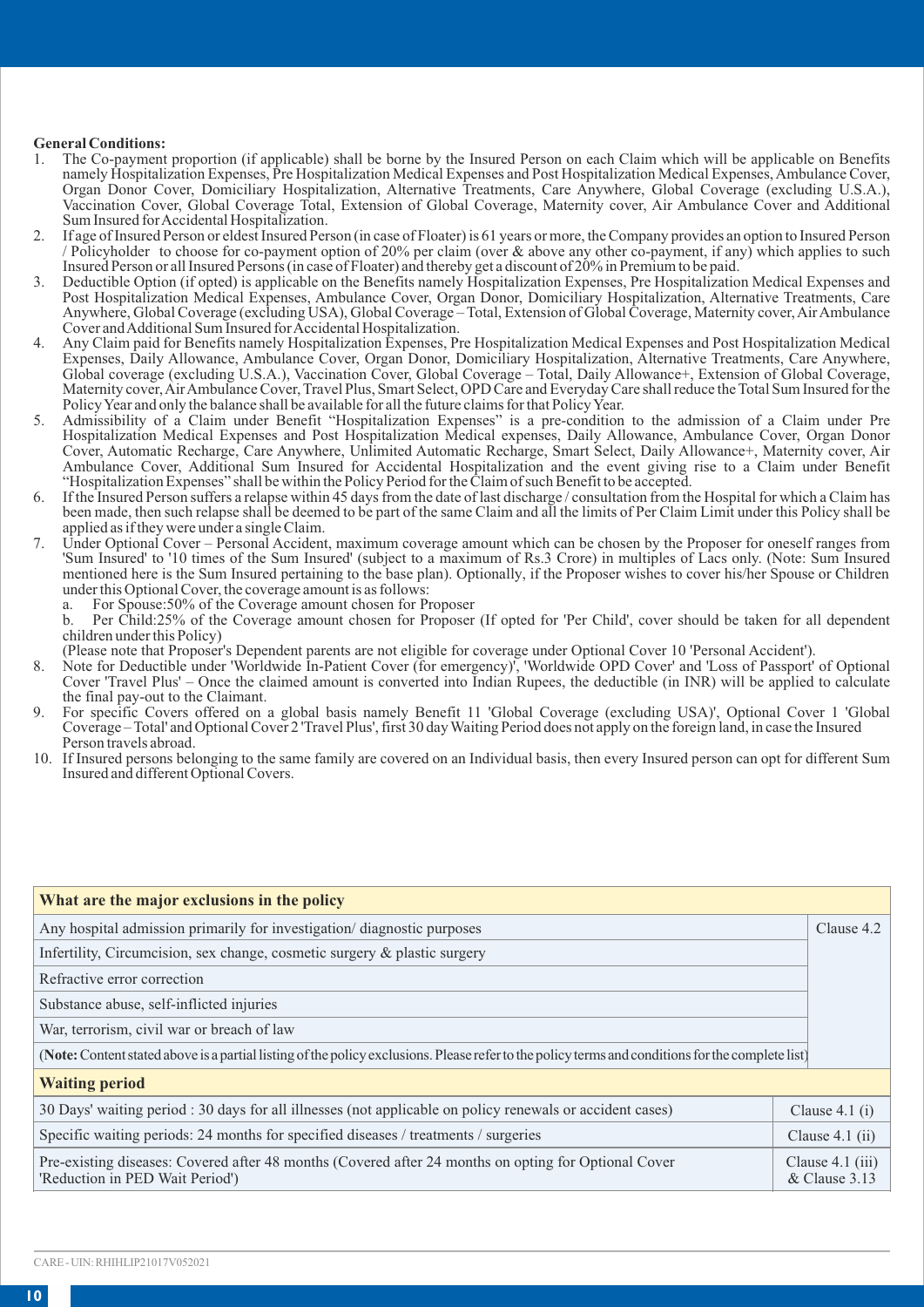| <b>Payout basis</b>                                                                                                                                                                                                                                                                        |                                                                                                                               |                           |                              |                           |                                       |                           |        |                                              |                           |              |              |                                             |
|--------------------------------------------------------------------------------------------------------------------------------------------------------------------------------------------------------------------------------------------------------------------------------------------|-------------------------------------------------------------------------------------------------------------------------------|---------------------------|------------------------------|---------------------------|---------------------------------------|---------------------------|--------|----------------------------------------------|---------------------------|--------------|--------------|---------------------------------------------|
| Payment of covered expenses up to Sum Insured specified against each benefit                                                                                                                                                                                                               |                                                                                                                               |                           |                              |                           |                                       |                           |        |                                              |                           |              |              |                                             |
| Sr.No<br><b>Benefit Name (under Base covers)</b>                                                                                                                                                                                                                                           |                                                                                                                               |                           | <b>Payout Basis</b><br>Sr.No |                           | <b>Benefit Name (Optional Covers)</b> |                           |        | <b>Payout Basis</b>                          |                           |              |              |                                             |
| $\mathbf{1}$                                                                                                                                                                                                                                                                               | <b>Hospitalization Expenses</b>                                                                                               |                           |                              | Indemnity                 |                                       | $\mathbf{1}$              |        | Global Coverage - Total                      |                           |              |              | Indemnity                                   |
| $\overline{2}$                                                                                                                                                                                                                                                                             | Pre-Hospitalization Medical Expenses and<br>Post-Hospitalization Medical Expenses                                             |                           |                              | Indemnity                 |                                       | $\overline{2}$            |        | <b>Travel Plus</b>                           |                           |              |              | Indemnity                                   |
| 3                                                                                                                                                                                                                                                                                          | Daily Allowance                                                                                                               |                           |                              | Benefit                   |                                       | 3                         |        | Unlimited Automatic Recharge                 |                           |              |              | Indemnity                                   |
| $\overline{4}$                                                                                                                                                                                                                                                                             | Ambulance Cover                                                                                                               |                           |                              | Indemnity                 |                                       | 4                         |        | No Claims Bonus Super                        |                           |              |              | Indemnity                                   |
| 5                                                                                                                                                                                                                                                                                          | Organ Donor Cover                                                                                                             |                           |                              | Indemnity                 |                                       | 5                         |        | Deductible Option                            |                           |              |              | Indemnity                                   |
| 6                                                                                                                                                                                                                                                                                          | Domiciliary Hospitalization                                                                                                   |                           |                              | Indemnity                 |                                       | 6                         |        | Everyday Care                                |                           |              |              | Indemnity                                   |
| 7                                                                                                                                                                                                                                                                                          | Automatic Recharge                                                                                                            |                           |                              | Indemnity                 |                                       | 7                         |        | Smart Select                                 |                           |              |              | Indemnity                                   |
| 8                                                                                                                                                                                                                                                                                          | Second Opinion                                                                                                                |                           |                              | Benefit                   |                                       | 8                         |        | <b>OPD</b> Care                              |                           |              |              | Indemnity                                   |
| 9                                                                                                                                                                                                                                                                                          | <b>Alternative Treatments</b>                                                                                                 |                           |                              | Indemnity                 |                                       | 9                         |        | Daily Allowance+                             |                           |              |              | Benefit                                     |
| 10                                                                                                                                                                                                                                                                                         | No Claims Bonus                                                                                                               |                           |                              | Indemnity                 |                                       | 10                        |        | Personal Accident                            |                           |              |              | Benefit                                     |
| 11                                                                                                                                                                                                                                                                                         | Global Coverage (excluding U.S.A.)                                                                                            |                           |                              | Indemnity                 |                                       | 11                        |        | Additional SI for Accidental Hospitalization |                           |              |              | Indemnity                                   |
| 12                                                                                                                                                                                                                                                                                         | Annual Health Check-up                                                                                                        |                           |                              | Benefit                   |                                       | 12                        |        | International Second Opinion                 |                           |              |              | Benefit                                     |
| 13                                                                                                                                                                                                                                                                                         | Vaccination Cover                                                                                                             |                           |                              | Indemnity                 |                                       | 13                        |        | Reduction in PED Wait Period                 |                           |              |              | Indemnity                                   |
| 14                                                                                                                                                                                                                                                                                         | Care Anywhere                                                                                                                 |                           |                              | Indemnity                 |                                       | 14                        |        | <b>Extension of Global Coverage</b>          |                           |              |              | Indemnity                                   |
| 15                                                                                                                                                                                                                                                                                         | 15<br><b>Maternity Cover</b><br>Indemnity<br>Air Ambulance Cover                                                              |                           |                              |                           | Indemnity                             |                           |        |                                              |                           |              |              |                                             |
| <b>Loss Sharing</b>                                                                                                                                                                                                                                                                        |                                                                                                                               |                           |                              |                           |                                       |                           |        |                                              |                           |              |              |                                             |
| <b>Plan Names</b>                                                                                                                                                                                                                                                                          |                                                                                                                               | Care 1                    | Care 2                       | Care 3                    | Care 4                                |                           | Care 5 | Care 6                                       | Care 7                    | Care 8       | Care 9       | <b>Policy</b><br><b>Clause</b><br>Reference |
|                                                                                                                                                                                                                                                                                            | In case of a claim, this policy requires<br>you to share the following costs:                                                 |                           |                              |                           |                                       |                           |        |                                              |                           |              |              |                                             |
|                                                                                                                                                                                                                                                                                            | Expenses exceeding the<br>following sub-limits:                                                                               |                           |                              |                           |                                       |                           |        |                                              |                           |              |              |                                             |
| 1.                                                                                                                                                                                                                                                                                         | Room Rent more than<br>1% of SI per day                                                                                       | $\checkmark$              | ✓                            | $\checkmark$              | $\boldsymbol{\mathsf{x}}$             | $\times$                  |        | $\boldsymbol{\mathsf{x}}$                    | $\boldsymbol{\mathsf{x}}$ | $\checkmark$ | ✓            | Clause 2.1<br>$(iii)$ $(a)$                 |
|                                                                                                                                                                                                                                                                                            | 2. Room Category beyond<br>Single Private Room                                                                                | $\boldsymbol{\mathsf{x}}$ | $\boldsymbol{\mathsf{x}}$    | $\boldsymbol{\mathsf{x}}$ | ✓                                     | ×                         |        | ×                                            | $\boldsymbol{\mathsf{x}}$ | $\mathbf{x}$ | ✓            | Clause 2.1<br>$(iii)$ $(a)$                 |
|                                                                                                                                                                                                                                                                                            | 3. Room Category beyond Single<br>Private Room (upgradable to<br>next level, only if Single<br>Private Room is not available) | $\mathbf{x}$              | $\mathbf{x}$                 | $\mathbf{x}$              | $\mathbf{x}$                          |                           |        |                                              | $\checkmark$              | $\mathbf{x}$ | $\mathbf{x}$ | Clause 2.1<br>$(iii)$ $(a)$                 |
|                                                                                                                                                                                                                                                                                            | 4. ICU Charges more than<br>2% of SI per day                                                                                  | ✓                         | $\checkmark$                 | ✓                         | $\boldsymbol{\mathsf{x}}$             | $\boldsymbol{\mathsf{x}}$ |        | $\boldsymbol{\mathsf{x}}$                    | $\boldsymbol{\mathsf{x}}$ | $\checkmark$ | $\checkmark$ | Clause 2.1<br>$(iii)$ $(b)$                 |
| 5.                                                                                                                                                                                                                                                                                         | Sub-limits on Treatment of<br>Named Ailments / Procedures                                                                     | $\mathbf x$               | $\mathbf x$                  | $\boldsymbol{\mathsf{x}}$ | $\boldsymbol{\mathsf{x}}$             | $\boldsymbol{\mathsf{x}}$ |        | $\mathbf x$                                  | $\boldsymbol{\mathsf{x}}$ | ✓            | $\checkmark$ | Clause 2.1<br>$(iii)$ $(c)$                 |
| years or above                                                                                                                                                                                                                                                                             | Co-payment $-20\%$ per claim, where<br>age of insured / eldest member is 61                                                   | $\checkmark$              | $\checkmark$                 | $\checkmark$              | $\checkmark$                          | $\checkmark$              |        | $\checkmark$                                 | $\checkmark$              | $\checkmark$ | $\checkmark$ | Clause $2(g)$                               |
|                                                                                                                                                                                                                                                                                            | <b>Renewal Conditions</b>                                                                                                     |                           |                              |                           |                                       |                           |        |                                              |                           |              |              |                                             |
|                                                                                                                                                                                                                                                                                            | Your policy has a lifelong renewability                                                                                       |                           |                              |                           |                                       |                           |        |                                              |                           |              |              | Clause 7.9                                  |
|                                                                                                                                                                                                                                                                                            |                                                                                                                               |                           |                              |                           |                                       |                           |        |                                              |                           |              |              |                                             |
| We provide a grace period of 30 days to renew your policy. Any claim filed during break-in period will not be payable under this policy.<br>Other terms and conditions of renewal<br>Note: No loading based on individual claim experience shall be applicable on renewal premium payable. |                                                                                                                               |                           |                              |                           |                                       |                           |        |                                              |                           |              |              |                                             |

CARE - RHIHLIP21017V052021

J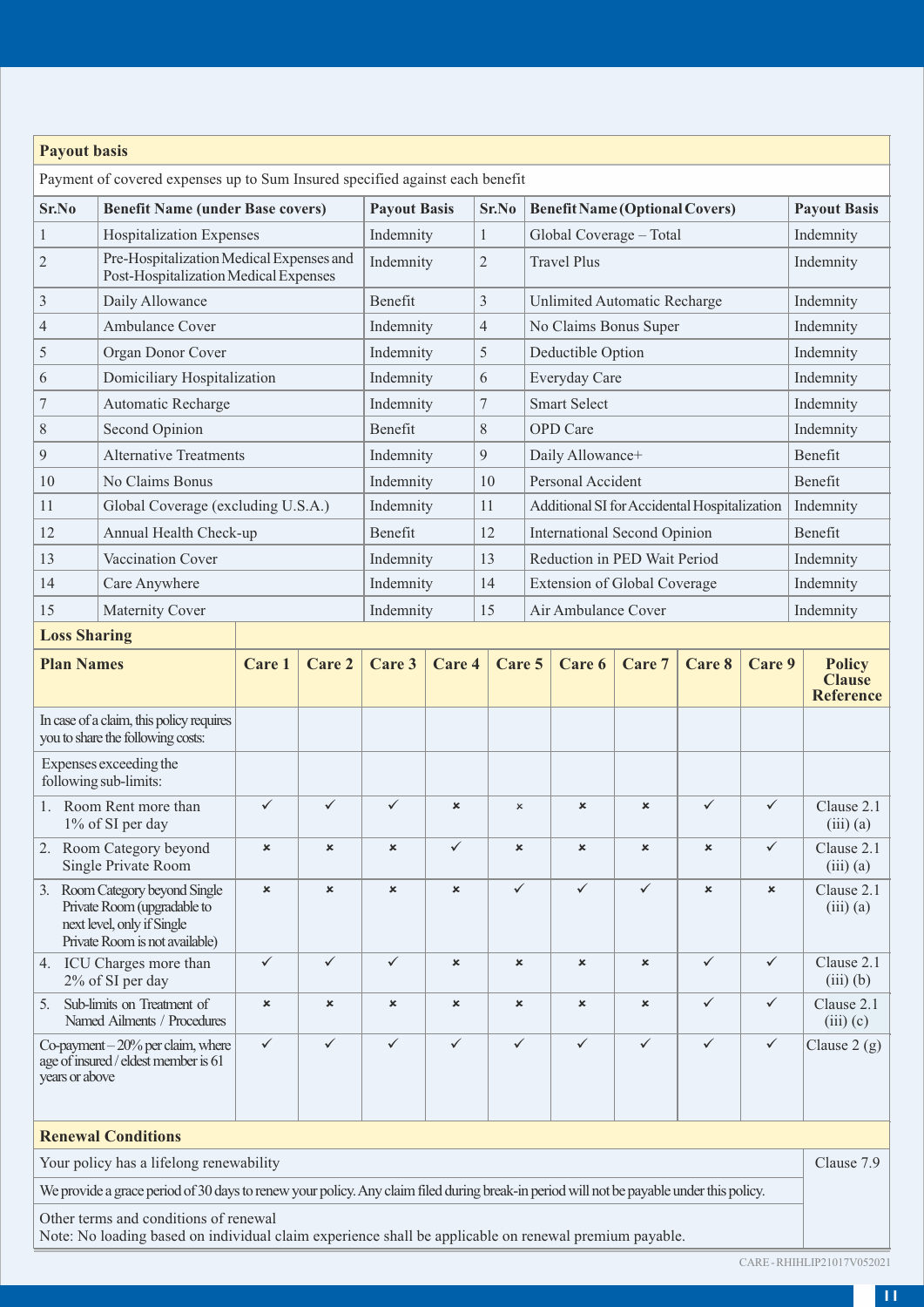| <b>Renewal Benefits</b>                                                                                                                                                                                                                                                                                                                                                                                                                                                                                                                                                                                                                                                                                                                                       |                                |
|---------------------------------------------------------------------------------------------------------------------------------------------------------------------------------------------------------------------------------------------------------------------------------------------------------------------------------------------------------------------------------------------------------------------------------------------------------------------------------------------------------------------------------------------------------------------------------------------------------------------------------------------------------------------------------------------------------------------------------------------------------------|--------------------------------|
|                                                                                                                                                                                                                                                                                                                                                                                                                                                                                                                                                                                                                                                                                                                                                               |                                |
| Under No Claims Bonus: 10% increase in Sum Insured for every claim free year subject to a maximum of 50% of<br>Sum Insured; Under Optional cover No Claims Bonus Super : 50% increase in Sum Insured (which is over & above<br>the Sum Insured accrued under No Claims Bonus) for every claim free year subject to a maximum of 100% of SI                                                                                                                                                                                                                                                                                                                                                                                                                    | Clause $2.10 \&$<br>Clause 3.4 |
| <b>Cancellation</b>                                                                                                                                                                                                                                                                                                                                                                                                                                                                                                                                                                                                                                                                                                                                           |                                |
| This policy can be cancelled by:<br>(1) The Company after serving a 15 days' notice, if<br>the Policyholder has not correctly disclosed details about current and past health status of the<br>(i)<br>Insured Person; or<br>Have otherwise encouraged or participated in any fraudulent claims under the Policy.<br>(i)<br>Note: Refund shall not be made to the Policyholder                                                                                                                                                                                                                                                                                                                                                                                 | Clause 7.1 and<br>Clause 7.10  |
| The Policyholder after serving 15 days' notice<br>(2)                                                                                                                                                                                                                                                                                                                                                                                                                                                                                                                                                                                                                                                                                                         |                                |
| <b>Claims</b>                                                                                                                                                                                                                                                                                                                                                                                                                                                                                                                                                                                                                                                                                                                                                 |                                |
| Claims Intimation: If any Illness is diagnosed or discovered or any Injury is suffered or any other contingency occurs<br>which has resulted in a Claim or may result in a Claim under the Policy, the Company shall be notified with full<br>particulars within 48 hours from the date of occurrence of event either at the Company's call center or in writing.<br>In case of an Emergency Hospitalization, the Company shall be notified immediately and in any event within 48 hours<br>of Hospitalization commencing or before the Insured Person's discharge from Hospital                                                                                                                                                                              | Clause 6                       |
| For Cashless service: The Company extends Cashless Facility as a mode to indemnify the medical expenses incurred by<br>the Insured Person at our Network Provider. For Network Provider list, Insured Person may please log on to the<br>Company's website                                                                                                                                                                                                                                                                                                                                                                                                                                                                                                    |                                |
| For Reimbursement service: Under Reimbursement Facility, all the information and documentation specified in Policy<br>Terms & Conditions shall be submitted to the Company at Insured Person's own expense, immediately and in any event<br>within 15 days of Insured Person's discharge from Hospital                                                                                                                                                                                                                                                                                                                                                                                                                                                        |                                |
| <b>Policy Servicing/Grievances/Complaints</b>                                                                                                                                                                                                                                                                                                                                                                                                                                                                                                                                                                                                                                                                                                                 |                                |
| Grievances redressal procedure $\&$ details of IRDA grievances mechanism                                                                                                                                                                                                                                                                                                                                                                                                                                                                                                                                                                                                                                                                                      | Clause 7.6                     |
| <b>Insured's Rights</b>                                                                                                                                                                                                                                                                                                                                                                                                                                                                                                                                                                                                                                                                                                                                       |                                |
| Free Look Period: The Policyholder/Insured Person may, within 15 days from the receipt of the Policy document, return the<br>Policy stating reasons for his objection, if the Policyholder/Insured Person disagrees with any Policy terms and conditions                                                                                                                                                                                                                                                                                                                                                                                                                                                                                                      | Clause 7.8                     |
| Renewability: The company will ordinarily not refuse to renew the Policy except on grounds of fraud, moral hazard or<br>misrepresentation or non-co-operation by the Insured                                                                                                                                                                                                                                                                                                                                                                                                                                                                                                                                                                                  | Clause 7.9                     |
| Portability: The Company will transfer the credit gained for Pre-existing conditions and time bound exclusions under<br>Portability to the Insured Person if the Person chooses to migrate from existing health insurance policy of any other Indian<br>non-life insurer/standalone health insurer to any other similar policy with the company, at the time of renewal                                                                                                                                                                                                                                                                                                                                                                                       | Clause 5                       |
| <b>Insured's Obligations</b>                                                                                                                                                                                                                                                                                                                                                                                                                                                                                                                                                                                                                                                                                                                                  |                                |
| Disclosure to Information Norm: Misrepresentation, mis-description or non-disclosure of any material particulars or any<br>material information having been withheld, or if a Claim is fraudulently made by the Policyholder, the Insured Person or any<br>one acting on his or their behalf, the Company shall have no liability to make payment of any Claims and the premium paid<br>shall be forfeited to the Company on cancellation of the Policy                                                                                                                                                                                                                                                                                                       | Clause 7.1                     |
| Material Change: Policyholder/Insured Person shall immediately notify the Company in writing of any material change in<br>the risk on account of change in occupation or business of any Insured Person                                                                                                                                                                                                                                                                                                                                                                                                                                                                                                                                                       | Clause 7.3                     |
| <b>NOTE:</b><br>1. LEGAL DISCLAIMER: The information must be read in conjunction with the product brochure and policy document. In case of any<br>conflict between the KFD (Customer Information Sheet) and the policy document, the terms and conditions mentioned in the policy<br>document shall prevail.<br>2. The cost of the medical tests would be borne by us in case you opt for a 2 year or 3 year tenure. In case the policy tenure is 1 year and if the<br>cost of medical tests is borne by You, we shall reimburse 50% of the costs of these medical tests if Your proposal is accepted. However, we<br>will deduct the cost of tests and the applicable service tax thereon, from the proposal amount paid by you, if we reject your proposal. |                                |

3. In case of any clarification pertaining to the above details, the Policyholder or the Insured Person may kindly contact the Company:

| Toll free no.                                                           | 1800-102-4488                                                                                                                                                                                                                                                                                                                                                                                                                                                                                                                                    |
|-------------------------------------------------------------------------|--------------------------------------------------------------------------------------------------------------------------------------------------------------------------------------------------------------------------------------------------------------------------------------------------------------------------------------------------------------------------------------------------------------------------------------------------------------------------------------------------------------------------------------------------|
| <b>Address</b>                                                          | Unit No. 604-607, 6th Floor, Tower C, Unitech Cyber Park, Sector-39, Gurugram-122001 (Haryana)                                                                                                                                                                                                                                                                                                                                                                                                                                                   |
| Website                                                                 | www.careinsurance.com                                                                                                                                                                                                                                                                                                                                                                                                                                                                                                                            |
| Email                                                                   | $\text{customerfirst}$ (@careinsurance.com                                                                                                                                                                                                                                                                                                                                                                                                                                                                                                       |
| $\overline{1}$ and $\overline{1}$ and $\overline{1}$ and $\overline{1}$ | $\mathbf{1} \cdot \mathbf{1} \cdot \mathbf{1} \cdot \mathbf{1} \cdot \mathbf{1} \cdot \mathbf{1} \cdot \mathbf{1} \cdot \mathbf{1} \cdot \mathbf{1} \cdot \mathbf{1} \cdot \mathbf{1} \cdot \mathbf{1} \cdot \mathbf{1} \cdot \mathbf{1} \cdot \mathbf{1} \cdot \mathbf{1} \cdot \mathbf{1} \cdot \mathbf{1} \cdot \mathbf{1} \cdot \mathbf{1} \cdot \mathbf{1} \cdot \mathbf{1} \cdot \mathbf{1} \cdot \mathbf{1} \cdot \mathbf{1} \cdot \mathbf{1} \cdot \mathbf{1} \cdot \mathbf{$<br>$\sim$ $\sim$ $\sim$ $\sim$ $\sim$ $\sim$ $\sim$ $\sim$ |

4. This Sheet forms part of the Policy as an annexure and the Policyholder / Insured Person is free to read, retain or ask questions thereon directly to the Company or to the Insurance intermediaries (including Agents) who

CARE - UIN: RHIHLIP21017V052021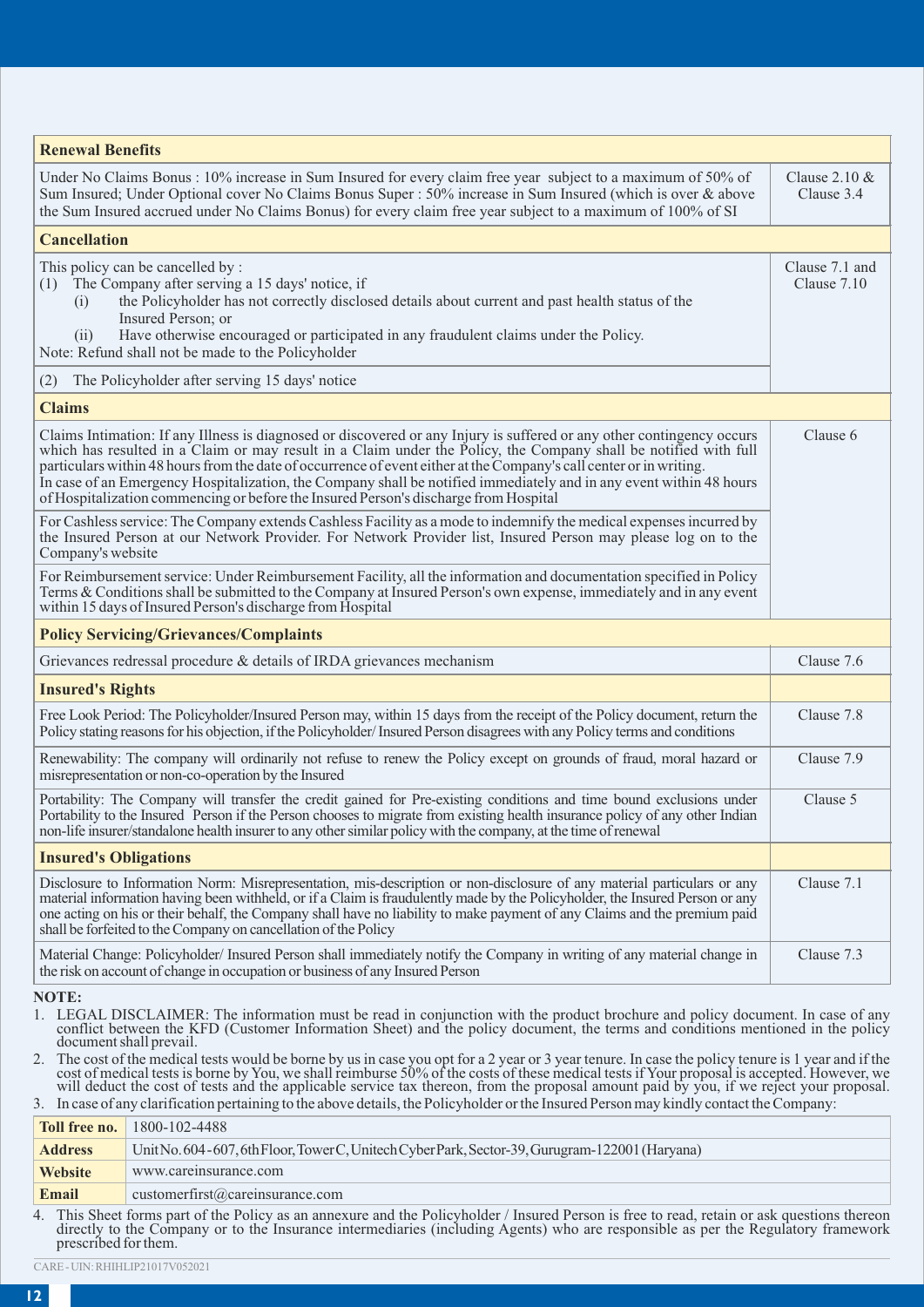## **Policy Terms and Conditions**

#### **Preamble**

The proposal and declaration given by the proposer and other documents if any shall form the basis of this Contract and is deemed to be incorporated herein. The two parties to this contract are the Policy Holder/Insured/Insured Persons (also referred as You) and Care Health insurance Ltd. (also referred as We/Us), and all the Provisions of Indian Contract Act, 1872, shall hold good in this regard. The references to the singular include references to the plural; references to the male include the female and references to any statutory enactment include subsequent changes to the same and vice versa. The sentence construction and wordings in the Policy documents should be taken in its true sense and should not be taken in a way so as to take advantage of the Company by filing a claim which deviates from the purpose of Insurance.

All the Policy documents are as per the format prescribed, guided & approved by the Indian Insurance Regulator, honorable "Insurance Regulatory and Development Authority of India" which is constituted as per IRDA Act, 1999. The Policy construction is driven by IRDA Regulations and Protection of Policy Holder's Interests, 2002.

#### **1. Definitions**

For the purposes of interpretation and understanding of this Policy, the Company has defined below some of the important words used in this Policy. Words not defined below are to be construed in the usual English language meaning as contained in Standard English language dictionaries. The words and expressions defined in the Insurance Act, IRDA Act, regulations notified by the Insurance Regulatory and Development Authority of India ("Authority") and circulars and guidelines issued by the Authority shall carry the meanings described therein. The terms and conditions, insurance coverage and exclusions, other benefits, various procedures and conditions which have been built in to the Policy are to be construed in accordance with the applicable provisions contained in the Policy.

The terms defined below have the meanings ascribed to them wherever they appear in this Policy and, where appropriate.

- **1.1 Accident/Accidental** is a sudden, unforeseen and involuntary event caused byexternal, visible and violent means.
- **1.2 Age**means the completed age of the Insured Person as on his last birthday.
- **1.3 Alternative treatments** are forms of treatments other than treatment "Allopathy" or "modern medicine" and include Ayurveda, Unani, Sidha and Homeopathy in the Indian context.
- **1.4 Ambulance** means a road vehicle operated by a licensed/authorized service provider and equipped for the transport and paramedical treatment of the person requiring medical attention.
- **1.5 Annexure** means a document attached and marked as Annexure to this Policy.
- **1.6 Any One Illness (not applicable for Travel and Personal Accident Insurance)** means a continuous Period of Illness and includes relapse within 45 days from the date of last consultation with the

Hospital/Nursing Home where the treatment was taken.

- **1.7 Assistance Service Provider** means the service provider specified in the Policy Schedule appointed by the Company from time to time.
- **1.8** Break in Policy occurs at the end of the existing policy term, when the premium due for renewal on a given policy is not paid on or before the premium renewal date or within 30 days thereof.
- **1.9 Cashless Facility** means a facility extended by the insurer to the Insured where the payments, of the costs of treatment undergone by the insured in accordance with the Policy terms and conditions, are directly made to the network Provider by the insurer to the extent preauthorization is approved
- **1.10 Claim** means a demand made in accordance with the terms and conditions of the Policy for payment of the specified Benefits in respect of the Insured Person.
- **1.11 Claimant** means a person who possesses a relevant and valid Insurance Policy which is issued by the Company and is eligible to file a Claim in the event of a covered loss.
- **1.12 Company** (also referred as We/Us) means Care Health Insurance Limited.
- **1.13 Condition Precedent** shall mean a Policy term or condition upon which the Insurer's liability under the Policy is conditional upon.
- **1.14** Congenital Anomaly refers to a condition(s) which is present since birth, and which is abnormal with reference to form, structure or position.
	- **i.) Internal Congenital Anomaly** Congenital anomaly which is not in the visible and accessible parts of the body
	- **ii.) External Congenital Anomaly**  Congenital anomaly which is in the visible and accessible parts of the body
- **1.15 Co-Payment** is a cost-sharing requirement under a health insurance policy that provides that the policyholder/insured will bear a specified percentage of the admissible claim amount. A copayment does not reduce the Sum Insured.
- **1.16 Cumulative Bonus** shall mean any increase or addition in the Sum Insured granted by the insurer without an associated increase in premium
- **1.17 Day Care Centre** means any institution established for day care treatment of illness and/or injuries or a medical setup with a hospital and which has been registered with the local authorities, wherever applicable, and is under the supervision of a registered and qualified medical practitioner AND must comply with all minimum criteria as under
	- i.) has qualified nursing staff under its employment;
	- ii.) has qualified Medical Practitioner/s in-charge;
	- iii.) has a fully equipped operation theatre of its own,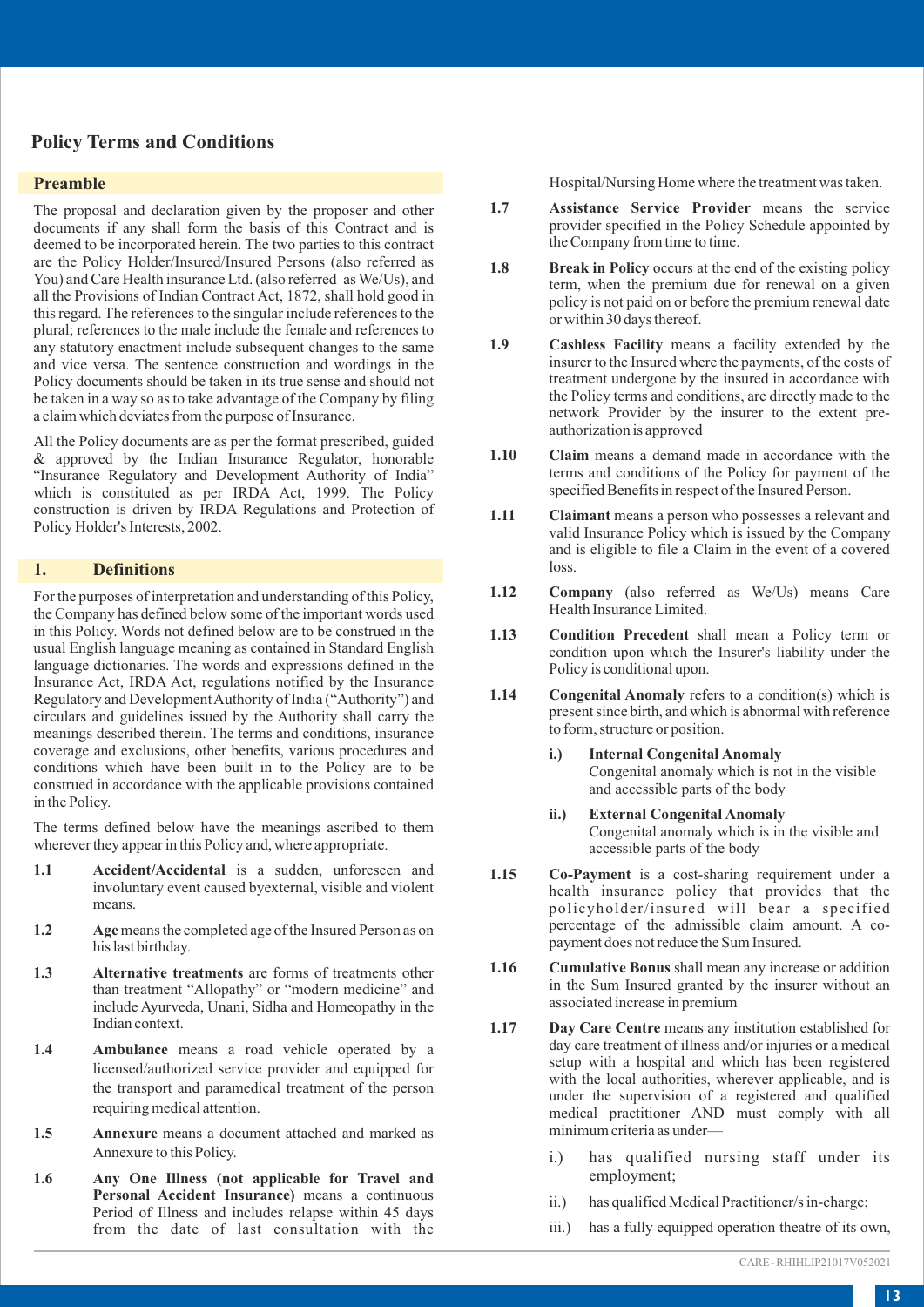where surgical procedures is carried out.

- iv.) maintains daily records of patients and will make these accessible to the insurance company's authorized personnel.
- **1.18 Day Care Treatment** refers to medical treatment and/or a surgical procedure which is:
	- I.) undertaken under general or local anesthesia in a Hospital/Day Care Center in less than 24 hours because of technological advancement, and
	- ii.) which would have otherwise required Hospitalization of more than 24 hours.

Treatment normally taken on an out-patient basis is not included in the scope of this definition.

- **1.19 Deductible** is a cost-sharing requirement under a health insurance policy that provides that the insurer will not be liable for a specified rupee amount in case of indemnity policies and for a specified number of days/hours in case of hospital cash policies which will apply before any benefits are payable by the insurer. A deductible does not reduce the Sum Insured.
- **1.20 Dental Treatment** means a treatment related to teeth or structures supporting teeth including examinations, fillings (where appropriate), crowns, extractions and surgery.
- **1.21 Disclosure to Information Norm:** The Policy shall be void and all premium paid hereon shall be forfeited to the Company, in the event of misrepresentation, misdescription or non-disclosure of any material fact.
- **1.22 Domiciliary Hospitalization** means medical treatment for an illness/disease/injury which in the normal course would require care and treatment at a Hospital but is actually taken while confined at home under any of the following circumstances:
	- i.) The condition of the patient is such that he/she is not in a condition to be removed to a Hospital, or
	- ii.) The patient takes treatment at home on account of non-availability of room in a Hospital.
- **1.23 Diagnosis** means pathological conclusion drawn by a registered medical practitioner, supported by acceptable Clinical, radiological, histological, histopathological and laboratory evidence wherever applicable.
- **1.24 Emergency Care (Emergency)** means management for an illness or injury which results in symptoms which occur suddenly and unexpectedly, and requires immediate care by a medical practitioner to prevent death or serious long term impairment of the insured Person's health
- **1.25 Grace Period** means the specified period of time immediately following the premium due date during which payment can be made to renew or continue a Policy in force without loss of continuity benefits such as waiting periods and coverage of Pre-existing Diseases. Coverage is not available for the period for which no premium is received
- **1.26 Hazardous Activities** means any sport or activity, which is potentially dangerous to the Insured Person whether he is trained or not. Such sport/activity

includes stunt activities of any kind, adventure racing, base jumping, biathlon, biggame hunting, black water rafting, BMX stunt/ obstacle riding, bobsleighing/ using skeletons, bouldering, boxing, canyoning, caving/ pot holing, cave tubing, rock climbing/ trekking/ mountaineering, cycle racing, cyclo cross, drag racing, endurance testing, hand gliding, harness racing, hell skiing, high diving (above 5 meters), hunting, ice hockey, ice speedway, jousting, judo, karate, kendo, lugging, risky manual labor, marathon running, martial arts, micro – lighting, modern pentathlon, motor cycle racing, motor rallying, parachuting, paragliding/ parapenting, piloting aircraft, polo, power lifting, power boat racing, quad biking, river boarding, scuba diving, river bugging, rodeo, roller hockey, rugby, ski acrobatics, ski doo, ski jumping, ski racing, sky diving, small bore target shooting, speed trials/ time trials, triathlon, water ski jumping weight lifting or wrestling of any type.

- **1.27 Hospital** means any institution established for inpatient care and day care treatment of illness and/or injuries and which has been registered as a hospital with the local authorities under the Clinical Establishments (Registration and Regulation) Act, 2010 or under the enactments specified under the Schedule of Section 56(1) of the said Act OR complies with all minimum criteria as under:
	- i.) has qualified nursing staff under its employment round the clock;
	- ii.) has at least 10 in-patient beds in towns having a population of less than 10,00,000 and at least 15 in-patient beds in all other places;
	- iii.) has qualified Medical Practitioner(s) in charge round the clock;
	- iv.) has a fully equipped operation theatre of its own where surgical procedures are carried out;
	- v.) maintains daily records of patients and makes these accessible to the insurance company's authorized personnel.
- **1.28 Hospitalization** means admission in a Hospital for a minimum period of 24 consecutive 'In-patient Care' hours except for specified procedures/treatments, where such admission could be for a period of less than 24 consecutive hours.
- **1.29 ICU Charges or (Intensive care Unit)** Charges means the amount charged by a Hospital towards ICU expenses which shall include the expenses for ICU bed, general medical support services provided to any ICU patient including monitoring devices, critical care nursing and intensivist charges.
- **1.30 Indemnity/Indemnify** means compensating the Insured Person up to the extent of Expenses incurred, on occurrence of an event which results in a financial loss and is covered as the subject matter of the Insurance Cover.
- **1.31 Illness** means a sickness or a disease or a pathological condition leading to the impairment of normal physiological function and requires medical treatment.
	- i.) Acute condition Acute condition is a disease, illness or injury that is likely to respond quickly to

CARE - RHIHLIP21017V052021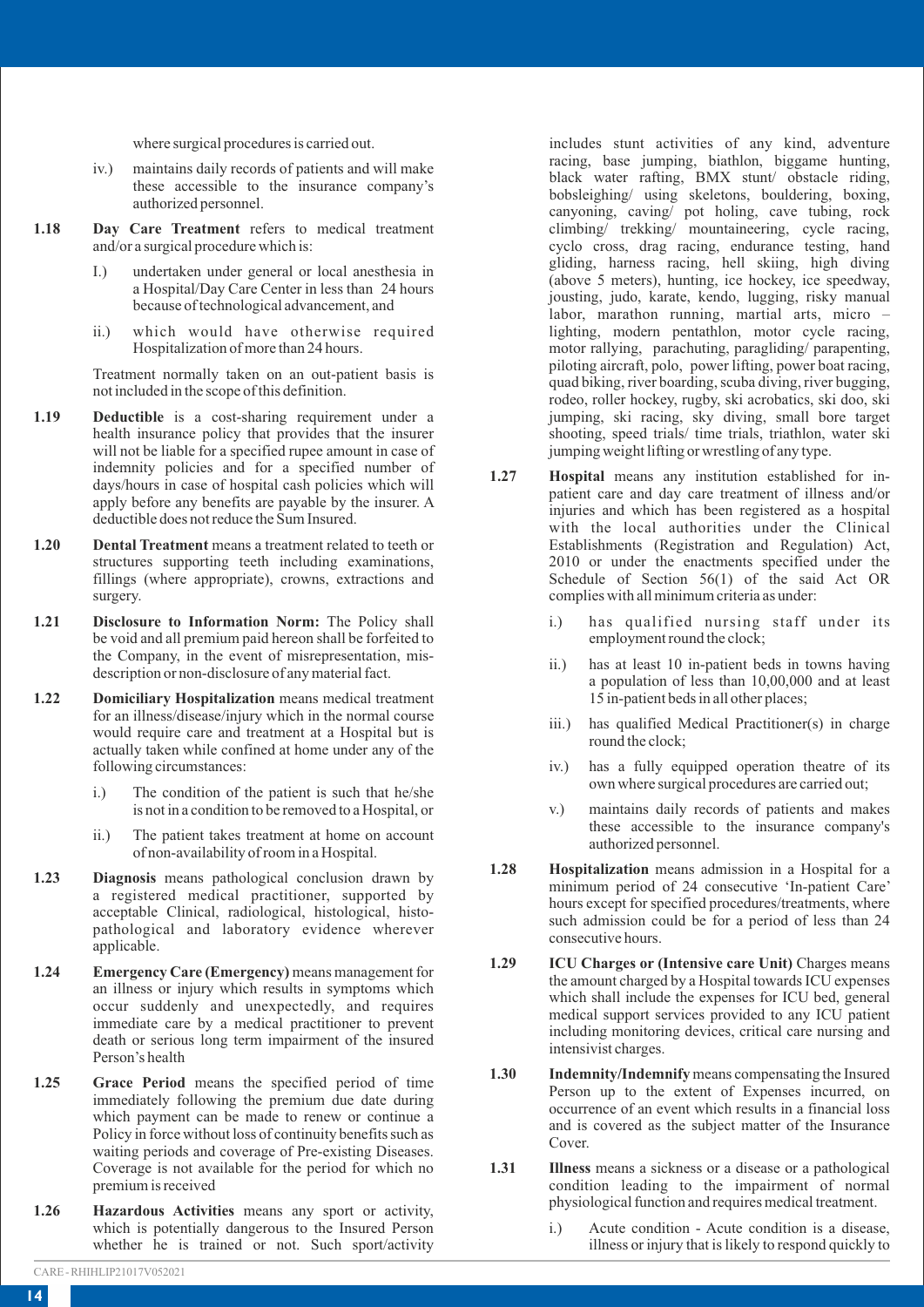treatment which aims to return the person to his or her state of health immediately before suffering the disease/ illness/ injury which leads to full recovery.

- ii.) Chronic condition Achronic condition is defined as a disease, illness, or injury that has one or more of the following characteristics:
	- a) It needs ongoing or long-term monitoring through consultations, examinations, check-ups, and /or tests;
	- b) It needs ongoing or long-term control or relief of symptoms;
	- c) It requires rehabilitation for the patient or for the patient to be specially trained to cope with it;
	- d) It continues indefinitely;
	- e) It recurs or is likely to recur.
- **1.32 Injury** means accidental physical bodily harm excluding illness or disease solely and directly caused by external, violent and visible and evident means which is verified and certified by a Medical Practitioner
- **1.33 In-patient Care** not applicable for Overseas Travel Insurance) means treatment for which the Insured Person has to stay in a Hospital for more than 24 hours for a covered event.
- **1.34 Insured Person (Insured)** means a person whose name specifically appears under Insured in the Policy Schedule and with respect to whom the premium has been received by the Company.
- **1.35 Intensive Care Unit (ICU)** means an identified section, ward or wing of a Hospital which is under the constant supervision of a dedicated Medical Practitioner(s), and which is specially equipped for the continuous monitoring and treatment of patients who are in a critical condition, or require life support facilities and where the level of care and supervision is considerably more sophisticated and intensive than in the ordinary and other wards.
- **1.36 Maternity** expenses shall include
	- i.) Medical treatment expenses traceable to childbirth (including complicated deliveries and caesarean sections incurred during hospitalization).
	- ii.) Expenses towards lawful medical termination of pregnancy during the policy period.
- **1.37 Medical Advice** means any consultation or advice from a Medical Practitioner including the issue of any prescription or follow-up prescription.
- **1.38 Medical Expenses** means those expenses that an Insured Person has necessarily and actually incurred for medical treatment on account of Illness or Accident on the advice of a Medical Practitioner, as long as these are no more than would have been payable if the Insured Person had not been insured and no more than other Hospitals or doctors in the same locality would have charged for the same medical treatment
- **1.39 Medical Practitioner** (not applicable for Overseas

Travel Insurance) is a person who holds a valid registration from the Medical Council of any State or Medical Council of India or Council for Indian Medicine or for Homeopathy set up by the Government of India or a State Government and is thereby entitled to practice medicine within its jurisdiction; and is acting within the scope and jurisdiction of license

- **1.40 Medically Necessary** means any treatment, tests, medication, or stay in Hospital or part of a stay in Hospital which:
	- i.) Is required for the medical management of the Illness or Injury suffered by the Insured Person;
	- ii.) Must not exceed the level of care necessary to provide safe, adequate and appropriate medical care in scope, duration, or intensity;
	- iii.) Must have been prescribed by a Medical Practitioner;
	- iv.) Must conform to the professional standards widely accepted in international medical practice or by the medical community in India.
- 1.41 **Mental Illness** means a substantial disorder of thinking, mood, perception, orientation or memory that grossly impairs judgment, behavior, capacity to recognize, reality or ability to meet the ordinary demands of life, mental conditions associated with the abuse of alcohol and drugs, but does not include mental retardation which is a condition of arrested or incomplete development of mind of a person, specially characterized by sub normality of intelligence
- **1.42 Network Provider** (not applicable for Overseas Travel Insurance) means the Hospitals enlisted by an Insurer, TPA or jointly by an Insurer and TPA to provide medical services to an Insured by a Cashless Facility
- **1.43 Newborn baby** means baby born during the Policy Period and is aged up to 90 days
- **1.44 Non-Network** means any hospital, day care centre or other provider that is not part of the network.
- **1.45 Notification of Claim** means the process of intimating a Claim to the Insurer or TPA through any of the recognized modes of communication
- **1.46 OPD Treatment** is one in which the Insured Person visits a clinic/Hospital or associated facility like a consultation room for diagnosis and treatment based on the advice of a Medical Practitioner. The Insured is not admitted as a day care or In-patient
- **1.47 Preventive Care** means any kind of treatment taken as a pro-active care measure without actual requirement or symptoms of a disease or illness.
- **1.48 Policy** means these Policy terms and conditions and Annexures thereto, the Proposal Form, Policy Schedule and Optional Cover (if applicable) which form part of the Policy and shall be read together.
- **1.49 Policy Schedule** means the certificate attached to and forming part of this Policy.
- **1.50 Policyholder (also referred as You)** means the person named in the Policy Schedule as the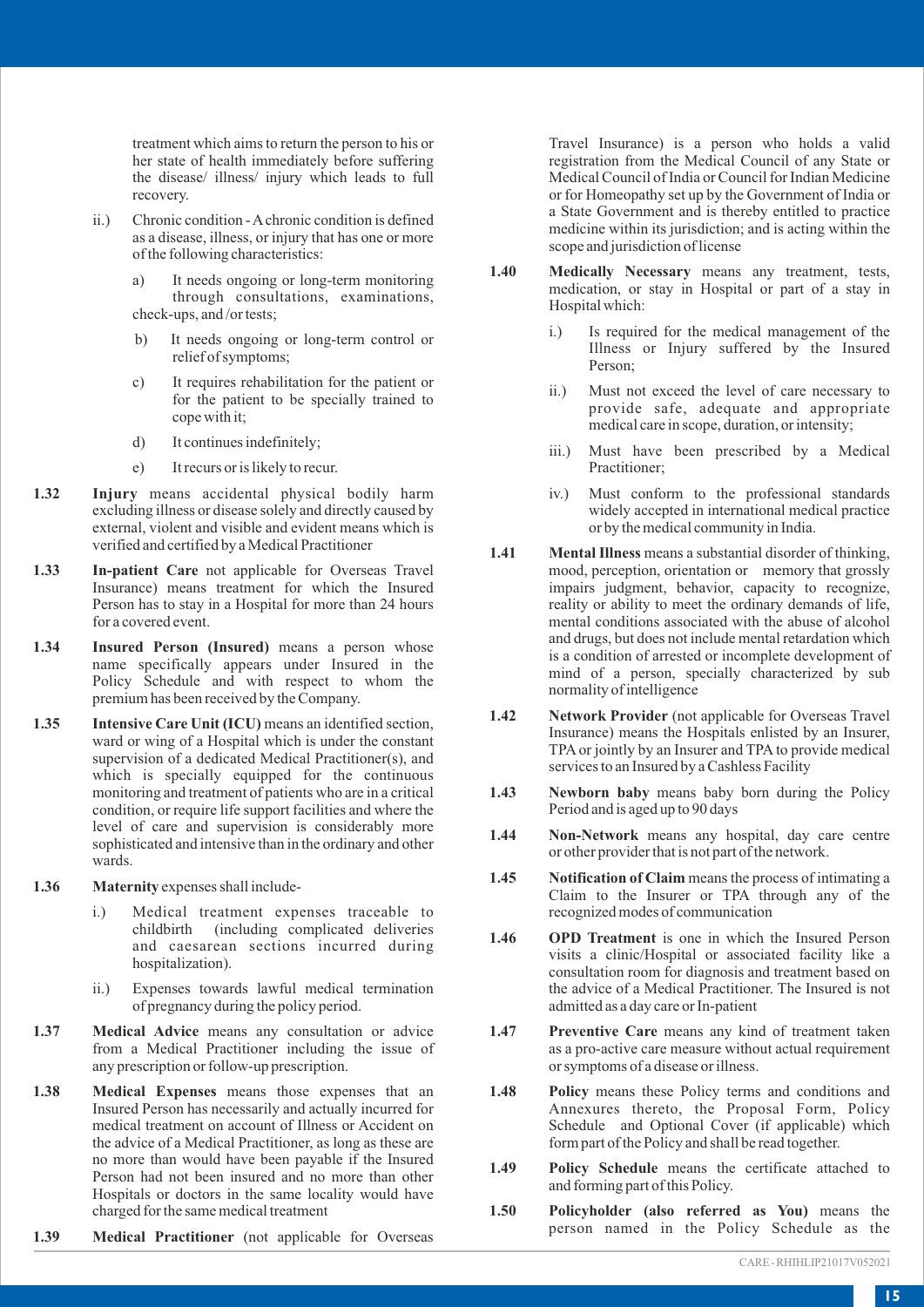Policyholder.

- **1.51 Policy Period** means the period commencing from the Policy Period Start Date and ending on the Policy Period End Date as specified in the Policy Schedule.
- **1.52 Policy Period End Date** means the date on which the Policy expires, as specified in the Policy Schedule.
- **1.53 Policy Period Start Date** means the date on which the Policy commences, as specified in the Policy Schedule.
- **1.54 Policy Year** means a period of 12 consecutive months commencing from the Policy Period Start Date or any anniversary thereof.
- **1.55 Portability** means the right accorded to individual health insurance policyholder (including all members under family cover) to transfer the credit gained for pre-existing conditions and time-bound exclusions from one insurer to another.
- **1.56 Post-hospitalization Medical Expenses** means Medical Expenses incurred during pre-defined number of days immediately after the Insured Person is discharged from the Hospital provided that:
	- i.) Such Medical Expenses are incurred for the same condition for which the Insured Person's Hospitalization was required and
	- ii.) The inpatient Hospitalization claim for such Hospitalization is admissible by the Company
- **1.57 Pre-existing Disease** means any condition, ailment, injury or disease:
	- i.) That is/are diagnosed by a physician within 48 months prior to the effective date of the policy issued by the insurer or its reinstatement or.
	- ii.) For which medical advice or treatment was recommended by, or received from, a physician within 48 months prior to the effective date of the policy issued by insurer or its reinstatement.
- **1.58 Pre-hospitalization Medical Expenses** means Medical Expenses incurred during pre-defined number of days preceding the hospitalization of the Insured Person provided that:
	- i.) Such Medical Expenses are incurred for the same condition for which the Insured Person's Hospitalization was required, and
	- ii.) The In-patient Hospitalization claim for such Hospitalization is admissible by the Company.
- **1.59 Qualified Nurse** means a person who holds a valid registration from the Nursing Council of India or the Nursing Council of any state in India.
- **1.60 Reasonable and Customary Charges** means the charges for services or supplies, which are the standard charges for the specific provider and consistent with the prevailing charges in the geographical area for identical or similar services, taking into account the nature of the Illness/ Injury

involved.

- **1.61 Rehabilitation** means assisting an Insured Person who, following a Medical Condition, requires assistance in physical, vocational, independent living and educational pursuits to restore him to the position in which he was in, prior to such medical condition occurring.
- **1.62 Renewal** defines the terms on which the contract of insurance can be renewed on mutual consent with a provision of Grace Period for treating the renewal continuous for the purpose of all waiting periods.
- 1.63 Room Rent means the amount charged by a Hospital towards Room & Boarding expenses and shall include the associated medical expenses.
- **1.64 Senior Citizen** means any person who has completed sixty or more years of age as on the date of commencement or renewal of a health insurance policy.
- **1.65 Single Private Room** means an air conditioned room in a Hospital where a single patient is accommodated and which has an attached toilet (lavatory and bath). Such room type shall be the most basic and the most economical of all accommodations available as a Single room in that Hospital.
- **1.66 Subrogation** (Applicable to other than Health Policies and health sections of Travel and PA policies) means the right of the Insurer to assume the rights of the Insured Person to recover expenses paid out under the Policy that may be recovered from any other source
- **1.67 Sum Insured** means the amount specified in the Policy Schedule, for which premium is paid by the Policyholder.
- **1.68 Surgery/Surgical Procedure** means manual and/or operative procedure(s) required for treatment of an Illness or Injury, correction of deformities and defects, diagnosis and cure of diseases, relief from suffering and prolongation of life, performed in a Hospital and a Day Care Centre by a Medical Practitioner.
- **1.69 Third Party Administrator or TPA** means any person who is licensed under the IRDA (Third Party Administrators-Health Services) Regulations, 2001 by the Authority, and is engaged, for a fee or remuneration by an Insurance Company, for the purposes of providing health services.
- **1.70 Total Sum Insured** is the sum total of Sum Insured and the Sum Insured accrued as No Claims Bonus and / or No Claims Bonus Super (Optional Cover) and/or Automatic Recharge and / or Unlimited Automatic Recharge (Optional Cover) and/or Additional Sum Insured for Accidental Hospitalization (Optional Cover). It represents the Company's maximum, total and cumulative liability for in respect of the Insured Person for any and all Claims incurred during the Policy Year. If the Policy Period is more than 12 months, then it is clarified that the Sum Insured shall be applied separately for each Policy Year in the Policy Period.
- **1.71 Unproven/Experimental Treatment** means a treatment including drug experimental therapy which is not based on established medical practice in

CARE - UIN: RHIHLIP21017V052021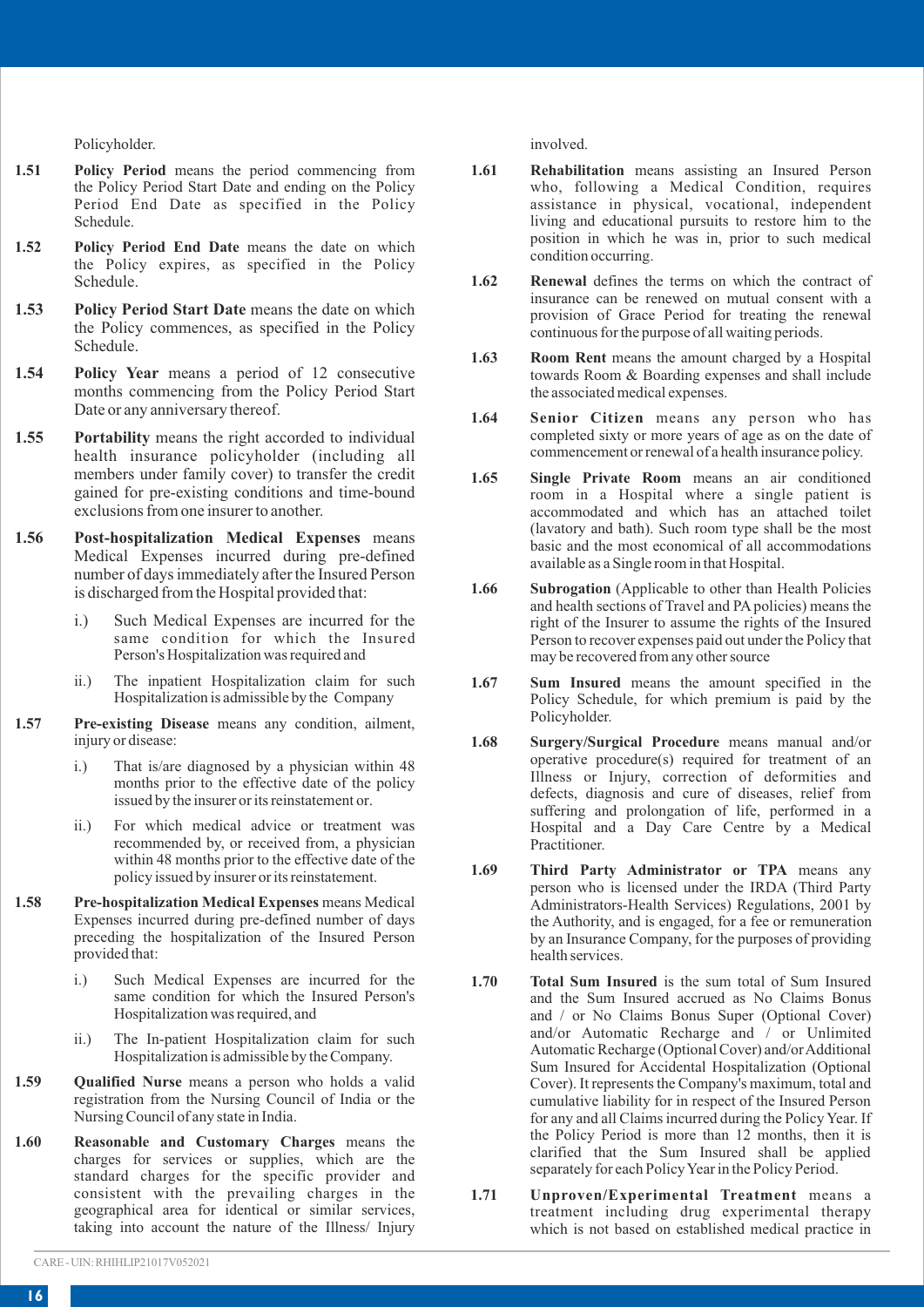India, is treatment experimental or unproven.

- **1.72 Variable Medical Expenses** means those Medical Expenses as listed below which vary in accordance with the Room Rent or Room Category or ICU Charges applicable in a Hospital:
	- (a) Room, boarding, nursing and operation theatre expenses as charged by the Hospital where the Insured Person availed medical treatment;
	- (b) Intensive Care Unit charges;
	- (c) Fees charged by surgeon, anesthetist, Medical Practitioner;
	- (d) Investigation expenses incurred towards diagnosis of ailment requiring Hospitalization.
- **1.73 Migration** means, the right accorded to health insurance policyholders (including all members under family cover and members of group health insurance policy), to transfer the credit gained for pre-existing conditions and time bound exclusions, with the same insurer.
- **1.74 AYUSH Hospital** is a healthcare facility wherein medical/surgical/para-surgical treatment procedures and interventions are carried out by AYUSH Medical Practitioner(s) comprising of any of the following:
	- (a) Central or State Government AYUSH Hospital or
	- (b) Teaching hospital attached to AYUSH College recognized by the Central Government/Central Council of Indian Medicine/Central Council for Homeopathy;or
	- (c) AYUSH Hospital, standalone or co-located with in-patient healthcare facility of any recognized system of medicine, registered with the local authorities, wherever applicable, and is under the supervision of a qualified registered AYUSH Medical Practitioner and must comply with all the following criterion:
		- (i) Having at least 5 in-patient beds;

(ii) Having qualified AYUSH Medical Practitioner in charge round the clock;

- (iii) Having dedicated AYUSH therapy sections as required and/or has equipped operation theatre where surgical procedures are to be carried out;
- (iv) Maintaining daily records of the patients and making them accessible to the insurance company's authorized representative.
- **1.75 AYUSH Day Care Centre** means and includes Community Health Centre (CHC), Primary Health Centre (PHC), Dispensary, Clinic, Polyclinic or any such centre which is registered with the local authorities, wherever applicable, and having facilities for carrying out treatment procedures and medical or surgical/ para-surgical interventions or both under the supervision of registered AYUSH Medical Practitioner (s) on day care basis without in-patient services and must comply with all the following criterion:
	- (i) Having qualified registered AYUSH Medical

Practitioner(s) in charge;

- (ii) Having dedicated AYUSH therapy sections as required and/or has equipped operation theatre where surgical procedures are to be carried out;
- (iii) Maintaining daily records of the patients and making them accessible to the insurance company's authorized representative.

**The following definitions are redefined which supersedes those respective definitions mentioned above, for Benefits and Optional Covers effective out of India:**

- **1.76 Medical Practitioner** means a person who holds a valid registration issued by the Medical Council/Statutory Regulatory Authority for Medical Education in that Country and is thereby entitled to practice medicine within its jurisdiction; and is acting within the scope and jurisdiction of license.
- **1.77 Qualified Nurse** means a person who holds a valid registration issued by the Nursing Council/Statutory Regulatory Authority for Medical Education in that Country and thereby entitled to render Nursing Care within the scope and jurisdiction of license.
- **1.78 Unproven/Experimental Treatment** means a treatment including drug experimental therapy which is not based on established medical practice, is treatment experimental or unproven.

#### **2. Benefits**

#### **General Conditions applicable to all Benefits and Optional Covers:**

- (a) Benefits / Optional Covers (if opted) shall be available to the Insured Person, only if the particular Benefit / Optional Cover is specifically mentioned in the Policy Schedule.
- (b) Admissibility of a Claim under Benefit 1 (Hospitalization Expenses) is a pre-condition to the admission of a Claim under Benefit 2 (Pre Hospitalization Medical Expenses and Post Hospitalization Medical expenses), Benefit 3 (Daily Allowance), Benefit 4 (Ambulance Cover), Benefit 5 (Organ Donor Cover), Benefit 7 (Automatic Recharge), Benefit 14 (Care Anywhere), Benefit 15 (Maternity cover), Optional Cover 3 (Unlimited Automatic Recharge), Optional Cover 7 (Smart Select), Optional Cover 9 (Daily Allowance+), Optional Cover 11 (Additional Sum Insured for Accidental Hospitalization) and Optional Cover 15 (Air Ambulance Cover). The event giving rise to a Claim under Benefit 1 shall be within the Policy Period for the Claim of such Benefit to be accepted.
- (c) The maximum, total and cumulative liability of the Company in respect of an Insured Person for any and all Claims arising under this Policy during the Policy Year shall not exceed the Total Sum Insured for that Insured Person.
	- I.) On Floater Basis, the Company's maximum, total and cumulative liability, for any and all Claims incurred during the Policy Year in respect of all Insured Persons, shall not exceed the Total Sum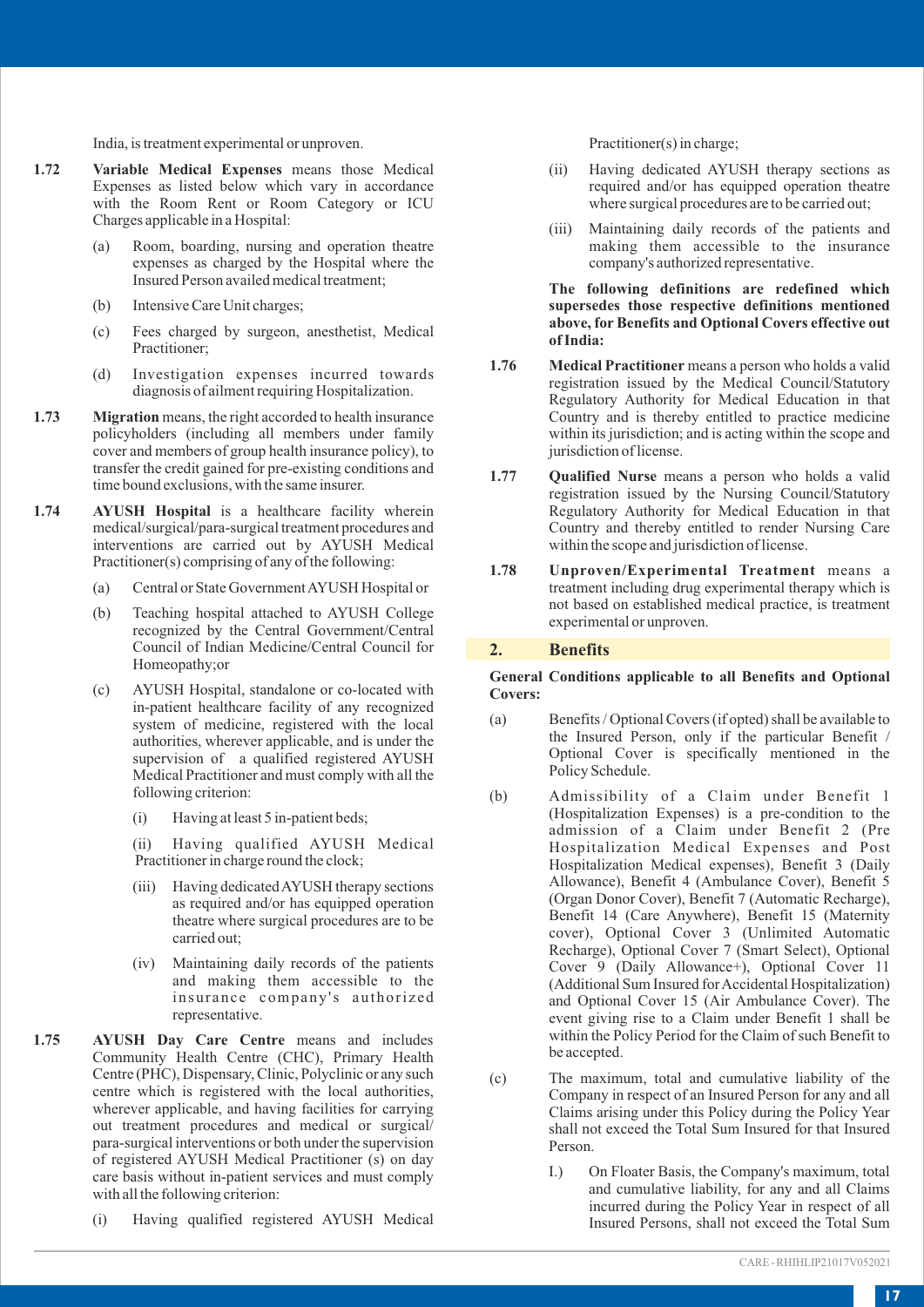Insured.

- II.) For any single Claim during a Policy Year, the maximum Claim amount payable shall be sum total of Sum Insured, No Claims Bonus (Benefit 10), No Claims Bonus Super (Optional Cover 4) and Additional Sum Insured for Accidental Hospitalization (Optional Cover 11). (NOTE: This clause is not applicable to Optional Cover 10: Personal Accident).
- III.) All Claims shall be payable subject to the terms, conditions, exclusions, sub-limits and wait periods of the Policy and subject to availability of the Total Sum Insured.
- IV.) The Company's liability shall be restricted to the payment of the balance amount subject to the available Total Sum Insured.
- (d) Any Claim paid for Benefits namely Benefit 1 (Hospitalization Expenses), Benefit 2 (Pre Hospitalization Medical Expenses and Post Hospitalization Medical Expenses), Benefit 3 (Daily Allowance), Benefit 4 (Ambulance Cover), Benefit 5 (Organ Donor Cover), Benefit 6 (Domiciliary Hospitalization), Benefit 9 (Alternative Treatments), Benefit 11 (Global coverage (excluding U.S.A.)), Benefit 13 (Vaccination Cover), Benefit 14 (Care Anywhere), Benefit 15 (Maternity cover) and Optional Covers namely Optional Cover 1 (Global Coverage – Total), Optional Cover 2 (Travel Plus), Optional Cover 6 ('Everyday Care' except Health Care Services), Optional Cover 7 (Smart Select), Optional Cover 8 (OPD Care), Optional Cover 9 (Daily Allowance+), Optional Cover 14 (Extension of Global Coverage), and Optional Cover 15 (Air Ambulance Cover), shall reduce the Total Sum Insured for the Policy Year and only the balance shall be available for all the future claims for that Policy Year.
- (e) Any Benefit or Optional cover specified to be payable under Cashless facility, would follow the procedures and settlement clauses mentioned as per Clause 6.2 (a).
- (f) Any Benefit or Optional cover specified to be payable under Reimbursement facility, would follow the procedures and settlement clauses mentioned as per Clause  $6.2$  (b).
- (g) The Co-payment, if and as specified in the Policy Schedule, shall be borne by the Policyholder / Insured Person on each Claim which will be applicable on Benefit 1 (Hospitalization Expenses), Benefit 2 (Pre Hospitalization Medical Expenses and Post Hospitalization Medical Expenses), Benefit 4 (Ambulance Cover), Benefit 5 (Organ Donor Cover), Benefit 6 (Domiciliary Hospitalization), Benefit 9 (Alternative Treatments), Benefit 11 (Global Coverage (excluding U.S.A.)), Benefit 14 (Care Anywhere), Benefit 13 (Vaccination Cover), Benefit 15 (Maternity cover), Optional Cover 1 (Global Coverage – Total), Optional Cover 11 (Additional Sum Insured for Accidental Hospitalization), Optional Cover 14 (Extension of Global Coverage) and Optional Cover 15 (Air Ambulance Cover).
- I.) If age of Insured Person or eldest Insured Person (in case of Floater) is 61 years or more, the Company provides an option to Insured Person / Policyholder, to choose for co-payment option of 20% per claim (over & above any other copayment, if any) which applies to such Insured Person or all Insured Persons (in case of Floater) and thereby get a discount of 20% in Premium to be paid.
- II.) The Co-payment shall be applicable to each and every Claim made, for each Insured Person.
- (h) Deductible Option (if opted) is applicable on the Benefits namely Benefit 1 (Hospitalization Expenses), Benefit 2 (Pre Hospitalization Medical Expenses and Post Hospitalization Medical Expenses), Benefit 4 (Ambulance Cover), Benefit 5 (Organ Donor Cover), Benefit 6 (Domiciliary Hospitalization), Benefit 9 (Alternative Treatments), Benefit 11 (Global Coverage – excluding U.S.A.), Benefit 14 (Care Anywhere), Benefit 15 (Maternity cover), Optional Cover 1 (Global Coverage – Total), Optional Cover 11 (Additional Sum Insured for Accidental Hospitalization), Optional Cover 14 (Extension of Global Coverage) and Optional Cover 15 (Air Ambulance Cover).
- (i) Hospitalization or Medical Expenses which are 'Medically Necessary' only shall be admissible under the Policy.
- (j) Option of Mid-term inclusion of a Person in the Policy will be only upon marriage or childbirth; Additional differential premium will be calculated on a pro rata basis.
- (k) If the Insured Person suffers a relapse within 45 days from the date of last discharge / consultation from the Hospital for which a Claim has been made, then such relapse shall be deemed to be part of the same Claim and all the limits of Per Claim Limit under this Policy shall be applied as if they were under a single Claim.
- (l) Coverage amount limits for Optional Cover 2 'Travel Plus', Optional Cover 6 'Everyday Care', Optional Cover 8 'OPD Care', Optional Cover 10 'Personal Accident', Optional Cover 11 'Additional Sum Insured for Accidental Hospitalization' and Optional Cover 15 'Air Ambulance Cover' are covered over and above the Sum Insured (as defined under Definition 1.70).
- (m) If Insured persons belonging to the same family are covered on an Individual basis, then every Insured person can opt for different Sum Insured and different Optional Covers.

### **2.1 Benefit 1: Hospitalization Expenses**

If an Insured Person is diagnosed with an Illness or suffers an Injury which requires the Insured Person to be admitted in a Hospital in India which should be Medically Necessary during the Policy Period and while the Policy is in force for:

**(i) In-patient Care:** The Company will indemnify the Policy Holder/Insured Person for Medical Expenses incurred towards Hospitalization, through Cashless or Reimbursement Facility, maximum up to the Sum Insured as specified in the Policy Schedule, provided that the Hospitalization is for a minimum period of 24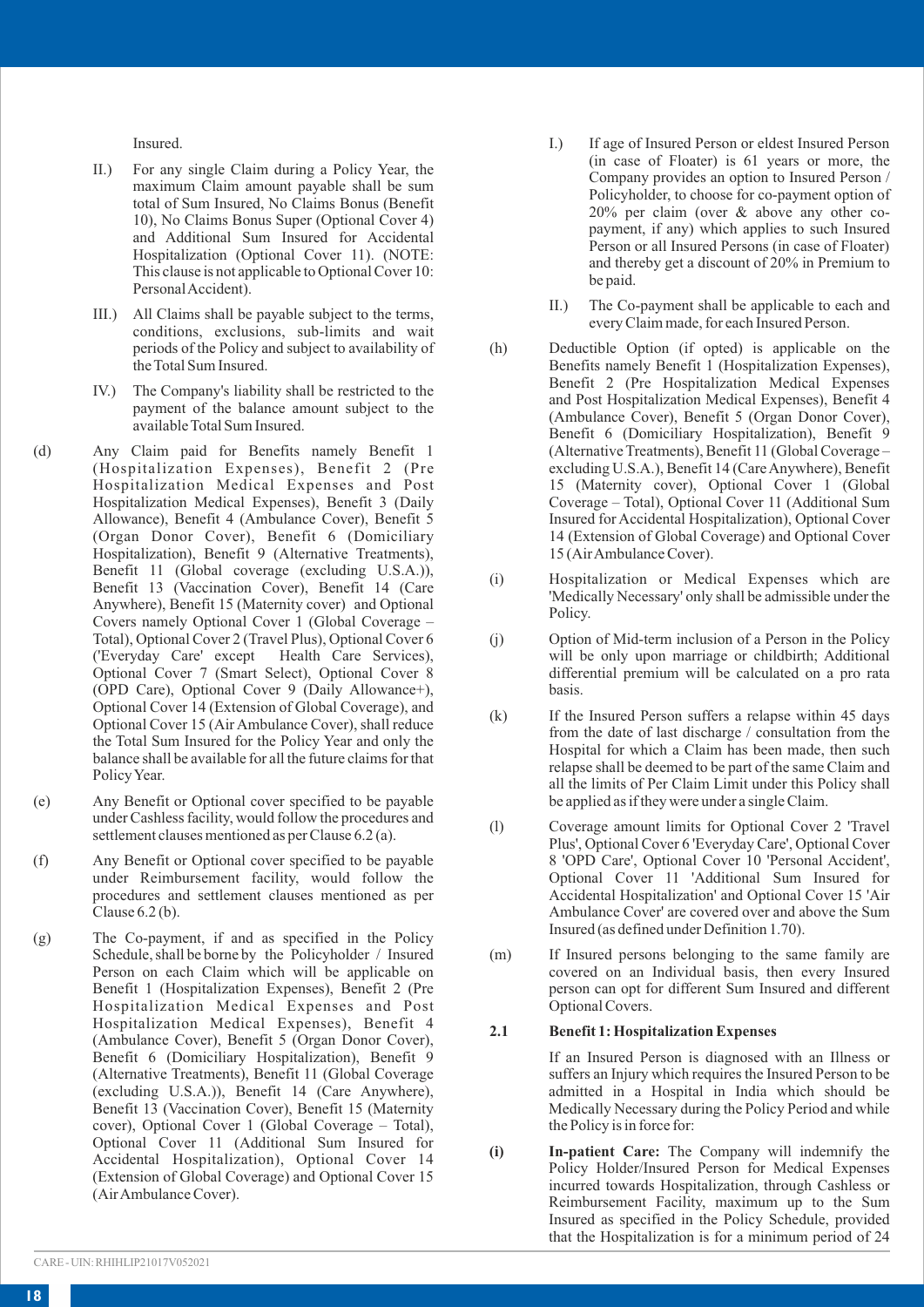consecutive hours and was prescribed in written, by a Medical Practitioner, and the Medical Expenses incurred are Reasonable and Customary Charges that were Medically Necessary.

**(ii) Day Care Treatment:** The Company will indemnify the Policy Holder/Insured Person for Medical Expenses incurred on Day Care Treatment which involves a Surgical procedure, through Cashless or Reimbursement Facility, maximum up to the Sum Insured specified in the Policy Schedule, provided that the Day Care Treatment is listed as per the Annexure-I to Policy Terms & Conditions and period of treatment of the Insured Person in the Hospital/Day Care Centre does not exceed 24 hours, which would otherwise<br>require an in-patient admission and such Day Care Treatment was prescribed in written, by a Medical Practitioner, and the Medical Expenses incurred are Reasonable and Customary Charges that were Medically Necessary .

#### **(iii) Conditions applicable for Hospitalization Expenses (Benefit 1):**

- (a) Room/Boarding and nursing expenses as charged by the Hospital where the Insured Person availed medical treatment (Room Rent / Room Category):
	- 1) If the Insured Person is admitted in a Hospital room where the Room Category opted or Room Rent incurred is higher than the eligible Room Category/ Room Rent as specified in the Policy Schedule, then,
		- i. The Policyholder/Insured Person shall bear the ratable proportion of the total Variable Medical Expenses (including applicable surcharge and taxes thereon) in the proportion of the difference between the Room<br>Rent actually incurred and the Room Rent specified in the Policy Schedule or the Room Rent of the entitled Room Category to the Room Rent actually incurred.
		- ii. If specifically mentioned in the Policy Schedule that the Room Category/ Room Rent eligibility is "Single Private Room (upgradable to next level)", it means such upgradation will trigger only if Single Private Room is not available in the Hospital at the time of admission and Company's liability will arise only after accepting required documented proof for such Room unavailability.<br>In case such documented proof is not furnished, then the maximum eligible Room Category would be considered as Single Private Room only.

The Policy Schedule will specify the eligibility of Room Rent or Room Category applicable for the Insured Person under the Policy. The Room Rent or Room Category available under this Policy is mentioned as follows:

- 2) Single Private Room If the Policy Schedule states 'Single Private Room' as eligible Room Category, it means the maximum eligible Room Category in case of Hospitalization of the Insured Person payable by the Company is limited to stay in a Single Private Room.
- 3) Single Private Room (upgradable to next level): If the Policy Schedule<br>states 'Single Private Room (upgradable to next level)' as eligible Room Category, it means the maximum eligible Room Category in case of Hospitalization of the Insured Person payable by the Company is limited to stay in a Single Private Room or a Single Private Room of the immediate next category .
- 4) If the Policy Schedule states 'up to 1% of the Sum Insured per day' as eligible Room Rent, it means the maximum eligible Room Rent of the Insured Person payable by the Company is limited to 1% of the Sum Insured per day of Hospitalization. Any amount accrued as No Claims Bonus under (Benefit 10) or No Claims Bonus Super (Optional Cover 4), shall not form part of Sum Insured.
- 5) The nomenclature of Room categories may vary from one hospital to the other. Hence, the final consideration will be as per the definition of the Rooms mentioned in the Policy.
- (b) Intensive Care Unit Charges (ICU Charges):
	- 1) If the Insured Person is admitted in an ICU<br>where the ICU charges incurred are higher than the ICU Charges specified in the Policy Schedule, then the Policyholder/Insured Person shall bear the ratable proportion of the Variable Medical Expenses (including applicable surcharge and taxes thereon) in the proportion of the difference between the ICU charges actually incurred and the ICU Charges specified in the Policy Schedule to the ICU charges actually incurred.

The Policy Schedule will specify the Limit of ICU Charges applicable for the Insured Person under the Policy. The ICU Charges available under this Policy are as follows:

2) If the Policy Schedule states 'up to 2% of the Sum Insured per day' as eligible ICU Charges per day of Hospitalization, it means the maximum eligible ICU charges of the Insured Person payable by the Company is limited to 2% of the Sum Insured per day of Hospitalization. Any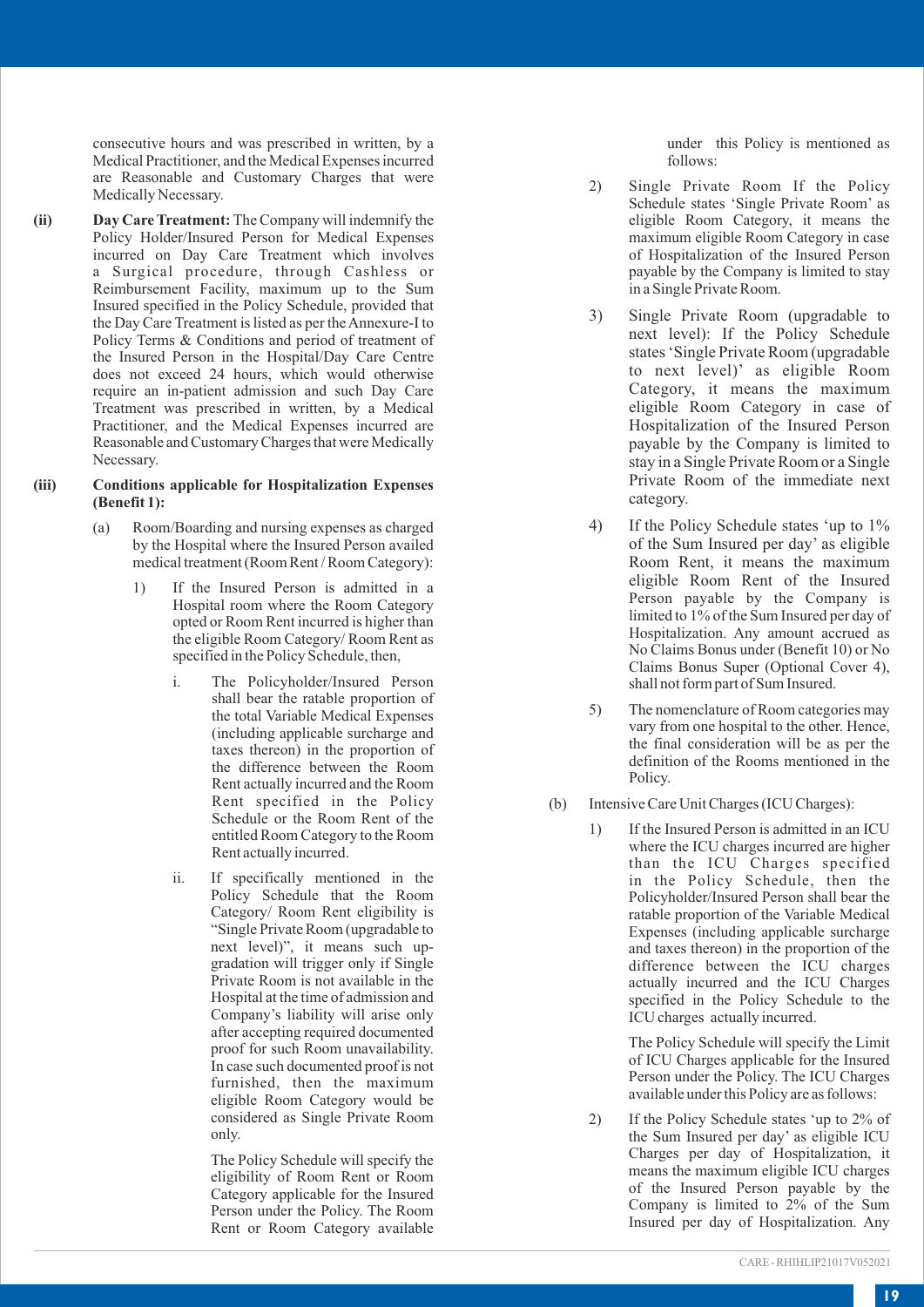amount accrued as No Claims Bonus (Benefit 10) orNo Claims Bonus Super (Optional Cover 4) shall not form part of Sum Insured.

- 3) If the Policy Schedule states the eligibility of ICU Charges of the Insured Person as 'no sub-limit', it means that there is no separate restriction on ICU Charges incurred towards stay in ICU during Hospitalization.
- (c) Expenses incurred on treatment for Named Ailments / Procedures. The Company will indemnify the Insured Person for Medical Expenses incurred in respect of the below mentioned Ailments / Procedures up to the amount specified against each and every Ailment / Procedure mentioned in the Policy Schedule in a Policy Year, provided that the treatment was taken on the advice of a Medical Practitioner. (These conditions will apply only if specifically mentioned in the Policy Schedule)
	- i. Treatment of Cataract
	- ii. Treatment of Total Knee Replacement
	- iii. Surgery for treatment of all types of Hernia
	- iv. Hysterectomy
	- v. Surgeries for Benign Prostate Hypertrophy (BPH)
	- vi. Surgical treatment of stones of renal system
	- vii. Treatment of Cerebrovascular and Cardiovascular disorders
	- viii. Treatments/Surgeries for Cancer
	- ix. Treatment of other renal complications and Disorders
	- x. Treatment for breakage of bones

## **(iv) Advance Technology Methods:**

The Company will indemnify the Insured Person up to Sum Insured for expenses incurred under Benefit 1 (Hospitalization Expenses) for treatment taken through following advance technology methods:

- a) Uterine Artery Embolization and HIFU
- b) Balloon Sinuplasty
- c) Deep Brain stimulation
- d) Oral chemotherapy
- e) Immunotherapy- Monoclonal Antibody to be given as injection
- f) Intra vitreal injections
- g) Robotic surgeries
- h) Stereotactic radio surgeries
- i) Bronchical Thermoplasty
- j) Vaporisation of the prostrate (Green laser treatment or holmium laser treatment)
- k) IONM (Intra Operative Neuro Monitoring)

l) Stem cell therapy: Hematopoietic stem cells for bone marrow transplant for haematological conditions to be covered.

#### **2.2 Benefit 2: Pre-hospitalization Medical Expenses and Post-hospitalization Medical Expenses**

The Company will indemnify the Policy Holder/Insured Person for Relevant Medical Expenses incurred which are Medically Necessary, only through Reimbursement Facility, maximum up to the Sum Insured, as specified in the Policy Schedule, provided that the Medical Expenses so incurred are related to the same Illness/Injury for which the Company has accepted the Insured Person's Claim under Benefit 1 (Hospitalization Expenses) and subject to the conditions specified below:

- (i) Under Relevant Pre-hospitalization Medical Expenses, for a period of 30 days immediately prior to the Insured Person's date of admission to the Hospital, provided that the Company shall not be liable to make payment for any Pre-hospitalization Medical Expenses that were incurred before the Policy Start Date; and
- (ii) Under Relevant Post-hospitalization Medical Expenses, for a period of 60 days immediately after the Insured Person's date of discharge from the Hospital.
- (iii) If the provisions of Clause 6.7(d) is applicable to a Claim, then:
	- a) The date of admission to Hospital for the purpose of this Benefit shall be the date of the first admission to the Hospital for the Illness deemed or Injury sustained to be Any One Illness; and
	- b) The date of discharge from Hospital for the purpose of this Benefit shall be the last date of discharge from the Hospital in relation to the Illness deemed or Injury sustained to be Any One Illness.

## **2.3 Benefit 3: Daily Allowance**

The Company will pay a fixed amount as specified against this Benefit in the Policy Schedule, for each continuous and completed period of 24 hours of Hospitalization of the Insured Person, subject to the conditions specified below:

- (i) The Company shall not be liable to make payment under this Benefit for more than 5 consecutive days of Hospitalization for each period of Hospitalization arising from Any One Illness or Accident; and
- (ii) This Benefit is valid for In-patient Care Hospitalization of the Insured Person only.

#### **2.4 Benefit 4: Ambulance Cover**

The Company will indemnify the Insured Person, through Cashless or Reimbursement Facility, up to the amount specified against this Benefit in the Policy Schedule, for the Reasonable and Customary Charges necessarily incurred on availing Ambulance services offered by a Hospital or by an Ambulance service provider for the Insured Person's necessary transportation, provided that the necessity of such Ambulance transportation is certified by the treating Medical Practitioner and subject to the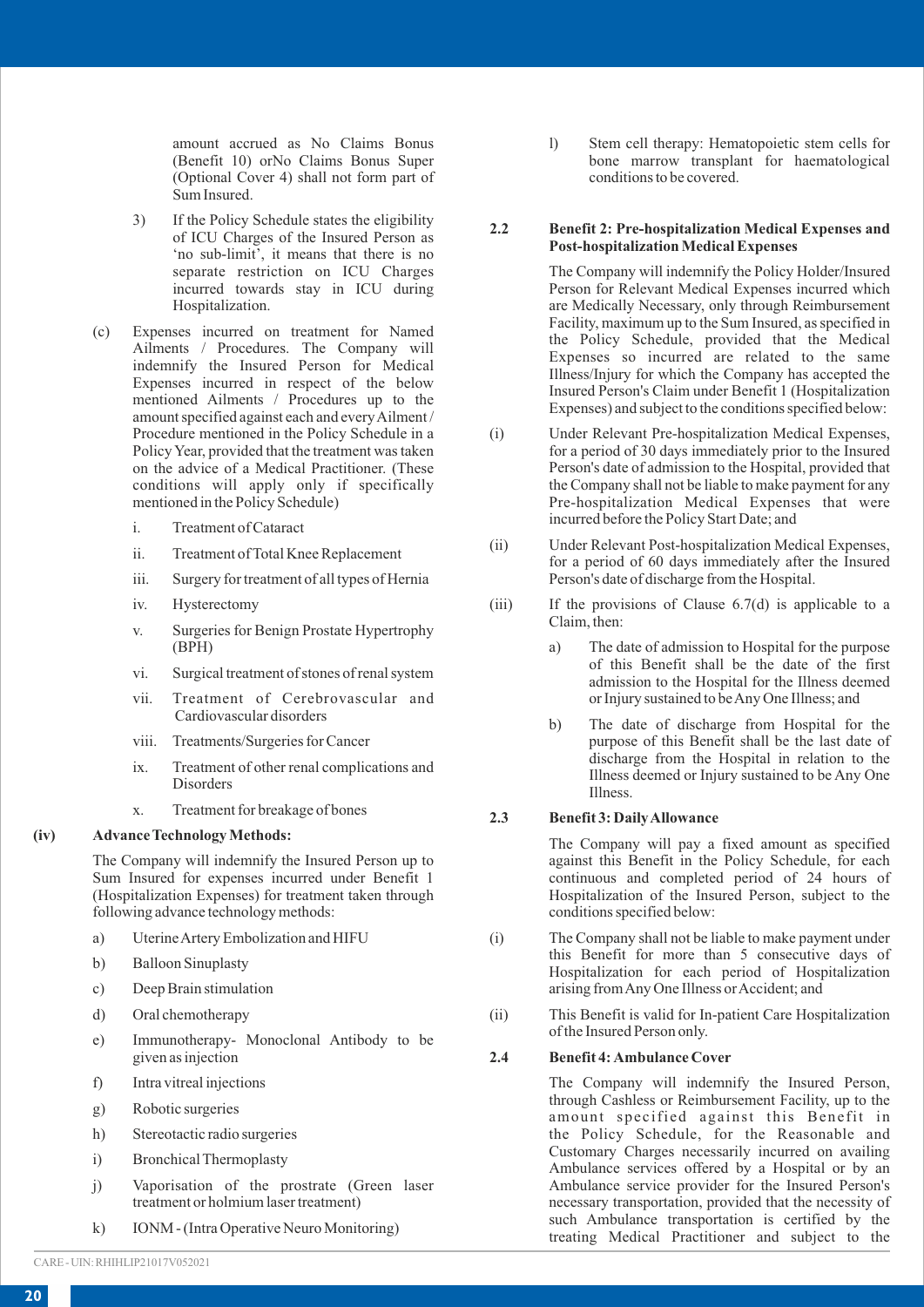conditions specified below:

- (i) Such Transportation is from the place of occurrence of Medical Emergency of the Insured person, to the nearest Hospital; and/or
- (ii) Such Transportation is from one Hospital to another Hospital for the purpose of providing better Medical aid to the Insured Person, following an Emergency.

## **2.5 Benefit 5: Organ DonorCover**

The Company will indemnify the Insured Person, through Cashless or Reimbursement Facility, up to the amount specified against this Benefit in the Policy Schedule, for the Medical Expenses incurred in respect of the donor, for any organ transplant surgery during the Policy Year, subject to the conditions specified below:

- (i) The Organ donor is an eligible donor in accordance with The Transplantation of Human Organs Act, 1994 (amended) and other applicable laws and rules.
- (ii) The Insured Person is the recipient of the Organ so donated by the Organ Donor.
- (iii) The Company will not be liable to pay the Medical Expenses incurred by the Insured Person towards Pre-Hospitalization Medical Expenses and Post Hospitalization Medical Expenses (Benefit 2) or any other Medical Expenses in respect of the donor consequent to the harvesting.
- (iv) Clause 4.2 (25) under Permanent Exclusions, is superseded to the extent covered under this Benefit.

#### **2.6 Benefit 6: Domiciliary Hospitalization**

The Company will indemnify the Insured Person, only through Reimbursement Facility, up to the amount specified against this Benefit in the Policy Schedule, for the Medical Expenses incurred towards Domiciliary Hospitalization, i.e., Coverage extended when Medically Necessary treatment is taken at home (as explained in Definition 1.22), subject to the conditions specified below:

- (i) The Domiciliary Hospitalization continues for a period exceeding 3 consecutive days.
- (ii) The Medical Expenses are incurred during the Policy Year.
- (iii) The Medical Expenses are Reasonable and Customary Charges which are necessarily incurred.
- (iv) Any Pre Hospitalization Medical Expenses and Post Hospitalization Medical Expenses (Benefit 2) shall not be payable under this Benefit.
- (v) Any Medical Expenses incurred for the treatment in relation to any of the following diseases shall not be payable under this Benefit :
	- 1. Asthma;
	- 2. Bronchitis;
	- 3. Chronic Nephritis and Chronic Nephritic Syndrome;
	- 4. Diarrhoea and all types of Dysenteries including Gastro-enteritis;
- 5. Diabetes Mellitus and Diabetes Insipidus;
- 6. Epilepsy;
- 7. Hypertension;
- 8. Influenza, cough or cold;
- 9. All Psychiatric or Psychosomatic Disorders;
- 10. Pyrexia of unknown origin for less than 10 days;
- 11. Tonsillitis and Upper Respiratory Tract Infection including Laryngitis and Pharyngitis;
- 12. Arthritis, Gout and Rheumatism.

## **2.7 Benefit 7: Automatic Recharge**

If a Claim is payable under the Policy, then the Company agrees to automatically make the re-instatement of up to the Sum Insured once in a policy year which is valid for that Policy Year only, subject to the conditions specified below:

- (i) The Recharge shall be utilized only after the Sum Insured, No Claims Bonus (Benefit – 10), No Claims Bonus Super (Optional Cover – 4) and Additional Sum Insured for Accidental Hospitalization (Optional Cover – 11) has been completely exhausted in that Policy Year.
- (ii) A Claim will be admissible under the Recharge only if the Claim is admissible under Benefit 1 (Hospitalization Expenses).
- (iii) The Recharge is applicable only for Benefit 1 (Hospitalization Expenses).
- (iv) The Recharge shall be available only for all future Claims which are not in relation to any Illness or Injury for which a Claim has already been admitted for that Insured Person during that Policy Year.
- (v) No Claims Bonus (Benefit 10) and No Claims Bonus Super (Optional Cover – 4) shall not be considered while calculating 'Automatic Recharge'.
- (vi) Any unutilized Recharge cannot be carried forward to any subsequent Policy Year.
- (vii) If the Policy is issued on a Floater basis, then the Recharge will also be available only on Floater basis.
- (viii) For any single Claim during a Policy Year the maximum Claim amount payable shall be sum total of:
	- a) Sum Insured
	- b) No Claims Bonus (Benefit 10)
	- c) No Claims Bonus Super (Optional Cover 4)
	- d) Additional Sum Insured for Accidental Hospitalization (Optional Cover –11)
- (ix) During a Policy Year, the aggregate Claim amount payable, subject to admissibility of the Claim, shall not exceed the sum total of:
	- a) Sum Insured
	- b) No Claims Bonus (Benefit 10)
	- c) No Claims Bonus Super (Optional Cover 4)
	- d) Additional Sum Insured for Accidental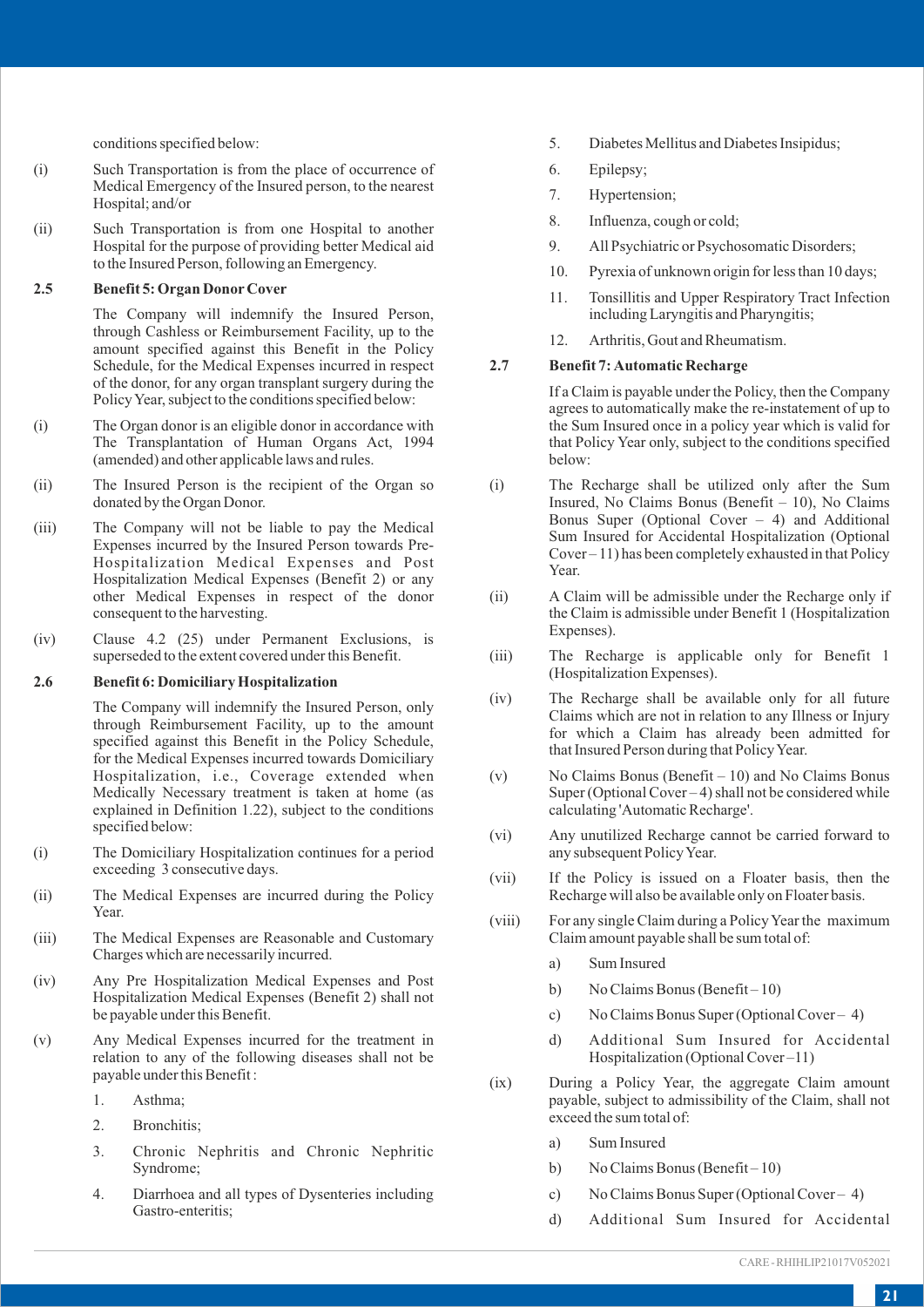Hospitalization (Optional Cover – 11)

## e) Automatic Recharge (Benefit – 7)

(x) In case of portability, the credit for Sum Insured would be available only to the extent of sum insured of the expiring policy, including the Recharge.

## **2.8 Benefit 8: Second Opinion**

In the event that the Insured Person is diagnosed with any Major Illness / Injury during the Policy Year, then at the Policyholder's / Insured Person's request, the Company shall arrange for a Second Opinion from a Medical Practitioner within India.

- (i) It is agreed and understood that the Second Opinion will be based only on the information and documentation provided to the Company which will be shared with the Medical Practitioner and is subject to the conditions specified below:
	- a) This Benefit can be availed only once by an Insured Person during the Policy Year for each Major Illness / Injury.
	- b) The Insured Person is free to choose whether or not to obtain the Second Opinion and, if obtained under this Benefit, then whether or not to act on it.
	- c) This Benefit is for additional information purposes only and does not and should not be deemed to substitute the Insured Person's visit or consultation to an independent Medical Practitioner.
	- d) The Company does not provide a Second Opinion or make any representation as to the adequacy or accuracy of the same, the Insured Person's or any other person's reliance on the same or the use to which the Second Opinion is put.
	- e) The Company does not assume any liability for and shall not be responsible for any actual or alleged errors, omissions or representations made by any Medical Practitioner or in any Second Opinion or for any consequences of actions taken or not taken in reliance thereon.
	- f) The Policyholder or Insured Person shall hold the Company harmless for any loss or damage caused by or arising out of or in relation to any opinion, advice, prescription, actual or alleged errors, omissions or representations made by the Medical Practitioner or for any consequences of any action taken or not taken in reliance thereon.
	- g) Any Second Opinion provided under this Benefit shall not be valid for any medico-legal purposes.
	- h) The Second Opinion does not entitle the Insured Person to any consultation from or further opinions from that Medical Practitioner.
- (ii) For the purposes of this Benefit only:
	- a) Second Opinion means an additional medical opinion obtained by the Company from a Medical Practitioner solely on the Policyholder's or Insured Person's express request in relation to a Major Illness / Injury which the Insured Person has been diagnosed with during the Policy Year.
- b) Major Illness / Injury means one of the following only:
	- 1. Benign Brain Tumor
	- 2. Cancer
	- 3. End Stage Lung Failure
	- 4. Myocardial Infarction
	- 5. Coronary Artery Bypass Graft
	- 6. Heart Valve Replacement
	- 7. Coma
	- 8. End Stage Renal Failure
	- 9. Stroke
	- 10. Major Organ Transplant
	- 11. Paralysis
	- 12. Motor Neuron Disorder
	- 13. Multiple Sclerosis
	- 14. Major Burns
	- 15. Total Blindness

## **2.9 Benefit 9: Alternative Treatments**

The Company will indemnify the Insured Person, through Cashless or Reimbursement Facility, up to the amount specified in the Policy Schedule, towards Medical Expenses incurred with respect to the Insured Person's medical treatment undergone at any Government hospital or in any Institute recognized by Government and / or accredited by Quality Council of India / National Accreditation Board on Health or any other suitable institutions, through any of the alternative treatments namely Ayurvea, Sidha, Unani and Homeopathy, subject to the conditions specified below:

- (i) AClaim will be admissible under this Benefit only if the Claim is admissible under 'In-patient Care' of Benefit 1 (Hospitalization Expenses).
- (ii) Such Hospital should directly be run by a local/state/central Government body, which administers treatment related to Ayurveda or Unani or Sidha or Homeopathy; and
- (iii) Medical Treatment should be rendered from a registered Medical Practitioner who holds a valid practicing license in respect of such Alternative Treatments; and
- (iv) Such treatment taken is within the jurisdiction of India; and
- (v) Clause 4.2 (26) under Permanent Exclusions, is superseded to the extent covered under this Benefit.

#### **2.10 Benefit 10: No Claims Bonus**

At the end of each Policy Year, the Company will enhance the Sum Insured by 10% flat, on a cumulative basis, as a No Claims Bonus for each completed and continuous Policy Year, provided that no Claim has been paid by the Company in the expiring Policy Year, and subject to the conditions specified below:

(i) In any Policy Year, the accrued No Claims Bonus, shall not exceed 50% of the Sum Insured available in the renewed Policy.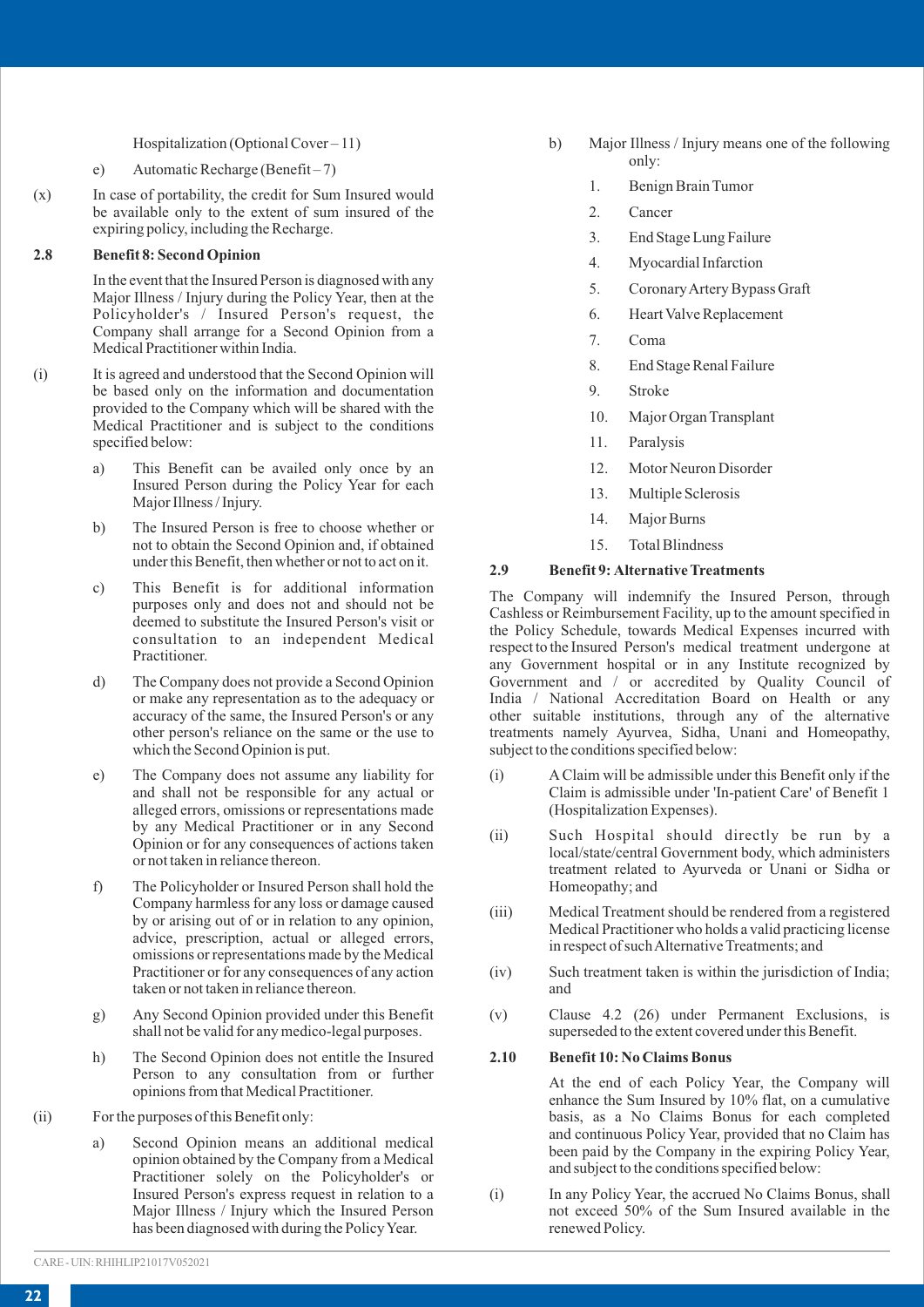- (ii) The No Claims Bonus shall not enhance or be deemed to enhance any Conditions as prescribed under Clause 2.1(iii).
- (iii) For a Floater policy, the No Claims Bonus shall be available on Floater basis and shall accrue only if no Claim has been made in respect of any Insured Person during the expiring Policy Year. The No Claims Bonus which is accrued during the claim-free Policy Year will only be available to those Insured Persons who were insured in such claim-free Policy Year and continue to be insured in the subsequent Policy Year.
- (iv) The entire No Claims Bonus will be forfeited if the Policy is not continued / renewed on or before Policy Period End Date or the expiry of the Grace Period whichever is later.
- (v) The No Claims Bonus shall be applicable on an annual basis subject to continuation of the Policy.
- (vi) If the Insured Persons in the expiring policy are covered on Individual basis and thus have accumulated the No Claims Bonus for each Insured Person in the expiring policy, and such expiring policy is renewed with the Company on a Floater basis, then the No Claims Bonus to be carried forward for credit in this Policy would be the least No Claims Bonus amongst all the Insured Persons.
- (vii) If the Insured Persons in the expiring policy are covered on a Floater basis and such Insured Persons renew their expiring Policy with the Company by splitting the Floater Sum Insured in to 2 (two) or more Floater / Individual covers, then the No Claims Bonus of the expiring Policy shall be apportioned to such renewed Policy in the proportion of the Sum Insured of each of the renewed Policy.
- (viii) This clause does not alter the Company's right to decline renewal or cancellation of the Policy for reasons as specified in Clause 7.1 (Disclosure to Information Norm).
- (ix) In the event of a Claim occurring during any Policy Year, the accrued No Claims Bonus will be reduced by 10% of the Sum Insured at the commencement of next Policy Year, but in no case shall the Total Sum Insured be reduced than the Sum Insured.
- (x) In case Sum Insured under the Policy is reduced at the time of renewal, the applicable No Claims Bonus shall also be reduced in proportion to the Sum Insured.
- (xi) In case Sum Insured under the Policy is increased at the time of renewal, the No Claims Bonus shall be calculated on the Sum Insured applicable on the last completed Policy Year.
- (xii) The Recharge amount ('Automatic Recharge' & 'Unlimited Automatic Recharge') shall not be considered while calculating 'No Claims Bonus'.
- (xiii) Along with the Benefits (Base Covers) under the Policy, accrued 'No Claims Bonus' can be utilized for Optional Cover 1 (Global Coverage – Total), Optional Cover 9 (Daily Allowance+) and Optional Cover 14 (Extension of Global Coverage), if opted for.
- (xiv) In case no claim is made in a particular Policy Year, No Claims Bonus would be credited automatically to the

subsequent Policy year, even in case of multi-year Policies (with 2 or 3 year policy tenure).

#### **2.11 Benefit 11: Global Coverage (excluding U.S.A.)**

- The Company shall indemnify the Insured Person, through Cashless or Reimbursement Facility, for Hospitalization Expenses incurred outside India and anywhere across the world excluding United States of America, up to the amount specified against this Benefit in the Policy Schedule, subject to the conditions specified below:
- (i) A mandatory Co-Payment of 10% per Claim is applicable, which will be in addition to any other copayment (if any) applicable in the Policy.
- (ii) The Benefit is available for 45 continuous days from the date of travel in a Single Trip and 90 days on a cumulative basis as a whole, in a Policy Year.
- (iii) The Medical expenses payable shall be limited to Benefit 15 (Maternity Cover) and Inpatient Care & Day Care Treatment under Benefit 1 (Hospitalization Expenses) only; 'Pre-Hospitalization' and 'Post-Hospitalization' expenses are not covered under the purview of this cover.
- (iv) The payment of any Claim under this Benefit will be based on the rate of exchange as on the Date of Loss published by Reserve Bank of India (RBI) and shall be used for conversion of Foreign Currency into Indian Rupees for payment of Claims. If on the Insured Person's Date of Loss, if RBI rates are not published, the exchange rate next published by RBI shall be considered for conversion.

#### **Note:**

- a) Clause 6.7(a) of Payment Terms under Claims Procedure and Management is superseded to the extent covered under this Benefit.
- b) Exclusions applicable to this Benefit have been mentioned under Permanent Exclusions, Clause 4.2.

## **2.12 Benefit 12: Annual Health Check-up**

- (i) On the Policyholder's / Insured Person's request, through Cashless Facility, the Company will arrange for the Insured Person's Annual Health Check-up for the list of medical tests specified below at its Network Provider or other Service Providers specifically empanelled with the Company to provide the services, in India, subject to the conditions specified below:
	- a) This Benefit shall be available only once during a Policy Year per Insured Person; and
	- b) This benefit does not reduce the Sum Insured.
- (ii) Medical Tests covered in the Annual Health Check-up, applicable for Sum Insured up to 75 Lakh Rupees for Insured Persons who are of Age 18 years or above on the Policy Period Start Date, are as follows :-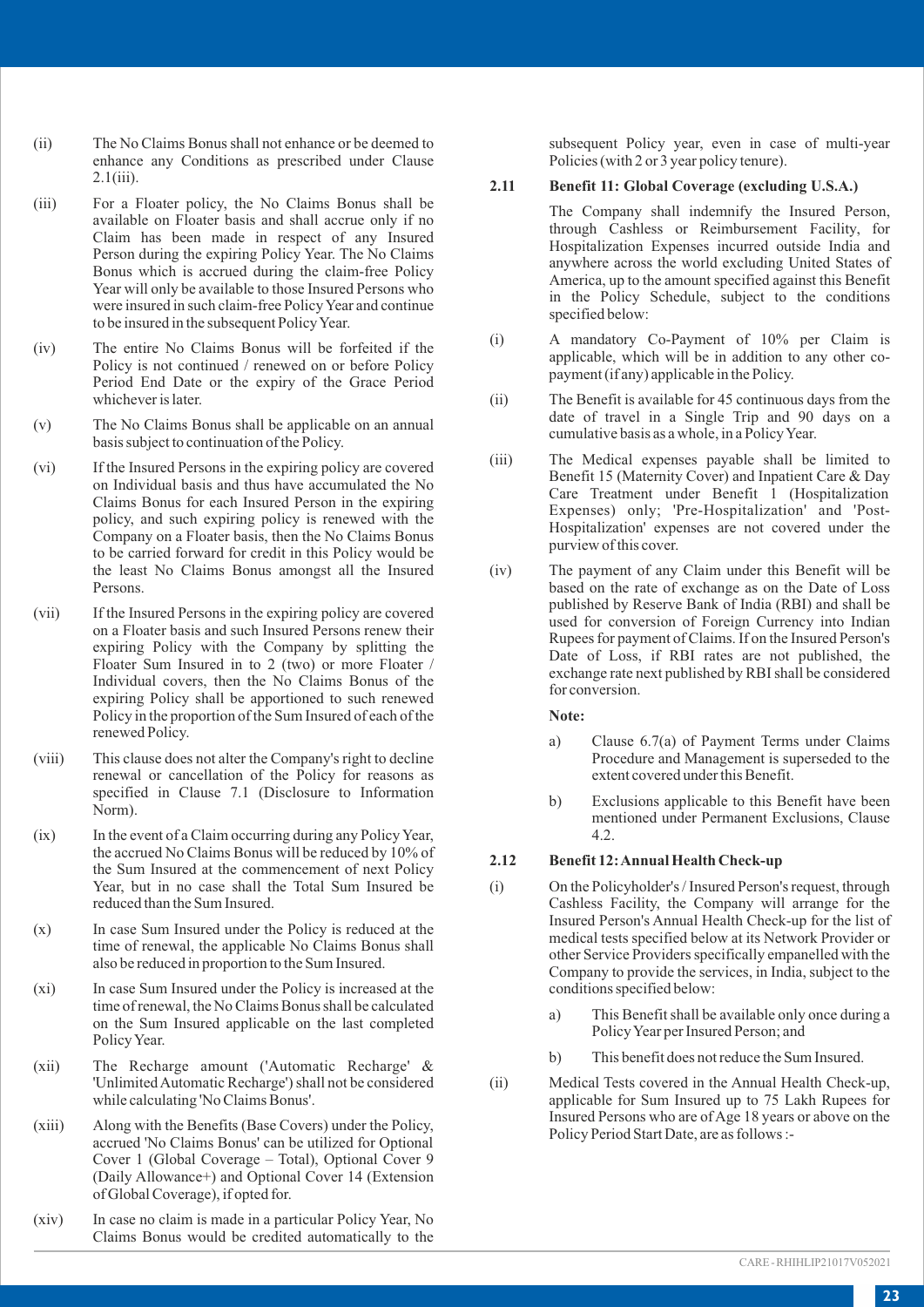| Set No.       | <b>List of Medical Tests covered as a</b><br>part of Annual Health Check-up                                                              | Plan                            |
|---------------|------------------------------------------------------------------------------------------------------------------------------------------|---------------------------------|
| 1             | Complete Blood Count with ESR, Urine<br>Routine, Blood Group, Fasting Blood<br>Sugar, Serum Cholesterol, SGPT, Serum<br>Creatinine, ECG  | Care 2.<br>Care $3 &$<br>Care 8 |
| $\mathcal{D}$ | Complete Blood Count with ESR, Urine<br>Routine, Blood Group, Fasting Blood<br>Sugar, Lipid Profile, Kidney Function<br>Test. ECG        | Care $4 \&$<br>Care 9           |
| $\mathcal{R}$ | Complete Blood Count with ESR, Urine<br>Routine, Blood Group, Fasting Blood<br>Sugar, Lipid Profile, TMT, Kidney<br><b>Function Test</b> | Care $5 \&$<br>Care 6           |

(iii) Medical Tests cove applicable for Care  $18$  years or above  $\alpha$ follows :-

| <b>Infection Markers</b>                                                                                                                                    | Lipid                                                                                |
|-------------------------------------------------------------------------------------------------------------------------------------------------------------|--------------------------------------------------------------------------------------|
| Complete Blood Count                                                                                                                                        | Profile                                                                              |
| (CBC)                                                                                                                                                       | Cholesterol                                                                          |
| <b>ESR</b>                                                                                                                                                  | LDL                                                                                  |
| ABO Group & Rh Type                                                                                                                                         | HDL                                                                                  |
| <b>Urine Routine</b>                                                                                                                                        | Triglycerides                                                                        |
| <b>Stool Routine</b>                                                                                                                                        | VLDL                                                                                 |
| <b>Liver Function Test</b><br>S Bilirubin (Total/Direct)<br><b>SGPT</b><br>SGOT<br>GGT<br>Alkaline Phosphatase<br><b>Total Protein</b><br>Albumin: Globulin | <b>Kidney Function Test</b><br>Creatinine<br><b>Blood Urea Nitrogen</b><br>Uric Acid |
| <b>Lung Function Markers</b>                                                                                                                                | <b>Diabetes Markers</b>                                                              |
| Lung Function Test                                                                                                                                          | H <sub>ba</sub> 1c                                                                   |
| <b>Cardiac Markers</b>                                                                                                                                      | <b>Imaging Tests</b>                                                                 |
| <b>Treadmill Test</b>                                                                                                                                       | $X-Ray - Chester$                                                                    |
| ECG                                                                                                                                                         | <b>Ultrasound Abdomen</b>                                                            |

(iv) Medical Tests covered in the Annual Health Check-up, applicable for Insured Persons who are of Age below 18 years on the Policy Period Start Date for all Plans except Care 1, are as follows :-

#### **List of Medical Tests covered as a part of Annual Health Check-up**

Physical Examination (Height, Weight and Body Mass Index (BMI)), Eye Examination, Dental Examination and Scoring, Growth Charting, Doctor Consultation, Urine Examination (Routine and Microscopic)

## **2.13 Benefit 13: Vaccination Cover:**

The Company will indemnify the Insured Person up to the amount specified against this Benefit in the Policy Schedule, through Cashless or Reimbursement Facility, towards Vaccination expenses for the Insured Person(s) up to 18 years of Age, as prescribed in the National Immunization Schedule (NIS) for protection against Diphtheria, Pertussis, Tetanus, Polio, Measles, Hepatitis B and Tuberculosis, which fall under category of Vaccine preventable diseases as per the Grid provided below.

| <b>nnction</b> Test                                                                                                     | 3              | Hepatitis B                                                                                                                                                                                                                                                                                                                     | <b>Hepatitis</b>                                   | 7 | JE                                                                                                               | Japanese                          |
|-------------------------------------------------------------------------------------------------------------------------|----------------|---------------------------------------------------------------------------------------------------------------------------------------------------------------------------------------------------------------------------------------------------------------------------------------------------------------------------------|----------------------------------------------------|---|------------------------------------------------------------------------------------------------------------------|-----------------------------------|
| ered in the Annual Health Check-up,<br>7, for Insured Persons who are of Age<br>on the Policy Period Start Date, are as |                | $-Liquid$<br>Vaccine                                                                                                                                                                                                                                                                                                            | B                                                  |   | vaccination<br>Lyophilize<br>d vaccine                                                                           | Encephali<br>tis (Brain<br>fever) |
| Lipid<br>Profile<br>Cholesterol<br><b>LDL</b><br><b>HDL</b><br>Triglycerides<br><b>VLDL</b>                             | $\overline{4}$ | <b>DPT</b><br>(Diphtheria,<br>Pertussis and<br><b>Tetanus</b><br>$Toxoid$ –<br>Liquid<br>vaccine                                                                                                                                                                                                                                | Diphtheria<br>, Pertussis<br>and<br><b>Tetanus</b> | 8 | Hib (given as Hib)<br>pentavalent<br>containing<br>$Hib + DPT +  $ meningitis<br>$Hep B$ )-<br>Liquid<br>vaccine | Pneumoni<br>a and Hib             |
| <b>Kidney Function Test</b><br>Creatinine<br>Blood Urea Nitrogen<br>Uric Acid                                           | 2.14           | The Company will indemnify the Insured Person, through<br>Cashless or Reimbursement Facility, for the Medical Expenses<br>incurred towards the Insured Person's Major Illness / Injury<br>treatment undertaken outside India, during the Policy Year, up to<br>the Sum Insured specified in the Policy Schedule, subject to the | <b>Benefit 14: Care Anywhere</b>                   |   |                                                                                                                  |                                   |

- (i) The Medical Expenses incurred towards the major Illness / injury treatment which are covered as a part of this Benefit are:
	- 1. Benign Brain Tumor
	- 2. Cancer

conditions specified below:

**S. No Vaccine & its presentation**

1 BCG (Bacillus Calmette Guerin)- Lyophilized vaccine

2 OPV (Oral Polio Vaccine)- Liquid vaccine

**Protection against**

Tuberculo sis

Poliomyel 6 itis

TT<sub></sub> (Tetanus Toxoid) – Liquid vaccine

5 Measles - Lyophilized vaccine

**S. No**

**Vaccine & its Protection presentation against**

Tetanus

Measles

- 3. Coma
- 4. Coronary Artery Bypass Graft
- 5. End Stage Lung Disease
- 6. End Stage Renal Failure
- 7. Heart Valve Replacement
- 8. Major Burns
- 9. Major Organ Transplant
- 10. Myocardial Infarction
- 11. Stroke
- 12. Total Blindness
- (ii) The Medical Expenses incurred are only for 'In-patient Care' or 'Day Care Treatment' undertaken in any Hospital; 'Pre-Hospitalization' and 'Post-Hospitalization' expenses are not covered under the purview of this cover.

(iii) The rate of exchange as published by Reserve Bank of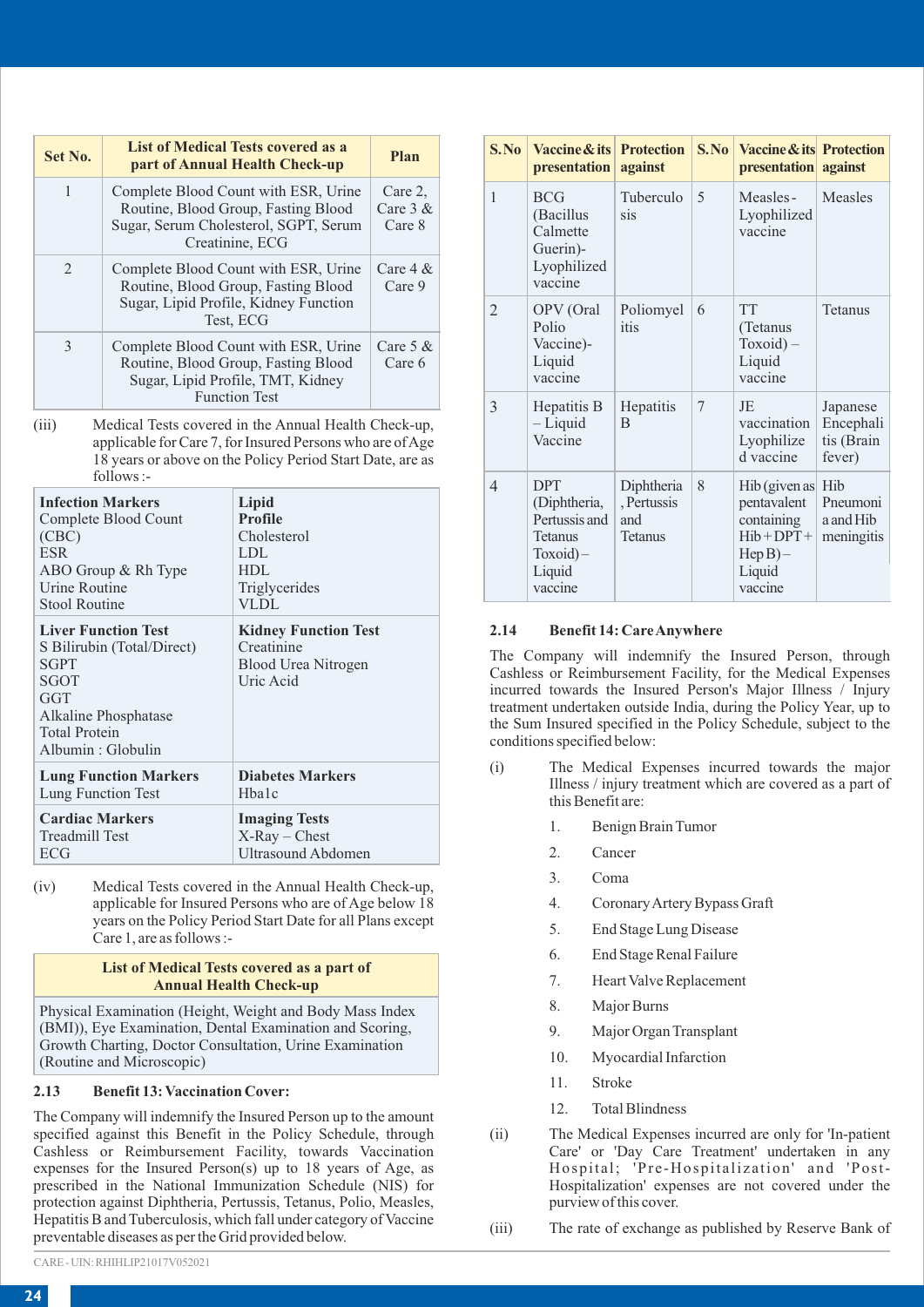India (RBI) as on the Date of Loss shall be used for conversion of foreign currency amounts into Indian Rupees for payment of any Claim under this Benefit. Where on the Date of Loss, RBI rates are not published, the rates next published by RBI shall be considered for conversion.

- (iv) The Company shall be liable to make payment under this Benefit only if prior written notice of at least 7 days is given to the Company.
- (v) Clause 6.7(a) of Payment Terms under Claims Procedure and Management is superseded to the extent covered under this Benefit.

## **2.15 Benefit 15: Maternity Cover**

The Company shall indemnify the Insured Person, through Cashless or Reimbursement Facility, for the Medical Expenses associated with Hospitalization of an Insured Person for the delivery of a child, up to amount specified against this Benefit in the Policy Schedule, subject to the conditions specified below:

- (a) Claims will not be admissible for any expenses incurred for diagnosis /treatment related to any Maternity Expenses until 24 months since the inception of the first Policy with the company.
- (b) This Benefit is available only under Floater cover type for all Insured Persons of age 18 years or above.
- (c) Maternity Expenses incurred in connection with the voluntary medical termination of pregnancy during the first 12 weeks from the date of conception shall not be admissible under this Benefit.

For this purpose 'week' shall constitute any consecutive 7 days.

- (d) Medical Expenses for ectopic pregnancy are not covered under this Benefit. However, these expenses are covered under Benefit 1 (Hospitalization Expenses).
- (e) The Company shall be liable to make payment in respect of any Hospitalization arising due to involuntary medical termination of pregnancy, as per MTP Act, 1971(amended) and other applicable laws and rules.
- (f) Clause 4.2 (16) under Permanent Exclusions, is superseded to the extent covered under this Benefit.

## **3. Optional Covers**

The Policy provides the following Optional Covers which can be opted either at the inception of the policy or at the time of renewal. The Policy Schedule will specify the Optional Covers that are in force for the Insured Persons.

## **3.1 Optional Cover 1: Global Coverage – Total**

"Global Coverage – Total" is an extension to Benefit 11 (Global Coverage (excluding U.S.A.)) and hence all the provisions stated under Clause 2.11, holds good for Clause 3.1 as well, except that the geographical scope of coverage through Optional Cover 1 is extended to United States of America also.

#### **3.2 Optional Cover 2: Travel Plus**

The Benefits under this Optional Cover are valid outside India, which will be available for 45 continuous days from the date of travel in a Single Trip and 90 days on a cumulative basis as a whole, in a Policy Year.

This Optional Cover includes six varied Benefits namely "Worldwide In-Patient Cover (for Emergency)", "Worldwide OPD Cover", "Loss of Passport", "Loss of Checked-in Baggage", "Repatriation of Mortal Remains" and "Medical Evacuation" which are explained below.

#### **3.2.1 Worldwide In-Patient Cover (forEmergency)**

If an Insured Person suffers an Injury or is diagnosed with an Illness as an Emergency condition that requires the Insured Person to take an In-patient Treatment which should be Medically Necessary, then the Insured Person can avail a 'Single Private Room' during the Hospitalization and the Company shall indemnify such relevant & reasonable Medical Expenses incurred by Insured Person, through Cashless or Reimbursement Facility, up to the Sum Insured as specified in the Policy Schedule or Rs. 20 Lakhs (whichever is lesser), subject to the conditions specified below:

- (i) The In-patient Hospitalization is on the written advice of a Medical Practitioner, and the Medical Expenses incurred are Reasonable and Customary Charges that were Medically Necessary; 'Day Care Treatment', 'Pre-Hospitalization' and 'Post-Hospitalization' expenses are not covered under the purview of this cover.
- (ii) The treatment for the Illness or Injury commences during the Policy Period and immediately after the diagnosis of the Illness or occurrence of the Injury;
- (iii) The amount assessed by the Company on each admitted Claim for the Insured Person under this Benefit shall be reduced by the Deductible of Rs. 5,000. The Company shall be liable to make payment under the Policy for any Claim in respect of the Insured Person only when the Deductible on that Claim is exhausted.
- (iv) 'Single Private Room' mentioned here above, should comply with Clause 2.1 (iii) (a)  $(1)$  & 2.1  $(iii) (a) (2).$

#### **3.2.2 Worldwide OPD Cover**

- (i) If an Insured Person while on a foreign land suffers an Injury or is diagnosed with an Illness, that requires the Insured Person to take an Out-patient Treatment, then the Company shall indemnify such Medical Expenses, through Reimbursement Facility, up to the Sum Insured as specified in the Policy Schedule or Rs. 20 Lakhs (whichever is lesser).
- (ii) The amount assessed by the Company on each admitted Claim for the Insured Person under this Benefit shall be reduced by the Deductible of Rs. 5,000. The Company shall be liable to make payment under the Policy for any Claim in respect of the Insured Person only when the Deductible on that Claim is exhausted.

#### **3.2.3 Loss of Passport**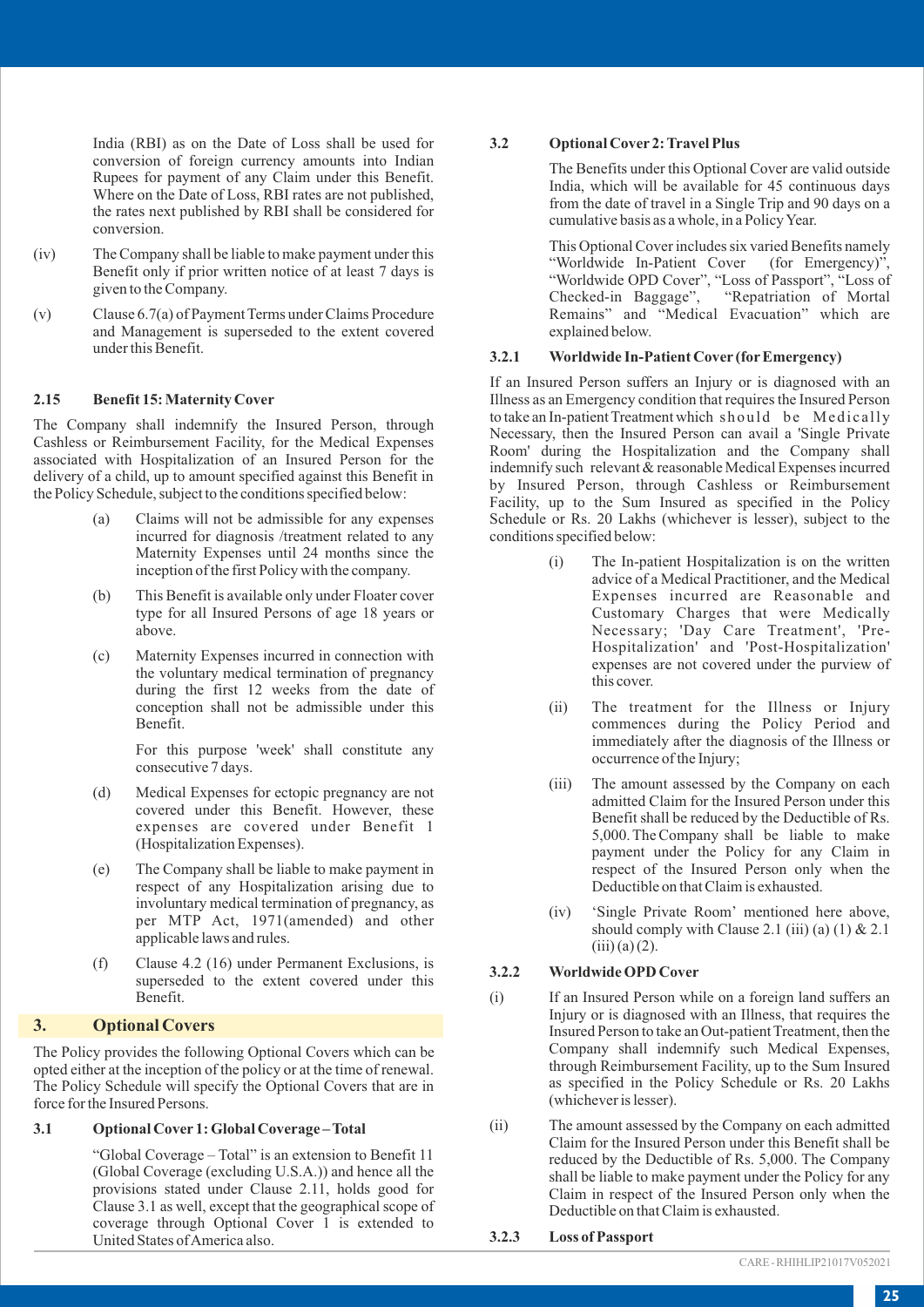- (i) If an Insured Person loses his / her original passport, then the Company will indemnify the Insured Person up to 1% of the Sum Insured specified in the Policy Schedule or Rs. 20,000 (whichever is lesser), towards obtaining a duplicate or new passport.
- (ii) The amount assessed by the Company on each admitted Claim for the Insured Person under this Benefit shall be reduced by the Deductible of Rs. 2,500. The Company shall be liable to make payment under the Policy for any Claim in respect of the Insured Person only when the Deductible on that Claim is exhausted.
- (iii) Additional Documents to be submitted for any Claim under this Benefit :

It is a condition precedent to the Company's liability under this Benefit that the following information and documentation shall be submitted to the Company or the Assistance Service Provider immediately and in any event within 30 days of the event giving rise to the Claim under this Benefit:

- a) Copy of the police report
- b) Details of the attempts made to trace the passport;
- c) Statement of claim for the expenses incurred;
- d) Original receipt for payment of charges to the authorities for obtaining a new or duplicate passport.

## **3.2.4 Loss of Checked-in Baggage**

If the entire Checked-In Baggage is lost whilst in the custody of the Common Carrier, the Company will indemnify to the extent of cost incurred by the Insured Person towards replacement of the entire baggage and its contents as per market value, up to 1% of the Sum Insured specified in the Policy Schedule or Rs. 20,000 (whichever is lesser), subject to the conditions specified below:

- (i) Coverage under this Benefit shall commence only after the Checked-In Baggage is entrusted to the Common Carrier and a receipt obtained and coverage under this Benefit shall terminate automatically on the Common Carrier reaching the Place of Destination specified in the ticket of the Insured Person during the Policy Period;
- (ii) If more than one (1) piece of Checked-in Baggage has been checked-in under the same ticket of the Insured Person and all the pieces of Checked-in Baggage are not lost, then the Company's liability shall be restricted to 0.5% of the Sum Insured specified in the Policy Schedule or Rs. 10,000 (whichever is lesser);
- (iii) If the lost/undelivered Checked-In Baggage is subsequently traced and offered for delivery to the Insured Person, the Insured Person shall refund the amount paid by the Company under this Benefit in full irrespective of whether delivery of the baggage is taken or not;
- (iv) If a portion of the lost/undelivered Checked-In Baggage is subsequently traced and offered for delivery to the Insured Person, the Insured Person shall refund the amount paid by the Company under this Benefit attributable to the portion of Checked-in Baggage traced in full irrespective of whether delivery of the baggage is taken;
- (v) The liability of the Company shall be determined based

on the market value of the Contents of the Checked-In Baggage as on the scheduled/expected date of delivery at the destination port;

- (vi) In case the market value of any single item of the Contents (excluding Valuables) of a Checked-In Baggage exceeds Rs. 5,000/-, the Company's liability shall be limited to Rs. 5,000/- only;
- (vii) Additional Documents to be submitted for any Claim under this Benefit:

It is a condition precedent to the Company's liability under this Benefit that the following information and documentation shall be submitted to the Company or the Assistance Service Provider immediately and in any event within 30 days of the event giving rise to the Claim under this Benefit:

- a) Property irregularity report issued by the appropriate authority.
- b) Voucher of the Common Carrier for the compensation paid for the non-delivery / short delivery of the Checked-In Baggage.
- c) Copies of correspondence exchanged, if any, with the Common Carrier in connection with the nondelivery / short delivery of the Checked-In Baggage.
- (viii) Additional Exclusions applicable to any Claim under this Benefit:

Any Claim in respect of the Insured Person for, arising out of or directly or indirectly due to any of the following shall not be admissible under this Benefit unless expressly stated to the contrary elsewhere in the Policy terms and conditions:

- 1. Any partial loss or damage of any items contained in the Checked-In Baggage.
- 2. Any loss arising from any delay, detention, confiscation by customs officials or other public authorities.
- 3. Any loss due to damage to the Checked-In Baggage.
- 4. Any loss of the Checked-In Baggage sent in advance or shipped separately.
- 5. Valuables (Valuables shall mean and include photographic, audio, video, painting, computer and any other electronic equipment, telecommunications and electrical equipment, telescopes, binoculars, antiques, watches, jewelry and gems, furs and articles made of precious stones and metals).

## **3.2.5 Repatriation of Mortal Remains**

If death of the Insured Person happens solely and directly due to an Insurable event, the Company shall indemnify the Policyholder, through Reimbursement Facility, up to the Sum Insured as specified in the Policy Schedule or Rs. 20 Lakhs (whichever is lesser), for the costs of repatriation of the mortal remains of the Insured Person back to the Place of Residence or for a local burial or cremation at the place where death has occurred.

> (a) Additional documents to be submitted for any Claim under this Benefit :

CARE - UIN: RHIHLIP21017V052021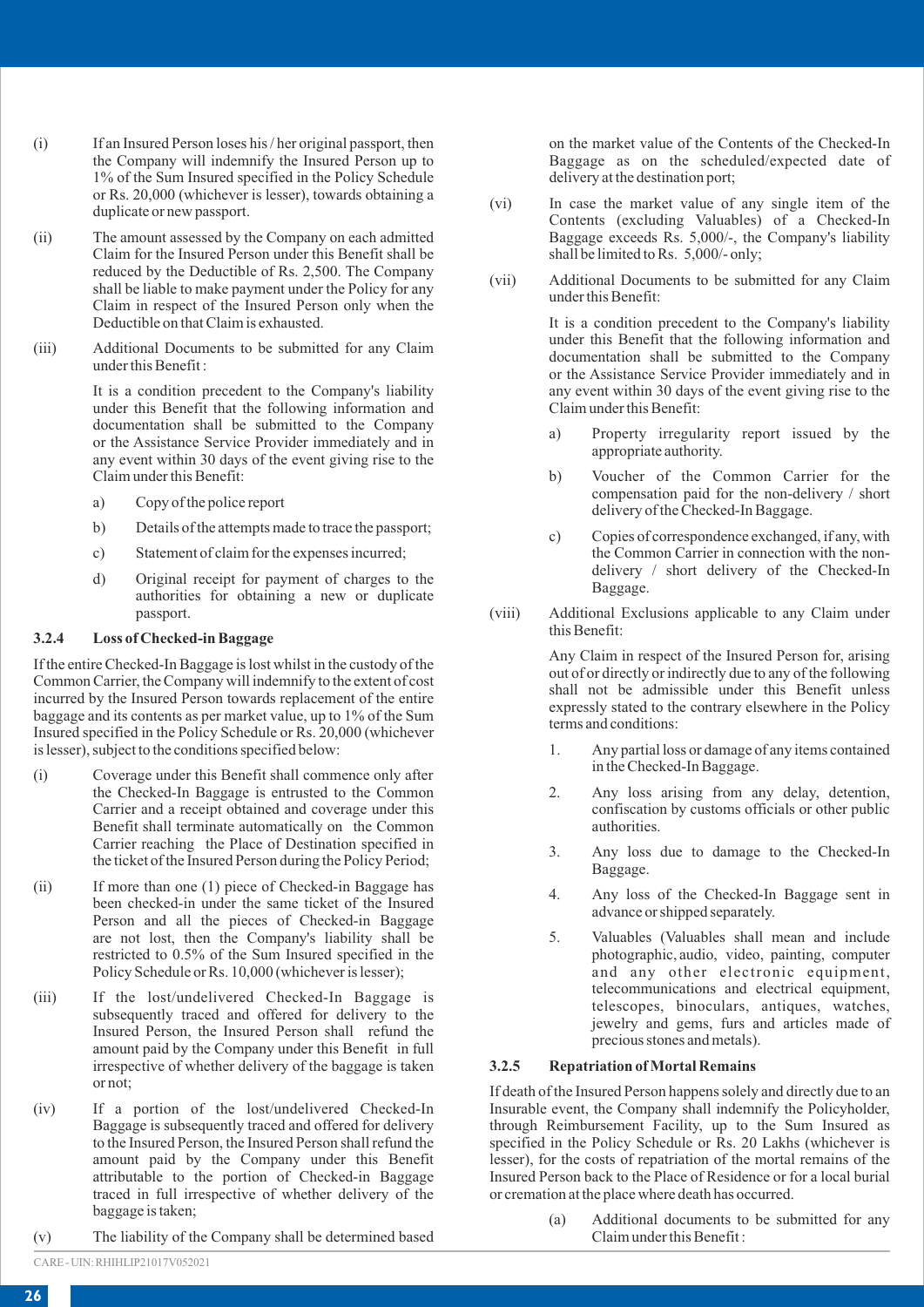It is a condition precedent to the Company's liability under this Benefit that the following information and documents shall be submitted to the Company or the Assistance Service Provider immediately and in any event within 30 days of the event giving rise to the Claim under this Benefit:

- (i) Copy of the death certificate providing details of the place, date, time, and the circumstances and cause of death;
- (ii) Copy of the postmortem certificate, if conducted;
- (iii) Documentary proof for expenses incurred towards disposal of the mortal remains;
- (iv) In case of transportation of the body of the deceased to the Place of Residence, the receipt for expenses incurred towards preparation and packing of the mortal remains of the deceased and also for the transportation of the mortal remains of the deceased.

## **3.2.6 Medical Evacuation**

The Company shall indemnify up to the Sum Insured as specified in the Policy Schedule or Rs. 20 Lakhs (whichever is lesser), for the reasonable cost incurred towards the medical evacuation of the Insured Person in an Emergency, through an Ambulance, including Air Ambulance or any other transportation and evacuation services to the nearest Hospital, (including necessary medical care en-route forming part of the treatment) for any Illness contracted or Injury sustained by the Insured Person during the Policy Year, subject to the conditions specified below:

- (i) The treating Medical Practitioner certifies in writing that the severity or the nature of the Insured Person's Illness or Injury warrants the Insured Person's emergency Medical evacuation;
- (ii) These transportation expenses are limited to transporting the Insured Person from the place of contracting or sustaining such Illness or Injury to the nearest appropriate Hospital. Any transportation from one hospital to another is not covered under this Benefit;
- (iii) This benefit will be extended only through Cashless Facility, if the costs are certified and authorized by the Company or the Assistance Service Provider in advance, unless the Insured Person has a Life Threatening Medical Condition and the Insured Person (or his representatives) arrange for the emergency Medical evacuation at their own cost and expense in which case the Company will indemnify the costs incurred on the emergency Medical evacuation in accordance with the terms of this Benefit.;
- (iv) Payment under this Benefit is subject to a Claim for the same Illness or Injury being admitted by the Company under Benefit 3.2.1 (Worldwide In-Patient Cover (for Emergency));
- (v) Additional Documents to be submitted for any Claim under this Benefit:
	- a) It is a condition precedent to the Company's liability under this Benefit that the following information and documentation shall be

submitted to the Company or the Assistance Service Provider immediately and in any event within 30 days of the event giving rise to the Claim under this Benefit:

- b) Medical reports and transportation details issued by the evacuation agency, prescriptions and medical report by the attending Medical Practitioner furnishing the name of the Insured Person and details of treatment rendered along with the statement confirm the necessity of evacuation.
- c) Documentary proof for expenses incurred towards the Medical Evacuation.

Notes for Clause 3.2 (Travel Plus):

- i. Clause 6.7 (a) of Payment Terms under Claims Procedure and Management is superseded to the extent covered under this Benefit.
- ii. The payment of any Claim under this Benefit will be based on the rate of exchange as on the Date of Loss published by Reserve Bank of India (RBI) and shall be used for conversion of Foreign Currency into Indian Rupees for payment of Claims. If on the Insured Person's Date of Loss, if RBI rates are not published, the exchange rate next published by RBI shall be considered for conversion.
- iii. Additional Exclusions applicable to any Claim under this Benefit:

Any Claim in respect of any Insured Person for, arising out of or directly or indirectly due to any of the following shall not be admissible under this Optional cover unless expressly stated to the contrary elsewhere in the Policy terms and conditions:

- 1. Medical treatment taken outside the Country of Residence if that is the sole reason or one of the reasons for the journey.
- 2. Any treatment which is not Medically Necessary and could reasonably be delayed until the Insured Person's return to the Country of Residence.
- 3. Any treatment of orthopedic diseases or conditions except for fractures, dislocations and / or Injuries suffered during the Policy Period.
- 4. Degenerative or oncological (Cancer) diseases.
- 5. Rest or recuperation at a spa or health resort, sanatorium, convalescence home or similar *institution*
- 6. Any expenses related to services, including Physiotherapy, provided by Chiropractitioner; and the expenses on prostheses / prosthetics (artificial limbs).
- 7. Traveling against the advice of a Medical Practitioner; or receiving, or is supposed to receive, medical treatment; or having received terminal prognosis for a medical condition; Or taking part or is supposed to participate in war like or peace keeping operation.

Note for Deductible under 'Worldwide In-Patient Cover (for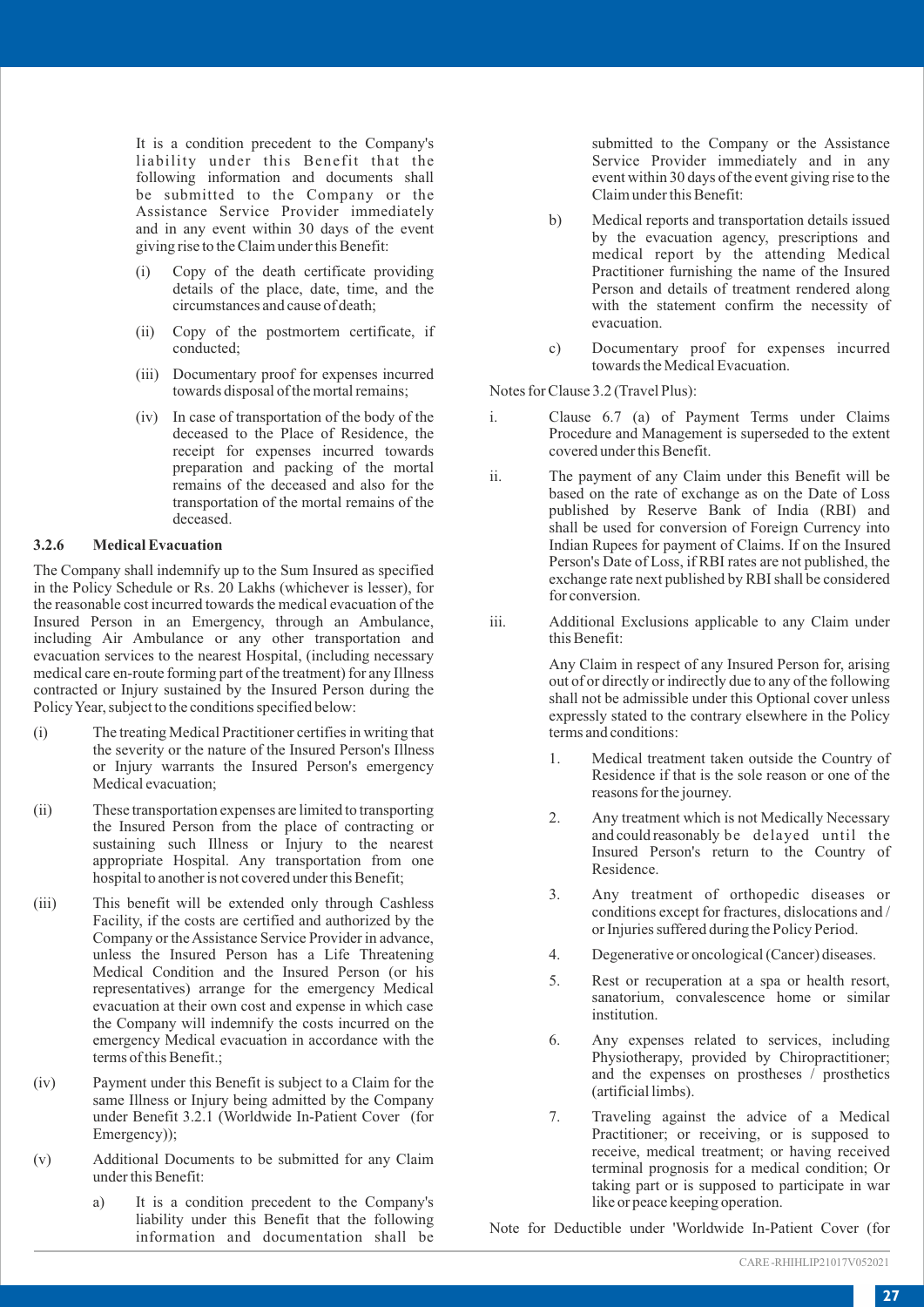emergency)', 'Worldwide OPD Cover' and 'Loss of Passport' of Optional Cover 'Travel Plus' – Once the claimed amount is converted into Indian Rupees, the deductible (in INR) will be applied to calculate the final pay-out to the Claimant.

#### **3.3 Optional Cover 3: Unlimited Automatic Recharge**

"Unlimited Automatic Recharge" is an extension to Benefit 7 (Automatic Recharge) and hence all the provisions stated under Clause 2.7, holds good for Clause 3.3 as well, except that the Recharge shall be available unlimited times during the Policy Year. However, in case of a single claim payout, the maximum liability of the Company shall not exceed the Sum Insured. No Claims Bonus (Benefit – 10) and No Claims Bonus Super (Optional Cover – 4) shall not be considered while calculating 'Unlimited Automatic Recharge'.

#### **3.4 Optional Cover 4: No Claims Bonus Super**

"No Claims Bonus Super" is an extension to Benefit 10 (No Claims Bonus) and hence all the provisions stated under Clause 2.10, holds good for Clause 3.4 as well, except the below clauses which have been modified for the purpose of this Optional Cover:

- (i) If no Claim has been paid in the expiring Policy Year and the Policy is renewed with the Company without any break, the Insured Person would receive a flat 50% increase in the Sum Insured on a cumulative basis as a No Claims Bonus Super (which is over & above the Sum Insured accrued under Benefit 10 – No Claims Bonus), for each completed and continuous Policy Year.
- (ii) In any Policy Year, the accrued No Claims Bonus Super shall not exceed 100% of the total of the Sum Insured available in the renewed Policy.
- (iii) In the event of a Claim occurring during any Policy Year, the accrued No Claims Bonus Super will be reduced by 50% of the Sum Insured at the commencement of next Policy Year, but in no case shall the Total Sum Insured be reduced than the Sum Insured.
- (iv) At the time of Policy renewal if the Policyholder chooses not to renew this Optional Cover, then the No Claims Bonus Super under the expiring Policy shall be forfeited.
- (v) The Recharge amount ('Automatic Recharge' & 'Unlimited Automatic Recharge') shall not be considered while calculating 'No Claims Bonus Super'.
- (vi) Along with the Benefits (Base Covers) under the Policy, accrued 'No Claims Bonus Super' can be utilized for Optional Cover 1 (Global Coverage – Total), Optional Cover 9 (Daily Allowance+) and Optional Cover 14 (Extension of Global Coverage), if opted for.
- (vii) In case no claim is made in a particular Policy Year, 'No Claims Bonus Super' would be credited automatically to the subsequent Policy year, even in case of multi-year Policies (with 2 or 3 year policy tenure).

## **3.5 Optional Cover 5: Deductible Option**

If this Optional Cover is opted, then Policyholder is entitled for a discount on the Premium payable.

- (i) The claim amount assessed by the Company for a particular claim shall be reduced by the Deductible as specified in the Policy Schedule in accordance with Clause 6.6 (b) (ii) and the Company shall be liable to make payment under the Policy for any Claim only when the Deductible on that Claim is exhausted.
- CARE UIN:RHIHLIP21017V052021
- (ii) The Deductible shall be applicable on an aggregate basis for all Claims made by the Insured Person in a Policy Year.
- (iii) Illustration for applicability of Deductible in the same Policy Year: (Amount in Rs.)

| Case | <b>Sum</b><br><b>Insured</b> | <b>Deductible</b> | Claim 1 | Claim 2 | Claim 3 |
|------|------------------------------|-------------------|---------|---------|---------|
|      | 500,000                      | 1,00,000          | 75,000  | 125,000 | 100,000 |
| 2    | 500,000                      | 1.00.000          | 75,000  | 250,000 | 300,000 |
| 3    | 500,000                      | 100,000           | 250,000 | 400,000 | 400,000 |

| Case | <b>Sum</b><br><b>Insured</b> | <b>Deductible Payable 1</b> |         |         | Payable 2 Payable 3                           |
|------|------------------------------|-----------------------------|---------|---------|-----------------------------------------------|
| 1    | 500,000                      | 1.00.000                    |         | 100,000 | 100,000                                       |
| 2    | 500,000                      | 1.00.000                    |         | 225,000 | 275,000                                       |
| 3    | 500,000                      | 100,000                     | 150,000 | 350,000 | Claim not<br>payable as<br>SI is<br>exhausted |

#### **3.6 Optional Cover 6: Everyday Care**

The Company will provide the following Everyday Care Services (the "Services") to the Insured Person during the Policy Year, under this Optional Cover.

#### (i) **Out-Patient consultations:**

The Insured Person may avail out-patient treatment at any of the Company's Network Service Provider which is payable up to 1% of Sum Insured as specified in the Policy Schedule. For the purpose of this Benefit, a flat Co-payment of 20% per consultation is applicable and no other co-payment mentioned as per Clause 2 (g) or elsewhere in the Policy is applicable.

#### (ii) **Diagnostic Examinations:**

The Insured Person may avail Diagnostic Examination facilities anywhere within the Company's Network Service Provider which is payable up to 1% of Sum Insured as specified in the Policy Schedule, as prescribed by a Medical Practitioner. For the purpose of this Benefit, a flat Co-payment of 20% per Diagnostic Examination is applicable and no other co-payment mentioned as per Clause 2 (g) or elsewhere in the Policy is applicable.

#### (iii) **Health Care Services which include only the following:**

- a) Doctor Anytime /Free Health Helpline: The Insured Person may seek medical advice from a Medical Practitioner through the telephonic or online mode by contacting the Company on the helpline details specified on the Company's website;
- b) Health Portal: The Insured Person may access health related information and services available through the Company's website;
- c) Health & Wellness Offers: The Insured Person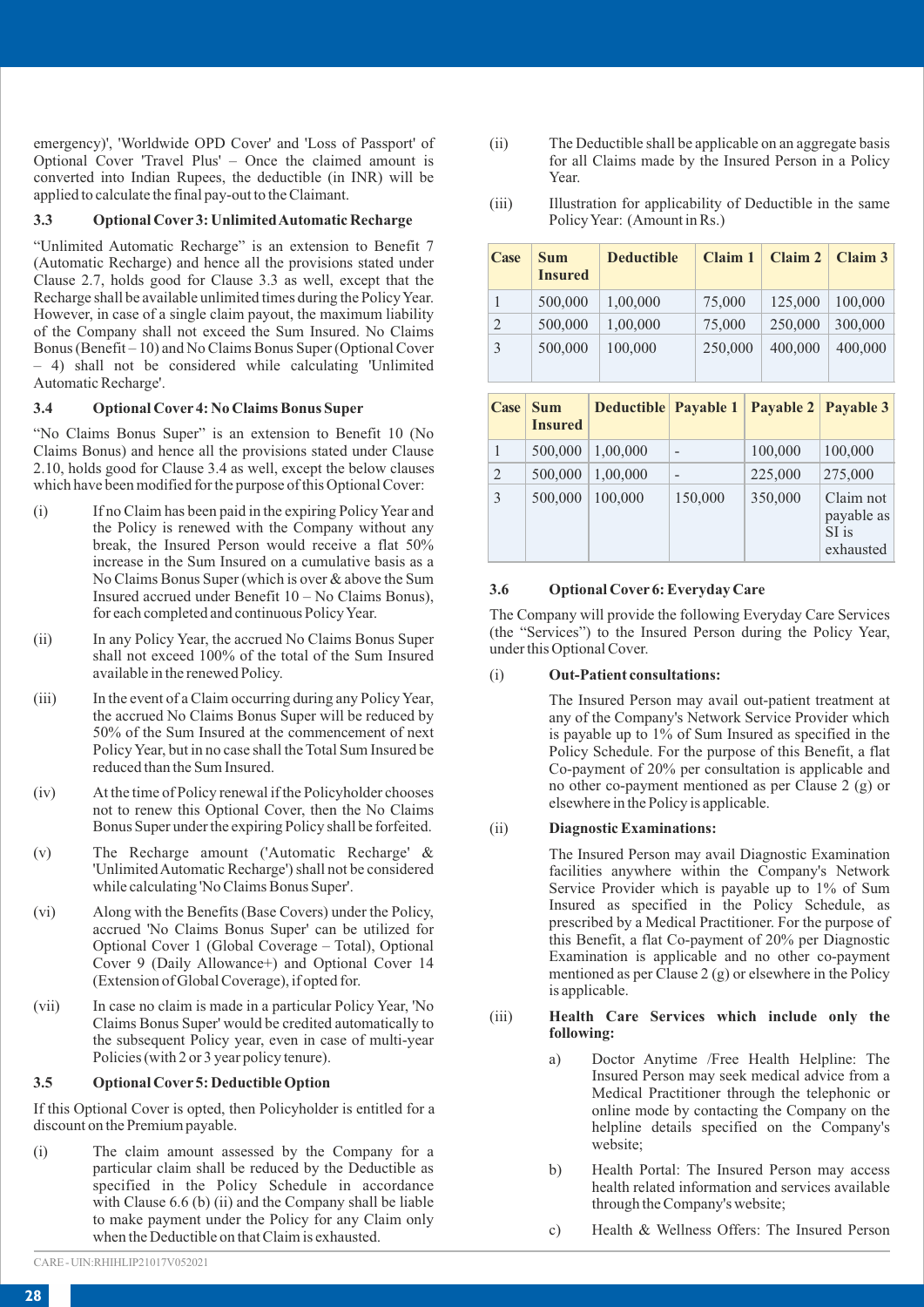may avail discounts primarily on the OPD Consultations, Diagnostics and Pharmacy offered through our Network Service Providers (which are listed on the Company's website).

Note: For the purpose of above Clause, Network Service Provider means any person, organization, institution that has been empanelled with the Company to provide Services specified under this Optional Cover to the Insured Person.

## **3.7 Optional Cover 7: Smart Select**

If this Optional Cover is opted, then Policyholder is entitled for a discount of 15% on the Premium payable, subject to following conditions:

- (i) If the Insured Person takes Medical Treatment in hospitals other than those listed in Annexure – IV to the Policy Terms and Conditions, then the Policyholder/Insured Person shall bear a Co-Payment of 20% on each and every Claim arising in such regard, which will be in addition to any other co-payment (if any) applicable in the Policy.
- (ii) However, no such additional co-payment shall be applicable if treatment is availed in the hospitals listed in Annexure IV to the Policy Terms and Conditions.

NOTE: For an updated list of Hospitals mentioned under Annexure – IV to the Policy Terms and Conditions, the Policyholder / Insured Person should refer to the Company's Website.

## **3.8 Optional Cover 8: OPD Care**

The Company will indemnify the Insured Person, only through Reimbursement Facility, for availing Out-Patient consultations, Diagnostic Examinations and Pharmacy expenses, up to the amount specified against this Optional Cover in the Policy Schedule, during the Policy Year, subject to the following condition:

- (i) Coverage for Optional Cover 'OPD Care' is provided for entire Policy year and is available to all the Insured members in a Floater Policy type along with Individual Policy type.
- (ii) All the valid OPD claim expenses incurred by the Insured Person in a policy year will be payable / reimbursed by the Company. However, claim can be filed with the Company, only twice during that Policy year, as and when that Insured Person may deem fit.

#### **3.9 Optional Cover 9: Daily Allowance+**

The Company will pay a fixed amount as specified against this Benefit in the Policy Schedule, for each continuous and completed period of 24 hours of Hospitalization of the Insured Person, subject to the conditions specified below:

- (i) The Company shall not be liable to make payment under this Benefit for more than 30 days of Hospitalization during a Policy Year; and
- (ii) This Benefit is valid for In-patient Care Hospitalization of the Insured Person only.
- (iii) In case the Insured Person is admitted in an ICU, the Company will pay twice the fixed amount as

specified against this Benefit in the Policy Schedule, for each continuous and completed period of 24 hours of Hospitalization in an ICU.

- (iv) The Payment under this Optional Cover will be in addition to any payment made under Benefit 3 (Daily Allowance).
- (v) At one point of time, an Insured Person cannot stay both in a regular Hospital room as well as in an ICU room. Hence, only either one of the rooms would be considered for pay-out as per the Insured Person's room occupancy in the Hospital.

#### **3.10 Optional Cover 10: Personal Accident**

The Insured Persons covered and the coverage amount chosen for the Proposer under this Optional Cover, are specified against this Optional Cover in the Policy Schedule.

If the Policy Schedule states that spouse and / or children of the Proposer are covered under this Optional Cover, then the coverage amount for them will be as follows:-

- (i) For Spouse: 50% of the coverage amount chosen for Proposer.
- (ii) Per Child: 25% of the coverage amount chosen for Proposer (If opted for 'Per Child', cover should be taken for all dependent children under this Policy).

Proposer's Dependent parents are not eligible to for coverage under this Optional Cover 'Personal Accident'.

This Optional Cover includes two Benefits namely "Accidental Death" and "Permanent Total Disablement" which are explained below and are applicable to events arising worldwide:-

## **3.10.1 Accidental Death**

If the Insured Person suffers an Injury during the Policy Period, which directly results in the Insured Person's death within 12 months from the date of Accident (including date of Accident), then the Company will pay 100% of the coverage amount of that Insured Person under this Optional Cover.

## **3.10.2 Permanent Total Disablement (PTD)**

If the Insured Person suffers an Injury during the Policy Period, which directly results in the Insured Person's Permanent Total Disablement within 12 months from the date of Accident (including date of Accident), then the Company will pay the amount as specified in the table below :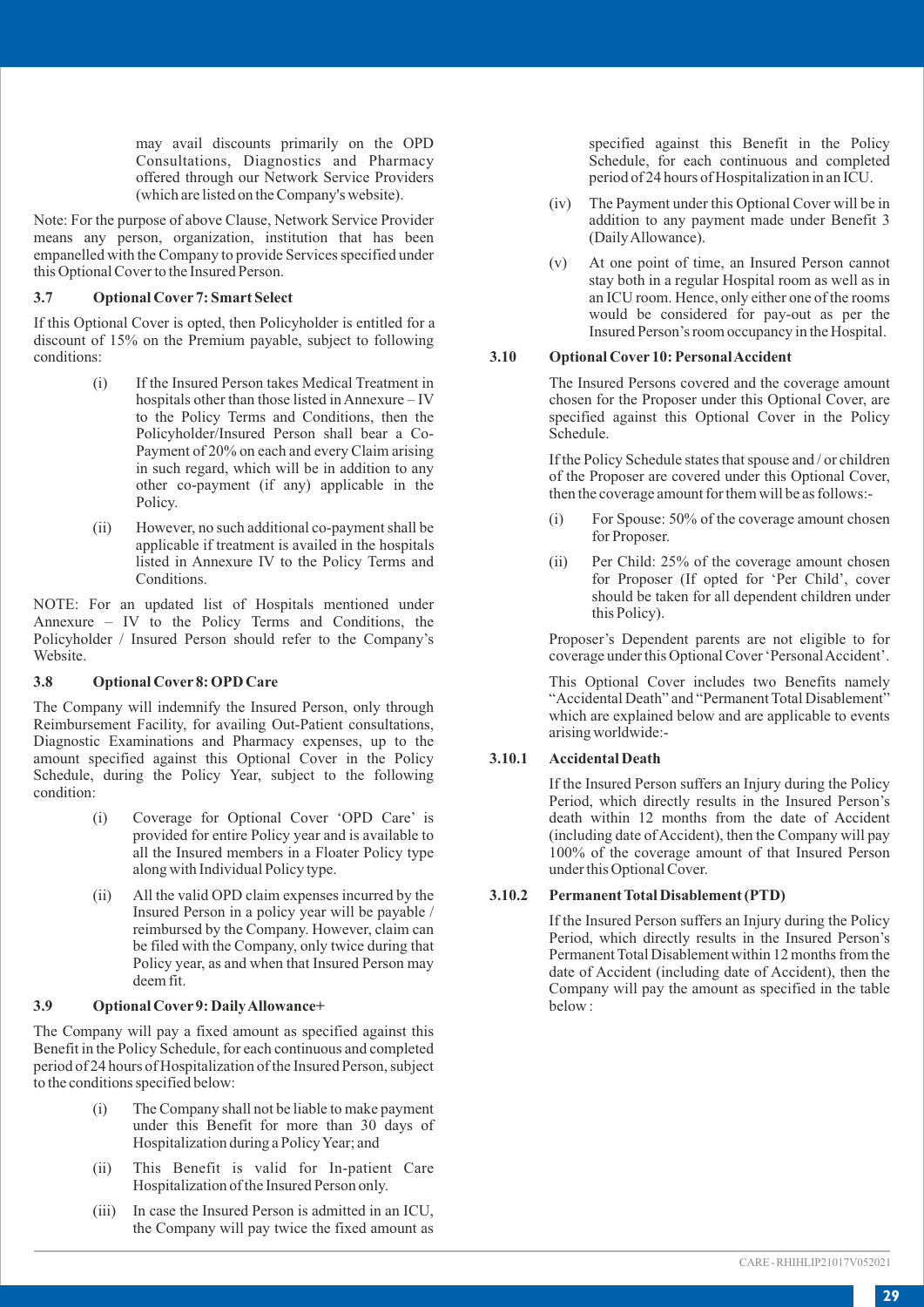| Sr. No.        | <b>Insured Events</b>                                                                                                                                                                                                                                                                                                                  | <b>Amount</b><br>Payable= $\%$<br>of the coverage<br>amount of that<br><b>Insured Person</b><br>under this<br><b>Optional Cover</b> |
|----------------|----------------------------------------------------------------------------------------------------------------------------------------------------------------------------------------------------------------------------------------------------------------------------------------------------------------------------------------|-------------------------------------------------------------------------------------------------------------------------------------|
| $\mathbf{1}$   | Total and irrecoverable loss of<br>sight of both eyes, or of the actual<br>loss by physical separation of two<br>entire hands or two entire feet, or<br>one entire hand and one entire<br>foot, or the total and irrecoverable<br>loss of sight of one eye and loss<br>by physical separation of one<br>entire hand or one entire foot | 100%                                                                                                                                |
| $\mathfrak{D}$ | Total and irrecoverable loss of<br>a) use of two hands or two feet:<br>$\alpha$<br>b) one hand and one foot; or<br>c) sight of one eye and use of<br>one hand or one foot                                                                                                                                                              | 100%                                                                                                                                |
| $\mathcal{R}$  | Total and irrecoverable loss of<br>sight of one eye, or of the actual<br>loss by physical separation of one<br>entire hand or one entire foot                                                                                                                                                                                          | 50%                                                                                                                                 |
| $\overline{4}$ | Total and irrecoverable loss of<br>use of a hand or a foot without<br>physical separation                                                                                                                                                                                                                                              | 50%                                                                                                                                 |
| 5              | Paraplegia or Quadriplegia or<br>Hemiplegia                                                                                                                                                                                                                                                                                            | $100\%$                                                                                                                             |

**Note:** For the purpose of Sr. No. I to IV above, physical separation of a hand or foot shall mean separation of the hand at or above the wrist, and of the foot at or above the ankle.

For the purpose of this Benefit only:

- "Hemiplegia" means complete and irrecoverable paralysis of the arm, leg, and trunk on the same side of the body;
- (ii) "Paraplegia" means complete and irrecoverable paralysis of the whole of the lower half of the body (below waist) including both the legs;
- (iii) "Quadriplegia" means complete and irrecoverable paralysis of all four limbs.

**Insured Event**means an event that is covered under the Policy and which is in accordance with the Policy Terms & Conditions.

#### **3.10.3 Additional Exclusions applicable to any Claim under this Benefit:**

Any Claim in respect of any Insured Person for, arising out of or directly or indirectly due to any of the following shall not be admissible, unless expressly stated to the contrary elsewhere in the Policy terms and conditions:

- 1. Any pre-existing injury or physical condition;
- 2. The Insured Person operating or learning to operate any aircraft or performing duties as a member of a crew on any aircraft or Scheduled

Airline or any airline personnel;

- 3. The Insured Person flying in an aircraft other than as a fare paying passenger in a Scheduled Airline;
- 4. Participation in actual or attempted felony, riots, civil commotion or criminal misdemeanour;
- 5. The Insured Person engaging in sporting activities in so far as they involve the training for or participation in competitions of professional sports;
- 6. The Insured Person serving in any branch of the military, navy or air- force or any branch of armed Forces or any paramilitary forces;
- 7. The Insured Person working in or with mines, tunnelling or explosives or involving electrical installation with high tension supply or conveyance testing or oil rigs work or ship crew services or as jockeys or circus personnel or aerial photography or engaged in Hazardous Activities;
- 8. Impairment of the Insured Person's intellectual faculties by abuse of stimulants or depressants or by the illegal use of any solid, liquid or gaseous substance.
- 9. Persons whilst working with in activities like racing on wheels or horseback, winter sports, canoeing involving white water rapids, any bodily contact sport.
- 10. Treatments rendered by a Doctor who shares the same residence as an Insured Person or who is a member of an Insured Person's family.
- 11. Any change of profession after inception of the Policy which results in the enhancement of the Company's risk, if not accepted and endorsed by the Company on the schedule of Policy Schedule.

#### **3.11 Optional Cover 11: Additional Sum Insured for Accidental Hospitalization**

In case any Claim is made for Emergency Care of any Injury due to an Accident during the Policy Period, the Company shall automatically provide an additional Sum Insured equal to the Sum Insured for In-patient Care for that Insured Person who is hospitalized, provided that:

- (i) The 'additional Sum Insured for Accidental Hospitalization' shall be utilized only after the Sum Insured has been completely exhausted;
- (ii) The total amount payable under this Optional Cover shall not exceed the sum total of the Sum Insured, No Claims Bonus, No Claims Bonus Super (if opted) and 'additional Sum Insured for Accidental Hospitalization';
- (iii) The 'additional Sum Insured Accidental Hospitalization' shall be available only for such Insured Person for whom Claim for Hospitalization following the Accident has been accepted under the Policy;
- (iv) The 'additional Sum Insured Accidental Hospitalization' shall be applied only once during the Policy Period.
- **3.12 Optional Cover 12: International Second Opinion**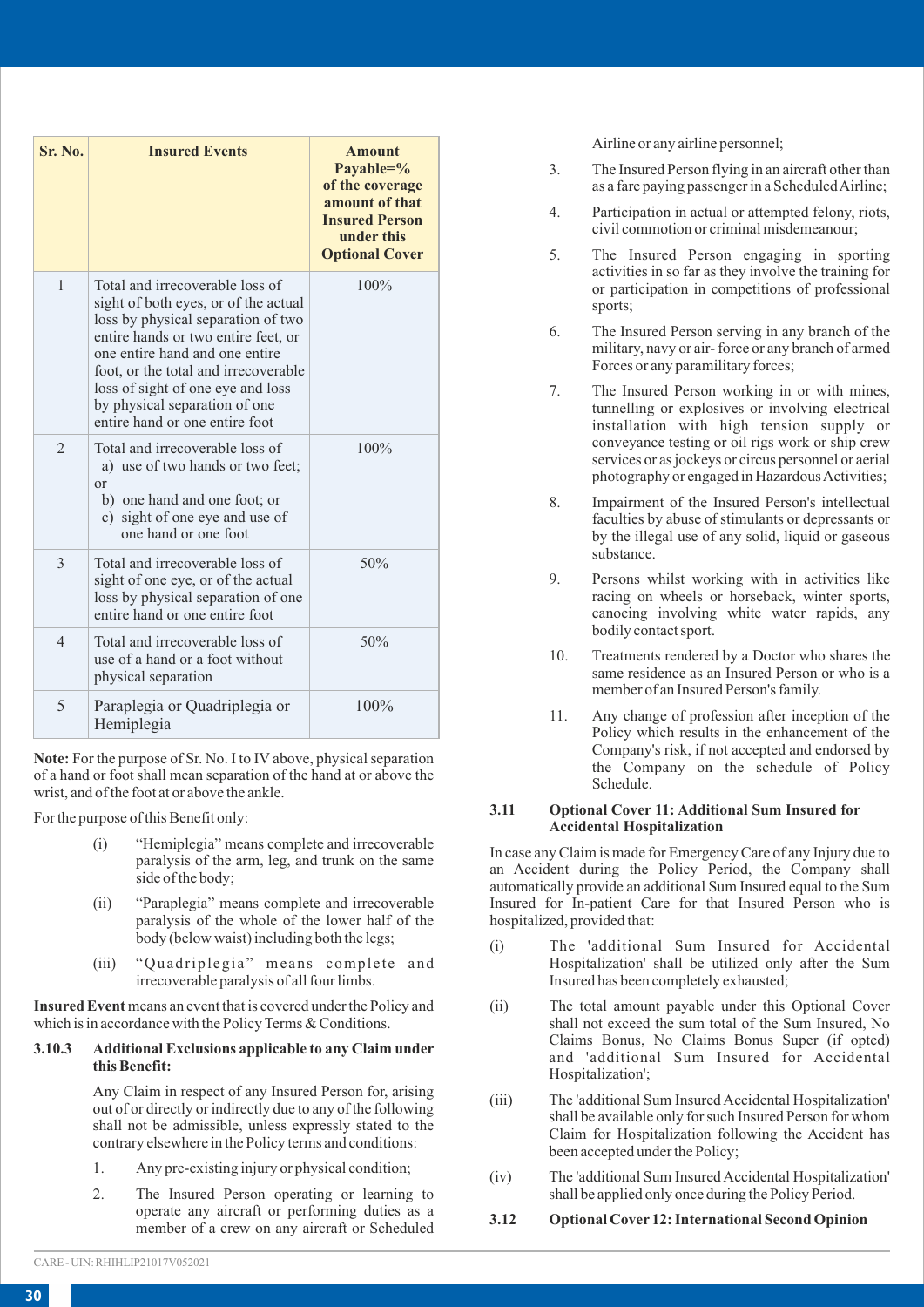"International Second Opinion" is an extension to Benefit 8 (Second Opinion) and hence all the provisions stated under Clause 2.8, holds good for Clause 3.12 as well, except that the geographical scope of coverage through Optional Cover 12 is applicable to worldwide excluding India only.

## **3.13 Optional Cover 13: Reduction in PED Wait Period**

Choosing this Optional Cover reduces the applicable wait period of 48 months for Claims related to Pre-existing diseases, to 24 months.

Hence all the provisions stated under Clause 4.1 (iii) and Definition 1.57 holds good for Clause 3.13 as well, except that the claims will be admissible for any Medical Expenses incurred for Hospitalization in respect of diagnosis/treatment of any Pre-existing Disease after just 24 months of continuous coverage has elapsed, since the inception of the first Policy with the Company.

NOTE: This Optional Cover will be available only at the time of inception of the Policy and only for the Sum Insured chosen at that time.

### **3.14 Optional Cover 14: Extension of Global Coverage**

This Optional Cover is an extension to Benefit 15 'Global Coverage (excluding USA)' and Optional Cover 1 'Global Coverage – Total' and hence all the related provisions stated under Clause 2.15 and Clause 3.1, holds good for Clause 3.14 as well, except that the duration of coverage will be extended to 90 continuous days in a single trip and maximum 180 days on a cumulative basis.

#### **3.15 Optional Cover 15: AirAmbulance Cover**

The Company will indemnify the Insured Person up to the amount specified against this Benefit in the Policy Schedule, for the Reasonable and Customary Charges necessarily incurred on availing Air Ambulance services, in India, offered by a Hospital or by an Ambulance service provider for the Insured Person's necessary transportation, provided that:

- (i) The treating Medical Practitioner certifies in writing that the severity or the nature of the Insured Person's Illness or Injury warrants the Insured Person's requirement for Air Ambulance;
- (ii) The transportation expenses under this Optional Cover include transportation from the place of occurrence of Medical Emergency of the Insured person, to the nearest Hospital; and/or transportation from one Hospital to another Hospital for the purpose of providing better Medical aid to the Insured Person, following an Emergency;
- (iii) This benefit will be extended only through Cashless Facility, if the costs are certified and authorized by the Company or the Assistance Service Provider in advance. In case the Insured Person has a Life Threatening Medical Condition and the Insured Person (or his representatives) arranges for the emergency Air Ambulance at their own expense, then the Company will reimburse such costs incurred in accordance with the terms of this Optional Cover;
- (iv) Payment under this Optional Cover is subject to a Claim for the same Illness or Injury being admitted by the Company under Benefit 1;
- (v) Additional Documents to be submitted for any Claim

under this Benefit:

- a) It is a condition precedent to the Company's liability under this Optional Cover that the following information and documentation shall be submitted to the Company or the Assistance Service Provider immediately and in any event within 30 days of the event giving rise to the Claim under this Benefit:
- b) Medical reports and transportation details issued by the air ambulance service provider, prescriptions and medical report by the attending Medical Practitioner furnishing the name of the Insured Person and details of treatment rendered along with the statement confirm the necessity of air ambulance services.
- c) Documentary proof for expenses incurred towards availing Air Ambulance services.

## **4. Exclusions**

4.1. Waiting Periods

- (i) First 30-Day waiting Period Code Excl03
	- a) Expenses related to the treatment of any illness within 30 days from the first policy commencement date shall be excluded except claims arising due to an accident, provided the same are covered.
	- b) This exclusion shall not, however, apply if the Insured Person has Continuous Coverage for more than twelve months.
	- c) The within referred waiting period is made applicable to the enhanced sum insured in the event of granting higher sum insured subsequently.
- (ii) Specific Waiting Period Code- Excl02
	- a) Expenses related to the treatment of the listed Conditions, surgeries/treatments shall be excluded until the expiry of 24 months of continuous coverage after the date of inception of the first policy with usthe Company. This exclusion shall not be applicable for claims arising due to an accident.
	- b) In case of enhancement of sum insured the exclusion shall apply afresh to the extent of sum insured increase.
	- c) If any of the specified disease/procedure falls under the waiting period specified for pre-Existing diseases, then the longer of the two waiting periods shall apply.
	- d) The waiting period for listed conditions shall apply even if contracted after the policy or declared and accepted without a specific exclusion.
	- e) If the Insured Person is continuously covered without any break as defined under the applicable norms on portability stipulated by IRDAI, then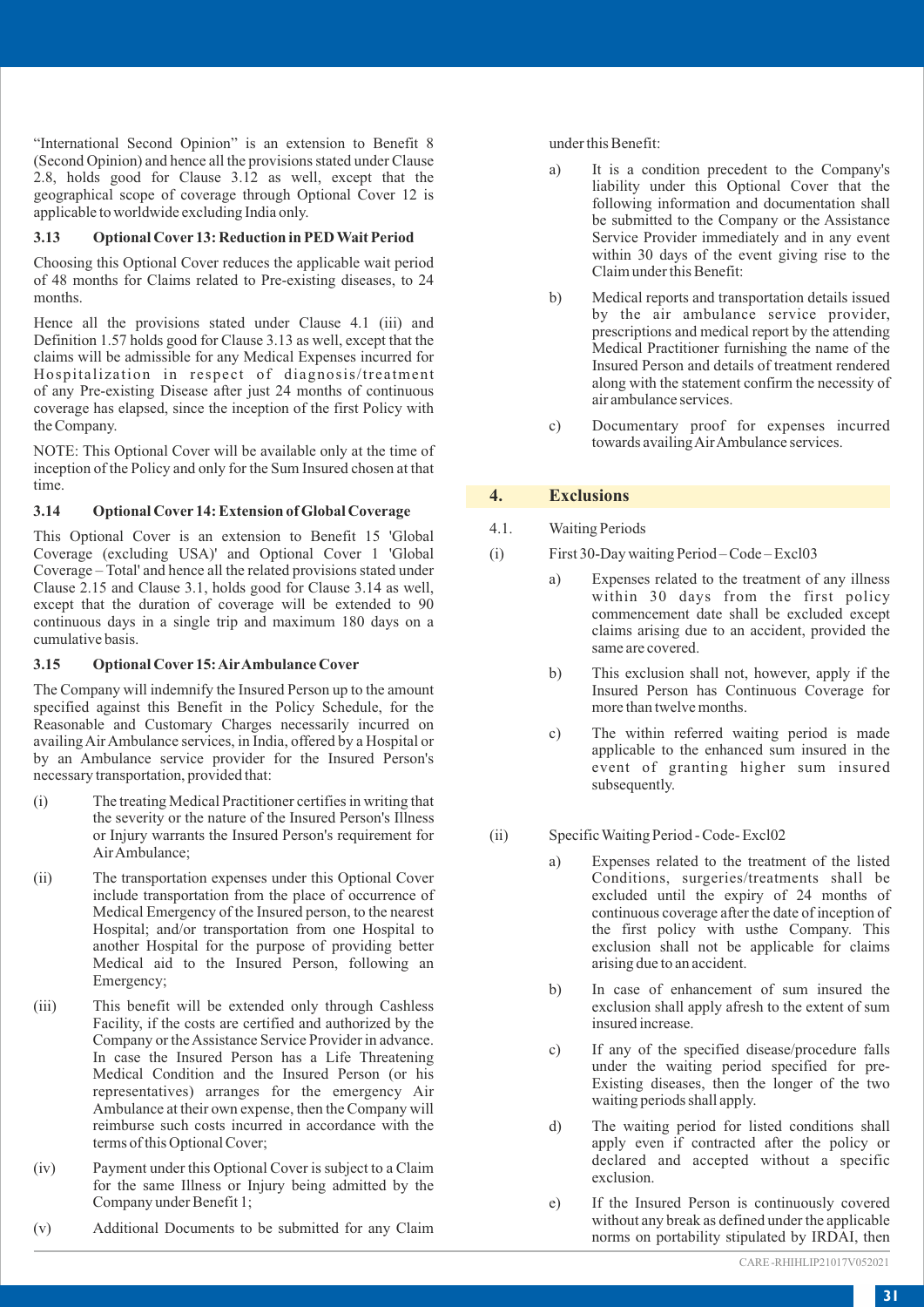waiting period for the same would be reduced to the extent of prior coverage.

- f) List of specific diseases/procedures:
- 1. Any treatment related to Arthritis (if noninfective), Osteoarthritis and Osteoporosis, Gout, Rheumatism, Spinal Disorders(unless caused by accident), Joint Replacement Surgery(unless caused by accident), Arthroscopic Knee Surgeries/ACL Reconstruction/Meniscal and Ligament Repair.
- 2. Surgical treatments for Benign ear, nose and throat (ENT) disorders and surgeries (including but not limited to Adenoidectomy, Mastoidectomy, Tonsillectomy and Tympanoplasty), Nasal Septum Deviation, Sinusitis and related disorders.
- 3. Benign Prostatic Hypertrophy
- 4. Cataract
- 5. Dilatation and Curettage
- 6. Fissure / Fistula in anus, Hemorrhoids / Piles, Pilonidal Sinus, Gastric and Duodenal Ulcers
- 7. Surgery of Genito-urinary system unless necessitated by malignancy
- 8. All types of Hernia & Hydrocele
- 9. Hysterectomy for menorrhagia or Fibromyoma or prolapse of uterus unless necessitated by malignancy
- 10. Internal tumours, skin tumours, cysts, nodules, polyps including breast lumps (each of any kind) unless malignant
- 11. Kidney Stone / Ureteric Stone / Lithotripsy / Gall Bladder Stone
- 12. Myomectomy for fibroids
- 13. Varicose veins and varicose ulcers
- 14. Parkinson's or Alzheimer's disease or Dementia
- (iii) Pre-existing Disease Code- Excl01
	- a) Expenses related to the treatment of a preexisting Disease (PED) and its direct complications shall be excluded until the expiry of 48 months of continuous coverage after the date of inception of the first policy with insurer.
	- b) In case of enhancement of sum insured the exclusion shall apply afresh to the extent of sum insured increase.
	- c) If the Insured Person is continuously covered without any break as defined under the portability norms of the extant IRDAI (Health Insurance) Regulations, then waiting period for the same would be reduced to the extent of prior coverage.
	- d) Coverage under the policy after the expiry of 48 months for any pre-existing disease is subject to the same being declared at the time of application and accepted by Insurer.
- (iv) The Waiting Periods as defined in Clauses 4.1(I), 4.1(ii)

and 4.1(iii) shall be applicable individually for each Insured Person and Claims shall be assessed accordingly.

- (v) If Coverage for Benefits (in case of change in Product Plan) or Optional Covers are added afresh at the time of renewal of this Policy, the Waiting Periods as defined above in Clauses  $4.1$  (i),  $4.1$ (ii) and  $4.1$ (iii) shall be applicable afresh to the newly added Benefits or Optional Covers (if applicable), from the time of such renewal.
- (vi) For specific Covers offered on a global basis namely Benefit 11 'Global Coverage (excluding USA)', Optional Cover 1 'Global Coverage – Total' and Optional Cover 2 'Travel Plus', first 30 day Waiting Period defined as per Clause 4.1 (i) does not apply on the foreign land, in case the Insured Person travels abroad.

## **4.2 Permanent Exclusions**

The following list of permanent exclusions is applicable to all the Benefits and Optional Covers.

Any Claim in respect of any Insured Person for, arising out of or directly or indirectly due to any of the following shall not be admissible unless expressly stated to the contrary elsewhere in the Policy Terms and conditions.

- 1. Any item or condition or treatment specified in List of Non-Medical Items (Annexure – II to Policy Terms & Conditions).
- 2. Investigation & Evaluation(Code-Excl04)
	- a) Expenses related to any admission primarily for diagnostics and evaluation purposes only are excluded.
	- b) Any diagnostic expenses which are not related or not incidental to the current diagnosis and treatment are excluded.
- 3. Rest Cure, rehabilitation and respite care- Code- Excl05
	- a) Expenses related to any admission primarily for enforced bed rest and not for receiving treatment. This also includes:
		- i) Custodial care either at home or in a nursing facility for personal care such as help with activities of daily living such as bathing, dressing, moving around either by skilled nurses or assistant or non-skilled persons.
		- ii) Any services for people who are terminally ill to address physical, social, emotional and spiritual needs.
- 4. Obesity/ Weight Control(Code- Excl06)

Expenses related to the surgical treatment of obesity that does not fulfill all the below conditions:

- a) Surgery to be conducted is upon the advice of the Doctor
- b) The surgery/Procedure conducted should be supported by clinical protocols.
- c) The member has to be 18 years of age or older and
- d) Body Mass Index (BMI);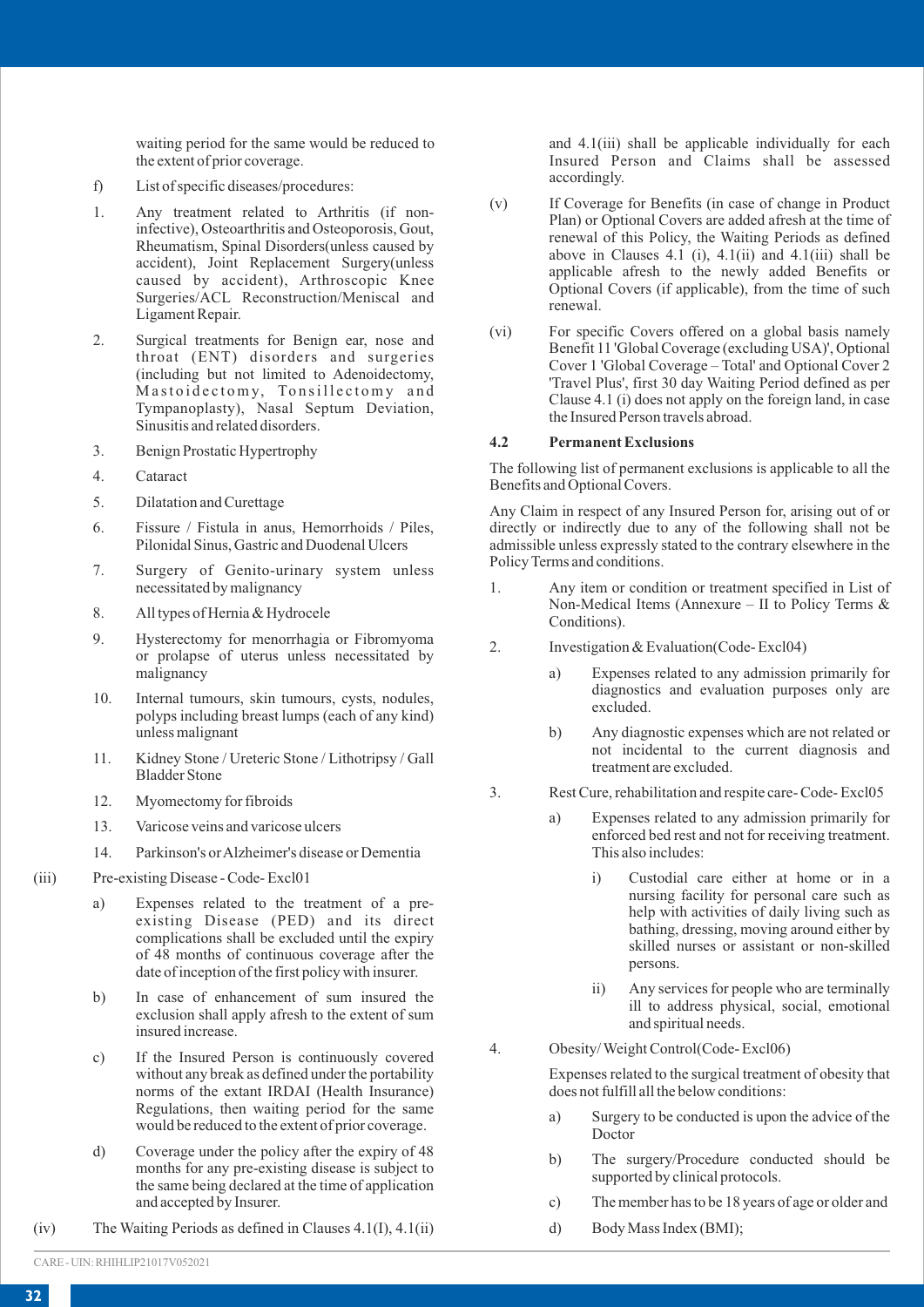- i) greater than or equal to 40 or
- ii) greater than or equal to 35 in conjunction with any of the following severe comorbidities following failure of less invasive methods of weight loss:
	- 1. Obesity-related cardiomyopathy
	- 2. Coronary heart disease
	- 3. Severe Sleep Apnea
	- 4. Uncontrolled Type2 Diabetes
- 5. Change-of-Gender treatments: Code- Excl07

Expenses related to any treatment, including surgical management, to change characteristics of the body to those of the opposite sex.

6. Cosmetic or plastic Surgery: Code- Excl08

Expenses for cosmetic or plastic surgery or any treatment to change appearance unless for reconstruction following an Accident, Burn(s) or Cancer or as part of medically necessary treatment to remove a direct and immediate health risk to the insured. For this to be considered a medical necessity, it must be certified by the attending Medical Practitioner.

7. Hazardous or Adventure sports: Code- Excl09

Expenses related to any treatment necessitated due to participation as a professional in hazardous or adventure sports, including but not limited to, para-jumping, rock climbing, mountaineering, rafting, motor racing, horse racing or scuba diving, hand gliding, sky diving, deepsea diving.

8. Breach of law: Code- Excl10

Expenses for treatment directly arising from or consequent upon any Insured Person committing or attempting to commit a breach of law with criminal intent.

9. Excluded Providers: Code- Excl11

Expenses incurred towards treatment in any hospital or by any Medical Practitioner or any other provider specifically excluded by the Insurer and disclosed in its website / notified to the policyholders are not admissible. However, in case of life threatening situations or following an accident, expenses up to the stage of stabilization are payable but not the complete claim.

- Note: Refer Annexure III of the Policy Terms & Conditions for list of excluded hospitals.
- 10. Treatment for Alcoholism, drug or substance abuse or any addictive condition and consequences thereof. Code- Excl12
- 11. Treatments received in heath hydros, nature cure clinics, spas or similar establishments or private beds registered as a nursing home attached to such establishments or where admission is arranged wholly or partly for domestic reasons. (Code- Excl13)
- 12. Dietary supplements and substances that can be purchased without prescription, including but not limited to Vitamins, minerals and organic substances unless prescribed by a medical practitioner as part of

hospitalization claim or day care procedure (Code-Excl14)

13. Refractive Error: (Code- Excl15)

Expenses related to the treatment for correction of eye sight due to refractive error less than 7.5 dioptres.

14. Unproven Treatments: Code- Excl16

Expenses related to any unproven treatment, services and supplies for or in connection with any treatment. Unproven treatments are treatments, procedures or supplies that lack significant medical documentation to support their effectiveness.

15. Sterility and Infertility: Code- Excl17

Expenses related to sterility and infertility. This includes:

- i) Any type of contraception, sterilization
- ii) Assisted Reproduction services including artificial insemination and advanced reproductive technologies such as IVF, ZIFT, GIFT, ICSI
- iii) Gestational Surrogacy
- iv) Reversal of sterilization
- 16. Maternity: Code Excl18
	- a) Medical treatment expenses traceable to childbirth (including complicated deliveries and caesarean sections incurred during hospitalization) except ectopic pregnancy;
	- b) Expenses towards miscarriage (unless due to an accident) and lawful medical termination of pregnancy during the policy period.
- 17. Treatment taken from anyone who is not a Medical Practitioner or from a Medical Practitioner who is practicing outside the discipline for which he is licensed or any kind of self-medication.
- 18. Charges incurred in connection with routine eye examinations and ear examinations, dentures, artificial teeth and all other similar external appliances and / or devices whether for diagnosis or treatment.
- 19. Any expenses incurred on external prosthesis, corrective devices, external durable medical equipment of any kind, like wheelchairs, walkers, glucometer, crutches, ambulatory devices, instruments used in treatment of sleep apnea syndrome and oxygen concentrator for asthmatic condition, cost of cochlear implants and related surgery.
- 20. Treatment of any external Congenital Anomaly, Illness or defects or anomalies or treatment relating to external birth defects.
- 21. Treatment of mental retardation, arrested or incomplete development of mind of a person, subnormal intelligence or mental intellectual disability.
- 22. Circumcision unless necessary for treatment of an Illness or as may be necessitated due to an Accident.
- 23. All preventive care (except eligible and entitled for Benefits – 12: Annual Health Check-up), Vaccination (except eligible and entitled for Benefit – 13: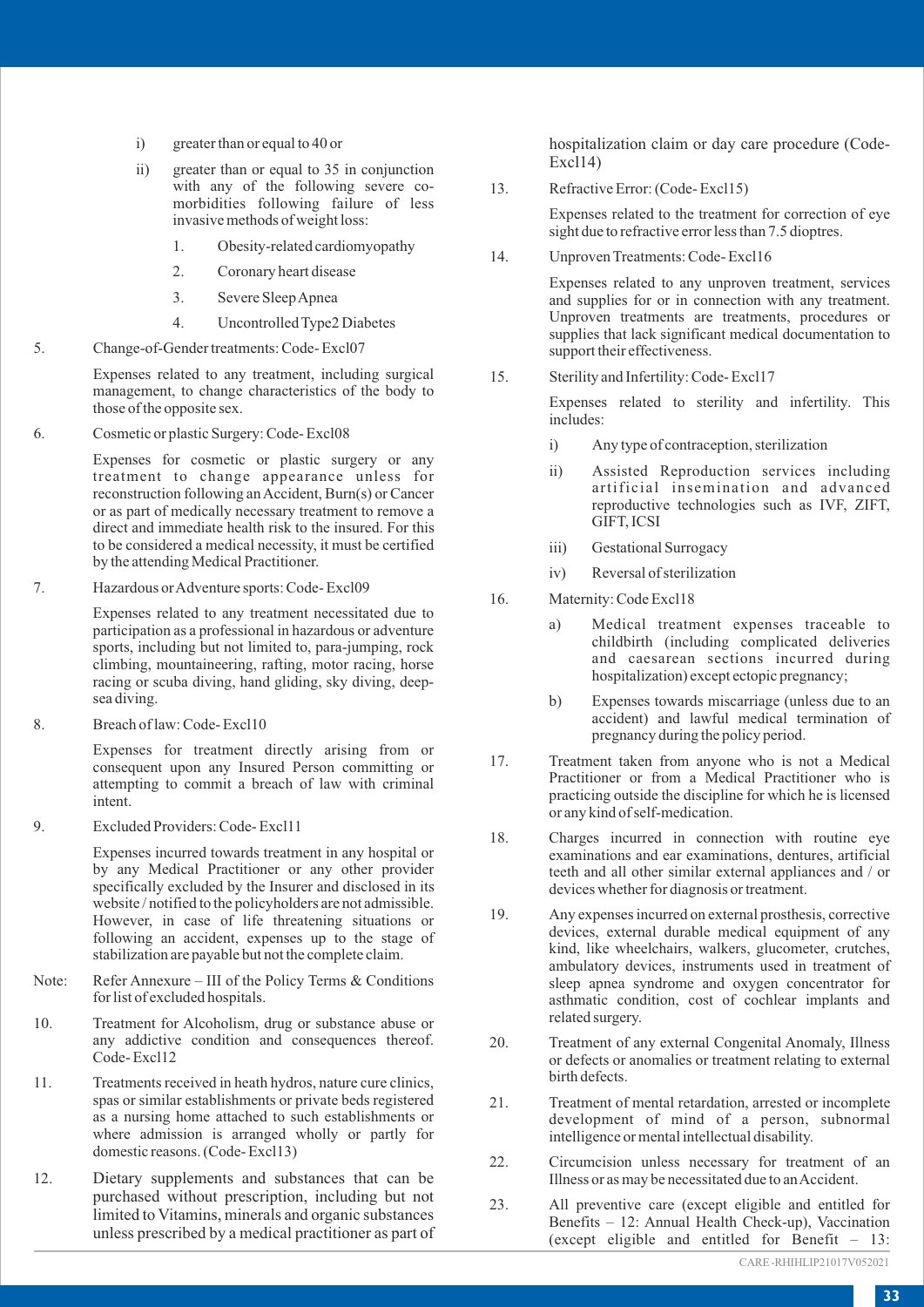Vaccination Cover), including Inoculation and Immunizations (except in case of post-bite treatment) and tonics.

- 24. Expenses incurred for Artificial life maintenance, including life support machine use, post confirmation of vegetative state by treating medical practitioner where such treatment will not result in recovery or restoration of the previous state of health under any circumstances.
- 25. All expenses related to donor treatment including surgery to remove organs from the donor, in case of transplant surgery (This exclusion is only applicable for Care Plan 1).
- 26. Non-Allopathic Treatment or treatment related to any unrecognized systems of medicine.
- 27. War (whether declared or not) and war like occurrence or invasion, acts of foreign enemies, hostilities, civil war, rebellion, revolutions, insurrections, mutiny, military or usurped power, seizure, capture, arrest, restraints and detainment of all kinds.
- 28. Act of self-destruction or self-inflicted Injury, attempted suicide or suicide while sane or insane or Illness or Injury attributable to consumption, use, misuse or abuse of intoxicating drugs, alcohol or hallucinogens.
- 29. Any charges incurred to procure documents related to treatment or Illness pertaining to any period of Hospitalization or Illness.
- 30. Personal comfort and convenience items or services including but not limited to T.V. (wherever specifically charged separately), charges for access to cosmetics, hygiene articles, body care products and bath additives, as well as similar incidental services and supplies.
- 31. Expenses related to any kind of RMO charges, Service charge, Surcharge, night charges levied by the hospital under whatever head.
- 32. Nuclear, chemical or biological attack or weapons, contributed to, caused by, resulting from or from any other cause or event contributing concurrently or in any other sequence to the loss, claim or expense. For the purpose of this exclusion:
	- a) Nuclear attack or weapons means the use of any nuclear weapon or device or waste or combustion of nuclear fuel or the emission, discharge, dispersal, release or escape of fissile/ fusion material emitting a level of radioactivity capable of causing any Illness, incapacitating disablement or death.
	- b) Chemical attack or weapons means the emission, discharge, dispersal, release or escape of any solid, liquid or gaseous chemical compound which, when suitably distributed, is capable of causing any Illness, incapacitating disablement or death.
	- c) Biological attack or weapons means the emission, discharge, dispersal, release or escape of any pathogenic (disease producing) micro-organisms and/or biologically produced toxins (including genetically modified organisms and chemically synthesized toxins) which are capable of causing any Illness, incapacitating disablement or death.
- 33. Impairment of an Insured Person's intellectual faculties by abuse of stimulants or depressants unless prescribed by a medical practitioner.
- 34. Alopecia wigs and/or toupee and all hair or hair fall treatment and products.
- 35. Any treatment taken in a clinic, rest home, convalescent home for the addicted, detoxification center, sanatorium, home for the aged, remodeling clinic or similar institutions.
- 36. Taking part or is supposed to participate in a naval, military, air force operation or aviation in a professional or semi-professional nature.
- 37. Remicade, Avastin or similar injectable treatment which is undergone other than as a part of In-Patient Care Hospitalisation or Day Care Hospitalisation is excluded.
- 38. Expenses incurred on advanced treatment methods other than as mentioned in clause 2.1 (iv)
- 39. Any other exclusion as specified in the Policy Schedule.

Note: In addition to the foregoing, any loss, claim or expense of whatsoever nature directly or indirectly arising out of, contributed to, caused by, resulting from, or in connection with any action taken in controlling, preventing, suppressing, minimizing or in any way relating to the above Permanent Exclusions shall also be excluded.

#### **5. Portability & Migration**

In case Portability has been granted to the Policyholder and/or Insured Person under this Policy then:-

- (i) The proposed Insured Person has to be covered without any break in insurance coverage under any similar indemnity health insurance policy from any nonlife insurance company or Health Insurance Company registered with the Authority (IRDAI) or any similar group indemnity health insurance policy from the Company; and
- (ii) The Waiting Periods as defined in Clauses 4.1(I), 4.1(II) and 4.1(III) of this Policy shall be reduced by the number of months of continuous coverage under such health insurance policy with the previous insurer to the extent of the sum insured and the deductible under the expiring health insurance policy.
- (iii) The Waiting Periods under Clauses 4.1(I), 4.1(II) and 4.1(III) shall be applicable afresh to the amount by which the Sum Insured under this Policy exceeds the sum insured and the deductible under the terms of the expiring policy.
- (iv) The Waiting Periods as defined in Clauses 4.1(I), 4.1(ii) and 4.1(iii) shall be applicable individually for each Insured Person and Claims shall be assessed accordingly.
- (v) Credit for the sum insured of the expiring policy shall additionally be available as under:
	- a) If the Insured Person was covered on a Floater basis under the expiring policy and is proposed to be covered on a Floater basis with the Company, then the sum insured to be carried forward for credit under this Policy would also be applied on a Floater basis only.

CARE - UIN: RHIHLIP21017V052021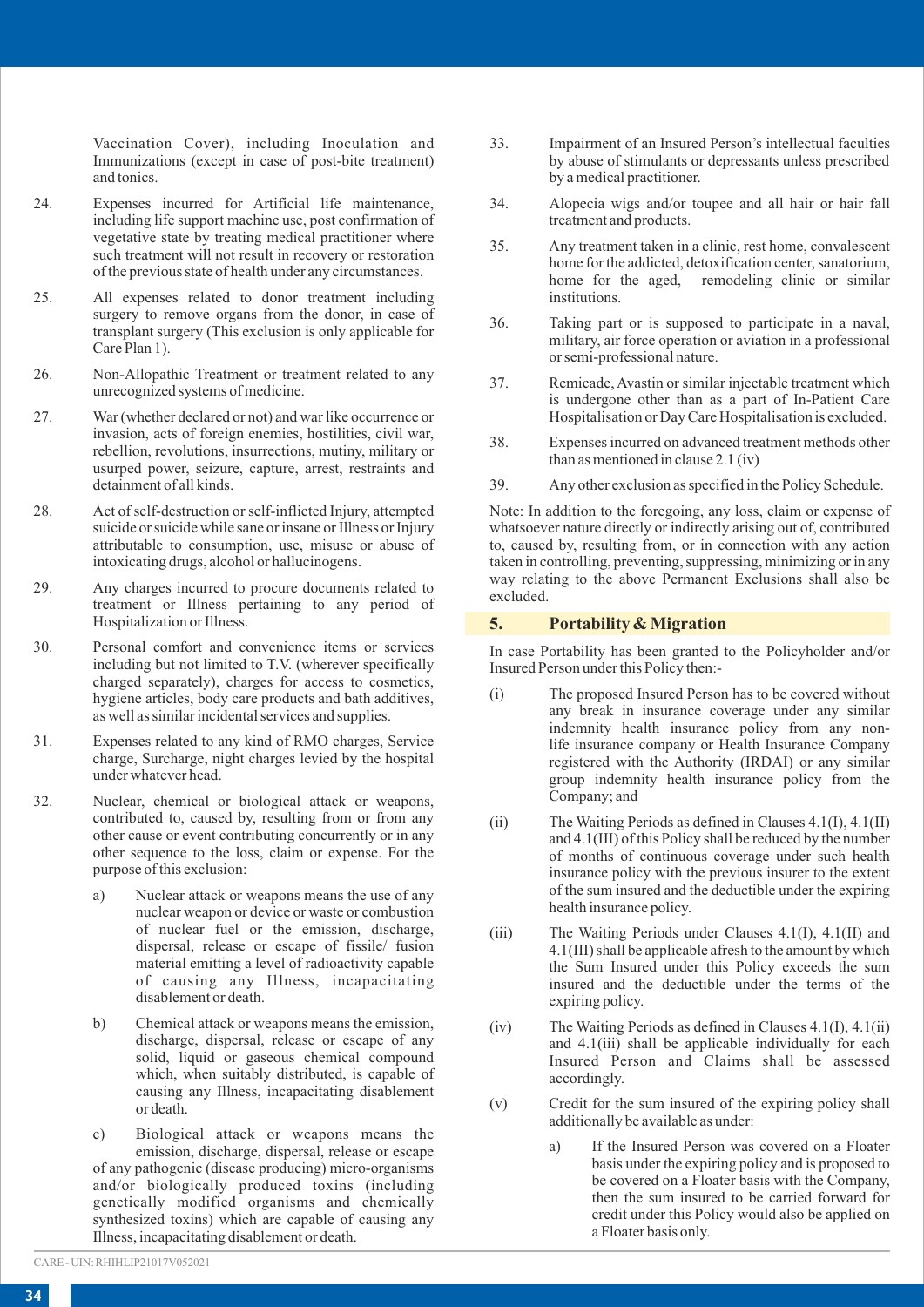- b) In all other cases the sum insured to be carried forward for credit in this Policy would be applied on an individual basis only.
- (vi) In case the Policyholder has opted to switch to any other insurer under portability and the outcome of acceptance of the portability is awaited from the new insurer on the date of renewal:
	- a) The Company may at the request of the Policyholder, extend the Policy for a period not less than 1 month at an additional premium to be paid on a pro-rated basis.
	- b) In case any Claim is reported during the extended Policy Period, the Policyholder shall first pay the premium so as to make the extended Policy Period part of Policy, as applicable. In such cases, Policyholder shall be liable to pay the premium for the balance period and continue with the Company for that Policy year.

#### **6. Claims Procedure and Management**

This section explains about procedures involved to file a valid Claim by the Insured Person and related processes involved to manage the Claim by the Company. All the procedures and processes such as pre-requisite for filing an admissible Claim, Duties of a Claimant, Documents to be submitted for filing a valid Claim, Claim Settlement Facilities, Intimation of Claims by the Insured to the Company, Progressive order for Assessment of Claims by the Company, settlement of payable Claim Amount by the Company to the Insured Person/Claimant (in case of Reimbursement Facility) and/or Hospital (in case of Cashless Facility) and related terms of Payment, are explained herein.

## **6.1 Pre-requisite for admissibility of a Claim:**

Any claim being made by an Insured Person or attendant of Insured Person during Hospitalization on behalf of the Insured person, should comply with the following conditions:

- (i) The Condition Precedent Clause has to be fulfilled.
- (ii) The health damage caused, Medical Expenses incurred, subsequently the Claim being made, should be with respect to the Insured Person only. The Company will not be liable to indemnify the Insured Person for any loss other than the covered benefits and any other person who is not accepted by the Company as an Insured Person.
- (iii) The holding Insurance Policy should be in force at the event of the Claim. All the Policy Terms and Conditions, wait periods and exclusions are to be fulfilled including the realization of Premium by their respective due dates.
- (iv) All the required and supportive Claim related documents are to be furnished within the stipulated timelines. The Company may call for additional documents wherever required.

#### **6.2 Claim settlement - Facilities**

#### **(a) Cashless Facility**

The Company extends Cashless Facility as a mode to indemnify the medical expenses incurred by the Insured Person at a Network Provider. For this purpose, the Insured Person will be issued a "Health card" at the time

of Policy purchase, which has to be preserved and produced at any of the Network Providers in the event of Claim being made, to avail Cashless Facility. The following is the process for availing Cashless Facility:-

- (i) Submission of Pre-authorization Form: A Preauthorization form which is available on the Company's Website or with the Network Provider, has to be duly filled and signed by the Insured Person and the treating Medical Practitioner, as applicable, which has to be submitted electronically by the Network Provider to the Company for approval. Only upon due approval from the Company, Cashless Facility can be availed at any Network Hospital.
- (ii) Identification Documents: The "Health card" provided by the Company under this Policy, along with one Valid Photo Identification Proof of the Insured Person are to be produced at the Network Provider, photocopies of which shall be forwarded to the Company for authentication purposes. Valid Photo Identification Proof documents which will be accepted by the Company are Voter ID card, Driving License, Passport, PAN Card, Aadhar Card or any other identification proof as stated by the Company.
- (iii) Company's Approval: The Company will confirm in writing, authorization or rejection of the request to avail Cashless Facility for the Insured Person's Hospitalization.
- (iv) Company's Authorization:
	- a) If the request for availing Cashless Facility is authorized by the Company, then payment for the Medical Expenses incurred in respect of the Insured Person shall not have to be made to the extent that such Medical Expenses are covered under this Policy and fall within the amount authorized in writing by the Company for availing Cashless Facility.
	- b) An Authorization letter will include details of Sanctioned Amount, any specific limitation on the Claim, and any other details specific to the Insured Person, if any, as applicable.
	- c) In the event that the cost of Hospitalization exceeds the authorized limit, the Network Provider shall request the Company for an enhancement of Authorization Limit stating details of specific circumstances which have led to the need for increase in<br>the previously authorized limit. The the previously authorized limit. Company will verify the eligibility and evaluate the request for enhancement on the availability of further limits.
- (v) Event of Discharge from Hospital: All original bills and evidence of treatment for the Medical Expenses incurred in respect of the Hospitalization of the Insured Person and all other information and documentation specified under Clauses 6.4 and 6.5 shall be submitted by the Network Provider immediately and in any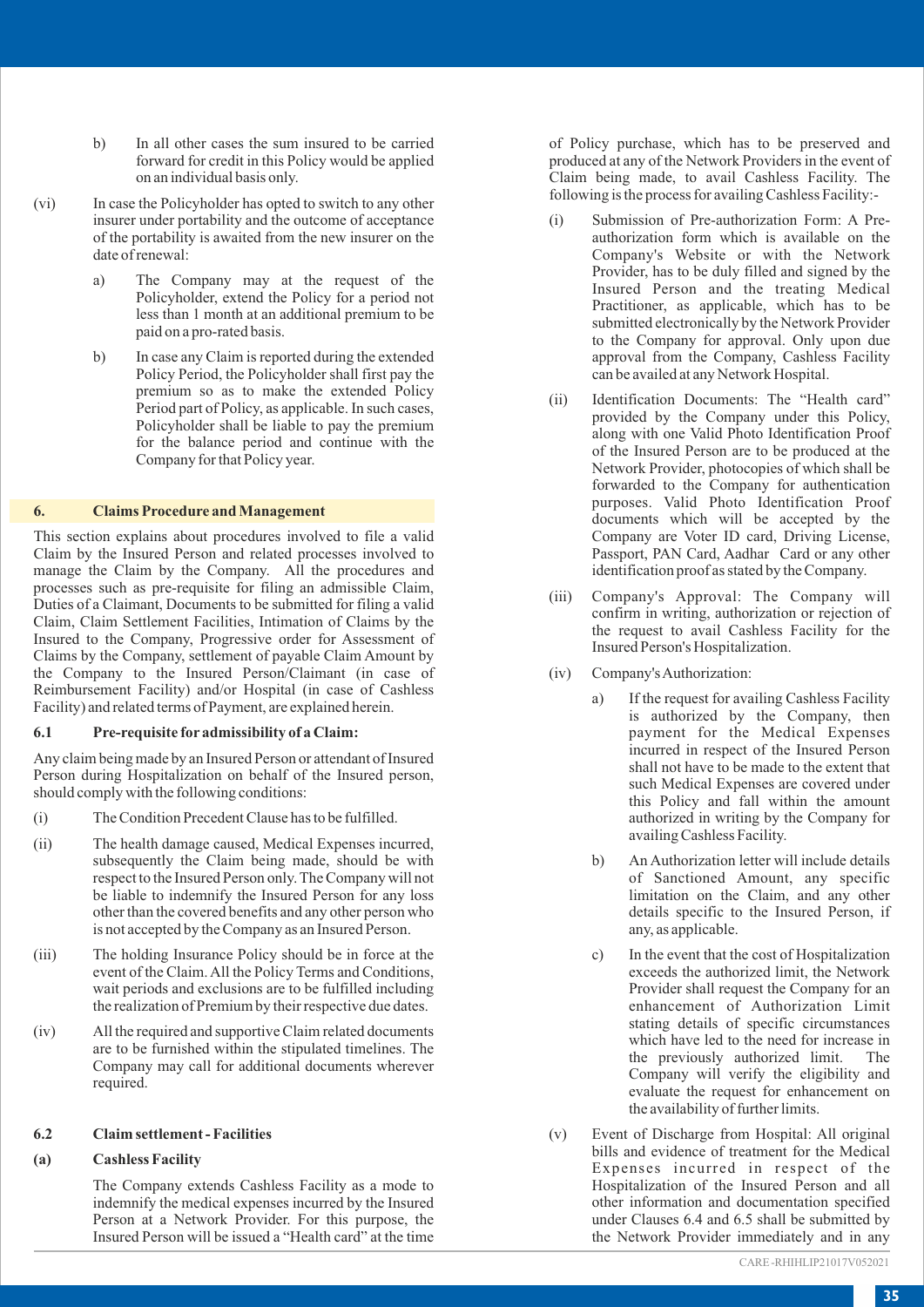event before the Insured Person's discharge from Hospital.

- (vi) Company's Rejection: If the Company does not authorize the Cashless Facility due to insufficient Sum Insured or insufficient information provided to the Company to determine the admissibility of the Claim, then payment for such treatment will have to be made by the Policyholder / Insured Person to the Network Provider, following which a Claim for reimbursement may be made to the Company which shall be considered subject to the Insured Person's Policy limits and relevant conditions. Please note that rejection of a Preauthorization request is in no way construed as rejection of coverage or treatment. The Insured Person can proceed with the treatment, settle the hospital bills and submit the claim for a possible reimbursement.
- (vii) Network Provider related: The Company may modify the list of Network Providers or modify or restrict the extent of Cashless Facilities that may be availed at any particular Network Provider. For an updated list of Network Providers and the extent of Cashless Facilities available at each Network Provider, the Insured Person may refer to the list of Network Providers available on the Company's website or at the call center.
- (viii) Claim Settlement: For Claim settlement under Cashless Facility, the payment shall be made to the Network Provider whose discharge would be complete and final.
- (ix) Claims incurred outside India: The Company's Assistance Service Provider should be intimated for availing Cashless Facility outside India under Benefit 11 (Global coverage (excluding USA)), Benefit 14 (Care Anywhere), Optional Cover 1 (Global coverage – Total), Optional Cover 2 (Travel Plus) and Optional Cover 12 (International Second Opinion).

#### **(b) Re-imbursement Facility**

- (i) It is agreed and understood that in all cases where intimation of a Claim has been provided under Reimbursement Facility and/or the Company specifically states that a particular Benefit is payable only under Reimbursement Facility, all the information and documentation specified in Clause 6.4 and Clause 6.5 shall be submitted to the Company at Policyholder's / Insured Person's own expense, immediately and in any event within 15 days of Insured Person's discharge from Hospital.
- (ii) The Company shall give an acknowledgement of collected documents. However, in case of any delayed submission, the Company may examine and relax the time limits mentioned upon the merits of the case.
- (iii) In case a reimbursement claim is received after a Pre-Authorization letter has been issued for the same case earlier, before processing such claim, a check will be made with the Network Provider whether the Pre-authorization has been

utilized. Once such check and declaration is received from the Network Provider, the case will be processed.

- (iv) For Claim settlement under reimbursement, the Company will pay the Policyholder. In the event of death of the Policyholder, the Company will pay the nominee (as named in the Policy Schedule) and in case of no nominee, to the legal heirs or legal representatives of the Policyholder whose discharge shall be treated as full and final discharge of its liability under the Policy.
- (v) 'Date of Loss' under Reimbursement Facility is the 'Date of Admission' to Hospital in case of Hospitalization & actual Date of Loss for non-Hospitalization related Benefits.

#### **6.3 Duties of a Claimant/ Insured Person in the event of Claim**

- (a) It is agreed and understood that as a Condition Precedent for a Claim to be considered under this Policy:
	- (i) The Policyholder / Insured Person shall check the updated list of Network Provider before submission of a pre-authorization request for Cashless Facility.
	- (ii) All reasonable steps and measures must be taken to avoid or minimize the quantum of any Claim that may be made under this Policy.
	- (iii) Intimation of the Claim, notification of the Claim and submission or provision of all information and documentation shall be made promptly and in any event in accordance with the procedures and within the timeframes specified in Clause 6 (Claims Procedure and Management) of the Policy.
	- (iv) The Insured Person will, at the request of the Company, submit himself / herself for a medical examination by the Company's nominated Medical Practitioner as often as the Company considers reasonable and necessary. The cost of such examination will be borne by the Company.
	- (v) The Company's Medical Practitioner and representatives shall be given access and cooperation to inspect the Insured Person's medical and Hospitalization records and to investigate the facts and examine the Insured Person.

The Company shall be provided with complete necessary documentation and information which the Company has requested to establish its liability for the Claim, its circumstances and its quantum.

#### **6.4 Claims Intimation**

Upon the occurrence of any Illness or Injury that may result in a Claim under this Policy, then as a Condition Precedent to the Company's liability under the Policy, all of the following shall be undertaken:

(i) If any Illness is diagnosed or discovered or any Injury is suffered or any other contingency occurs which has resulted in a Claim or may result in a Claim under the Policy, the Company shall be notified with full particulars within 48 hours from the date of occurrence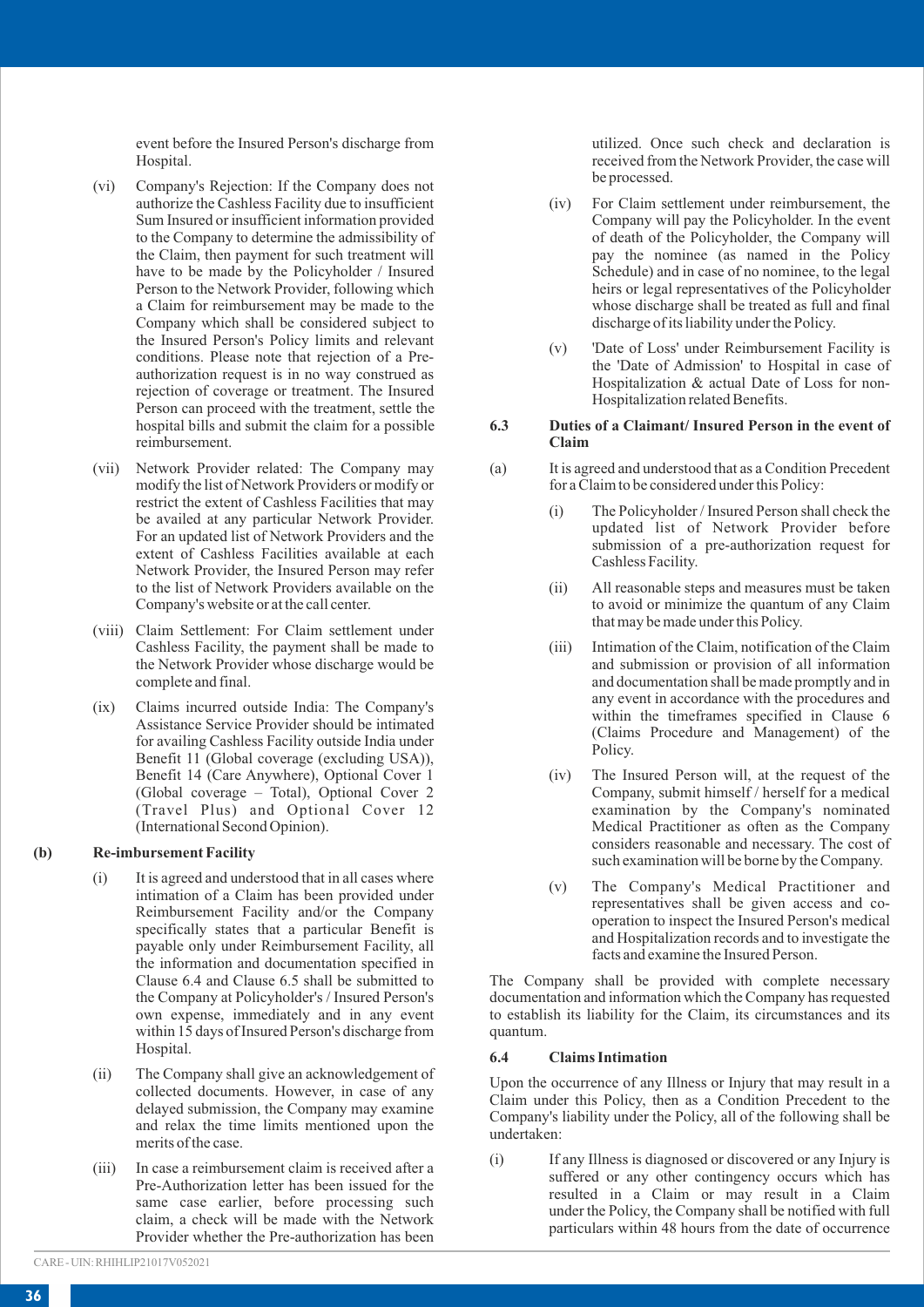of event either at the Company's call center or in writing.

(ii) Claim must be filed within 15 days from the date of Loss from the hospital.

Note: 6.4 (i) and 6.4 (ii) are precedent to admission of liability under the policy.

- (iii) The following details are to be disclosed to the Company at the time of intimation of Claim:
	- 1. Policy Number;
	- 2. Name of the Policyholder;
	- 3. Name of the Insured Person in respect of whom the Claim is being made;
	- 4. Nature of Illness or Injury;
	- 5. Name and address of the attending Medical Practitioner and Hospital;
	- 6. Date of admission to Hospital or proposed date of admission to Hospital for planned Hospitalization;
	- 7. Any other necessary information, documentation or details requested by the Company.
- (iv) In case of an Emergency Hospitalization, the Company shall be notified either at the Company's call center or in writing immediately and in any event within 48 hours of Hospitalization commencing or before the Insured Person's discharge from Hospital.

## **6.5 Documents to be submitted for filing a valid Claim**

- (i) The following information and documentation shall be submitted in accordance with the procedures and within the timeframes specified in Clause 6 in respect of all Claims:
	- 1. Duly filled and signed Claim form by the Insured Person;
	- 2. Copy of Photo ID of Insured Person;
	- 3. Medical Practitioner's referral letter advising Hospitalization;
	- 4. Medical Practitioner's prescription advising drugs or diagnostic tests or consultations;
	- 5. Original bills, receipts and discharge summary from the Hospital/Medical Practitioner;
	- 6. Original bills from pharmacy/chemists;
	- 7. Original pathological/diagnostic test reports/radiology reports and payment receipts;
	- 8. Operation Theatre Notes;
	- 9. Indoor case papers;
	- 10. Original investigation test reports and payment receipts supported by Doctor's reference slip;
	- 11. Ambulance Receipt;

Notes:

- 12. MLC/FIR report, Post Mortem Report if applicable and conducted;
- 13. Any other document as required by the Company to assess the Claim.

1. The Company may give a waiver to one or few of the above mentioned documents depending upon the case.

- 2. Under Optional Cover 2: 'Travel Plus', additional documents which are required for assessing claims pertaining to 'Loss of Passport', 'Loss of Checked-in Baggage' and 'Medical Evacuation', have been mentioned under Clauses 3.2.3 (iii), 3.2.4 (vii) and 3.2.6 (v) respectively.
- 3. Under Optional Cover 15: 'Air Ambulance Cover', additional documents which are required for assessing claims has been mentioned under Clause 3.15(v).
- (ii) The Company will accept bills/invoices which are made in the Insured Person's name only.

However, claims filed even beyond the timelines mentioned above should be considered if there are valid reasons for any delay.

#### **6.6 Claim Assessment**

- (a) The Company shall scrutinize the Claim and supportive documents, once received. In case of any deficiency, the Company may call for any additional documents or information as required, based on the circumstances of the Claim.
- (b) All admissible Claims under this Policy shall be assessed by the Company in the following progressive order:
	- (i) If a Room/ICU accommodation has been opted for where the Room Rent or Room Category or ICU Charges is higher than the eligible limit as applicable for that Insured Person as specified in the Policy Schedule, then the Variable Medical Expenses payable shall be pro-rated as per the applicable limits in accordance with Clause  $2.1$ (iii) (a) & (b).
	- (ii) The Deductible (if applicable) shall be applied to the aggregate of all Claims that are either paid or payable under this Policy. The Company's liability to make payment shall commence only once the aggregate amount of all Claims payable or paid exceed the Deductible where the Claim amount is within the Deductible, the Company will not apply the Contribution Clause. Similarly, if 'Deductible per claim' is applicable, the Company's liability to make payment shall commence only once the 'Deductible per claim' limit is exceeded and the Company will not apply the Contribution Clause.
	- (iii) Co-payment shall be applicable on the amount payable by the Company as specified in the Policy Schedule.
- (c) The Claim amount assessed in Clause 6.6 (b) above would be deducted from the following amounts in the following progressive order:
	- (i) Sum Insured;
	- (ii) Additional Sum Insured for Accidental Hospitalization (if applicable);
	- (iii) No Claims Bonus (if applicable);
	- (iv) No Claims Bonus Super (if applicable);
	- (v) Automatic Recharge (if applicable);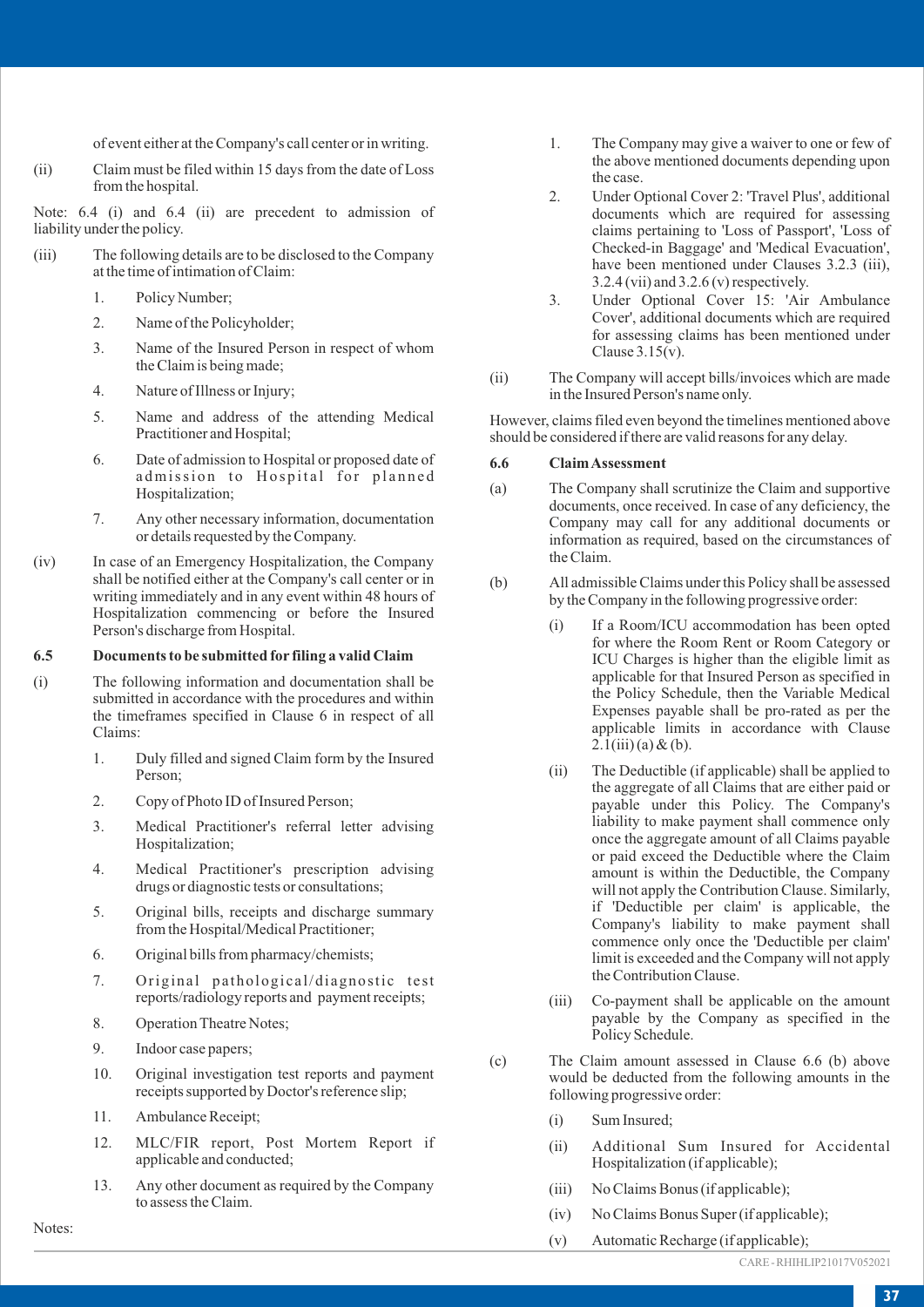- (vi) Unlimited Automatic Recharge (if applicable).
- (d) All claims incurred in India are dealt by the Company directly.

#### **6.7 Payment Terms**

- (a) This Policy covers only medical treatment taken entirely within India. All payments under this Policy shall be made in Indian Rupees and within India.
- (b) The Company shall have no liability to make payment of a Claim under the Policy in respect of an Insured Person during the Policy Period, once the Total Sum Insured for that Insured Person is exhausted.
- (c) The Company shall settle any Claim within 30 days of receipt of all the necessary documents / information as required for settlement of such Claim and sought by the Company. The Company shall provide the Policyholder /Insured Person an offer of settlement of Claim and upon acceptance of such offer by the Policyholder / Insured Person the Company shall make payment within 7 days from the date of receipt of such acceptance. However, if a claim warrants an investigation in the opinion of the Company, then the Company shall settle the claim within 45 days from the date of receipt of last necessary document. In case there is delay in the payment beyond the stipulated timelines, the Company shall pay additional amount as interest at a rate which is 2% above the bank rate prevalent at the beginning of the financial year in which the claim is reviewed by it. For the purpose of this clause, 'bank rate' shall mean the existing bank rate as notified by Reserve Bank of India, unless the extent regulation requires payment based on some other prescribed interest rate.
- (d) If the Policyholder / Insured Person suffers a relapse within 45 days of the date of discharge from the Hospital for which a Claim has been made, then such relapse shall be deemed to be part of the same Claim and all the limits for Any One Illness under this Policy shall be applied as if they were under a single Claim.
- (e) The Claim shall be paid only for the Policy Year in which the Insured event which gives rise to a Claim under this Policy occurs
- (f) The Premium for the policy will remain the same for the policy period mentioned in the Policy Schedule.

#### **7. General Terms and Conditions**

#### **7.1 Disclosure to Information Norm**

If any untrue or incorrect statements are made or there has been a misrepresentation, mis-description or non-disclosure of any material particulars or any material information having been withheld or if a Claim is fraudulently made or any fraudulent means or devices are used by the Policyholder or the Insured Person or any one acting on his/their behalf, the Company shall have no liability to make payment of any Claims and the premium paid shall be forfeited ab initio to the Company.

#### **7.2 Observance of Terms and Conditions**

The due observance and fulfillment of the terms and conditions of this Policy (including the realization of premium by their respective due dates and compliance with the specified procedure on all Claims) in so far as they relate to anything to be done or

complied with by the Policyholder or any Insured Person, shall be Condition Precedent to the Company's liability under the Policy.

#### **7.3 Material Change**

It is a condition precedent to the Company's liability under the Policy that the Policyholder shall immediately notify the Company in writing of any material change in the risk on account of change in nature of occupation or business at his own expense, as per Annexure – V. The Company may adjust the scope of cover and / or the premium paid or payable, accordingly.

## **7.4 No constructive Notice**

Any knowledge or information of any circumstance or condition in relation to the Policyholder or Insured Person which is in possession of the Company other than that information expressly disclosed in the Proposal Form or otherwise in writing to the Company, shall not be held to be binding or prejudicially affect the Company.

#### **7.5 Complete discharge**

Payment made by the Company to the Policyholder or Insured Person or the nominee of the Policyholder or the legal representative of the Policyholder or to the Hospital, as the case may be, of any Medical Expenses or compensation or benefit under the Policy shall in all cases be complete and construe as an effectual discharge in favor of the Company.

#### **7.6 Proximate Clause**

The Company covers the Policyholder / Insured Person only to the extent of Proximity cause which means active and efficient cause that sets in motion a chain of events which brings about a result, without the intervention of any force started and working actively from a new and independent source.

#### **7.7 Policy Disputes**

Any and all disputes or differences under or in relation to the validity, construction, interpretation and effect to this Policy shall be determined by the Indian Courts and in accordance with Indian law.

#### **7.8 Free Look Period**

- (a) The Policyholder may, within 15 days from the receipt of the Policy document, return the Policy stating reasons for his objection, if the Policyholder disagrees with any Policy terms and conditions.
- (b) If no Claim has been made under the Policy, the Company will refund the premium received after deducting proportionate risk premium for the period on cover, expenses for medical examination and stamp duty charges. If only part of the risk has commenced, such proportionate risk premium shall be calculated as commensurate with the risk covered during such period. All rights under the Policy will immediately stand extinguished on the free look cancellation of the Policy.
- (c) Provision for free look period is not applicable and available at the time of renewal of the Policy.

#### **7.9 Renewal Terms**

- (a) This Policy will automatically terminate on the Policy Period End Date. All renewal applications should reach the Company on or before the Policy Period End Date.
- (b) The premium payable on renewal shall be paid to the Company on or before the Policy Period End Date and in any event before the expiry of the Grace Period.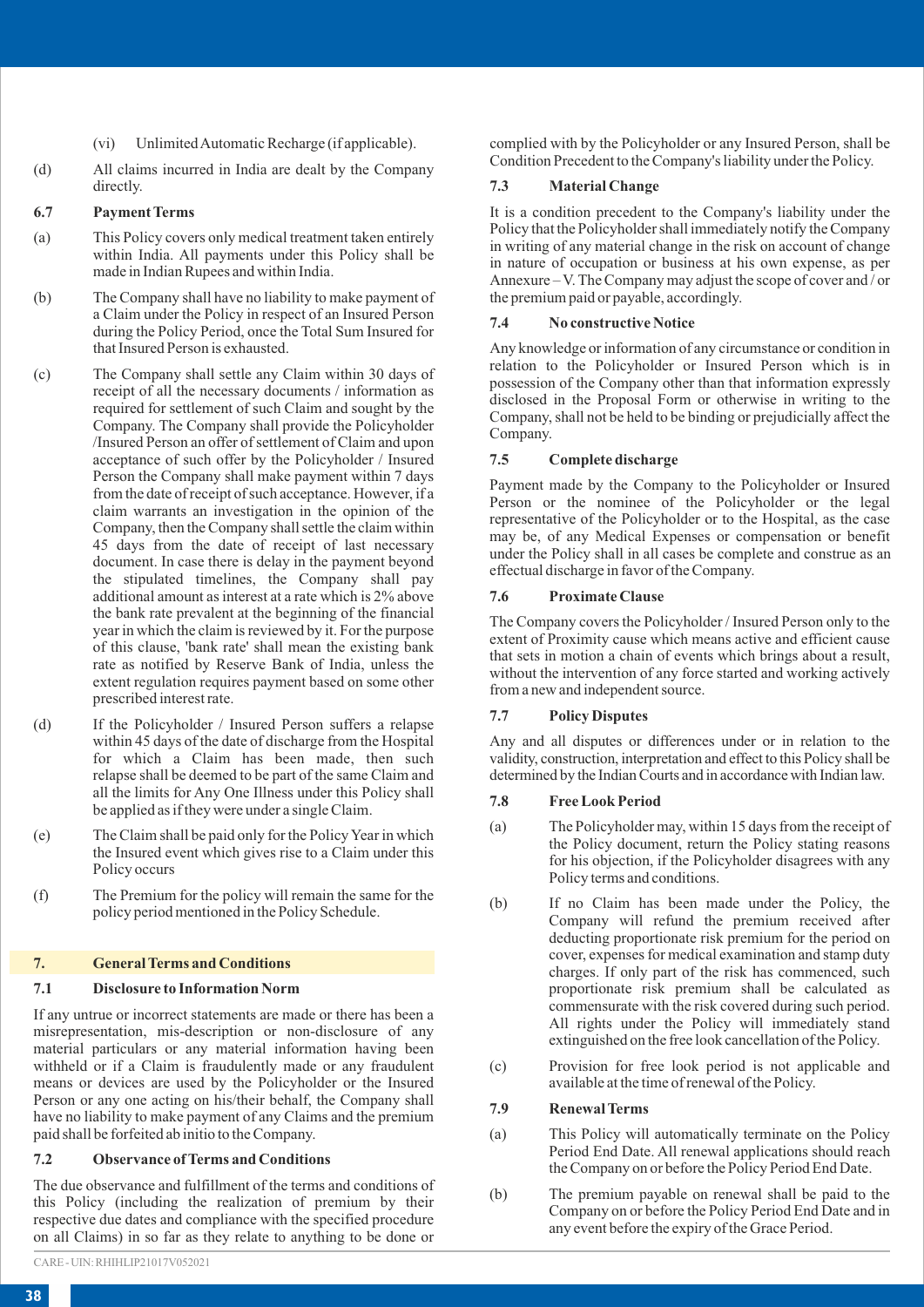- (c) For the purpose of this provision, Grace Period means a period of 30 days immediately following the Policy Period End Date during which a payment can be made to renew this Policy without loss of continuity benefits. Coverage is not available for the period for which premium is not received by the Company and the Company shall not be liable for any Claims incurred during such period.
- (d) The Company will ordinarily not refuse to renew the Policy except on ground of fraud, moral hazard or misrepresentation or non-co-operation by the Insured.
- (e) The Company may carry out underwriting in accordance with its Board approved underwriting policy in relation to any request for change in Sum Insured or Deductible at the time of renewal of the Policy.
- (f) This product may be withdrawn / modified by the Company after due approval from the Authority (IRDAI). In case this product is withdrawn / modified by the Company, this Policy can be renewed under the then prevailing Health Insurance Product or its nearest substitute approved by the Authority (IRDAI). The Company shall duly intimate the Policyholder at least three months prior to the date of such modification / withdrawal of this product and the options available to the Policyholder at the time of Renewal of this Policy.
- (g) The Company may revise the renewal premium payable under the Policy provided that revisions to the renewal premium are in accordance with the Authority's (IRDAI) rules and regulations as applicable from time to time. Change in rates will be applicable from the date of approval by the Authority and shall be applied only prospectively thereafter for new policies and at the date of renewal for renewals.
- (h) Renewal shall be offered lifelong. The Insured Person shall be given an option to port this Policy into any other health insurance product of the Company and credit shall be given for number of years of continuous coverage under this Policy for the standard waiting periods.
- (i) No loading based on individual claim experience shall be applicable on renewal premium payable.

## **7.10 Premium Installment Facility**

If the Policy Holder/Insured Person has opted for payment of premium (with additional premium for selected installment mode) on an installment basis, as specified in the Policy Schedule, then this option is subject to following conditions:

(a) In case of any claim (Cashless/Re-imbursement), an amount equivalent to the balance premium of all the installments payable would be recoverable from the admissible claim amount payable in respect of the Insured Person. This clause will not apply to claims arising under 'Annual Health Check-up', 'Second

> Opinion', 'Vaccination Cover' and 'International Second Opinion'benefits.

(b) Relaxation Period for the Policies with Installment option would be as under:

| Installment option    | <b>Relaxation Period for Premium</b><br>Payment under Installment option |
|-----------------------|--------------------------------------------------------------------------|
| Half-yearly/Quarterly | 15 days for each installment                                             |
| Monthly               | 5 days for each installment                                              |

- (c) In case of installment premiums not received within the Relaxation Period, this Policy shall cease to operate from the unpaid installment due date and the Company shall not be liable under this Policy for any Claim occurring thereafter, nor shall any refund of premium become due under the Policy.
- (d) Tenure Discount will not be applicable if the Insured Person has opted for Premium Payment on Installment basis.

For the purpose of above:

- (a) **Installment** means Premium amount paid through monthly/quarterly/Half-yearly mode by the Policy Holder/Insured.
- (b) **Relaxation Period** means a period of 15/5 days depending on the Installment Option immediately following the Premium installment due Date during which a payment can be made to renew this Policy without loss of continuity Benefits. Coverage is not available for the period for which premium is not received by the Company and the Company shall not be liable for any Claims incurred from the due date of installment till the date due installment is paid. However claims reported in the relaxation period will be adjudicated provided claim has occurred when the Policy was active.

#### **7.11 Cancellation / Termination**

- (a) The Company may at any time, cancel this Policy on grounds as specified in Clause 7.1 by giving 15 days' notice in writing by Registered Post Acknowledgment Due / recorded delivery to the Policyholder at his last known address and the Company shall have no liability to make payment of any Claims and the premium paid shall be forfeited and no refund of premium shall be effected by the Company.
- (b) The Policyholder may also give 15 days' notice in writing, to the Company, for the cancellation of this Policy, in which case the Company shall from the date of receipt of the notice, cancel the Policy and refund the premium for the unexpired period of this Policy at the short period scales as mentioned below, provided no Claim has been made under the Policy. Refund % to be applied on premium received

| <b>Cancellation</b><br>date from<br><b>Policy Period</b><br><b>Start Date</b> | <b>Policy</b><br><b>Tenure 1</b><br><b>Year</b> | <b>Policy</b><br><b>Tenure 2</b><br><b>Year</b> | <b>Policy</b><br><b>Tenure 3</b><br><b>Year</b> |
|-------------------------------------------------------------------------------|-------------------------------------------------|-------------------------------------------------|-------------------------------------------------|
| Up to 1 month                                                                 | 75.00%                                          | 87.50%                                          | 91.50%                                          |
| 1 month to<br>3 months                                                        | 50.00%                                          | 75.00%                                          | 88.50%                                          |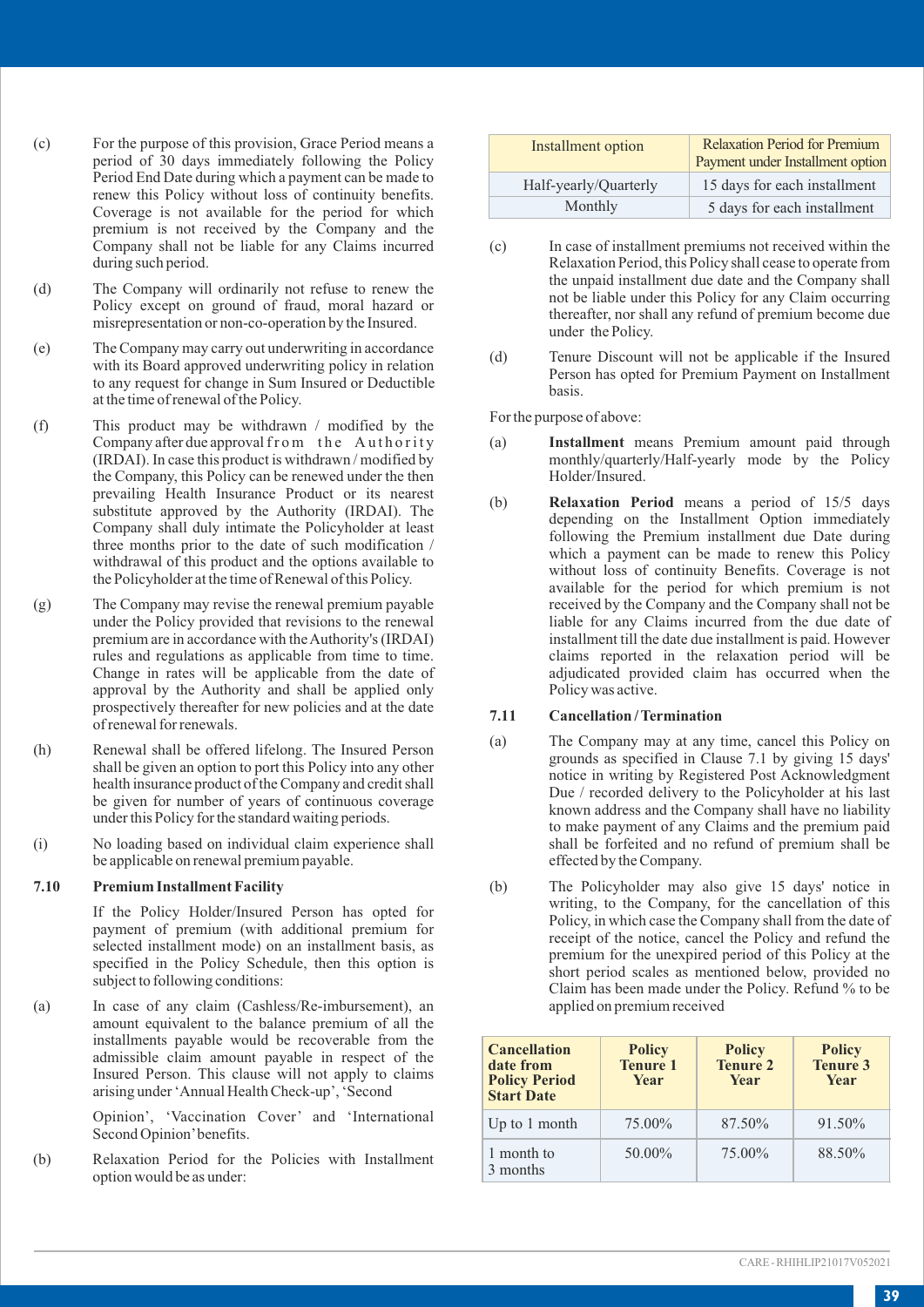| 3 months to<br>6 months   | $25.00\%$ | 62.50%   | 75.00%    |
|---------------------------|-----------|----------|-----------|
| 6 months to<br>12 months  | $0.00\%$  | 50.00%   | 66.50%    |
| 12 months to<br>15 months | N.A       | 25.00%   | 50.00%    |
| 15 months to<br>18 months | N.A       | 12.50%   | $41.50\%$ |
| 18 months to<br>24 months | N A       | $0.00\%$ | 33.00%    |
| 24 months to<br>30 months | N.A       | N.A      | $8.00\%$  |
| Beyond 30<br>months       | N.A       | N.A      | $0.0\%$   |

(c) In case of demise of the Policyholder,

- (i) Where the Policy covers only the Policyholder, this Policy shall stand null and void from the date and time of demise of the Policyholder. The premium would be refunded for the unexpired period of this Policy at the short period scales.
- (ii) Where the Policy covers other Insured Persons, this Policy shall continue till the end of Policy Period for the other Insured Persons. If the other Insured Persons wish to continue with the same Policy, the Company will renew the Policy subject to the appointment of a policyholder provided that:
	- a) Written notice in this regard is given to the Company before the Policy Period End Date; and
	- b) A person of Age 18 years or above, who satisfies the Company's criteria applies to become the Policyholder.
- d) In case Premium Installment mode is opted for, then:
	- (a) If Policyholder cancels the Policy after the Free look period or demise of Policyholder where he/she is the only insured in the Policy, then the Company will refund 50% of the installment premium for the unexpired installment period, provided no Claim has been made under the Policy.

## **7.12 Limitation of Liability**

Any Claim under this Policy for which the notification or intimation of Claim is received 12 calendar months after the event or occurrence giving rise to the Claim shall not be admissible, unless the Policyholder proves to the Company's satisfaction that the delay in reporting of the Claim was for reasons beyond his control.

#### **7.13 Communication**

- (a) Any communication meant for the Company must be in writing and be delivered to its address shown in the Policy Schedule. Any communication meant for the Policyholder will be sent by the Company to his last known address or the address as shown in the Policy Schedule.
- (b) All notifications and declarations for the Company must

be in writing and sent to the address specified in the Policy Schedule. Agents are not authorized to receive notices and declarations on the Company's behalf.

Notice and instructions will be deemed served 10 days after posting or immediately upon receipt in the case of hand delivery, facsimile or e-mail.

(c) Notice and instructions will be deemed served 10 days after posting or immediately upon receipt in the case of hand delivery, facsimile or e-mail.

## **7.14 Alterations in the Policy**

This Policy constitutes the complete contract of insurance. No change or alteration shall be valid or effective unless approved in writing by the Company, which approval shall be evidenced by a written endorsement signed and stamped by the Company. However, change or alteration with respect to increase/ decrease of the Sum Insured shall be permissible only at the time of renewal of the Policy.

**7.15** Out of all the details of the various Benefits provided in the Policy Terms and Conditions, only the details pertaining to Benefits chosen by policyholder as per Policy Schedule shall be considered relevant

## **7.16 Electronic Transactions**

The Policyholder and /or Insured Person agrees to adhere to and comply with all such terms and conditions as the Company may prescribe from time to time, and hereby agrees and confirms that all transactions effected by or through facilities for conducting remote transactions including the Internet, World Wide Web, electronic data interchange, call centers, tele-service operations (whether voice, video, data or combination thereof) or by means of electronic, computer, automated machines network or through other means of telecommunication, established by or on behalf of the Company, for and in respect of the Policy or its terms shall constitute legally binding and valid transactions when done in adherence to and in compliance with the Company's terms and conditions for such facilities, as may be prescribed from time to time. Any terms and conditions related to electronic transactions shall be within the approved Policy Terms and Conditions.

## **7.17. Multiple Policies**

- (a) In case any Policyholder/Insured Person is covered under more than one indemnity insurance policies, with the Company or with other insurers, the Policyholder/Insured Person shall have the right to settle the Claim with any of the Company, provided that the Claim amount payable is up to the Sum Insured of such Policy.
- (b) In case the Claim amount under a single policy exceeds the Sum Insured, then Policyholder/Insured Person shall have the right to choose the companies with whom the Claim is to be settled. Further, policyholder/Insured Person shall have the right to choose the companies from whom he/she wants to claim the balance amount. Insured shall only be indemnified the hospitalization costs in accordance with terms & conditions of chosen Policy.

© Policyholder/Insured Persons shall also have the right to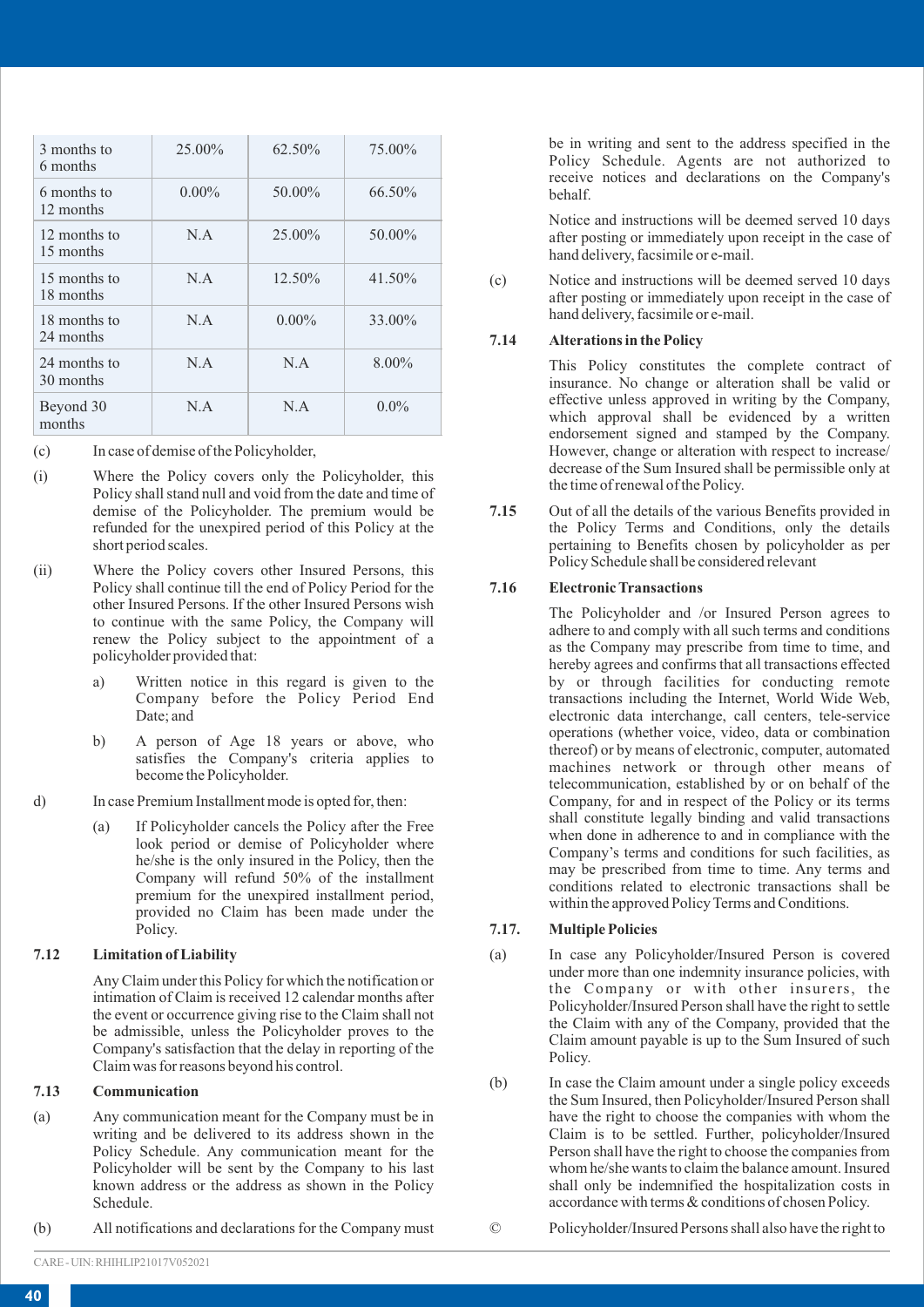prefer claims from other policy / policies for the amounts disallowed under the earlier chosen policy / policies, even if the sum insured is not exhausted.

(d) In case of multiple policies which provide fixed benefits, each insurer shall make the claim payments independent of payments received under other similar polices.

#### **7.18. Records to be maintained**

The Policyholder or Insured Person shall keep an accurate record containing all relevant medical records and shall allow the Company or its representatives to inspect such records. The Policyholder or Insured Person shall furnish such information as the Company may require under this Policy at any time during the Policy Period or Policy Year or until final adjustment (if any) and resolution of all Claims under this Policy.

#### **7.19 Grievances**

The Company has developed proper procedures and effective mechanism to address of complaints by the customers. The Company is committed to comply with the Regulations, standards which have been set forth in the Regulations, Circulars issued by the Authority (IRDAI) from time to time in this regard.

(a) If the Policyholder / Insured Person has a grievance that the Policyholder /Insured Person wishes the Company to redress, the Policyholder / Insured Person may contact the Company with the details of the grievance through:

Website: www.careinsurance.com

Email: customerfirst@careinsurance.com

Contact No.:1800-102-6655, 1800-102-4488

Courier:Any of Company's Branch Office or corporate office

The Policyholder/Insured Person may also approach the grievance cell at any of the Company's branches with the details of his/her grievance during the Company's working hours from Monday to Friday.

Exclusively for Senior Citizens, the Company has a separate extension on the Customer Service Toll Free Number. This separate customer service channel prioritizes and routes any kind of request / grievance raised by Senior Citizens through various fast track internal escalations leading to lesser Turn-Around-Time (TAT) for request / grievance addressal.

(b) If the Policyholder / Insured Person is not satisfied with the Company's redressal of the Policyholder's / Insured Person's grievance through one of the above methods, the Policyholder / Insured Person may contact the Company's Head of Customer Service at:

Head - Customer Services,

Care Health Insurance Limited

(Formerly known as Religare Health Insurance Company Limited)

Unit No. 604 - 607, 6th Floor, Tower C, Unitech Cyber Park, Sector-39, Gurugram-122001 (Haryana).

(c) If the Policyholder / Insured Person is not satisfied with the Company's redressal of the Policyholder's / Insured Person's grievance through one of the above methods, the Policyholder / Insured Person may approach the nearest Insurance Ombudsman for resolution of the grievance. The contact details of Ombudsmen offices are mentioned on next page: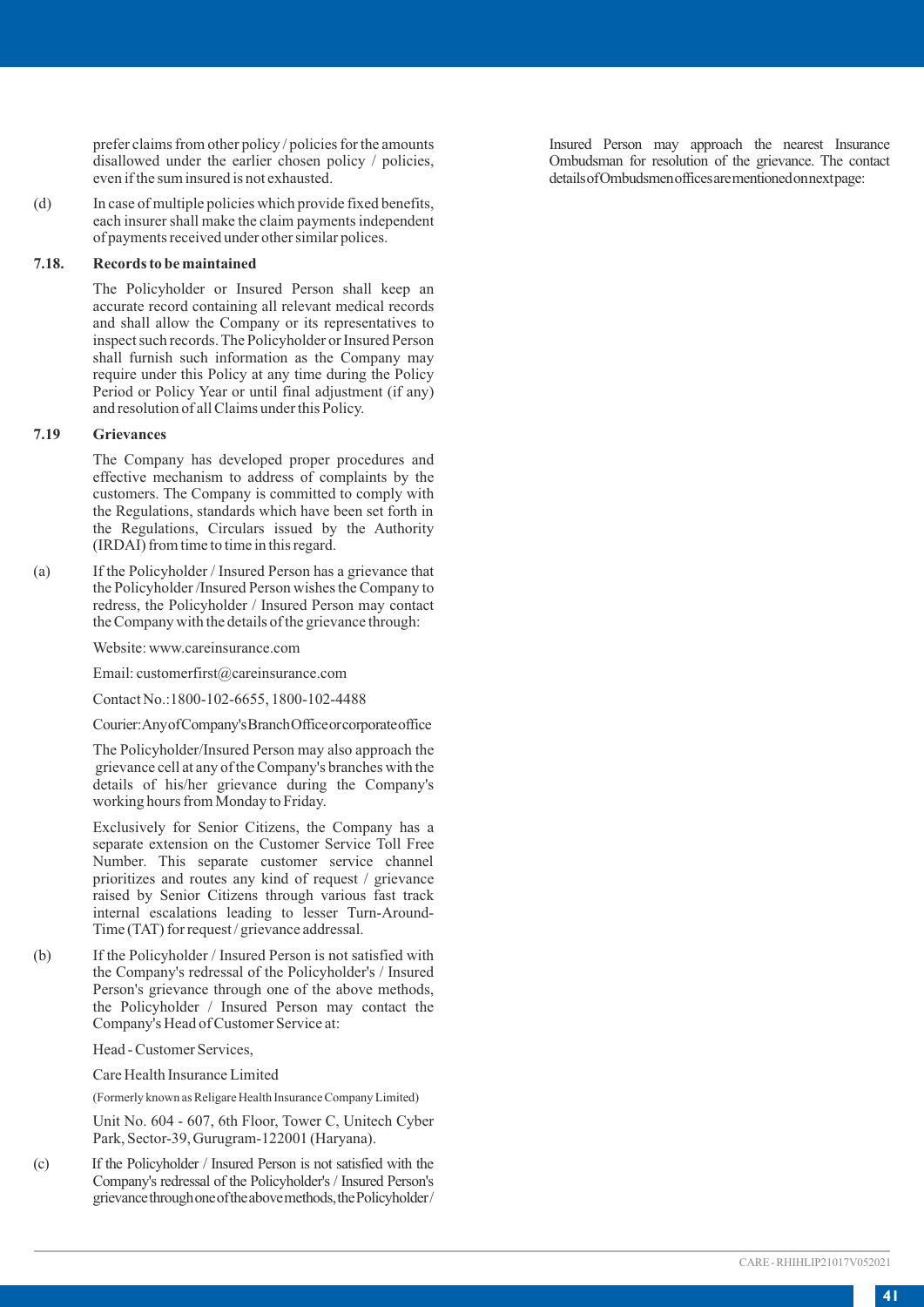| <b>Office of the Ombudsman</b> | <b>Contact Details</b>                                                                                                                                                                                                                                            | <b>Jurisdiction of Office (Union</b><br><b>Territory, District)</b>                  |
|--------------------------------|-------------------------------------------------------------------------------------------------------------------------------------------------------------------------------------------------------------------------------------------------------------------|--------------------------------------------------------------------------------------|
| <b>AHMEDABAD</b>               | Insurance Ombudsman.<br>Office of the Insurance Ombudsman.<br>Jeevan Prakash Building, 6th floor, Tilak Marg, Relief Road,<br>Ahmedabad $-380001$ .<br>Tel.: 079 - 25501201/02/05/06<br>E-mail: bimalokpal.ahmedabad@ecoi.co.in                                   | Gujarat, Dadra & Nagar<br>Haveli, Daman and Diu                                      |
| <b>BENGALURU</b>               | Office of the Insurance Ombudsman,<br>Jeevan Soudha Building , PID No. 57-27-N-19<br>Ground Floor, 19/19, 24th Main Road,<br>JP Nagar, Ist Phase,<br>Bengaluru - 560 078.<br>Tel.: 080 - 26652048 / 26652049<br>Email: bimalokpal.bengaluru@ecoi.co.in            | Karnataka                                                                            |
| <b>BHOPAL</b>                  | Office of the Insurance Ombudsman,<br>Janak Vihar Complex, 2nd Floor, 6, Malviya Nagar,<br>Opp. Airtel Office, Near New Market, Bhopal – 462 003.<br>Tel.: 0755 - 2769201 / 2769202<br>Fax: 0755 - 2769203<br>Email: bimalokpal.bhopal@ecoi.co.in                 | Madhya Pradesh &<br>Chhattisgarh                                                     |
| <b>BHUBANESHWAR</b>            | Office of the Insurance Ombudsman,<br>62, Forest park, Bhubneshwar - 751 009.<br>Tel.: 0674 - 2596461 /2596455<br>Fax: 0674 - 2596429<br>Email: bimalokpal.bhubaneswar@ecoi.co.in                                                                                 | Orissa                                                                               |
| <b>CHANDIGARH</b>              | Office of the Insurance Ombudsman,<br>S.C.O. No. 101, 102 & 103, 2nd Floor,<br>Batra Building, Sector $17 - D$ , Chandigarh - 160 017.<br>Tel.: 0172 - 2706196 / 2706468<br>Fax: 0172 - 2708274<br>Email: bimalokpal.chandigarh@ecoi.co.in                        | Punjab, Haryana,<br>Himachal Pradesh,<br>Jammu & Kashmir,<br>Chandigarh              |
| <b>CHENNAI</b>                 | Office of the Insurance Ombudsman,<br>Fatima Akhtar Court, 4th Floor, 453,<br>Anna Salai, Teynampet, CHENNAI - 600 018.<br>Tel.: 044 - 24333668 / 24335284<br>Fax: 044 - 24333664<br>Email: bimalokpal.chennai@ecoi.co.in                                         | Tamil Nadu, Pondicherry<br>Town and Karaikal<br>(which are part of<br>Pondicherry)   |
| <b>DELHI</b>                   | Office of the Insurance Ombudsman,<br>2/2 A, Universal Insurance Building, Asaf Ali Road,<br>New Delhi $-110002$ .<br>Tel.: 011 - 23232481 / 23213504<br>Email: bimalokpal.delhi@ecoi.co.in                                                                       | Delhi                                                                                |
| <b>GUWAHATI</b>                | Office of the Insurance Ombudsman.<br>Jeevan Nivesh, 5th Floor, Nr. Panbazar over bridge, S.S. Road,<br>Guwahati - 781001(ASSAM).<br>Tel.: 0361 - 2632204 / 2602205<br>Email: bimalokpal.guwahati@ecoi.co.in                                                      | Assam, Meghalaya,<br>Manipur, Mizoram,<br>Arunachal Pradesh,<br>Nagaland and Tripura |
| <b>HYDERABAD</b>               | Office of the Insurance Ombudsman,<br>6-2-46, 1st floor, "Moin Court", Lane Opp. Saleem Function<br>Palace, A. C. Guards, Lakdi-Ka-Pool, Hyderabad - 500 004.<br>Tel.: 040 - 67504123 / 23312122<br>Fax: 040 - 23376599<br>Email: bimalokpal.hyderabad@ecoi.co.in | Andhra Pradesh,<br>Telangana and Yanam - a<br>part of Territory of<br>Pondicherry    |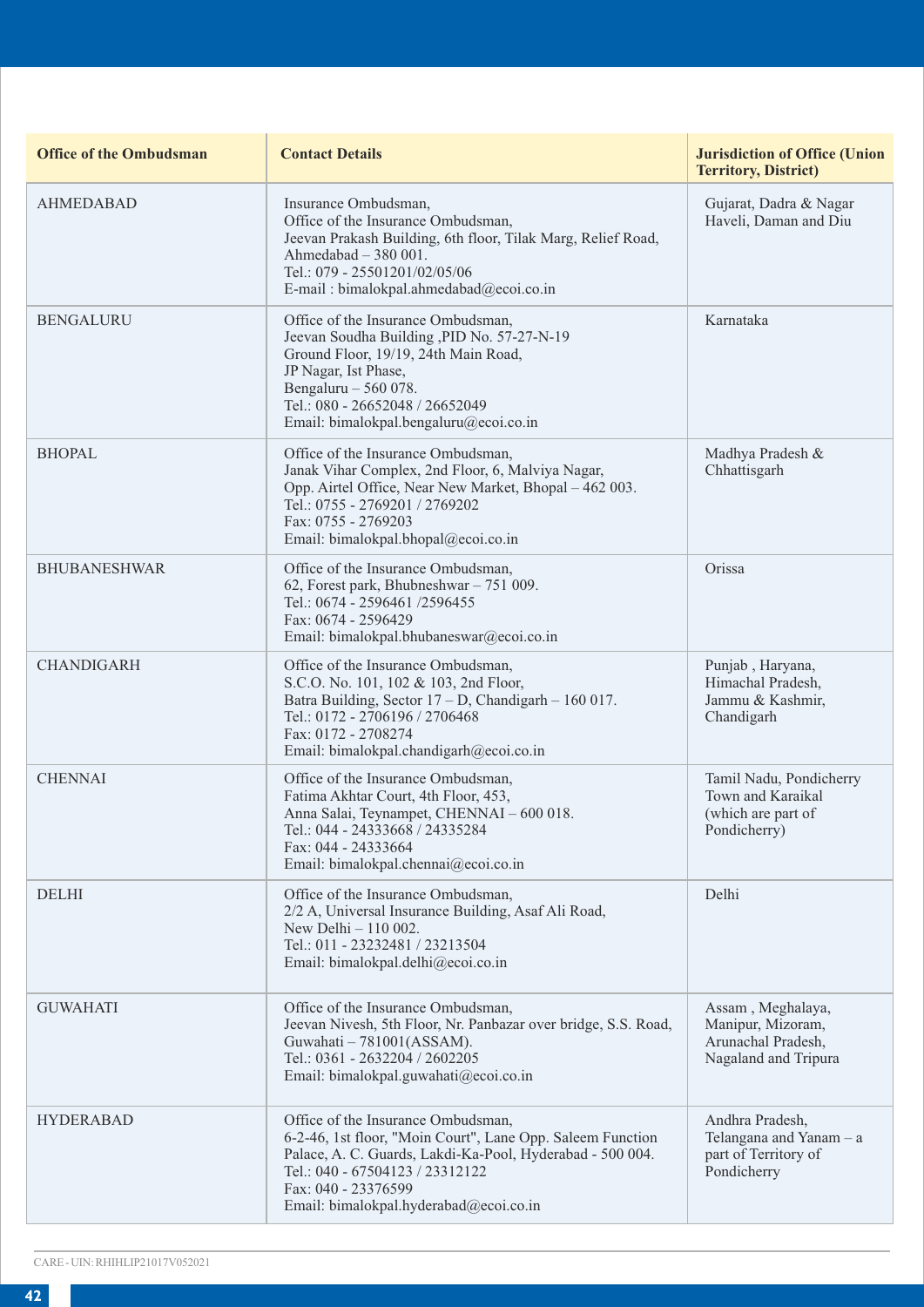| <b>Office of the Ombudsman</b> | <b>Contact Details</b>                                                                                                                                                                                                                    | <b>Jurisdiction of Office (Union</b><br><b>Territory, District)</b>                                                                                                                                                                                                                                                                                                                                                                                                                                                         |
|--------------------------------|-------------------------------------------------------------------------------------------------------------------------------------------------------------------------------------------------------------------------------------------|-----------------------------------------------------------------------------------------------------------------------------------------------------------------------------------------------------------------------------------------------------------------------------------------------------------------------------------------------------------------------------------------------------------------------------------------------------------------------------------------------------------------------------|
| <b>JAIPUR</b>                  | Office of the Insurance Ombudsman,<br>Jeevan Nidhi - II Bldg., Gr. Floor,<br>Bhawani Singh Marg,<br>Jaipur - 302 005.<br>Tel.: 0141 - 2740363<br>Email: Bimalokpal.jaipur@ecoi.co.in                                                      | Rajasthan                                                                                                                                                                                                                                                                                                                                                                                                                                                                                                                   |
| <b>ERNAKULAM</b>               | Office of the Insurance Ombudsman,<br>2nd Floor, Pulinat Bldg., Opp. Cochin Shipyard,<br>M. G. Road, Ernakulam - 682 015.<br>Tel.: 0484 - 2358759 / 2359338<br>Fax: 0484 - 2359336<br>Email: bimalokpal.ernakulam@ecoi.co.in              | Kerala, Lakshadweep, Mahe<br>- a part of Pondicherry                                                                                                                                                                                                                                                                                                                                                                                                                                                                        |
| <b>KOLKATA</b>                 | Office of the Insurance Ombudsman,<br>Hindustan Bldg. Annexe, 4th Floor,<br>4, C.R. Avenue, KOLKATA - 700 072.<br>Tel.: 033 - 22124339 / 22124340<br>$Fax: 033 - 22124341$<br>Email: bimalokpal.kolkata@ecoi.co.in                        | West Bengal, Andaman &<br>Nicobar Islands, Sikkim                                                                                                                                                                                                                                                                                                                                                                                                                                                                           |
| <b>LUCKNOW</b>                 | Office of the Insurance Ombudsman,<br>6th Floor, Jeevan Bhawan, Phase-II,<br>Nawal Kishore Road, Hazratganj, Lucknow - 226 001.<br>Tel.: 0522 - 2231330 / 2231331<br>Fax: 0522 - 2231310<br>Email: bimalokpal.lucknow@ecoi.co.in          | Districts of Uttar Pradesh:<br>Laitpur, Jhansi, Mahoba,<br>Hamirpur, Banda, Chitrakoot,<br>Allahabad, Mirzapur,<br>Sonbhabdra, Fatehpur,<br>Pratapgarh, Jaunpur, Varanasi,<br>Gazipur, Jalaun, Kanpur,<br>Lucknow, Unnao, Sitapur,<br>Lakhimpur, Bahraich,<br>Barabanki, Raebareli, Sravasti,<br>Gonda, Faizabad, Amethi,<br>Kaushambi, Balrampur, Basti,<br>Ambedkamagar, Sultanpur,<br>Maharajgang, Santkabirnagar,<br>Azamgarh, Kushinagar,<br>Gorkhpur, Deoria, Mau,<br>Ghazipur, Chandauli, Ballia,<br>Sidharathnagar. |
| <b>MUMBAI</b>                  | Office of the Insurance Ombudsman,<br>3rd Floor, Jeevan Seva Annexe,<br>S. V. Road, Santacruz (W),<br>Mumbai - 400 054.<br>Tel.: 022 - 26106552 / 26106960<br>Fax: 022 - 26106052<br>Email: bimalokpal.mumbai@ecoi.co.in                  | Goa,<br>Mumbai Metropolitan<br>Region<br>excluding Navi Mumbai &<br>Thane                                                                                                                                                                                                                                                                                                                                                                                                                                                   |
| <b>NOIDA</b>                   | Office of the Insurance Ombudsman,<br>Bhagwan Sahai Palace<br>4th Floor, Main Road,<br>Naya Bans, Sector 15,<br>Distt: Gautam Buddh Nagar,<br>U.P-201301.<br>Tel.: 0120-2514250 / 2514252 / 2514253<br>Email: bimalokpal.noida@ecoi.co.in | State of Uttaranchal and the<br>following Districts of Uttar<br>Pradesh: Agra, Aligarh, Bagpat,<br>Bareilly, Bijnor, Budaun,<br>Bulandshehar, Etah, Kanooj,<br>Mainpuri, Mathura, Meerut,<br>Moradabad, Muzaffarnagar,<br>Oraiyya, Pilibhit, Etawah,<br>Farrukhabad, Firozbad,<br>Gautambodhanagar, Ghaziabad,<br>Hardoi, Shahjahanpur, Hapur,<br>Shamli, Rampur, Kashganj,<br>Sambhal, Amroha, Hathras,<br>Kanshiramnagar, Saharanpur                                                                                      |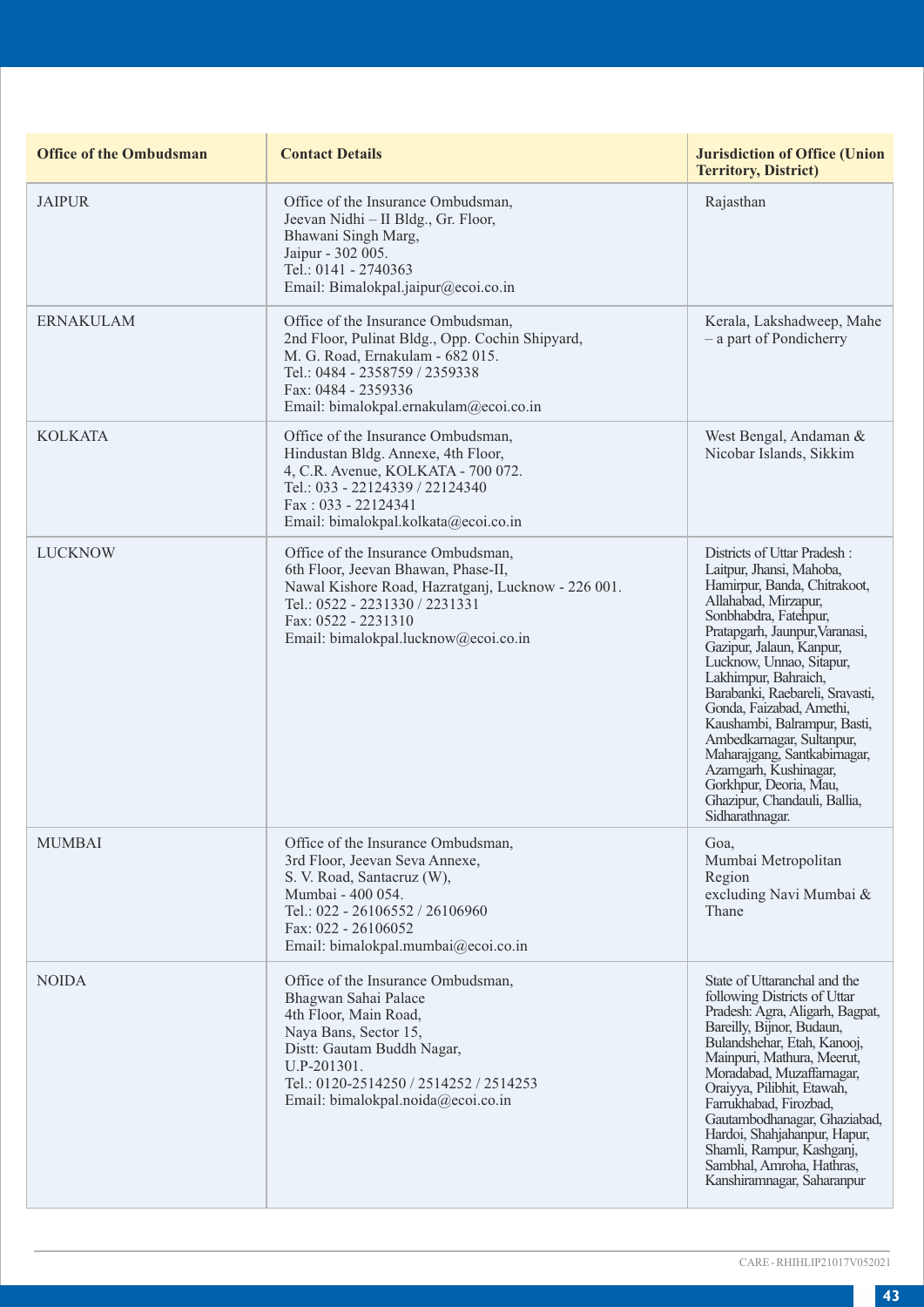| <b>Office of the Ombudsman</b> | <b>Contact Details</b>                                                                                                                                                                                           | <b>Jurisdiction of Office (Union</b><br><b>Territory, District)</b>                       |
|--------------------------------|------------------------------------------------------------------------------------------------------------------------------------------------------------------------------------------------------------------|-------------------------------------------------------------------------------------------|
| <b>PATNA</b>                   | Office of the Insurance Ombudsman.<br>1st Floor, Kalpana Arcade Building<br>Bazar Samiti Road.<br>Bahadurpur, Patna 800 006.<br>Tel.: 0612-2680952<br>Email: bimalokpal.patna@ecoi.co.in                         | Bihar, Jharkhand                                                                          |
| <b>PUNE</b>                    | Office of the Insurance Ombudsman,<br>Jeevan Darshan Bldg., 3rd Floor,<br>C.T.S. No.s. 195 to 198, N.C. Kelkar Road,<br>Narayan Peth, Pune - 411 030.<br>Tel.: 020-41312555<br>Email: bimalokpal.pune@ecoi.co.in | Maharashtra,<br>Area of Navi Mumbai and<br>Thane excluding Mumbai<br>Metropolitan Region. |

The updated details of Insurance Ombudsman are available on website of IRDAI: www.irda.gov.in, on the website of General Insurance Council: www.gicouncil.org.in, on the Company's website www.careinsurance.com or from any of the Company's offices. Address and contact number of Executive Council of Insurers –

Office of the 'Executive Council of Insurers'

Secretary General/Secretary, 3rd Floor, Jeevan Seva Annexe, S.V. Road, Santacruz(W), Mumbai - 400 054. Tel : 022-26106889/671/980 Fax : 022-26106949 Email- inscoun@ecoi.co.in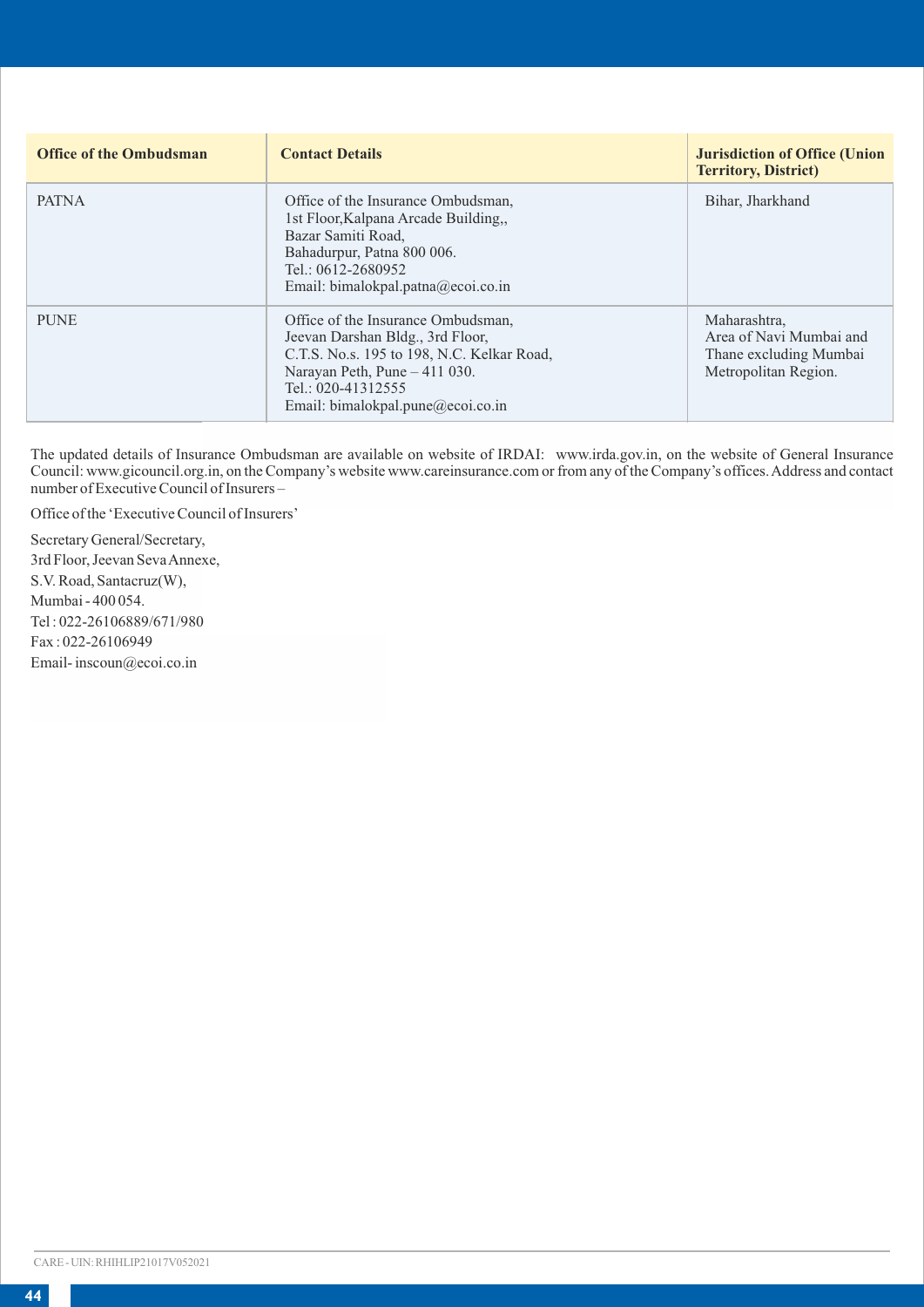## **Annexure I - List of Day Care Surgeries**

- **1. Cardiology Related:**
	- 1. CORONARY ANGIOGRAPHY
- **2. Critical Care Related:**
	- 2. INSERTNON- TUNNELCVCATH
	- 3. INSERT PICC CATH (PERIPHERALLY INSERTED CENTRAL CATHETER )
	- 4. REPLACE PICC CATH ( PERIPHERALLY INSERTED CENTRALCATHETER )
	- 5. INSERTION CATHETER, INTRAANTERIOR
	- 6. INSERTION OF PORTACATH

#### **3. Dental Related:**

- 7. SPLINTING OF AVULSED TEETH
- 8. SUTURING LACERATED LIP
- 9. SUTURING ORALMUCOSA
- 10. ORAL BIOPSY IN CASE OF ABNORMAL TISSUE PRESENTATION
- 11. FNAC
- 12. SMEAR FROM ORALCAVITY

#### **4. ENTRelated:**

- 13. MYRINGOTOMY WITH GROMMET INSERTION
- 14. TYMPANOPLASTY (CLOSURE OF AN EAR DRUM PERFORATION/RECONSTRUCTION OF THE AUDITORYOSSICLES)
- 15. REMOVALOF ATYMPANIC DRAIN
- 16. KERATOSIS REMOVALUNDER GA
- 17. OPERATIONS ON THE TURBINATES (NASALCONCHA)
- 18. TYMPANOPLASTY (CLOSURE OF AN EAR DRUM PERFORATION/RECONSTRUCTION OF THE AUDITORYOSSICLES)
- 19. REMOVALOF KERATOSIS OBTURANS
- 20. STAPEDOTOMY TO TREAT VARIOUS LESIONS IN MIDDLE EAR
- 21. REVISION OF ASTAPEDECTOMY
- 22. OTHER OPERATIONS ON THE AUDITORY **OSSICLES**
- 23. MYRINGOPLASTY (POST-AURA/ENDAURAL APPROACH AS WELL AS SIMPLE TYPE -I TYMPANOPLASTY)
- 24. FENESTRATION OF THE INNER EAR
- 25. REVISION OF A FENESTRATION OF THE INNER EAR
- 26. PALATOPLASTY
- 27. TRANSORALINCISION AND DRAINAGE OF APHARYNGEAL ABSCESS
- 28. TONSILLECTOMY WITHOUT

ADENOIDECTOMY

- 29. TONSILLECTOMY WITH ADENOIDECTOMY
- 30. EXCISION AND DESTRUCTION OF A LINGUALTONSIL
- 31. REVISION OF ATYMPANOPLASTY
- 32. OTHER MICROSURGICAL OPERATIONS ON THE MIDDLE EAR
- 33. INCISION OF THE MASTOID PROCESS AND MIDDLE EAR
- 34. MASTOIDECTOMY
- 35. RECONSTRUCTION OF THE MIDDLE EAR
- 36. OTHER EXCISIONS OF THE MIDDLE AND INNER EAR
- 37. INCISION (OPENING) AND DESTRUCTION (ELIMINATION) OF THE INNER EAR
- 38. OTHER OPERATIONS ON THE MIDDLE AND INNER EAR
- 39. EXCISION AND DESTRUCTION OF DISEASED TISSUE OF THE NOSE
- 40. OTHER OPERATIONS ON THE NOSE
- 41. NASALSINUS ASPIRATION
- 42. FOREIGN BODYREMOVALFROM NOSE
- 43. OTHER OPERATIONS ON THE TONSILS AND ADENOIDS
- 44. ADENOIDECTOMY
- 45. LABYRINTHECTOMY FOR SEVERE VERTIGO
- 46. STAPEDECTOMYUNDER GA
- 47. STAPEDECTOMYUNDER LA
- 48. TYMPANOPLASTY(TYPE IV)
- 49. ENDOLYMPHATIC SAC SURGERY FOR MENIERE'S DISEASE
- 50. TURBINECTOMY
- 51. ENDOSCOPIC STAPEDECTOMY

52. INCISION AND DRAINAGE OF PERICHONDRITIS

- 53. SEPTOPLASTY
- 54. VESTIBULAR NERVE SECTION
- 55. THYROPLASTYTYPE I
- 56. PSEUDOCYSTOF THE PINNA- EXCISION
- 57. INCISION AND DRAINAGE HAEMATOMA AURICLE
- 58. TYMPANOPLASTY(TYPE II)
- 59. REDUCTION OF FRACTURE OF NASAL BONE
- 60. THYROPLASTYTYPE II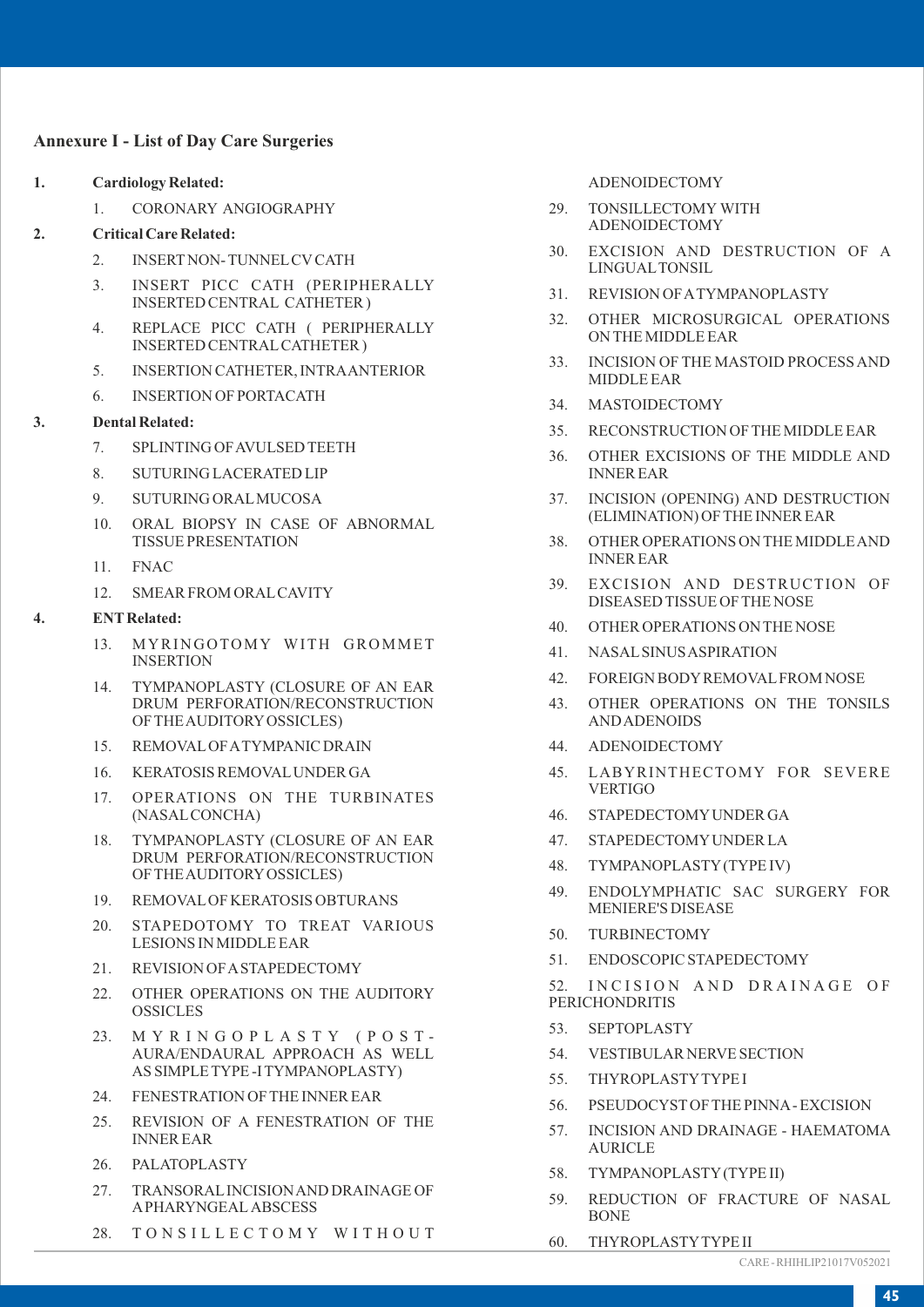- 61. TRACHEOSTOMY
- 62. EXCISION OF ANGIOMASEPTUM
- 63. TURBINOPLASTY
- 64. INCISION & DRAINAGE OF RETRO PHARYNGEALABSCESS
- 65. UVULO PALATO PHARYNGO PLASTY
- 66. ADENOIDECTOMY WITH GROMMET INSERTION
- 67. ADENOIDECTOMY WITHOUT GROMMET **INSERTION**
- 68. VOCAL CORD LATERALISATION PROCEDURE

69. INCISION & DRAINAGE OF PARA PHARYNGEALABSCESS

70. TRACHEOPLASTY

#### **5. Gastroenterology Related:**

- 71. C H O L E C Y S T E C T O M Y A N D C H O L E D O C H O - J E J U N O S T O M Y / DUODENOSTOMY/ GASTROSTOMY/ EXPLORATION COMMON BILE DUCT
- ESOPHAGOSCOPY, GASTROSCOPY, DUODENOSCOPY WITH POLYPECTOMY/ R E M O V A L O F F O R E I G N B O D Y / D I A T H E R M Y OF BLEEDING LESIONS
- 73. PANCREATIC PSEUDOCYST EUS & DRAINAGE

74. RF ABLATION FOR BARRETT'S OESOPHAGUS

- 75. ERCPAND PAPILLOTOMY
- 76. ESOPHAGOSCOPE AND SCLEROSANT INJECTION
- 77. EUS + SUBMUCOSALRESECTION
- 78. CONSTRUCTION OF GASTROSTOMYTUBE
- 79. EUS + ASPIRATION PANCREATIC CYST
- 80. SMALL BOWEL ENDOSCOPY (THERAPEUTIC)
- 81. COLONOSCOPY,LESION REMOVAL
- 82. ERCP
- 83. COLONSCOPYSTENTING OF STRICTURE
- 84. PERCUTANEOUS ENDOSCOPIC GASTROSTOMY
- 85. EUS AND PANCREATIC PSEUDO CYST DRAINAGE
- 86. ERCPAND CHOLEDOCHOSCOPY
- 87. PROCTOSIGMOIDOSCOPY VOLVULUS DETORSION
- 88. ERCPAND SPHINCTEROTOMY
- 89. ESOPHAGEALSTENTPLACEMENT
- 90. ERCP+ PLACEMENTOF BILIARYSTENTS
- 91. SIGMOIDOSCOPYW/ STENT
- 92. EUS + COELIAC NODE BIOPSY
- 93. UGI SCOPY AND INJECTION OF ADRENALINE, SCLEROSANTS BLEEDING ULCERS

#### **6. General Surgery Related:**

- 94. INCISION OF A PILONIDAL SINUS / ABSCESS
- 95. FISSURE IN ANO SPHINCTEROTOMY
- 96. SURGICALTREATMENTOF AVARICOCELE AND A HYDROCELE OF THE SPERMATIC **CORD**
- 97. ORCHIDOPEXY
- 98. A B D O M I N A L EXPLORATION IN CRYPTORCHIDISM
- 99. SURGICAL TREATMENT OF ANAL FISTULAS
- 100. DIVISION OF THE ANAL SPHINCTER (SPHINCTEROTOMY)
- 101. EPIDIDYMECTOMY
- 102. INCISION OF THE BREASTABSCESS
- 103. OPERATIONS ON THE NIPPLE
- 104. EXCISION OF SINGLE BREASTLUMP
- 105. INCISION AND EXCISION OF TISSUE IN THE PERIANALREGION
- 106. SURGICAL TREATMENT OF **HEMORRHOIDS**
- 107. OTHER OPERATIONS ON THE ANUS
- 108. ULTRASOUND GUIDED ASPIRATIONS
- 109. SCLEROTHERAPY, ETC.
- 110. LAPAROTOMYFOR GRADING LYMPHOMA WITH SPLENECTOMY/LIVER/LYMPH NODE BIOPSY
- 111. THERAPEUTIC LAPAROSCOPY WITH LASER
- 112. APPENDICECTOMY WITH/WITHOUT DRAINAGE
- 113. INFECTED KELOID EXCISION
- 114. AXILLARYLYMPHADENECTOMY
- 115. WOUND DEBRIDEMENTAND COVER
- 116. ABSCESS-DECOMPRESSION
- 117. CERVICALLYMPHADENECTOMY
- 118. INFECTED SEBACEOUS CYST
- 119. INGUINALLYMPHADENECTOMY
- 120. INCISION AND DRAINAGE OF ABSCESS
- 121. SUTURING OF LACERATIONS
- 122. SCALPSUTURING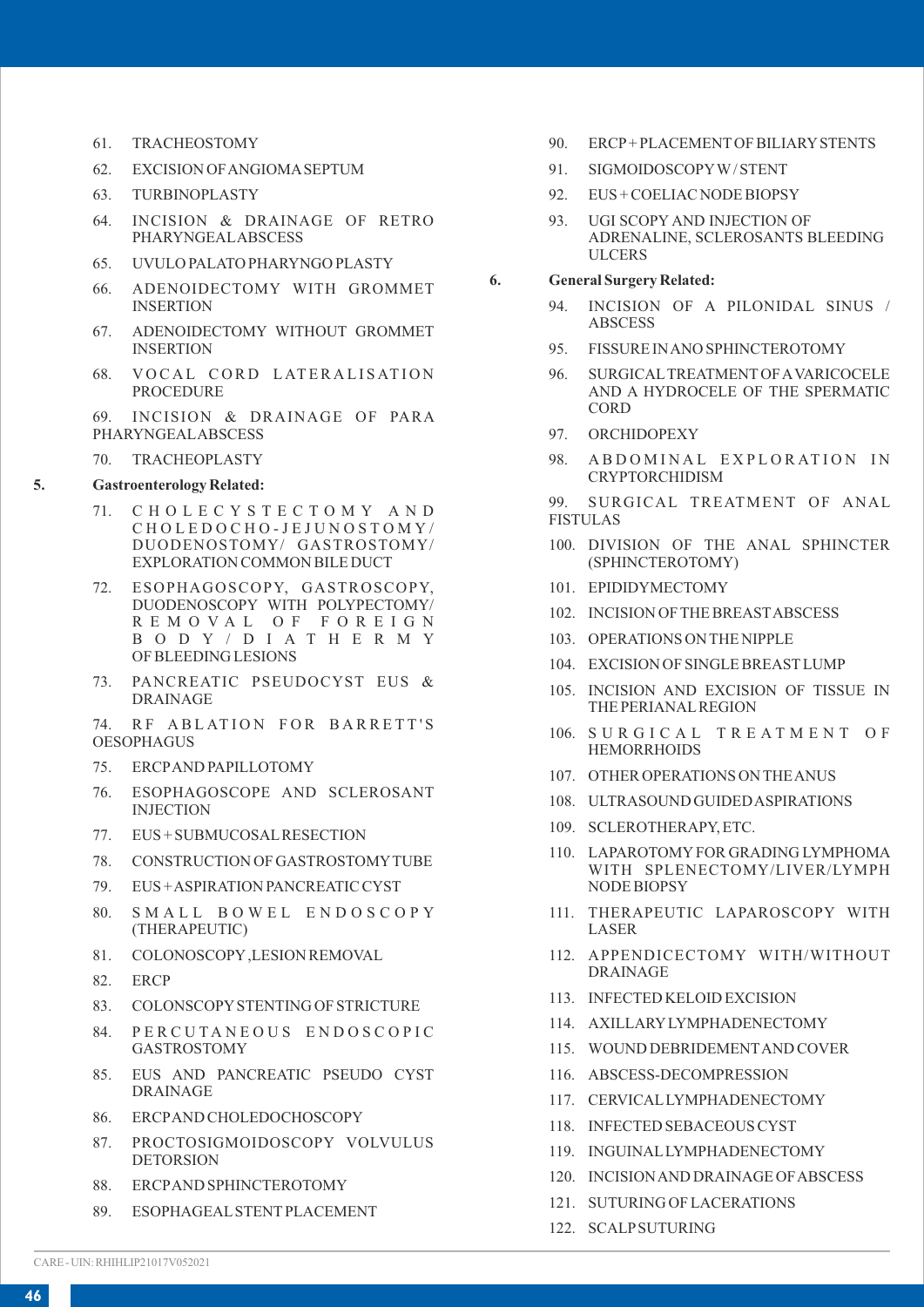- 123. INFECTED LIPOMAEXCISION
- 124. MAXIMALANALDILATATION
- 125. PILES
- 126. A)INJECTION SCLEROTHERAPY
- 127. B)PILES BANDING
- 128. LIVER ABSCESS- CATHETER DRAINAGE
- 129. FISSURE IN ANO- FISSURECTOMY
- 130. FIBROADENOMABREASTEXCISION
- 131. O E S O P H A G E A L V A R I C E S SCLEROTHERAPY
- 132. ERCP PANCREATIC DUCT STONE REMOVAL
- 133. PERIANALABSCESS I&D
- 134. PERIANALHEMATOMAEVACUATION
- 135. UGI SCOPY AND POLYPECTOMY **OESOPHAGUS**
- 136. BREASTABSCESS I& D
- 137. FEEDING GASTROSTOMY
- 138. OESOPHAGOSCOPY AND BIOPSY OF GROWTH OESOPHAGUS
- 139. ERCP- BILE DUCTSTONE REMOVAL
- 140. ILEOSTOMYCLOSURE
- 141. COLONOSCOPY
- 142. POLYPECTOMYCOLON
- 143. SPLENIC ABSCESSES LAPAROSCOPIC DRAINAGE
- 144. UGI SCOPY AND POLYPECTOMY **STOMACH**
- 145. RIGID OESOPHAGOSCOPY FOR FB REMOVAL
- 146. FEEDING JEJUNOSTOMY
- 147. COLOSTOMY
- 148. ILEOSTOMY
- 149. COLOSTOMYCLOSURE
- 150. SUBMANDIBULAR SALIVARY DUCT STONE REMOVAL

151. PNEUMATIC REDUCTION OF INTUSSUSCEPTION

- 152. VARICOSE VEINS LEGS INJECTION SCLEROTHERAPY
- 153. RIGID OESOPHAGOSCOPY FOR PLUMMER VINSON SYNDROME
- 154. PANCREATIC PSEUDOCYSTS ENDOSCOPIC DRAINAGE
- 155. ZADEK'S NAILBED EXCISION
- 156. SUBCUTANEOUS MASTECTOMY
- 157. EXCISION OF RANULAUNDER GA
- 158. RIGID OESOPHAGOSCOPY FOR DILATION OF BENIGN STRICTURES
- 159. EVERSION OF SAC
- 160. UNILATERAL
- 161. ILATERAL
- 162. LORD'S PLICATION
- 163. JABOULAY'S PROCEDURE
- 164. SCROTOPLASTY
- 165. CIRCUMCISION FOR TRAUMA
- 166. MEATOPLASTY
- 167. INTERSPHINCTERIC ABSCESS INCISION AND DRAINAGE
- 168. PSOAS ABSCESS INCISION AND DRAINAGE
- 169. THYROID ABSCESS INCISION AND DRAINAGE

170. TIPS PROCEDURE FOR PORTAL **HYPERTENSION** 

- 171. ESOPHAGEALGROWTH STENT
- 172. PAIR PROCEDURE OF HYDATID CYST LIVER
- 173. TRU CUTLIVER BIOPSY

174. PHOTODYNAMIC THERAPY OR ESOPHAGEAL TUMOUR AND LUNG **TUMOUR** 

175. EXCISION OF CERVICALRIB

176. LAPAROSCOPIC REDUCTION OF INTUSSUSCEPTION

- 177. MICRODOCHECTOMYBREAST
- 178. SURGERYFOR FRACTURE PENIS
- 179. SENTINELNODE BIOPSY
- 180. PARASTOMALHERNIA
- 181. REVISION COLOSTOMY
- 182. PROLAPSED COLOSTOMY- CORRECTION
- 183. TESTICULAR BIOPSY
- 184. LAPAROSCOPIC CARDIOMYOTOMY( HELLERS)
- 185. SENTINEL NODE BIOPSY MALIGNANT MELANOMA
- 186. LAPAROSCOPIC PYLOROMYOTOMY( RAMSTEDT)
- **7. Gynecology Related:**
	- 187. OPERATIONS ON BARTHOLIN'S GLANDS (CYST)
	- 188. INCISION OF THE OVARY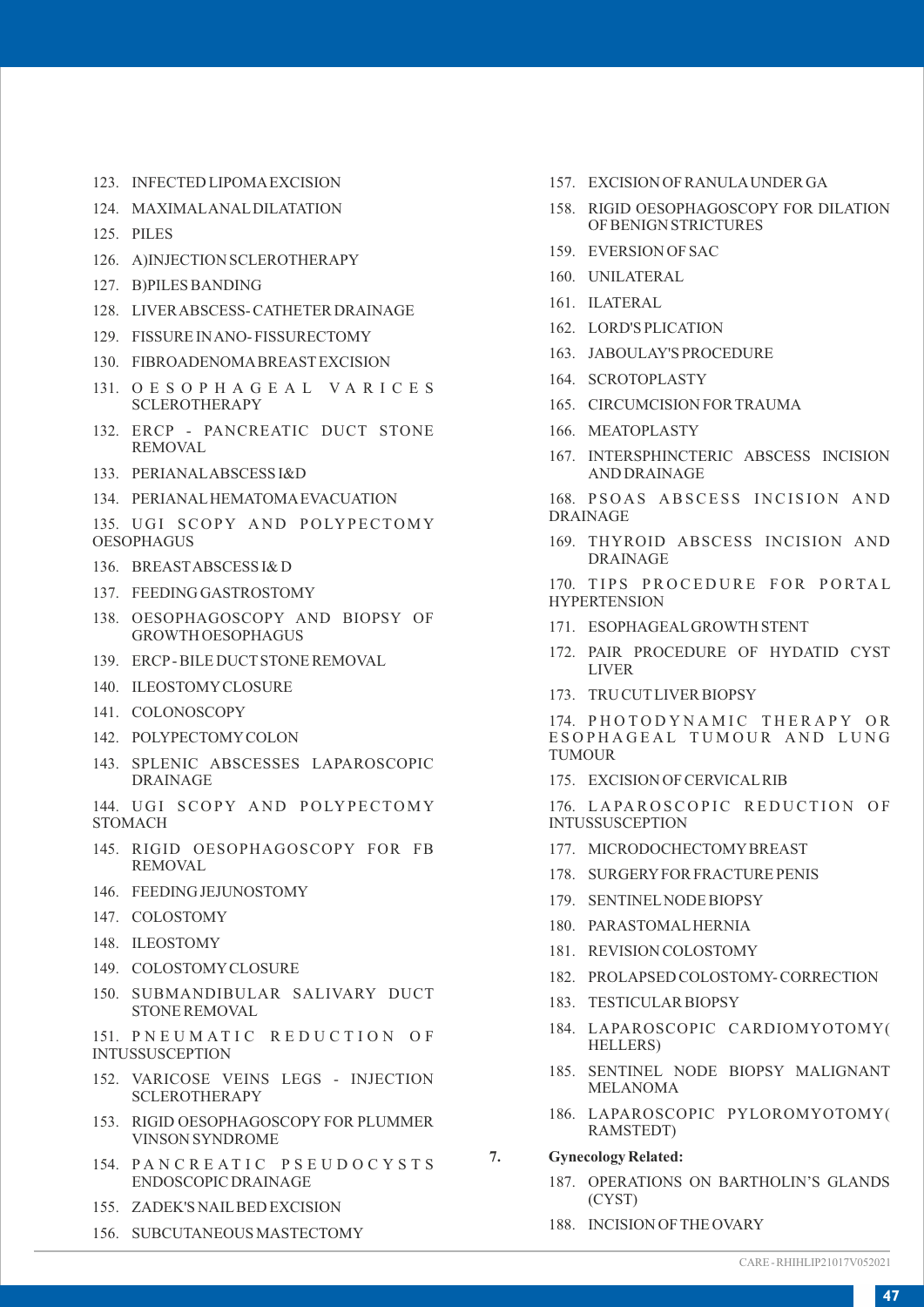- 189. INSUFFLATIONS OF THE FALLOPIAN TUBES
- 190. OTHER OPERATIONS ON THE FALLOPIAN **TUBE**
- 191. DILATATION OF THE CERVICALCANAL
- 192. CONISATION OF THE UTERINE CERVIX
- 193. THERAPEUTIC CURETTAGE WITH C O L P O S C O P Y / B I O P S Y / DIATHERMY/ CRYOSURGERY

194. LASER THERAPY OF CERVIX FOR VARIOUS LESIONS OF UTERUS

195. OTHER OPERATIONS ON THE UTERINE **CERVIX** 

196. INCISION OF THE UTERUS (HYSTERECTOMY)

- 197. LOCAL EXCISION AND DESTRUCTION OF DISEASED TISSUE OF THE VAGINA AND THE POUCH OF DOUGLAS
- 198. INCISION OF VAGINA
- 199. INCISION OF VULVA
- 200. CULDOTOMY
- 201. SALPINGO-OOPHORECTOMY VIA LAPAROTOMY
- 202. ENDOSCOPIC POLYPECTOMY
- 203. HYSTEROSCOPIC REMOVALOF MYOMA
- 204. D&C
- 205. HYSTEROSCOPIC RESECTION OF SEPTUM
- 206. THERMALCAUTERISATION OF CERVIX
- 207. MIRENAINSERTION
- 208. HYSTEROSCOPIC ADHESIOLYSIS
- 209. LEEP
- 210. CRYOCAUTERISATION OF CERVIX
- 211. POLYPECTOMYENDOMETRIUM
- 212. HYSTEROSCOPIC RESECTION OF FIBROID
- 213. LLETZ
- 214. CONIZATION
- 215. POLYPECTOMYCERVIX
- 216. HYSTEROSCOPIC RESECTION OF ENDOMETRIALPOLYP
- 217. VULVALWARTEXCISION
- 218. LAPAROSCOPIC PARAOVARIAN CYST EXCISION
- 219. UTERINE ARTERYEMBOLIZATION
- 220. LAPAROSCOPIC CYSTECTOMY
- 221. HYMENECTOMY( IMPERFORATE HYMEN)
- 222. ENDOMETRIALABLATION
- 223. VAGINALWALLCYSTEXCISION
- 224. VULVALCYSTEXCISION
- 225. LAPAROSCOPIC PARATUBAL CYST **EXCISION**
- 226. REPAIR OF VAGINA( VAGINALATRESIA)
- 227. HYSTEROSCOPY, REMOVALOF MYOMA
- 228. TURBT
- 229. URETEROCOELE REPAIR CONGENITAL INTERNAL
- 230. VAGINALMESH FOR POP
- 231. LAPAROSCOPIC MYOMECTOMY
- 232. SURGERYFOR SUI
- 233. REPAIR RECTO- VAGINAFISTULA
- 234. PELVIC FLOOR REPAIR( EXCLUDING FISTULAREPAIR)
- 235. URS + LL
- 236. LAPAROSCOPIC OOPHORECTOMY
- 237. NORMAL VAGINAL DELIVERY AND VARIANTS

## **8. Neurology Related:**

- 238. FACIALNERVE PHYSIOTHERAPY
- 239. NERVE BIOPSY
- 240. MUSCLE BIOPSY
- 241. EPIDURALSTEROID INJECTION
- 242. GLYCEROLRHIZOTOMY
- 243. SPINALCORD STIMULATION
- 244. MOTOR CORTEX STIMULATION
- 245. STEREOTACTIC RADIOSURGERY
- 246. PERCUTANEOUS CORDOTOMY
- 247. INTRATHECALBACLOFEN THERAPY
- 248. ENTRAPMENTNEUROPATHYRELEASE
- 249. DIAGNOSTIC CEREBRALANGIOGRAPHY
- 250. VPSHUNT
- 251. VENTRICULOATRIALSHUNT
- **9. Oncology Related:** 
	- 252. RADIOTHERAPYFOR CANCER
	- 253. CANCER CHEMOTHERAPY
	- 254. IVPUSH CHEMOTHERAPY
	- 255. HBI-HEMIBODYRADIOTHERAPY
	- 256. INFUSIONALTARGETED THERAPY
	- 257. SRT-STEREOTACTIC ARC THERAPY
	- 258. SC ADMINISTRATION OF GROWTH FACTORS

CARE - UIN: RHIHLIP21017V052021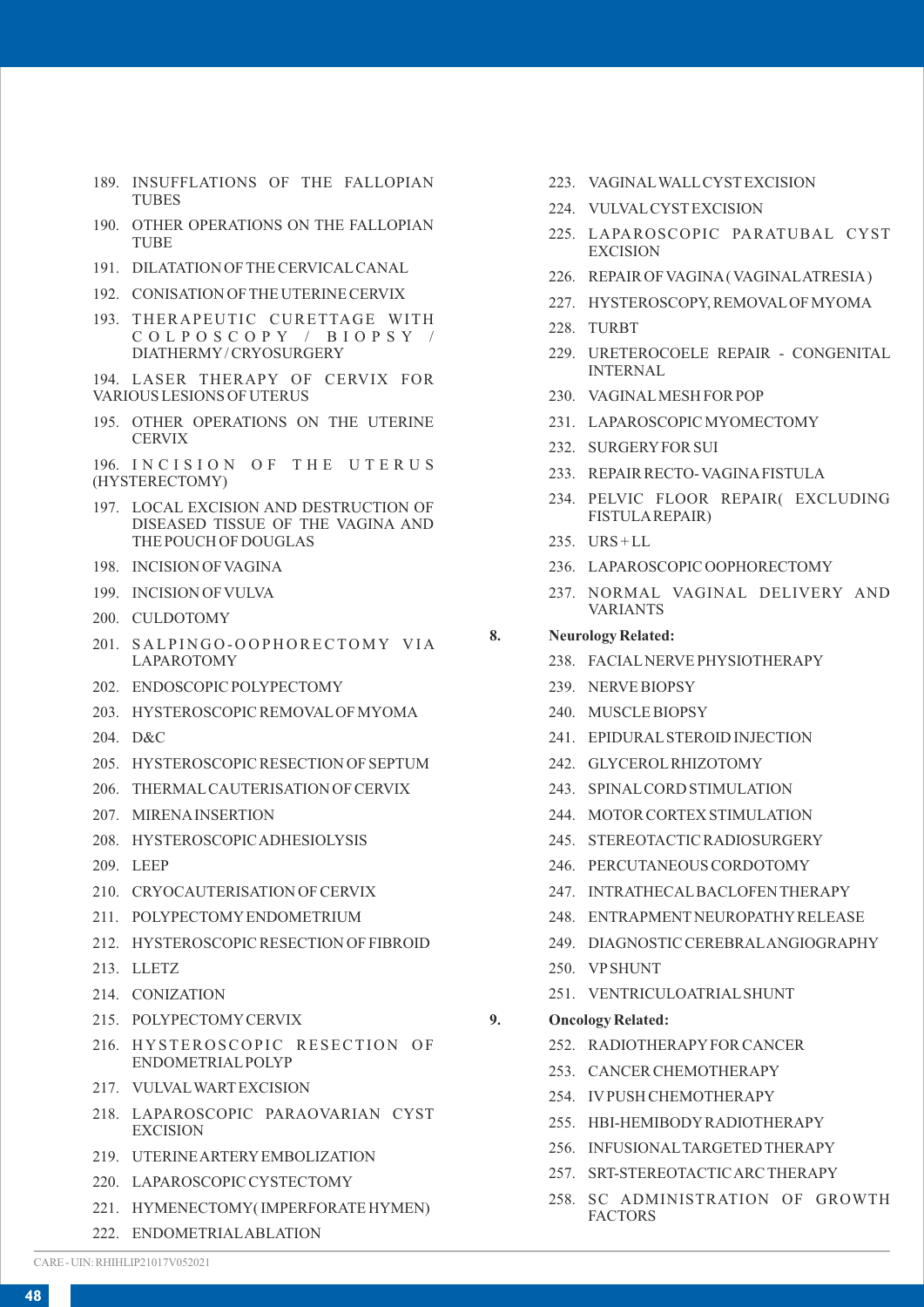- 259. CONTINUOUS INFUSIONAL CHEMOTHERAPY
- 260. INFUSIONALCHEMOTHERAPY
- 261. CCRT-CONCURRENTCHEMO + RT
- 262. 2D RADIOTHERAPY
- 263. 3D CONFORMALRADIOTHERAPY
- 264. IGRT- IMAGE GUIDED RADIOTHERAPY
- 265. IMRT- STEP& SHOOT
- 266. INFUSIONALBISPHOSPHONATES
- 267. IMRT- DMLC
- 268. ROTATIONALARC THERAPY
- 269. TELE GAMMATHERAPY
- 270. FSRT-FRACTIONATED SRT
- 271. VMAT-VOLUMETRIC MODULATED ARC THERAPY
- 272. SBRT-STEREOTACTIC BODY RADIOTHERAPY
- 273. HELICALTOMOTHERAPY
- 274. SRS-STEREOTACTIC RADIOSURGERY
- 275. X-KNIFE SRS
- 276. GAMMAKNIFE SRS
- 277. TBI- TOTALBODYRADIOTHERAPY
- 278. INTRALUMINALBRACHYTHERAPY
- 279. ELECTRON THERAPY
- 280. TSET-TOTALELECTRON SKIN THERAPY
- 281. EXTRACORPOREAL IRRADIATION OF BLOOD PRODUCTS
- 282. TELECOBALTTHERAPY
- 283. TELECESIUM THERAPY
- 284. EXTERNALMOULD BRACHYTHERAPY
- 285. INTERSTITIALBRACHYTHERAPY
- 286. INTRACAVITYBRACHYTHERAPY
- 287. 3D BRACHYTHERAPY
- 288. IMPLANTBRACHYTHERAPY
- 289. INTRAVESICALBRACHYTHERAPY
- 290. ADJUVANTRADIOTHERAPY
- 291. A F T E R L O A D I N G C A T H E T E R BRACHYTHERAPY
- 292. CONDITIONING RADIOTHEARPY FOR BMT
- 293. EXTRACORPOREAL IRRADIATION TO THE HOMOLOGOUS BONE GRAFTS
- 294. RADICALCHEMOTHERAPY
- 295. NEOADJUVANTRADIOTHERAPY
- 296. LDR BRACHYTHERAPY
- 297. PALLIATIVE RADIOTHERAPY
- 298. RADICALRADIOTHERAPY
- 299. PALLIATIVE CHEMOTHERAPY
- 300. TEMPLATE BRACHYTHERAPY
- 301. NEOADJUVANTCHEMOTHERAPY
- 302 ADJUVANT CHEMOTHER APY
- 303. INDUCTION CHEMOTHERAPY
- 304. CONSOLIDATION CHEMOTHERAPY
- 305. MAINTENANCE CHEMOTHERAPY
- 306. HDR BRACHYTHERAPY
- **10. Operations on the salivary glands & salivary ducts:**
	- 307. INCISION AND LANCING OF A SALIVARY GLAND AND ASALIVARYDUCT
	- 308. EXCISION OF DISEASED TISSUE OF A S A L I V A R Y G L A N D A N D A SALIVARYDUCT
	- 309. RESECTION OF ASALIVARYGLAND
	- 310. RECONSTRUCTION OF A SALIVARY GLAND AND ASALIVARYDUCT
	- 311. OTHER OPERATIONS ON THE SALIVARY GLANDS AND SALIVARY DUCTS

#### **11. Operations on the skin & subcutaneous tissues:**

- 312. OTHER INCISIONS OF THE SKIN AND SUBCUTANEOUS TISSUES
- 313. SURGICAL WOUND TOILET (WOUND DEBRIDEMENT) AND REMOVAL OF DISEASED TISSUE OF THE SKIN AND SUBCUTANEOUS TISSUES
- 314. LOCALEXCISION OF DISEASED TISSUE OF THE SKIN AND SUBCUTANEOUS TISSUES
- 315. OTHER EXCISIONS OF THE SKIN AND SUBCUTANEOUS TISSUES
- 316. SIMPLE RESTORATION OF SURFACE CONTINUITY OF THE SKIN AND SUBCUTANEOUS TISSUES
- 317. FREE SKIN TRANSPLANTATION, DONOR SITE
- 318. FREE SKIN TRANSPLANTATION, RECIPIENTSITE
- 319. REVISION OF SKIN PLASTY
- 320. O T H E R R E S T O R A T I O N A N D RECONSTRUCTION OF THE SKIN AND SUBCUTANEOUS TISSUES.
- 321. CHEMOSURGERYTO THE SKIN.
- 322. DESTRUCTION OF DISEASED TISSUE IN THE SKIN AND SUBCUTANEOUS TISSUES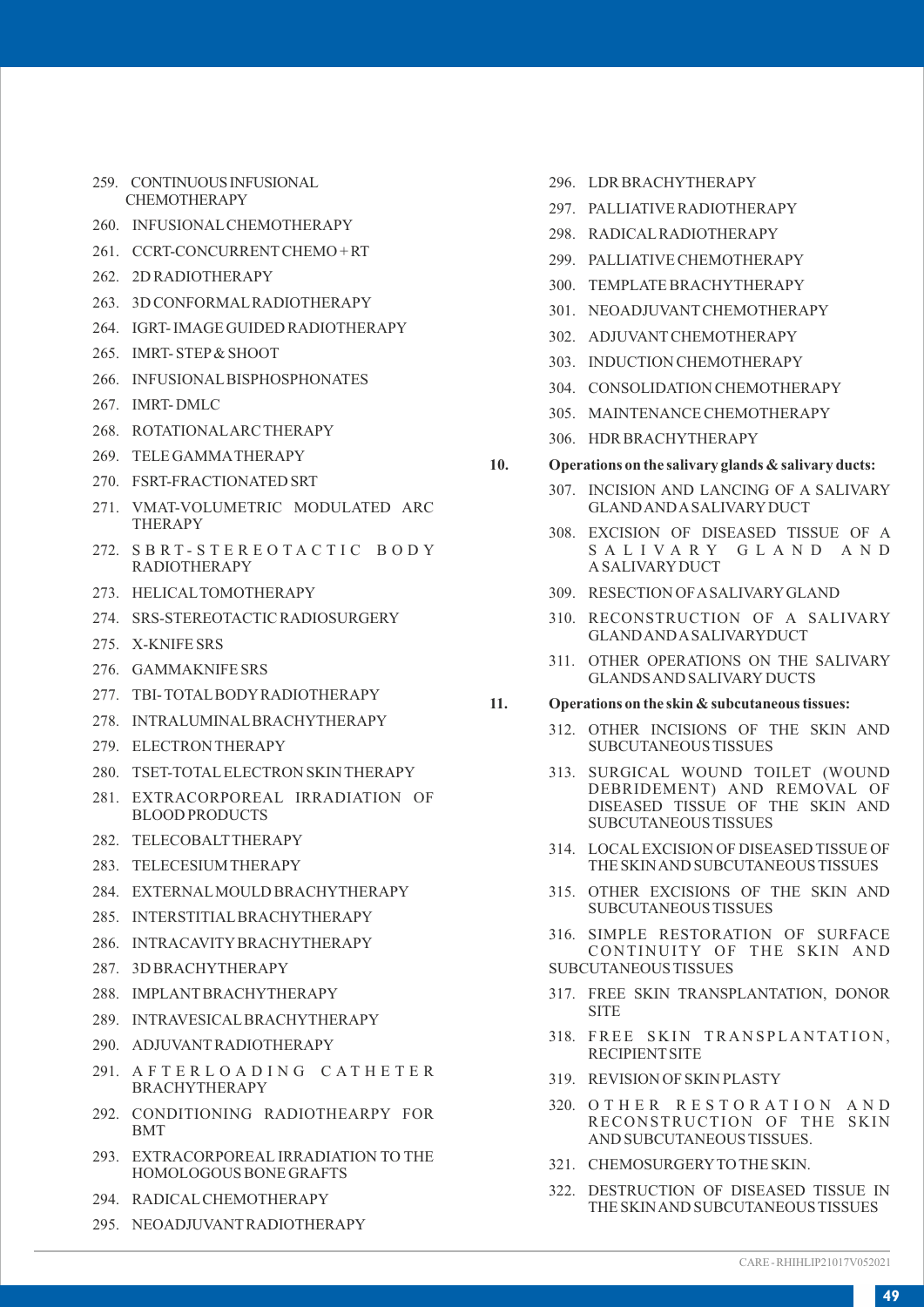- 323. RECONSTRUCTION OF DEFORMITY / DEFECTIN NAILBED
- 324. EXCISION OF BURSIRTIS
- 325. TENNIS ELBOWRELEASE

#### **12. Operations on the Tongue:**

- 326. INCISION, EXCISION AND DESTRUCTION OF DISEASED TISSUE OF THE TONGUE
- 327. PARTIALGLOSSECTOMY
- 328. GLOSSECTOMY
- 329. RECONSTRUCTION OF THE TONGUE
- 330. OTHER OPERATIONS ON THE TONGUE

#### **13. Ophthalmology Related:**

- 331. SURGERYFOR CATARACT
- 332. INCISION OF TEAR GLANDS
- 333. OTHER OPERATIONS ON THE TEAR DUCTS
- 334. INCISION OF DISEASED EYELIDS
- 335. EXCISION AND DESTRUCTION OF DISEASED TISSUE OF THE EYELID
- 336. OPERATIONS ON THE CANTHUS AND EPICANTHUS
- 337. CORRECTIVE SURGERY FOR ENTROPION AND ECTROPION
- 338. CORRECTIVE SURGERY FOR **BLEPHAROPTOSIS**
- 339. REMOVALOF AFOREIGN BODYFROM THE **CONJUNCTIVA**
- 340. REMOVALOF AFOREIGN BODYFROM THE CORNEA
- 341. INCISION OF THE CORNEA
- 342. OPERATIONS FOR PTERYGIUM
- 343. OTHER OPERATIONS ON THE CORNEA
- 344. REMOVALOF AFOREIGN BODYFROM THE LENS OF THE EYE
- 345. REMOVALOF AFOREIGN BODYFROM THE POSTERIOR CHAMBER OF THE EYE
- 346. REMOVALOF AFOREIGN BODYFROM THE ORBITAND EYEBALL
- 347. CORRECTION OF EYELID PTOSIS BY LEVATOR PALPEBRAE SUPERIORIS RESECTION (BILATERAL)
- 348. CORRECTION OF EYELID PTOSIS BY FASCIALATAGRAFT (BILATERAL)
- 349. DIATHERMY/CRYOTHERAPY TO TREAT RETINALTEAR
- 350. ANTERIOR CHAMBER PARACENTESIS / C Y C L O D I A T H E R M Y / CYCLOCRYOTHERAPY / GONIOTOMY / T R A B E C U L O T O M Y

AND FILTERING AND ALLIED OPERATIONS TO TREAT GLAUCOMA

351. ENUCLEATION OF EYE WITHOUT IMPLANT

- 352. DACRYOCYSTORHINOSTOMY FOR VARIOUS LESIONS OF LACRIMALGLAND
- 353. LASER PHOTOCOAGULATION TO TREAT RATINALTEAR
- 354. BIOPSYOF TEAR GLAND
- 355. TREATMENTOF RETINALLESION

#### **14. Orthopedics Related:**

- 356. SURGERYFOR MENISCUS TEAR
- 357. INCISION ON BONE, SEPTIC AND ASEPTIC
- 358. CLOSED REDUCTION ON FRACTURE, LUXATION OR EPIPHYSEOLYSIS WITH **OSTEOSYNTHESIS**
- 359. SUTURE AND OTHER OPERATIONS ON TENDONS AND TENDON SHEATH
- 360. REDUCTION OF DISLOCATION UNDER GA
- 361. ARTHROSCOPIC KNEE ASPIRATION
- 362. SURGERYFOR LIGAMENTTEAR
- 363. SURGERY FOR HEMOARTHROSIS /PYOARTHROSIS
- 364. REMOVALOF FRACTURE PINS/NAILS
- 365. REMOVALOF METALWIRE
- 366. CLOSED REDUCTION ON FRACTURE, LUXATION
- 367. REDUCTION OF DISLOCATION UNDER GA
- 368. EPIPHYSEOLYSIS WITH OSTEOSYNTHESIS
- 369. EXCISION OF VARIOUS LESIONS IN COCCYX
- 370. ARTHROSCOPIC REPAIR OF ACL TEAR KNEE

371. CLOSED REDUCTION OF MINOR FRACTURES

- 372. ARTHROSCOPIC REPAIR OF PCL TEAR KNEE
- 373. TENDON SHORTENING
- 374. ARTHROSCOPIC MENISCECTOMY- KNEE
- 375. TREATMENTOF CLAVICLE DISLOCATION
- 376. HAEMARTHROSIS KNEE- LAVAGE
- 377. ABSCESS KNEE JOINTDRAINAGE
- 378. CARPALTUNNELRELEASE

379. CLOSED REDUCTION OF MINOR DISLOCATION

380. REPAIR OF KNEE CAPTENDON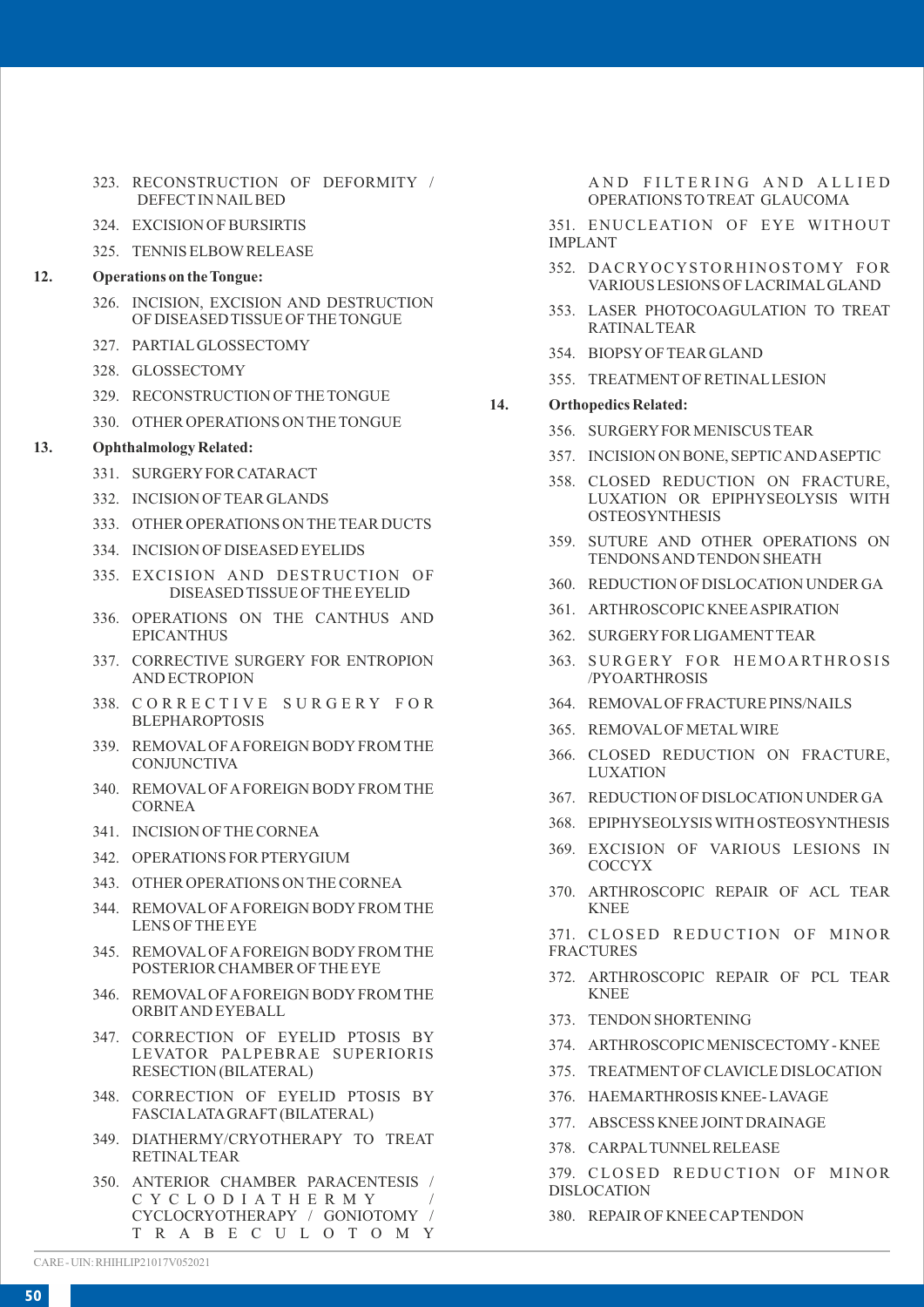- 381. ORIF WITH K WIRE FIXATION- SMALL BONES
- 382. RELEASE OF MIDFOOTJOINT
- 383. ORIF WITH PLATING- SMALLLONG BONES
- 384. IMPLANTREMOVALMINOR
- 385. K WIRE REMOVAL
- 386. POPAPPLICATION
- 387. CLOSED REDUCTION AND EXTERNAL FIXATION
- 388. ARTHROTOMYHIPJOINT
- 389. SYME'S AMPUTATION
- 390. ARTHROPLASTY
- 391. PARTIALREMOVALOF RIB
- 392. TREATMENT OF SESAMOID BONE **FRACTURE**
- 393. SHOULDER ARTHROSCOPY/ SURGERY
- 394. ELBOWARTHROSCOPY
- 395. AMPUTATION OF METACARPALBONE
- 396. RELEASE OF THUMB CONTRACTURE
- 397. INCISION OF FOOTFASCIA
- 398. CALCANEUM SPUR HYDROCORT **INJECTION**
- 399. GANGLION WRISTHYALASE INJECTION
- 400. PARTIALREMOVALOF METATARSAL
- 401. REPAIR / GRAFTOF FOOTTENDON
- 402. REVISION/REMOVALOF KNEE CAP
- 403. AMPUTATION FOLLOW-UPSURGERY
- 404. EXPLORATION OF ANKLE JOINT
- 405. REMOVE/GRAFTLEG BONE LESION
- 406. REPAIR/GRAFTACHILLES TENDON
- 407. REMOVE OF TISSUE EXPANDER
- 408. BIOPSYELBOWJOINTLINING
- 409. REMOVALOF WRISTPROSTHESIS
- 410. BIOPSYFINGER JOINTLINING
- 411. TENDON LENGTHENING
- 412. TREATMENT OF SHOULDER DISLOCATION
- 413. LENGTHENING OF HAND TENDON
- 414. REMOVALOF ELBOWBURSA
- 415. FIXATION OF KNEE JOINT
- 416. TREATMENTOF FOOTDISLOCATION
- 417. SURGERYOF BUNION
- 418. INTRAARTICULAR STEROID INJECTION
- 419. TENDON TRANSFER PROCEDURE
- 420. REMOVALOF KNEE CAPBURSA
- 421. TREATMENTOF FRACTURE OF ULNA
- 422. TREATMENTOF SCAPULAFRACTURE
- 423. REMOVAL OF TUMOR OF ARM/ ELBOW UNDER RA/GA
- 424. REPAIR OF RUPTURED TENDON
- 425. DECOMPRESS FOREARM SPACE

426. REVISION OF NECK MUSCLE (TORTICOLLIS RELEASE )

- 427. LENGTHENING OF THIGH TENDONS
- 428. TREATMENT FRACTURE OF RADIUS & ULNA
- 429. REPAIR OF KNEE JOINT

#### **15. Other operations on the mouth & face:**

- 430. EXTERNAL INCISION AND DRAINAGE IN THE REGION OF THE MOUTH, JAW AND FACE
- 431. INCISION OF THE HARD AND SOFTPALATE
- 432. EXCISION AND DESTRUCTION OF DISEASED HARD AND SOFT PALATE
- 433. INCISION, EXCISION AND DESTRUCTION IN THE MOUTH
- 434. OTHER OPERATIONS IN THE MOUTH

#### **16. Pediatric surgery Related:**

- 435. EXCISION OF FISTULA-IN-ANO
- 436. EXCISION JUVENILE POLYPS RECTUM
- 437. VAGINOPLASTY
- 438. DILATATION OF ACCIDENTAL CAUSTIC STRICTURE OESOPHAGEAL
- 439. PRESACRALTERATOMAS EXCISION
- 440. REMOVALOF VESICALSTONE
- 441. EXCISION SIGMOID POLYP
- 442. STERNOMASTOID TENOTOMY
- 443. INFANTILE HYPERTROPHIC PYLORIC STENOSIS PYLOROMYOTOMY

444. EXCISION OF SOFT TISSUE RHABDOMYOSARCOMA

- 445. MEDIASTINALLYMPH NODE BIOPSY
- 446. HIGH ORCHIDECTOMY FOR TESTIS TUMOURS
- 447. EXCISION OF CERVICALTERATOMA
- 448. RECTAL-MYOMECTOMY
- 449. RECTAL PROLAPSE (DELORME'S PROCEDURE)
- 450. DETORSION OF TORSION TESTIS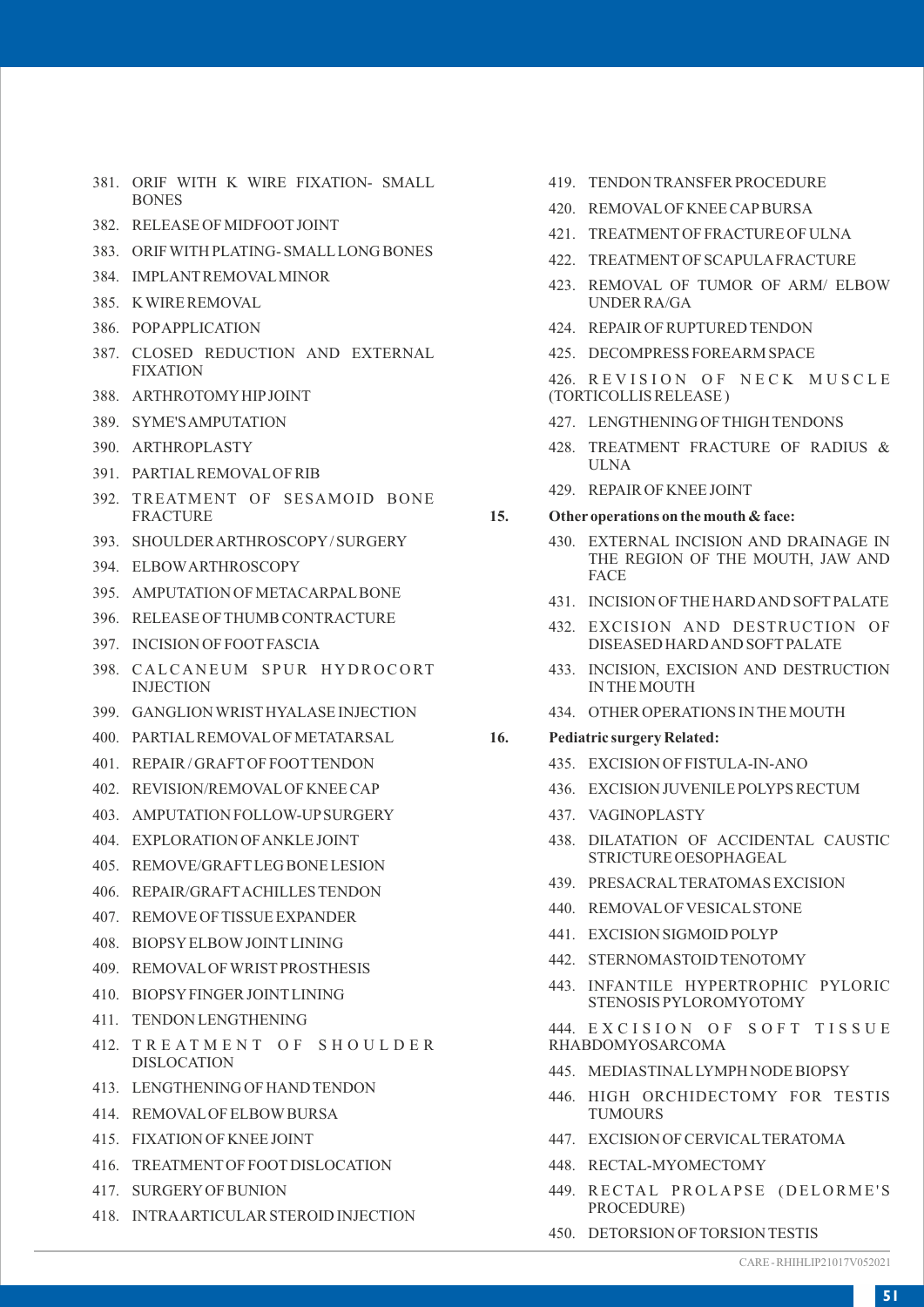451. EUA+ BIOPSYMULTIPLE FISTULAIN ANO

452. CYSTIC HYGROMA - INJECTION TREATMENT

## **17. Plastic Surgery Related:**

- 453. CONSTRUCTION SKIN PEDICLE FLAP
- 454. GLUTEALPRESSURE ULCER-EXCISION
- 455. MUSCLE-SKIN GRAFT, LEG
- 456. REMOVALOF BONE FOR GRAFT
- 457. MUSCLE-SKIN GRAFTDUCTFISTULA
- 458. REMOVALCARTILAGE GRAFT
- 459. MYOCUTANEOUS FLAP
- 460. FIBRO MYOCUTANEOUS FLAP
- 461. BREAST RECONSTRUCTION SURGERY AFTER MASTECTOMY
- 462. SLING OPERATION FOR FACIALPALSY
- 463. SPLITSKIN GRAFTING UNDER RA
- 464. WOLFE SKIN GRAFT

465. PLASTIC SURGERY TO THE FLOOR OF THE MOUTH UNDER GA

#### **18. Thoracic surgery Related:**

- 466. THORACOSCOPYAND LUNG BIOPSY
- 467. EXCISION OF CERVICAL SYMPATHETIC CHAIN THORACOSCOPIC
- 468. LASER ABLATION OF BARRETT'S OESOPHAGUS
- 469. PLEURODESIS
- 470. THORACOSCOPYAND PLEURALBIOPSY
- 471. EBUS + BIOPSY
- 472. THORACOSCOPY LIGATION THORACIC **DUCT**
- 473. THORACOSCOPY ASSISTED EMPYAEMA DRAINAGE

#### **19. Urology Related:**

- 474. HAEMODIALYSIS
- 475. LITHOTRIPSY/NEPHROLITHOTOMY FOR RENALCALCULUS
- 476. EXCISION OF RENALCYST

477. DRAINAGE OF PYONEPHROSIS / PERINEPHRIC ABSCESS

- 478. INCISION OF THE PROSTATE
- 479. TRANSURETHRAL EXCISION AND DESTRUCTION OF PROSTATE TISSUE
- 480. TRANSURETHRAL AND PERCUTANEOUS DESTRUCTION OF PROSTATE TISSUE

481. OPEN SURGICAL EXCISION AND DESTRUCTION OF PROSTATE TISSUE

- 482. RADICALPROSTATOVESICULECTOMY
- 483. OTHER EXCISION AND DESTRUCTION OF PROSTATE TISSUE
- 484. OPERATIONS ON THE SEMINALVESICLES

485. INCISION AND EXCISION OF PERIPROSTATIC TISSUE

- 486. OTHER OPERATIONS ON THE PROSTATE
- 487. INCISION OF THE SCROTUM AND TUNICA VAGINALIS TESTIS

488. OPERATION ON A TESTICULAR HYDROCELE

- 489. EXCISION AND DESTRUCTION OF DISEASED SCROTALTISSUE
- 490. OTHER OPERATIONS ON THE SCROTUM AND TUNICAVAGINALIS TESTIS
- 491. INCISION OF THE TESTES
- 492. EXCISION AND DESTRUCTION OF DISEASED TISSUE OF THE TESTES
- 493. UNILATERALORCHIDECTOMY
- 494. BILATERALORCHIDECTOMY
- 495. SURGICAL REPOSITIONING OF AN ABDOMINALTESTIS
- 496. RECONSTRUCTION OF THE TESTIS
- 497. IMPLANTATION, EXCHANGE AND REMOVALOF ATESTICULAR PROSTHESIS
- 498. OTHER OPERATIONS ON THE TESTIS

499. EXCISION IN THE AREA OF THE EPIDIDYMIS

- 500. OPERATIONS ON THE FORESKIN
- 501. LOCAL EXCISION AND DESTRUCTION OF DISEASED TISSUE OF THE PENIS
- 502. AMPUTATION OF THE PENIS
- 503. OTHER OPERATIONS ON THE PENIS
- 504. CYSTOSCOPICALREMOVALOF STONES
- 505. CATHETERISATION OF BLADDER
- 506. LITHOTRIPSY
- 507. BIOPSY OFTEMPORAL ARTERY FOR VARIOUS LESIONS
- 508. EXTERNALARTERIO-VENOUS SHUNT
- 509. AVFISTULA- WRIST
- 510. URSLWITH STENTING
- 511. URSLWITH LITHOTRIPSY
- 512. CYSTOSCOPIC LITHOLAPAXY
- 513. ESWL
- 514. BLADDER NECK INCISION
- 515. CYSTOSCOPY& BIOPSY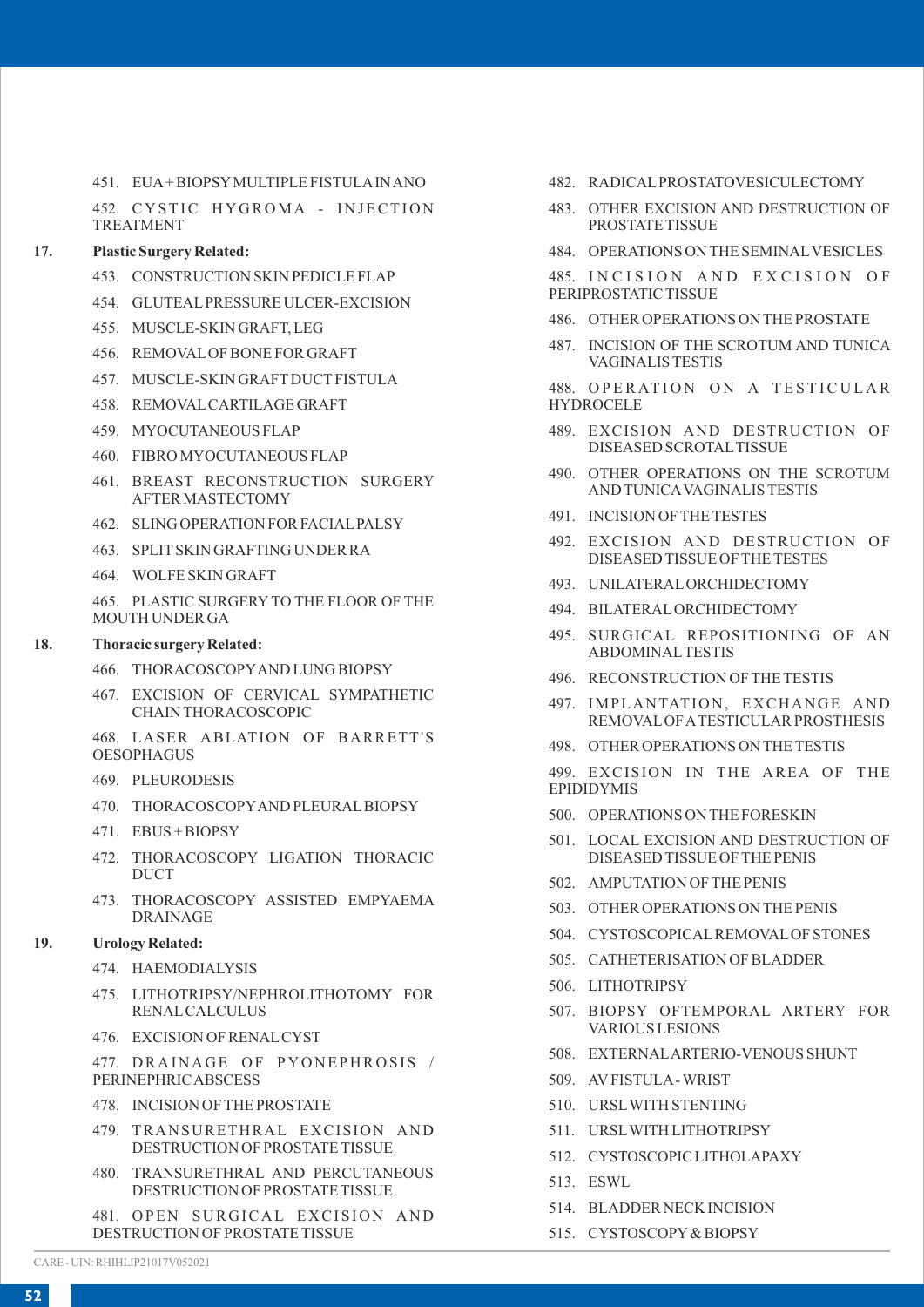- 516. CYSTOSCOPYAND REMOVALOF POLYP
- 517. SUPRAPUBIC CYSTOSTOMY
- 518. PERCUTANEOUS NEPHROSTOMY
- 519. CYSTOSCOPYAND "SLING" PROCEDURE.
- 520. TUNA- PROSTATE
- 521. EXCISION OF URETHRALDIVERTICULUM
- 522. REMOVALOF URETHRALSTONE
- 523. EXCISION OF URETHRALPROLAPSE
- 524. MEGA-URETER RECONSTRUCTION
- 525. KIDNEYRENOSCOPYAND BIOPSY
- 526. URETER ENDOSCOPYAND TREATMENT
- 527. VESICO URETERIC REFLUX CORRECTION

528. SURGERY FOR PELVI URETERIC JUNCTION OBSTRUCTION

- 529. ANDERSON HYNES OPERATION
- 530. KIDNEYENDOSCOPYAND BIOPSY
- 531. PARAPHIMOSIS SURGERY
- 532. INJURYPREPUCE- CIRCUMCISION
- 533. FRENULAR TEAR REPAIR
- 534. MEATOTOMYFOR MEATALSTENOSIS
- 535. SURGERY FOR FOURNIER'S GANGRENE **SCROTUM**
- 536. SURGERYFILARIALSCROTUM
- 537. SURGERYFOR WATERING CAN PERINEUM
- 538. REPAIR OF PENILE TORSION
- 539. DRAINAGE OF PROSTATE ABSCESS
- 540. ORCHIECTOMY
- 541. CYSTOSCOPYAND REMOVALOF FB

**Note:** This list is not exhaustive, only illustrative. Due to Technological advancement any treatment considered by the Indian Medical Council as Day Care surgery / procedure, such treatments would also be considered for Day care surgeries / procedures.

Hence it is requested to verify Company's website for detailed list of updated Day Care Surgeries / procedures for easy understanding purposes.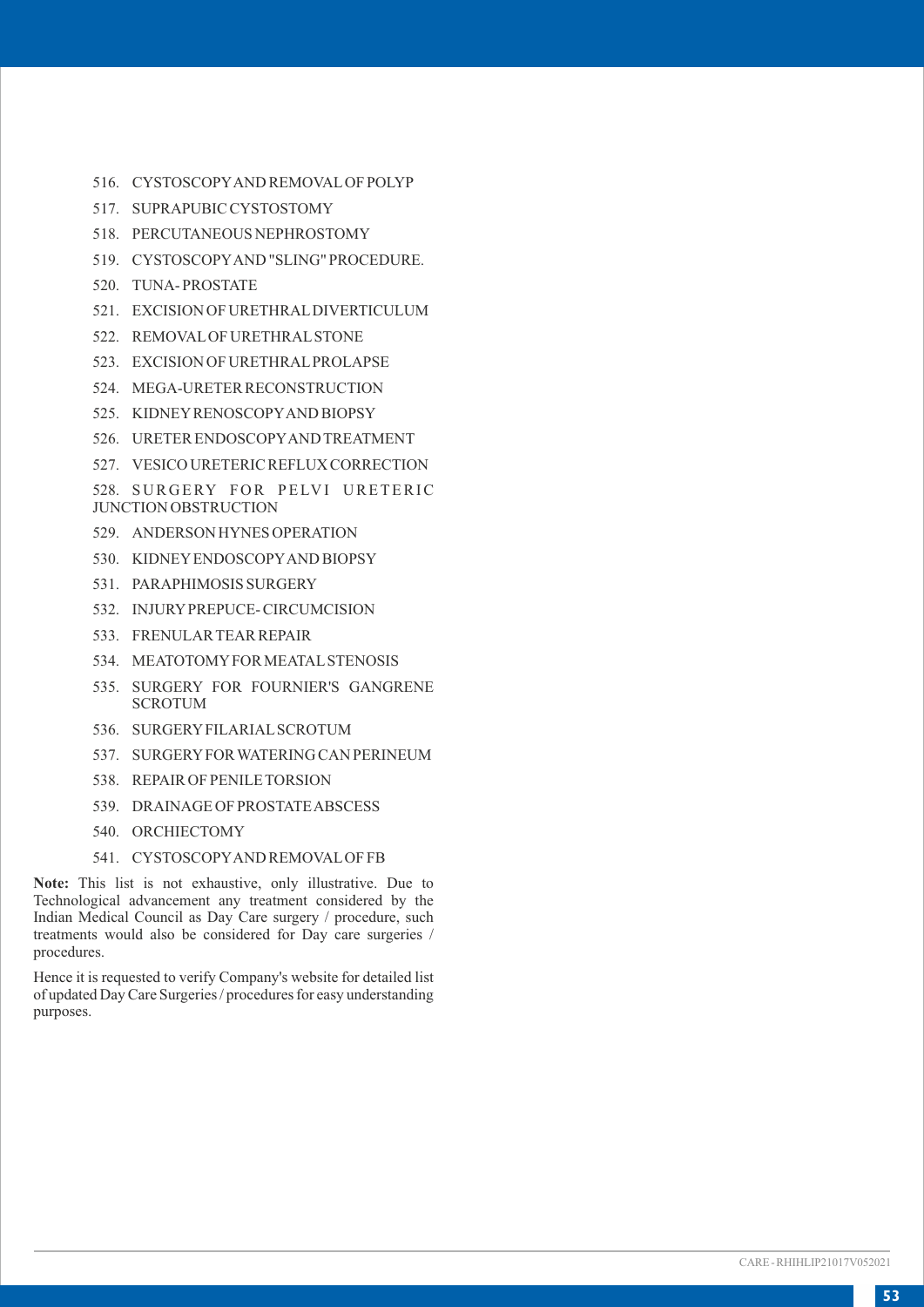## **Annexure II - List of Expenses Generally Excluded ("Non-medical") in Hospital Indemnity Policy**

| Sr. No.        | <b>LIST - I - OPTIONAL ITEMS</b>                                          | Sr. No. | <b>LIST - I - OPTIONAL ITEMS</b>                                     |
|----------------|---------------------------------------------------------------------------|---------|----------------------------------------------------------------------|
|                |                                                                           |         |                                                                      |
| $\mathbf{1}$   | <b>BABY FOOD</b>                                                          |         | <b>CHARGES</b>                                                       |
| $\overline{c}$ | <b>BABY UTILITIES CHARGES</b>                                             | 49      | AMBULANCE COLLAR                                                     |
| $\overline{3}$ | <b>BEAUTY SERVICES</b>                                                    | 50      | AMBULANCE EQUIPMENT                                                  |
| $\overline{4}$ | <b>BELTS/BRACES</b>                                                       | 51      | <b>ABDOMINAL BINDER</b>                                              |
| 5              | <b>BUDS</b>                                                               | 52      | PRIVATE NURSES CHARGES- SPECIAL                                      |
| 6              | COLD PACK/HOT PACK                                                        |         | NURSING CHARGES                                                      |
| 7              | <b>CARRY BAGS</b>                                                         | 53      | <b>SUGAR FREE Tablets</b>                                            |
| 8              | <b>EMAIL / INTERNET CHARGES</b>                                           | 54      | CREAMS POWDERS LOTIONS (TOILETRIES                                   |
| 9              | FOOD CHARGES (OTHER THAN PATIENT's<br>DIET PROVIDED BY HOSPITAL)          |         | ARE NOT PAYABLE, ONLY PRESCRIBED<br>MEDICAL PHARMACEUTICALS PAYABLE) |
| 10             | <b>LEGGINGS</b>                                                           | 55      | <b>ECG ELECTRODES</b>                                                |
| 11             | <b>LAUNDRY CHARGES</b>                                                    | 56      | <b>GLOVES</b>                                                        |
| 12             | <b>MINERAL WATER</b>                                                      | 57      | <b>NEBULISATION KIT</b>                                              |
| 13             | <b>SANITARY PAD</b>                                                       | 58      | ANY KIT WITH NO DETAILS MENTIONED                                    |
| 14             | TELEPHONE CHARGES                                                         |         | [DELIVERY KIT, ORTHOKIT, RECOVERY KIT,                               |
| 15             | <b>GUEST SERVICES</b>                                                     |         | ETC <sub>1</sub>                                                     |
| 16             | <b>CREPE BANDAGE</b>                                                      | 59      | <b>KIDNEY TRAY</b>                                                   |
| 17             | <b>DIAPER OF ANY TYPE</b>                                                 | 60      | <b>MASK</b>                                                          |
| 18             | <b>EYELET COLLAR</b>                                                      | 61      | <b>OUNCE GLASS</b>                                                   |
| 19             | <b>SLINGS</b>                                                             | 62      | <b>OXYGEN MASK</b>                                                   |
| 20             | BLOOD GROUPING AND CROSS MATCHING                                         | 63      | PELVIC TRACTION BELT                                                 |
|                | OF DONORS SAMPLES                                                         | 64      | PAN CAN                                                              |
| 21             | <b>SERVICE CHARGES WHERE NURSING</b>                                      | 65      | <b>TROLLY COVER</b>                                                  |
|                | <b>CHARGE ALSO CHARGED</b>                                                | 66      | UROMETER, URINE JUG                                                  |
| 22             | <b>TELEVISION CHARGES</b>                                                 | 67      | <b>AMBULANCE</b>                                                     |
| 23             | <b>SURCHARGES</b>                                                         | 68      | <b>VASOFIX SAFETY</b>                                                |
| 24             | <b>ATTENDANT CHARGES</b>                                                  |         |                                                                      |
| 25             | EXTRA DIET OF PATIENT (OTHER THAN<br>THAT WHICH FORMS PART OF BED CHARGE) |         |                                                                      |
| 26             | <b>BIRTH CERTIFICATE</b>                                                  |         |                                                                      |
| 27             | <b>CERTIFICATE CHARGES</b>                                                |         |                                                                      |
| 28             | <b>COURIER CHARGES</b>                                                    |         |                                                                      |
| 29             | <b>CONVEYANCE CHARGES</b>                                                 |         |                                                                      |
| 30             | MEDICAL CERTIFICATE                                                       |         |                                                                      |
| 31             | <b>MEDICAL RECORDS</b>                                                    |         |                                                                      |
| 32             | PHOTOCOPIES CHARGES                                                       |         |                                                                      |
| 33             | MORTUARY CHARGES                                                          |         |                                                                      |
| 34             | <b>WALKING AIDS CHARGES</b>                                               |         |                                                                      |
| 35             | OXYGEN CYLINDER (FOR USAGE OUTSIDE<br>THE HOSPITAL)                       |         |                                                                      |
| 36             | <b>SPACER</b>                                                             |         |                                                                      |
| 37             | <b>SPIROMETRE</b>                                                         |         |                                                                      |
| 38             | NEBULIZER KIT                                                             |         |                                                                      |
| 39             | <b>STEAM INHALER</b>                                                      |         |                                                                      |
| 40             | ARMSLING                                                                  |         |                                                                      |
| 41             | <b>THERMOMETER</b>                                                        |         |                                                                      |
| 42             | <b>CERVICAL COLLAR</b>                                                    |         |                                                                      |
| 43             | <b>SPLINT</b>                                                             |         |                                                                      |
| 44             | DIABETIC FOOT WEAR                                                        |         |                                                                      |
| 45             | KNEE BRACES (LONG/ SHORT/ HINGED)                                         |         |                                                                      |
| 46             | KNEE IMMOBILIZER/SHOULDER<br><b>IMMOBILIZER</b>                           |         |                                                                      |
| 47             | LUMBO SACRAL BELT                                                         |         |                                                                      |
| 48             | NIMBUS BED OR WATER OR AIR BED                                            |         |                                                                      |

CARE - UIN: RHIHLIP21017V052021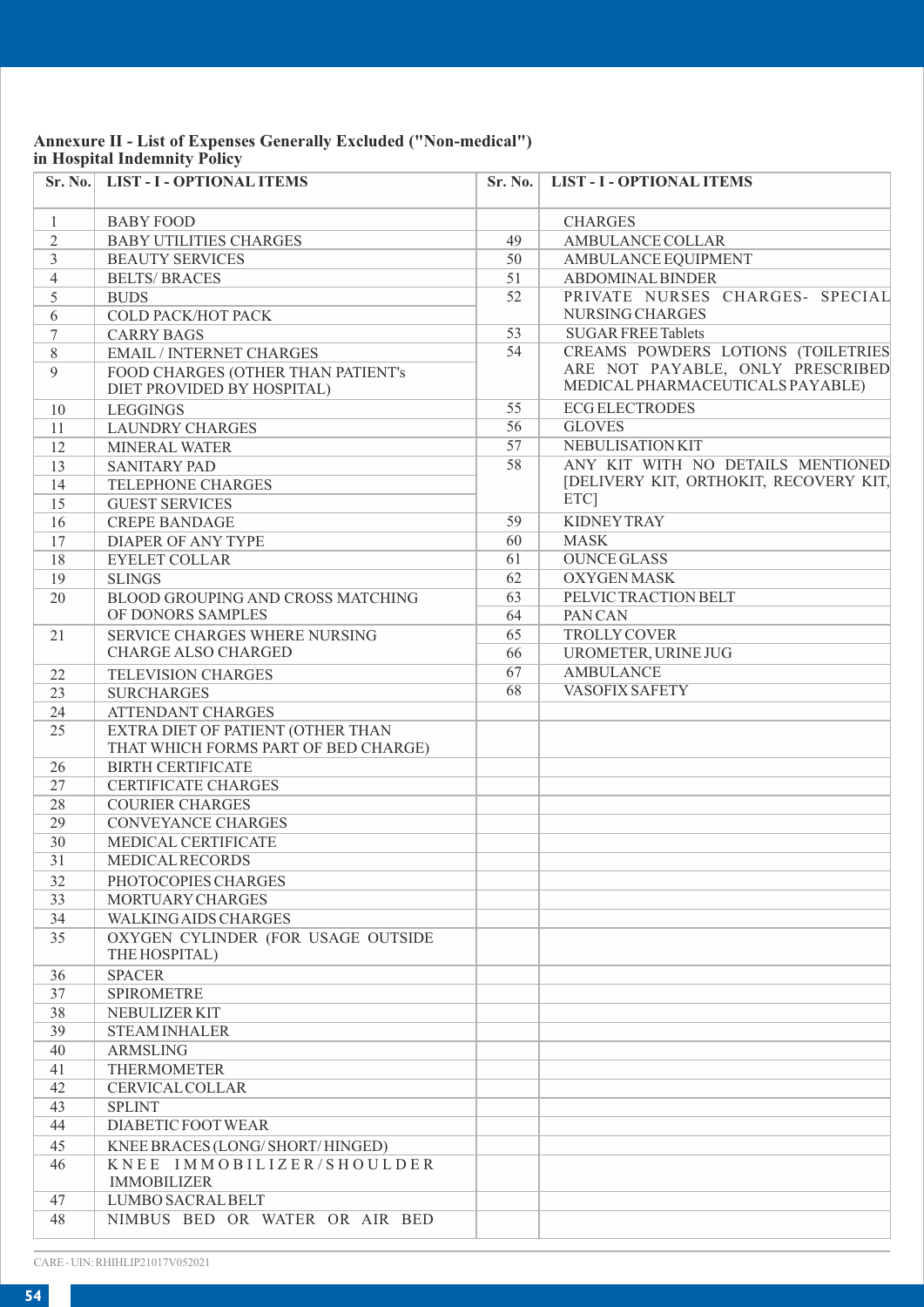# **Annexure II - List of Expenses Generally Excluded ("Non-medical") in Hospital Indemnity Policy**

| Sr. No.         | <b>LIST - II - ITEMS THAT ARE TO BE SUBSUMED</b><br><b>INTO ROOM CHARGES</b> | Sr. No.                 | List III - ITEMS THAT ARE TO BE SUBSUMED<br><b>INTO PROCEDURE CHARGES</b> |
|-----------------|------------------------------------------------------------------------------|-------------------------|---------------------------------------------------------------------------|
| $\mathbf{1}$    | BABY CHARGES (UNLESS SPECIFIED/INDICATED)                                    | $\mathbf{1}$            | HAIR REMOVAL CREAM                                                        |
| $\mathfrak{2}$  | <b>HAND WASH</b>                                                             | $\overline{c}$          | DISPOSABLES RAZORS CHARGES (for site                                      |
| $\overline{3}$  | <b>SHOE COVER</b>                                                            |                         | preparations)                                                             |
| $\overline{4}$  | <b>CAPS</b>                                                                  | $\overline{\mathbf{3}}$ | <b>EYEPAD</b>                                                             |
| 5               | <b>CRADLE CHARGES</b>                                                        | $\overline{4}$          | <b>EYE SHEILD</b>                                                         |
| 6               | <b>COMB</b>                                                                  | 5                       | <b>CAMERACOVER</b>                                                        |
| $7\phantom{.0}$ | EAU-DE-COLOGNE / ROOM FRESHNERS                                              | $\overline{6}$          | DVD, CD CHARGES                                                           |
| 8               | <b>FOOT COVER</b>                                                            | $\tau$                  | <b>GAUSE SOFT</b>                                                         |
| 9               | <b>GOWN</b>                                                                  | 8                       | <b>GAUZE</b>                                                              |
| 10              | <b>SLIPPERS</b>                                                              | $\overline{Q}$          | WARD AND THEATRE BOOKING CHARGES                                          |
| 11              | <b>TISSUE PAPER</b>                                                          | 10                      | ARTHROSCOPY AND ENDOSCOPY                                                 |
| 12              | <b>TOOTH PASTE</b>                                                           |                         | <b>INSTRUMENTS</b>                                                        |
| 13              | <b>TOOTH BRUSH</b>                                                           | 11                      | MICROSCOPE COVER                                                          |
| 14              | <b>BED PAN</b>                                                               | 12                      | SURGICAL BLADES, HARMONICSCALPEL,                                         |
| 15              | <b>FACE MASK</b>                                                             |                         | <b>SHAVER</b>                                                             |
| 16              | <b>FLEXI MASK</b>                                                            | 13                      | <b>SURGICAL DRILL</b>                                                     |
| 17              | <b>HAND HOLDER</b>                                                           | 14                      | <b>EYEKIT</b>                                                             |
| 18              | <b>SPUTUM CUP</b>                                                            | 15                      | <b>EYEDRAPE</b>                                                           |
| 19              | DISINFECTANT LOTIONS                                                         | 16                      | X-RAYFILM                                                                 |
| 20              | <b>LUXURY TAX</b>                                                            | 17                      | BOYLES APPARATUS CHARGES                                                  |
| 21              | <b>HVAC</b>                                                                  | 18                      | <b>COTTON</b>                                                             |
| 22              | HOUSE KEEPING CHARGES                                                        | 19                      | <b>COTTON BANDAGE</b>                                                     |
| 23              | AIR CONDITIONER CHARGES                                                      | 20                      | <b>SURGICAL TAPE</b>                                                      |
| 24              | <b>IM IV INJECTION CHARGES</b>                                               | 21                      | <b>APRON</b>                                                              |
| 25              | <b>CLEAN SHEET</b>                                                           | 22                      | <b>TORNIQUET</b>                                                          |
| 26              | BLANKET/WARMER BLANKET                                                       | 23                      | ORTHOBUNDLE, GYNAEC BUNDLE                                                |
| 27              | <b>ADMISSION KIT</b>                                                         |                         |                                                                           |
| 28              | <b>DIABETIC CHART CHARGES</b>                                                |                         |                                                                           |
| 29              | DOCUMENTATION CHARGES / ADMINISTRATIVE<br><b>EXPENSES</b>                    |                         |                                                                           |
| 30              | DISCHARGE PROCEDURE CHARGES                                                  |                         |                                                                           |
| 31              | <b>DAILY CHART CHARGES</b>                                                   |                         |                                                                           |
| 32              | <b>ENTRANCE PASS / VISITORS PASS CHARGES</b>                                 |                         |                                                                           |
| 33              | EXPENSES RELATED TO PRESCRIPTION ON                                          |                         |                                                                           |
|                 | <b>DISCHARGE</b>                                                             |                         |                                                                           |
| 34              | FILE OPENING CHARGES                                                         |                         |                                                                           |
| 35              | INCIDENTAL EXPENSES / MISC. CHARGES (NOT<br>EXPLAINED)                       |                         |                                                                           |
| 36              | PATIENT IDENTIFICATION BAND / NAME TAG                                       |                         |                                                                           |
| 37              | PULSEOXYMETER CHARGES                                                        |                         |                                                                           |
| 38              | <b>BABY FOOD</b>                                                             |                         |                                                                           |
|                 |                                                                              |                         |                                                                           |
|                 |                                                                              |                         |                                                                           |
|                 |                                                                              |                         |                                                                           |
|                 |                                                                              |                         |                                                                           |
|                 |                                                                              |                         |                                                                           |
|                 |                                                                              |                         |                                                                           |
|                 |                                                                              |                         |                                                                           |
|                 |                                                                              |                         |                                                                           |
|                 |                                                                              |                         |                                                                           |
|                 |                                                                              |                         |                                                                           |
|                 |                                                                              |                         |                                                                           |
|                 |                                                                              |                         |                                                                           |

CARE - RHIHLIP21017V052021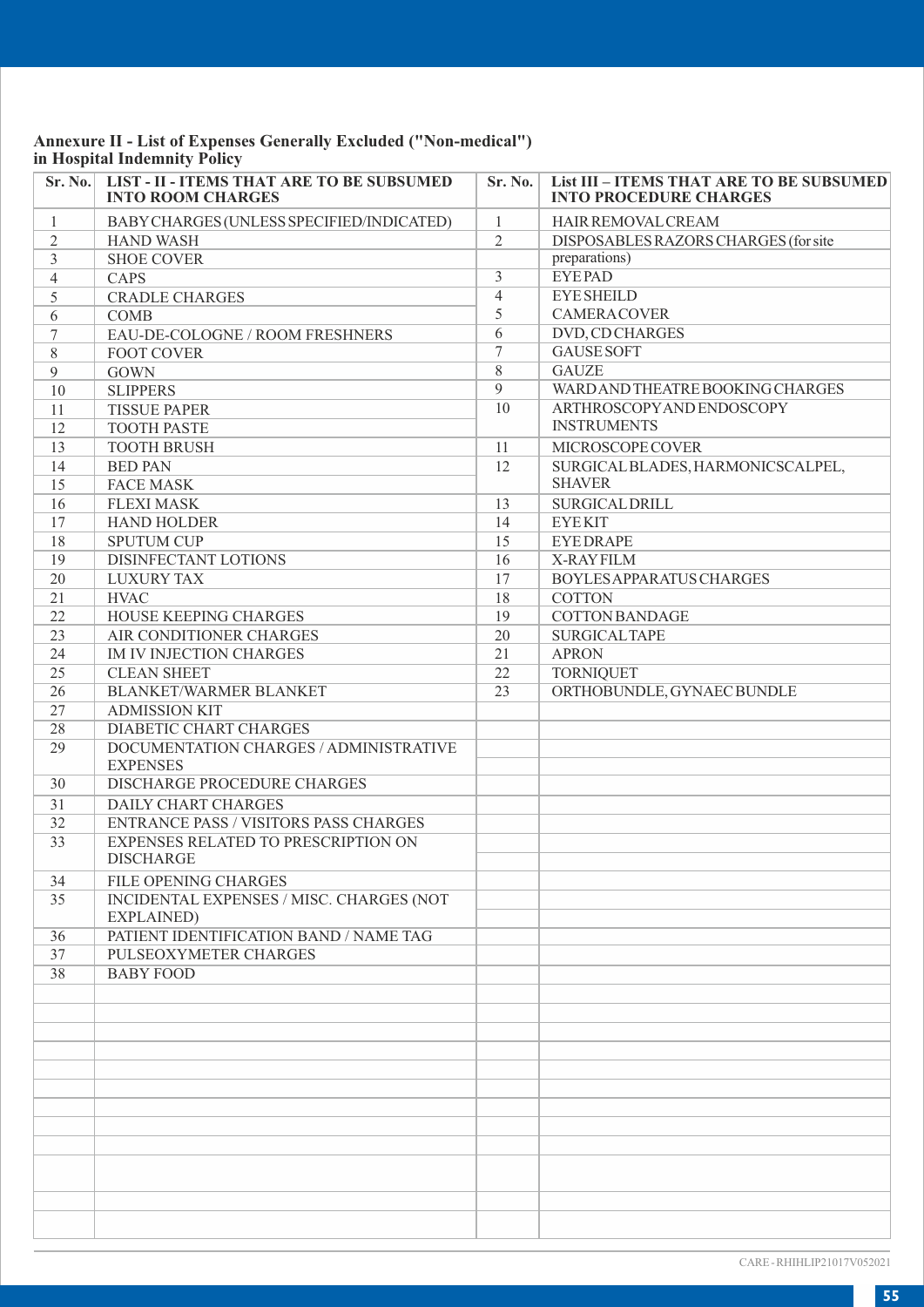# **Annexure II - List of Expenses Generally Excluded ("Non-medical") in Hospital Indemnity Policy**

| Sr. No.        | <b>LIST IV - ITEMS THAT ARE TO BE SUBSUMED</b><br><b>INTO COSTS OF TREATMENT</b> | Sr. No.         | <b>LIST V-ADDITIONAL NON PAYABLE ITEMS</b>                       |
|----------------|----------------------------------------------------------------------------------|-----------------|------------------------------------------------------------------|
| $\mathbf{1}$   | ADMISSION/REGISTRATION CHARGES                                                   | $\mathbf{1}$    | <b>BRUSH</b>                                                     |
| $\overline{c}$ | <b>HOSPITALISATION FOR EVALUATION/</b>                                           | $\overline{c}$  | <b>COSY TOWEL</b>                                                |
|                | DIAGNOSTIC PURPOSE                                                               | 3               | <b>MOISTURISER PASTE BRUSH</b>                                   |
| $\overline{3}$ | URINE CONTAINER                                                                  | $\overline{4}$  | <b>POWDER</b>                                                    |
| $\overline{4}$ | BLOOD RESERVATION CHARGES AND ANTE                                               | 5               | <b>BARBER CHARGES</b>                                            |
|                | NATAL BOOKING CHARGES                                                            | 6               | OIL CHARGES                                                      |
| $\overline{5}$ | <b>BIPAP MACHINE</b>                                                             | $\tau$          | BED UNDER PAD CHARGES                                            |
| 6              | CPAP/ CAPD EQUIPMENTS                                                            | 8               | COST OF SPECTACLES/ CONTACT LENSES/                              |
| $\tau$         | <b>INFUSION PUMP-COST</b>                                                        |                 | HEARING AIDS, ETC.,                                              |
| 8              | HYDROGEN PEROXIDE\SPIRIT\ DISINFECTANTS<br><b>ETC</b>                            | $\mathbf{Q}$    | DENTAL TREATMENT EXPENSES THAT DO<br>NOT REQUIRE HOSPITALISATION |
| 9              | NUTRITION PLANNING CHARGES - DIETICIAN                                           | 10              | <b>HOME VISIT CHARGES</b>                                        |
|                | <b>CHARGES- DIET CHARGES</b>                                                     | 11              | DONOR SCREENING CHARGES                                          |
| 10             | <b>HIV KIT</b>                                                                   | 12              | BAND AIDS, BANDAGES, STERLILE                                    |
| 11             | ANTISEPTIC MOUTHWASH                                                             |                 | INJECTIONS, NEEDLES, SYRINGES                                    |
| 12             | <b>LOZENGES</b>                                                                  | 13              | <b>BLADE</b>                                                     |
| 13             | <b>MOUTH PAINT</b>                                                               | 14              | MAINTAINANCE CHARGES                                             |
| 14             | VACCINATION CHARGES                                                              | 15              | PREPARATION CHARGES                                              |
| 15             | <b>ALCOHOL SWABES</b>                                                            | 16              | <b>WASHING CHARGES</b>                                           |
| 16             | <b>SCRUB SOLUTION/STERILLIUM</b>                                                 | 17              | <b>MEDICINE BOX</b>                                              |
| 17             | Glucometer & Strips                                                              | 18              | <b>COMMODE</b>                                                   |
| 18             | <b>URINE BAG</b>                                                                 | 19              | Digestion gels                                                   |
|                |                                                                                  | 20              | <b>NOVARAPID</b>                                                 |
|                |                                                                                  | $\overline{21}$ | VOLINI GEL/ANALGESIC GEL                                         |
|                |                                                                                  | 22              | ZYTEE GEL                                                        |
|                |                                                                                  | 23              | <b>AHD</b>                                                       |
|                |                                                                                  | 24              | <b>VISCO BELT CHARGES</b>                                        |
|                |                                                                                  | 25              | <b>EXAMINATION GLOVES</b>                                        |
|                |                                                                                  | 26              | <b>OUTSTATION CONSULTANT'S/ SURGEON'S</b><br><b>FEES</b>         |
|                |                                                                                  | 27              | PAPER GLOVES                                                     |
|                |                                                                                  | 28              | REFERAL DOCTOR'S FEES                                            |
|                |                                                                                  | 29              | <b>SOFNET</b>                                                    |
|                |                                                                                  | 30              | <b>SOFTOVAC</b>                                                  |
|                |                                                                                  | 31              | <b>STOCKINGS</b>                                                 |
|                |                                                                                  |                 |                                                                  |
|                |                                                                                  |                 |                                                                  |
|                |                                                                                  |                 |                                                                  |
|                |                                                                                  |                 |                                                                  |
|                |                                                                                  |                 |                                                                  |
|                |                                                                                  |                 |                                                                  |
|                |                                                                                  |                 |                                                                  |
|                |                                                                                  |                 |                                                                  |
|                |                                                                                  |                 |                                                                  |
|                |                                                                                  |                 |                                                                  |
|                |                                                                                  |                 |                                                                  |
|                |                                                                                  |                 |                                                                  |
|                |                                                                                  |                 |                                                                  |
|                |                                                                                  |                 |                                                                  |
|                |                                                                                  |                 |                                                                  |
|                |                                                                                  |                 |                                                                  |
|                |                                                                                  |                 |                                                                  |
|                |                                                                                  |                 |                                                                  |

CARE - UIN: RHIHLIP21017V052021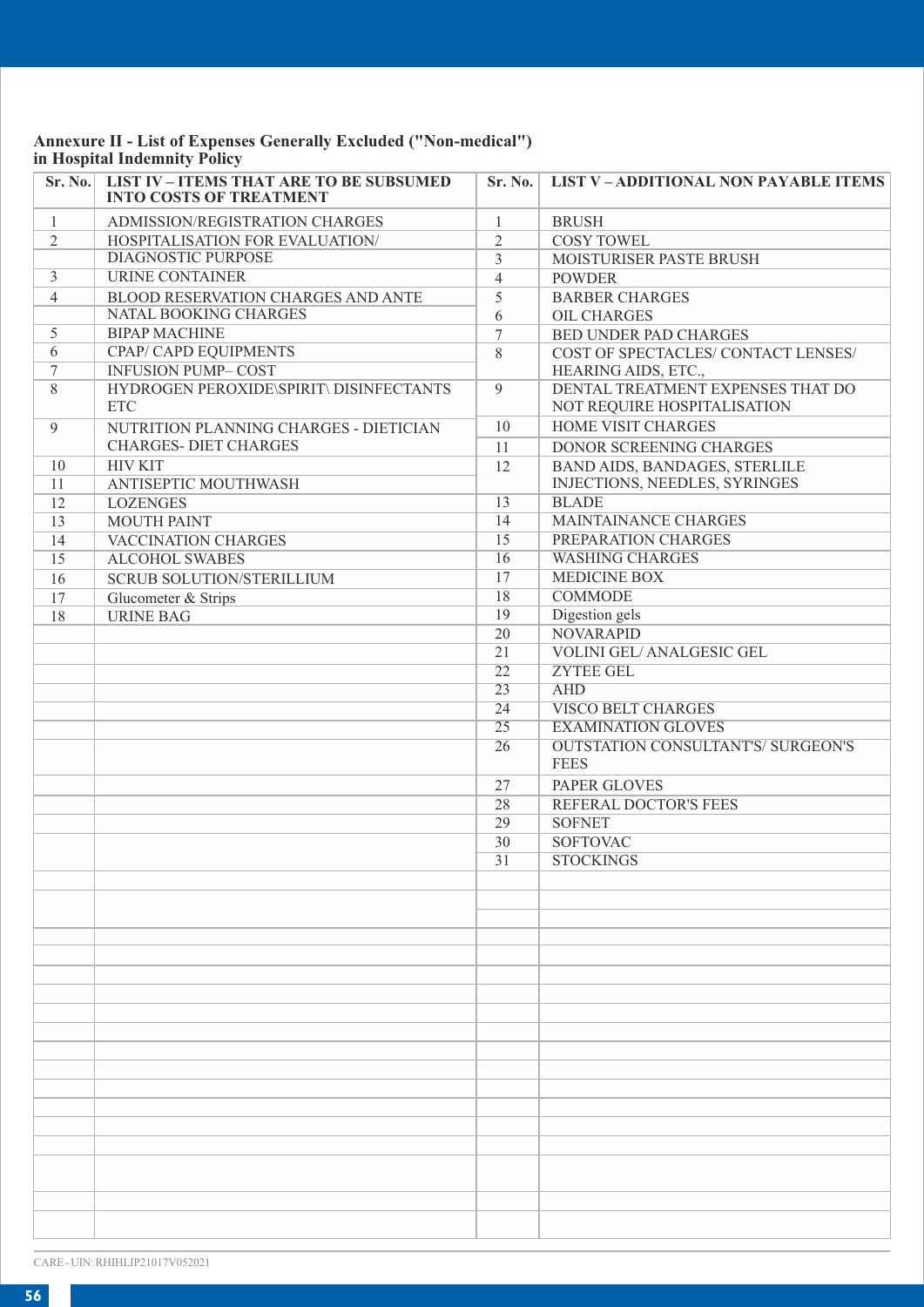## **Annexure III - List of Hospitals where Claim will not be admitted**

| <b>Hospital Name</b>                                     | <b>Address</b>                                                                                                          |
|----------------------------------------------------------|-------------------------------------------------------------------------------------------------------------------------|
| Nulife Hospital And Maternity Centre                     | 1616 Outram Lines, Kingsway Camp, Guru Teg Bahadur Nagar, New Delhi, Delhi                                              |
| Taneja Hospital                                          | F-15, Vikas Marg, Preet Vihar, New Delhi, Delhi                                                                         |
| Shri Komal Hospital & Dr.Saxena's Nursing Home           | Opp. Radhika Cinema, Circular Road, Rewari, Haryana                                                                     |
| Sona Devi Memorial Hospital & Trauma Centre              | Sohna Road, Badshahpur, Gurgaon, Haryana                                                                                |
| Amar Hospital                                            | Sector-70, S.A.S. Nagar, Mohali, Sector 70, Mohali, Punjab                                                              |
| Brij Medical Centre                                      | K K 54, Kavi Nagar, Ghaziabad, Uttar Pradesh                                                                            |
| <b>Famliy Medicare</b>                                   | A-55, Sector 61, Rajat Vihar Sector 62, Noida, Uttar Pradesh                                                            |
| Jeevan Jyoti Hospital                                    | 162, Lowther Road, Bai Ka Bagh, Allahabad, Uttar Pradesh                                                                |
| City Hospital & Trauma Centre                            | C-1, Cinder Dump Complex, Opp. Krishna Cinema Hall, Kanpur Road, Alambagh, Lucknow, U.P.                                |
| Dayal Maternity & Nursing Home                           | No.953/23,D.C.F.Chowk, DLF Colony, Rohtak, Haryana                                                                      |
| Metas Adventist Hospital                                 | No.24, Ring-Road, Athwalines, Surat, Surat, Gujarat                                                                     |
| Surgicare Medical Centre                                 | Sai Dwar Oberoi Complex,S.A.B.T.V.Lane Road,Lokhandwala,Near Laxmi Industrial Estate,<br>Andheri, Mumbai, Maharashtra   |
| Paramount General Hospital & I.C.C.U.                    | Laxmi Commercial Premises, Andheri Kurla Road, Andheri, Mumbai, Maharashtra                                             |
| Gokul Hospital                                           | Thakur Complex, Kandivali East, Mumbai, Maharashtra                                                                     |
| Shree Sai Hospital                                       | Gokul Nagri I, Thankur Complex, Western Express Highway, Kandivali East, Mumbai, Maharashtra                            |
| Shreedevi Hospital                                       | Akash Arcade, Bhanu Nagar, Near Bhanu Sagar Theatre, Dr. Deepak Shetty Road, Kalyan D.C., Thane, Maharashtra            |
| Saykhedkar Hospital & Research Centre Pvt. Ltd.          | Trimurthy Chowk, Kamatwada Road, Cidco Colony, Nashik, Maharashtra                                                      |
| Arpan Hospital And Research Centre                       | No.151/2, Imli Bazar, Near Rajwada, Imli Bazar, Indore, Madhya Pradesh                                                  |
| Ramkrishna Care Hospital                                 | Aurobindo Enclave, Pachpedhi Naka, Dhamtri Road, National Highway No 43, Raipur, Chhattisgarh                           |
| Gupta Multispeciality Hospital                           | B-20, Vivek Vihar, New Delhi, Delhi                                                                                     |
| R.K.Hospital                                             | 3C/59, BP, Near Metro Cinema, New Industrial Township 1, Faridabad, Haryana                                             |
| Prakash Hospital                                         | D-12,12A,12B, Noida, Sector 33, Noida, Uttar Pradesh                                                                    |
| Aryan Hospital Pvt. Ltd.                                 | Old Railway Road, Near New Colony, New Colony, Gurgaon, Haryana                                                         |
| Medilink Hospital Research Centre Pvt. Ltd.              | Near Shyamal Char Rasta, 132, Ring Road, Satellite, Ahmedabad, Gujarat                                                  |
| Mohit Hospital                                           | Khoya B-Wing, Near National Park, Borivali(E), Kandivali West, Mumbai, Maharashtra                                      |
| Scope Hospital                                           | 628, Niti Khand-I, Indirapuram, Ghaziabad, Uttar Pradesh                                                                |
| Agarwal Medical Centre                                   | E-234, Greater Kailash 1, New Delhi, Delhi                                                                              |
| Oxygen Hospital                                          | Bhiwani Stand, Durga Bhawan, Rohtak, Haryana                                                                            |
| Prayag Hospital & Research Centre Pvt. Ltd.              | J-206 A/1, Sector 41, Noida, Uttar Pradesh                                                                              |
| Karnavati Superspeciality Hospital                       | Opposite Sajpur Tower, Naroda Road, Ahmedabad, Gujarat                                                                  |
| Palwal Hospital                                          | Old G.T. Road, Near New Sohna Mod, Palwal, Haryana                                                                      |
| B.K.S. Hospital                                          | No.18,1st Cross, Gandhi Nagar, Adyar, Bellary, Karnataka                                                                |
| East West Medical Centre                                 | No.711, Sector 14, Sector 14, Gurgaon, Haryana                                                                          |
| Jagtap Hospital                                          | Anand Nagar, Sinhgood Road, Anandnagar, Pune, Maharashtra                                                               |
| Dr. Malwankar's Romeen Nursing Home                      | Ganesh Marg, Tagore Nagar, Vikhroli East, Mumbai, Maharashtra                                                           |
| Noble Medical Centre                                     | SVP Road, Borivali West, Mumbai, Maharashtra                                                                            |
| Rama Hospital                                            | Sonepat Road, Bahalgarh, Sonipat, Haryana                                                                               |
| S.B.Nursing Home & ICU                                   | Lake Bloom 16,17,18 Opposite Solaris Estate, L.T.Gate No.6,Tunga Gaon, Saki-Vihar Road, Powai ,<br>Mumbai , Maharashtra |
| Sparsh Multi Speciality Hospital & Trauma<br>Care Center | G.I.D.C Road, Nr Udhana Citizan Co-Op.Bank, Surat, Gujarat                                                              |

CARE - RHIHLIP21017V052021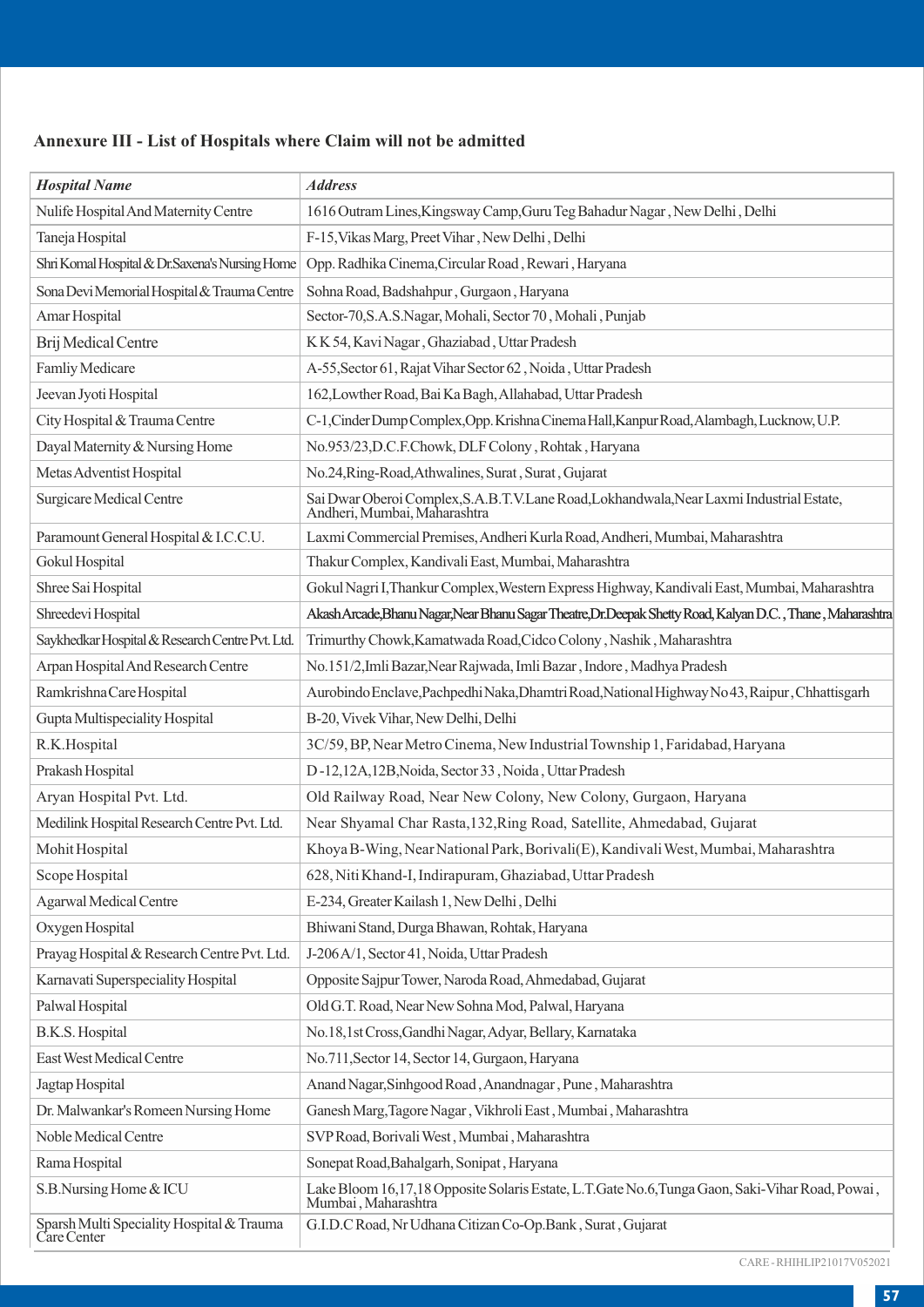| <b>Hospital Name</b>                         | <b>Address</b>                                                                                                                       |
|----------------------------------------------|--------------------------------------------------------------------------------------------------------------------------------------|
| Saraswati Hospital                           | Divya Smruti Building, 1st Floor, Opp. Toyota Showroom, Malad Link Road, Malad West, Mumbai, Maharashtra                             |
| Shakuntla Hospital                           | 3-B Tashkant Marg, Near St. Joseph Collage, Allahabad, Uttar Pradesh                                                                 |
| Mahaveer Hospital & Trauma Centre            | 76-E, Station Road, Panki, Kanpur, Uttar Pradesh                                                                                     |
| Eashwar Lakshmi Hospital                     | Plot No. 9, Near Sub Registrar Office, Gandhi Nagar, Hyderabad, Andhra Pradesh                                                       |
| Amrapali Hospital                            | Plot No. NH-34, P-2, Omega -1, Greater Noida, Noida, Uttar Pradesh                                                                   |
| Hardik Hospital                              | 29c, Budh Bazar, Vikas Nagar, New Delhi, Delhi                                                                                       |
| Jabalpur Hospital & Research Centre Pvt Ltd  | Russel Crossing, Naptier Town, Jabalpur, Madhya Pradesh                                                                              |
| Panvel Hospital                              | Plot No. 260A, Uran Naka, Old Panvel, Navi Mumbai, Maharashtra                                                                       |
| Santosh Hospital                             | L-629/631, Hapur Road, Shastri Nagar, Meerut, Uttar Pradesh                                                                          |
| Sona Medical Centre                          | 5/58, Near Police Station, Vikas Nagar, Lucknow, Uttar Pradesh                                                                       |
| City Super Speciality Hospital               | Near Mohan Petrol Pump, Gohana Road, Rohtak, Haryana                                                                                 |
| Navjeevan Hospital & Maternity Centre        | 753/21, Madanpuri Road, Near Pataudi Chowk, Gurgaon, Haryana                                                                         |
| Abhishek Hospital                            | C-12, New Azad Nagar, Kanpur, Kanpur, Uttar Pradesh                                                                                  |
| Raj Nursing Home                             | 23-A, Park Road, Allahabad, Uttar Pradesh                                                                                            |
| Sparsh Medicare and Trauma Centre            | Shakti Khand - III/54, Behind Cambridge School, Indirapuram, Ghaziabad, Uttar Pradesh                                                |
| Saras Healthcare Pvt Ltd.                    | K-112, SEC-12, Pratap Vihar, Ghaziabad, Uttar Pradesh                                                                                |
|                                              | Getwell Soon Multispeciality Institute Pvt Ltd  S-19, Shalimar Garden Extn., Near Dayanand Park, Sahibabad, Ghaziabad, Uttar Pradesh |
| Shivalik Medical Centre Pvt Ltd              | A-93, Sector 34, Noida, Uttar Pradesh                                                                                                |
| Aakanksha Hospital                           | 126, Aaradhnanagar Soc, B/H. Bhulkabhavan School, Aanand-Mahal Rd. , Adajan, Surat, Gujarat                                          |
| Abhinav Hospital                             | Harsh Apartment, Nr Jamna Nagar Bus Stop, Goddod Road, Surat, Gujarat                                                                |
| Adhar Ortho Hospital                         | Dawer Chambers, Nr. Sub Jail, Ring Road, Surat, Gujarat                                                                              |
| Aris Care Hospital                           | A 223-224, Mansarovar Soc, 60 Feet, Godadara Road, Surat, Gujarat                                                                    |
| Arzoo Hospital                               | Opp. L.B. Cinema, Bhatar Rd., Surat, Gujarat                                                                                         |
| Auc Hospital                                 | B-44, Gujarat Housing Board, Pandeshara, Surat, Gujarat                                                                              |
| Dharamjiyan General Hospital & Trauma Centre | Karmayogi - 1, Plot No. 20/21, Near Piyush Point, Pandesara, Surat, Gujarat                                                          |
| Dr. Santosh Basotia Hospital                 | Bhatar Road, Bhatar Road, Surat, Gujarat                                                                                             |
| God Father Hosp.                             | 344, Nandvan Soc., B/H. Matrushakti Soc., Puna Gam, Surat, Gujarat                                                                   |
| Govind-Prabha Arogya Sankool                 | Opp. Ratna-Sagar Vidhyalaya, Kaji Medan, Gopipura, Surat, Gujarat                                                                    |
| Hari Milan Hospital                          | LH Road, Surat, Gujarat                                                                                                              |
| Jaldhi Ano-Rectal Hospital                   | 103, Payal Apt., Nxt To Rander Zone Office, Tadwadi, Surat, Gujarat                                                                  |
| Jeevan Path Gen. Hospital                    | 2nd. Floor, Dwarkesh Nagri, Nr. Laxmi Farsan, Sayan, Surat, Gujarat                                                                  |
| Kalrav Children Hospital                     | Yashkamal Complex, Nr. Jivan Jyot, Udhna, Surat, Gujarat                                                                             |
| Kanchan General Surgical Hospital            | Plot No. 380, Ishwarnagar Soc, Bhamroli-Bhatar, Pandesara, Surat, Gujarat                                                            |
| Krishnavati General Hospital                 | Bamroli Road, Surat, Gujarat                                                                                                         |
| Niramayam Hosptial & Prasutigruah            | Shraddha Raw House, Near Natures Park, Surat, Gujarat                                                                                |
| Patna Hospital                               | 25, Ashapuri Soc - 2, Bamroli Road, Surat, Gujarat                                                                                   |
| Poshia Children Hospital                     | Harekrishan Shoping Complex 1St Floor, Varachha Road, Surat, Gujarat                                                                 |
| R.D Janseva Hospital                         | 120 Feet Bamroli Road, Pandesara, Surat, Gujarat                                                                                     |
| Radha Hospital & Maternity Home              | 239/240 Bhagunagar Society, Opp Hans Society, L H Road, Varachha Road, Surat, Gujarat                                                |
| Santosh Hospital                             | LH Road, Varachha, Surat, Gujarat                                                                                                    |

#### **Notes:**

1. For an updated list of Hospitals, please visit the Company's website. 2. Only in case of a medical emergency, Claims would be payable if admitted in the above Hospitals on a reimbursement basis.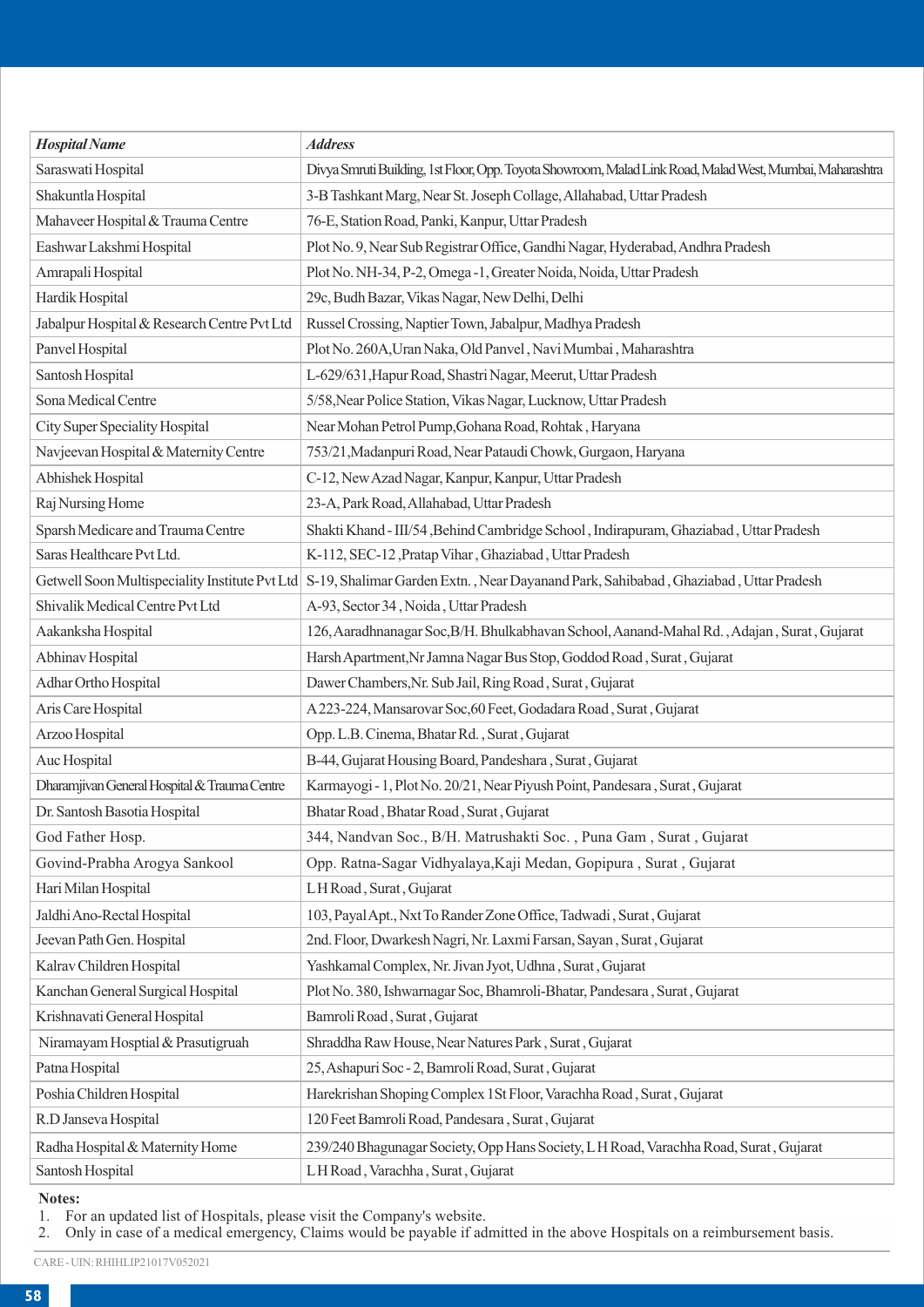## **Annexure IV - List of Hospitals where Co-Payment of 20% is not applicable under Optional Cover "Smart Select"**

**Note:** The below is a Non-exhaustive list of Network Hospitals under Smart Select optional cover. Please check the latest & complete list of Network Hospitals on https://www.careinsurance.com/smart-select-network-locator.html

| Hospital Name                                        | <b>Address</b>                                                                                 |
|------------------------------------------------------|------------------------------------------------------------------------------------------------|
| Fortis La Femme                                      | S-549, Greater Kailash 2, New Delhi - 110048                                                   |
| Fortis Flt.Lt.Rajan Dhall Hospital                   | Sector B, Pocket 1, Aruna Asif Ali Marg, Vasant Kunj, New Delhi - 110070                       |
| Fortis Escorts Ltd.                                  | Majtha-Verka Bypass Road, Khanna Nagar, Amritsar - 143004                                      |
| Max Super Speciality Hospital                        | W-3, Sector-1, Vaishali, Ghaziabad - 201010                                                    |
| Fortis Escorts Hospital                              | Jawahar Lal Nehru Marg, Opposite Hotel Clarks Amer, Malviya Nagar, Jaipur - 302017             |
| Fortis Sl Raheja Hospital                            | Raheja Raghunalaya Marg, Near New Police Quarters Colony, Mahim, Mumbai - 400016               |
| Hiranandani Fortis Hospital                          | Mini Sea Shore Road, Sector 10A, Vashi, Maharashtra - 400703                                   |
| Fortis Malar Hospital                                | 52, First Main Road, Gandhi Nagar, Adyar, Chennai - 600020                                     |
| Fortis Hospital                                      | Sector 62, Phase VIII, Sector 62, Mohali - 160062                                              |
| Max Hospital                                         | A-364, Sector 19, Noida - 201301                                                               |
| Max Super Speciality Hospital                        | 1, Press Enclave Road, Saket, New Delhi - 110017                                               |
| Max Super Speciality Hospital                        | 108 A, Indraprastha Extension, Patparganj, New Delhi - 110091                                  |
| Max Super Speciality Hospital                        | No.2, Press Enclave Road, Saket, New Delhi - 110017                                            |
| Maxcure Mediciti Hospitals                           | 5-9-22, Secretariat Road, Hill Fort, Hyderabad - 500063                                        |
| Maxivision Laser Centre Pvt. Ltd.                    | 40-1-48, Krishna Sai Bhavan, Opposite D.V. Manor Hotel, Labbipeta, Vijayawada - 520010         |
| Maxivision Laser Centre Pvt. Ltd.                    | 1-11-252/1A To 1D, Alladin Mansion, Street No 3, Begumpet, Hyderabad - 500016                  |
| Maxivision Laser Centre Pvt. Ltd.                    | No.16-11-741/D/66, Dilsukhnagar, Moosa Ram Bagh, Hyderabad - 500036                            |
| Maxivision Laser Centre Pvt. Ltd.                    | 6-9-903/A/1/1, Somajiguda, Hyderabad - 500082                                                  |
| Fortis Escorts Hospital                              | Neelam Bata Road, New Industrial Township 1, Faridabad - 121001                                |
| Fortis Hospitals Ltd                                 | No.730, EM Bypass Road, Anandpur, Kolkata - 700107                                             |
| Fortis Hospital Ltd                                  | Mulund Goregaon Link Road, Mulund, Mumbai - 400078                                             |
| Fortis Health Management Ltd                         | No.23 80 Feet Road, Guru Krupa Layout, 2nd Stage, Nagarbhavi, Bangalore - 560072               |
| Max Hospital                                         | B-Block, Sector 29Sushant Lok-I, Gurgaon - 122001                                              |
| Fortis Hospital                                      | A Block, Shalimar Bagh, New Delhi - 110088                                                     |
| Fortis Hospitals Ltd.                                | 111A, Rash Behari Avenue, Rashbehari Avenue, Kolkata - 700029                                  |
| Fortis Hospital Ltd.-Wockhardt                       | 154,9, Opposite IIM-B, Bannerghatta Road, Bangalore - 560076                                   |
| Fortis Hospital Ltd.-Wockhardt                       | No 14, Cunningham Road, Sheriffs Chamber, Cunnigham, Bangalore - 560052                        |
| Fortis Hospital Ltd                                  | Opposite APMC Market, Bail Bazaar, Shill Road, Kalyan City, Kalyan - 421301                    |
| International Hospital Limited - Fortis Hospital Ltd | No.111, West of Chord Road, 1st Block Junction, Rajajinagar, Bangalore - 560086                |
| Fortis Hospital Ltd.-Wockhardt                       | No.65,1St Main Road, Seshadripuram, Bangalore - 560020                                         |
| Fortis Hospital Noida                                | B-22, Sector-62, Noida - 201301                                                                |
| Fortis Memorial Research Institute                   | Sector 44, Opposite HUDA Center Metro Station, HUDA Metro Station, Gurgaon - 122002            |
| Max Super Speciality Hospital                        | Khasra No. 165, Mussoone Diversion Road, Near Indian Oil Petrol Pump, Malsi, Dehradun - 248001 |
| Fortis C-Doc Healthcare Limited                      | B-16, Chirag Enclave, Opp Nehru Place, New Delhi - 110041                                      |
| Max Super Speciality Hospital                        | FC-50, C & D Block, Shalimar Bagh, New Delhi -110088                                           |
| Max Smart Super Specialty Hospital                   | Press Enclave Marg, Mandir Marg, Saket, New Delhi - 110017                                     |
| Fortis Escorts Hospital                              | 2nd Floor, Pt Deen Dayal, Coronation Hospital, Curzon Road, Dehradun - 248001                  |
| Fortis Healthcare Limited                            | Kangra-Dharamshala Road, Near Main Bus Stand, Kangra - 176001                                  |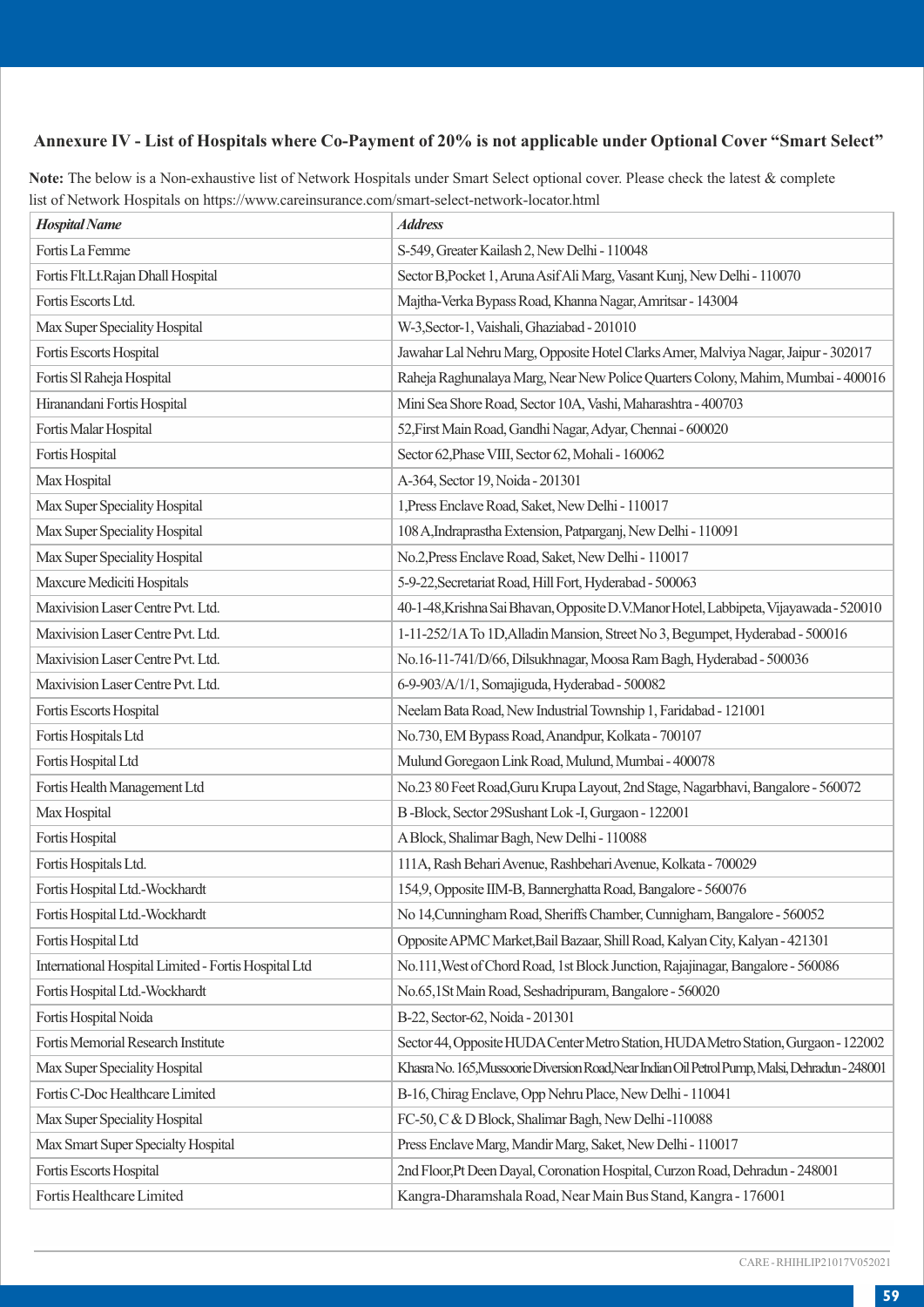| <b>Hospital Name</b>                                | <b>Address</b>                                                                                                  |
|-----------------------------------------------------|-----------------------------------------------------------------------------------------------------------------|
| Max Super Speciality Hospital                       | NH 64, Mansa Road, Civil Hospital, Bathinda - 151001                                                            |
| Max Super Speciality Hospital                       | Near Civil Hospital, Phase - 6, SAS Nagar, Mohali - 160055                                                      |
| Maxivision Eye Care Medfort Hospitals               | No. 78/6, 3rd Avenue, Anna Nagar, Chennai - 600102                                                              |
| Max Vision Eye Care Centre                          | 95, Neel Padam Sarovar Marg, Nursery Circle, Gandhi Path, Nemi Nagar, Vaishali, Jaipur - 302021                 |
| Max Multi Speciality Hospital                       | N-110, Panchsheel Park, New Delhi - 110017                                                                      |
| Fortis O.P. Jindal Hospital                         | Patrapali, Kharsia Road, Raigarh - 496001                                                                       |
| Fortis Hospital                                     | Radha Swami Satsang, Chandigarh Road, Village - Mundian, Radha Swami Satsang, Ludhiana - 141001                 |
| <b>Fortis Medical Centre</b>                        | 2/7, Sarat Bose Road, Kolkata - 700020                                                                          |
| Max Multi Speciality Hospital                       | Plot No.4A, Sector Institutional Area, Near Crowne Plaza Hotal, Greater Noida - 201306                          |
| Maxcure Hospitals                                   | Survey No.78, Opp. Cyber Gatway Behind Cyber Tower, Patrika Nagar, Hyderabad - 500081                           |
| Max Super Speciality Hospital                       | Agnihotra Chowk, Near Chetak Ghoda, Ulkanagri, Aurangabad - 431005                                              |
| Maxcare Hospital And Laparoscopic Surgery Institute | 1st Floor, Hyatt Medicare, Plot No.12, Khare Marg, Dhantoli, Nagpur - 440012                                    |
| Max Care Hospital                                   | Near Ashoka Hotel, Opp.Kuda Office, Hanamkonda, Warangal - 506001                                               |
| Fortis Suchirayu Hospital                           | S.No.29/8,9,10,11 Javali Garden, Off Gokul Road, Opp. To Reg. KSRTC Bus Depot, Off NH4 Highway,<br>Hubli-580030 |
| Max Institute of Cancer Care                        | 26 A, 2nd Floor Ring Road, Lajpat Nagar, New Delhi - 110024                                                     |
| Fortis JK Hospital                                  | Plot No. 1, Shobhagh Pura, 100 Feet Road, Udaipur - 313001                                                      |
| Max Vision Advanced Eye Care Centre                 | 216-A, Soham Plaza, Soham Gardens, Opp. Manpada Bus Stop, Chitalsar, Chitalsar G.B Road, Thane -<br>400607      |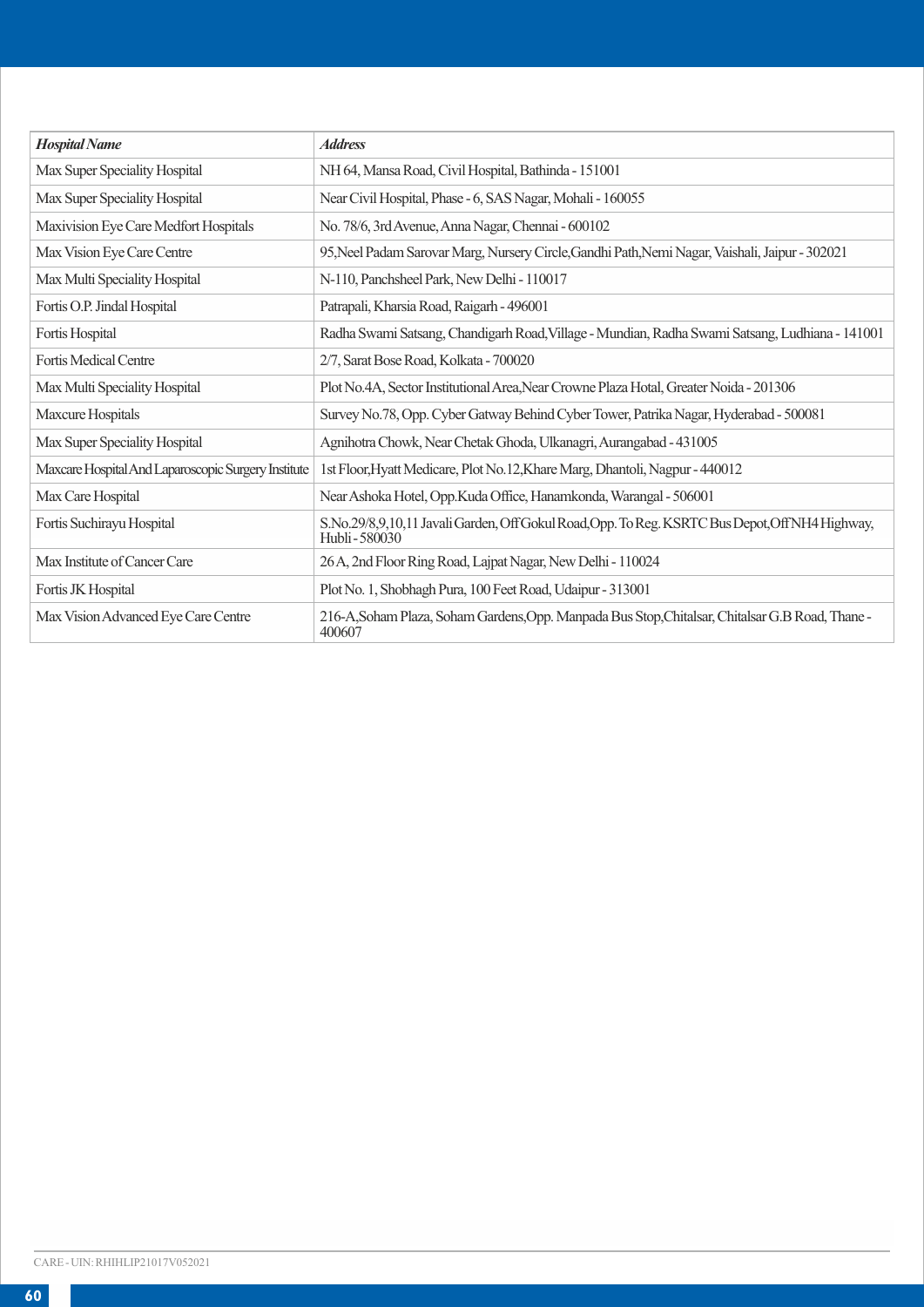## **Illustration for Recharge of Sum Insured**

For Policy Period 1st Jan. 2017 to 31st Dec. 2017

| <b>Details</b>                                                 | <b>Scenario 1</b> | <b>Scenario 2</b> | <b>Scenario 3</b>                              | Scenario 4   |
|----------------------------------------------------------------|-------------------|-------------------|------------------------------------------------|--------------|
| Sum Insured at Policy Year Start Date (01.01.2017)             | 300,000           | 300,000           | 300,000                                        | 300,000      |
| No Claims Bonus                                                |                   |                   | 90,000                                         | 90,000       |
|                                                                |                   |                   | Assuming that policy<br>has 3 claim free years |              |
| Total Eligible Sum Insured for Claim                           | 300,000           | 300,000           | 3,90,000                                       | 3.90,000     |
| Claim 1 on 01.05.2017 :                                        |                   |                   |                                                |              |
| Claim made for (Rs.)                                           | 2,00,000          | 2,00,000          | 3,50,000                                       | 4,50,000     |
| Claim Amount Eligible                                          | 2,00,000          | 2,00,000          | 3,50,000                                       | 3,90,000     |
| Sum Insured utilized for Claim                                 | 2,00,000          | 2,00,000          | 3,00,000                                       | 3,00,000     |
| No Claims Bonus available                                      | No                | No                | Yes                                            | Yes          |
| No Claim Bonus amount to be utilized for Claim                 | No                | No                | 50,000                                         | 90,000       |
| <b>Total Claim Payable</b>                                     | 2,00,000          | 2,00,000          | 3.50,000                                       | 3,90,000     |
| Balance Sum Insured available for the balance policy period    | 1,00,000          | 1,00,000          |                                                |              |
| Balance No Claim Bonus available for the balance policy period |                   |                   | 40,000                                         |              |
| Recharge Sum Insured available for the balance policy period   | 3,00,000          | 3.00.000          | 3,00,000                                       | 3,00,000     |
| Claim 2 on 01.09.2017:                                         |                   |                   |                                                |              |
| Claim made for (Rs.)                                           | 2,00,000          | 4,00,000          | 3.50,000                                       | 3,50,000     |
| Claim Amount Eligible                                          | 2,00,000          | 3,00,000          | 3,40,000                                       | 3,00,000     |
| Sum Insured utilized for Claim                                 | 1,00,000          | 1,00,000          | $\mathbf{0}$                                   | $\mathbf{0}$ |
| No Claims Bonus available                                      | No                | No                | Yes                                            | No           |
| No Claim Bonus amount to be utilized for Claim                 | N.A.              | N.A.              | 40,000                                         | N.A.         |
| Recharge available                                             | Yes               | Yes               | Yes                                            | Yes          |
| Recharge Sum Insured utilized                                  | 1,00,000          | 2,00,000          | 3,00,000                                       | 3,00,000     |
| <b>Total Claim Payable</b>                                     | 2,00,000          | 3,00,000          | 3,40,000                                       | 3,00,000     |
| Balance Sum Insured for the balance policy period              | Nil               | Nil               | Nil                                            | Nil          |
| Recharge Sum Insured available for the balance policy period   | 2,00,000          | 1.00.000          | Nil                                            | Nil          |

Information shared in the illustration is only for customer education purpose and is in addition to the regular policy T&C shared in customer policy kit.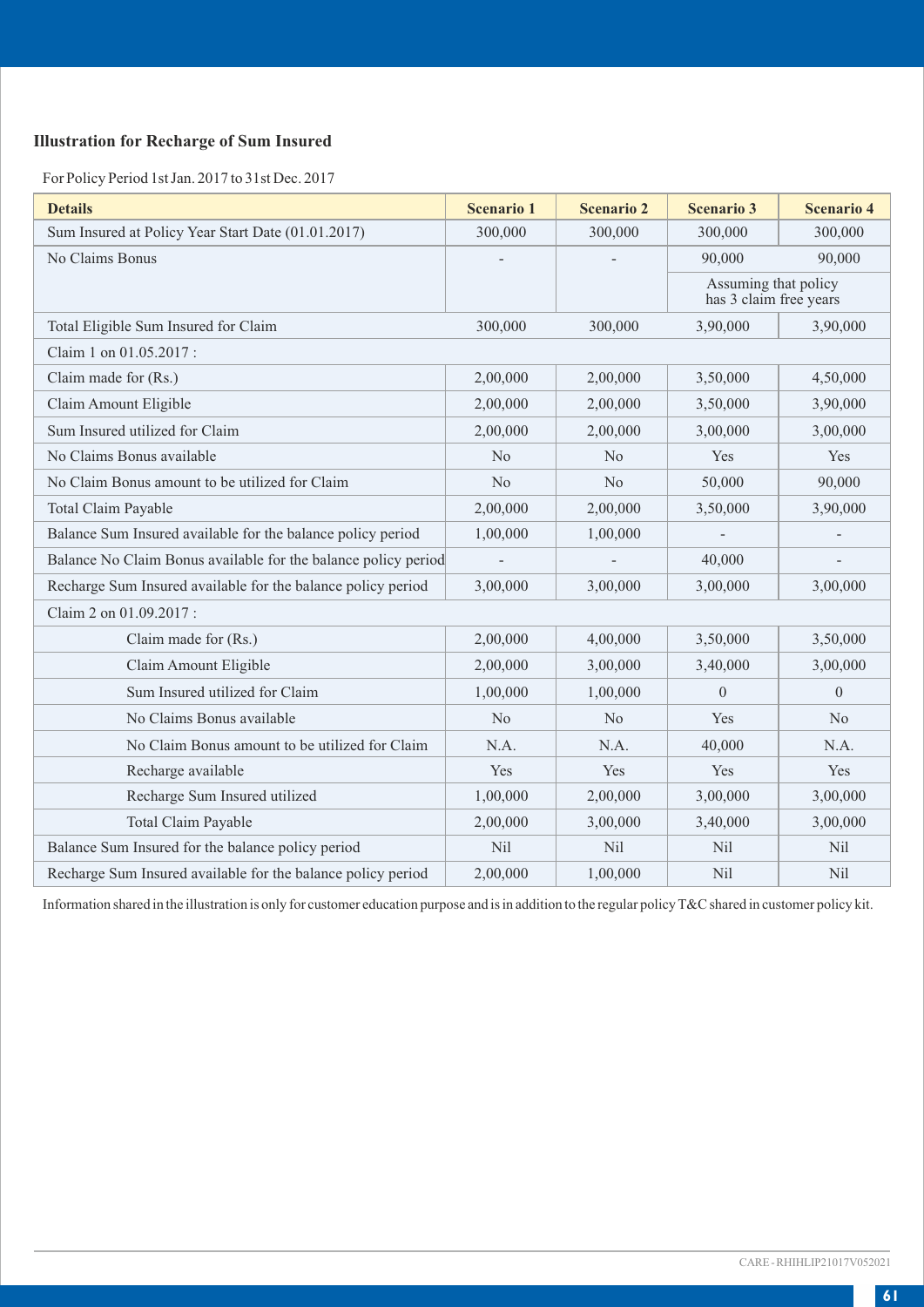## **Annexure V - SERVICE REQUEST FORM**

#### **For Change in Occupation / Nature of Job**

(Refer Clause 7.3 of Policy Terms and Conditions)

## To be filled in by Policyholder in CAPITALLETTERS only.

If there is insufficient space, please provide further details on a separate sheet. All attached documents form part of this service request.

This form has to be filled in and submitted to the company whenever the nature of job / occupation of any insured covered under the Policy changes subsequent to the issuance of the Policy.

| <b>Policyholder Details</b>                                       |                                      |              |               |             |  |  |  |  |  |  |  |
|-------------------------------------------------------------------|--------------------------------------|--------------|---------------|-------------|--|--|--|--|--|--|--|
|                                                                   | Mr.                                  | M/S.<br>Ms.  | Policy No:    |             |  |  |  |  |  |  |  |
| Name                                                              | $\ddot{\phantom{1}}$<br>$\mathbf{r}$ |              |               |             |  |  |  |  |  |  |  |
|                                                                   |                                      | (First Name) | (Middle Name) | (Last Name) |  |  |  |  |  |  |  |
| Details of the Insured Persons for whom details are to be updated |                                      |              |               |             |  |  |  |  |  |  |  |
|                                                                   | Mr.                                  | M/S.<br>Ms.  |               |             |  |  |  |  |  |  |  |
| Name                                                              | $\cdot$<br>$\mathbf{r}$              |              |               |             |  |  |  |  |  |  |  |

(First Name) (Middle Name) (Last Name)

#### **Declaration**

Occupation :

I hereby declare, on my behalf and on behalf of all persons insured, that the above statement(s), answer(s) and / or particular(s) given by me are true and complete in all respects to the best of my knowledge and that I am authorized to provide / request for updation of the details on behalf of Insured Persons.

| Date  | ٠<br>$\bullet$ |  |  |  |  |  |  |  |  |  |  |  |
|-------|----------------|--|--|--|--|--|--|--|--|--|--|--|
| Place | ٠              |  |  |  |  |  |  |  |  |  |  |  |

Signature of the Policyholder :

(On behalf of all the persons insured under the Policy)

Note: The Company shall update its record with respect to the information provided above. Subsequently, the Company may review the risk involved and may alter the coverage and / or premium payable accordingly.